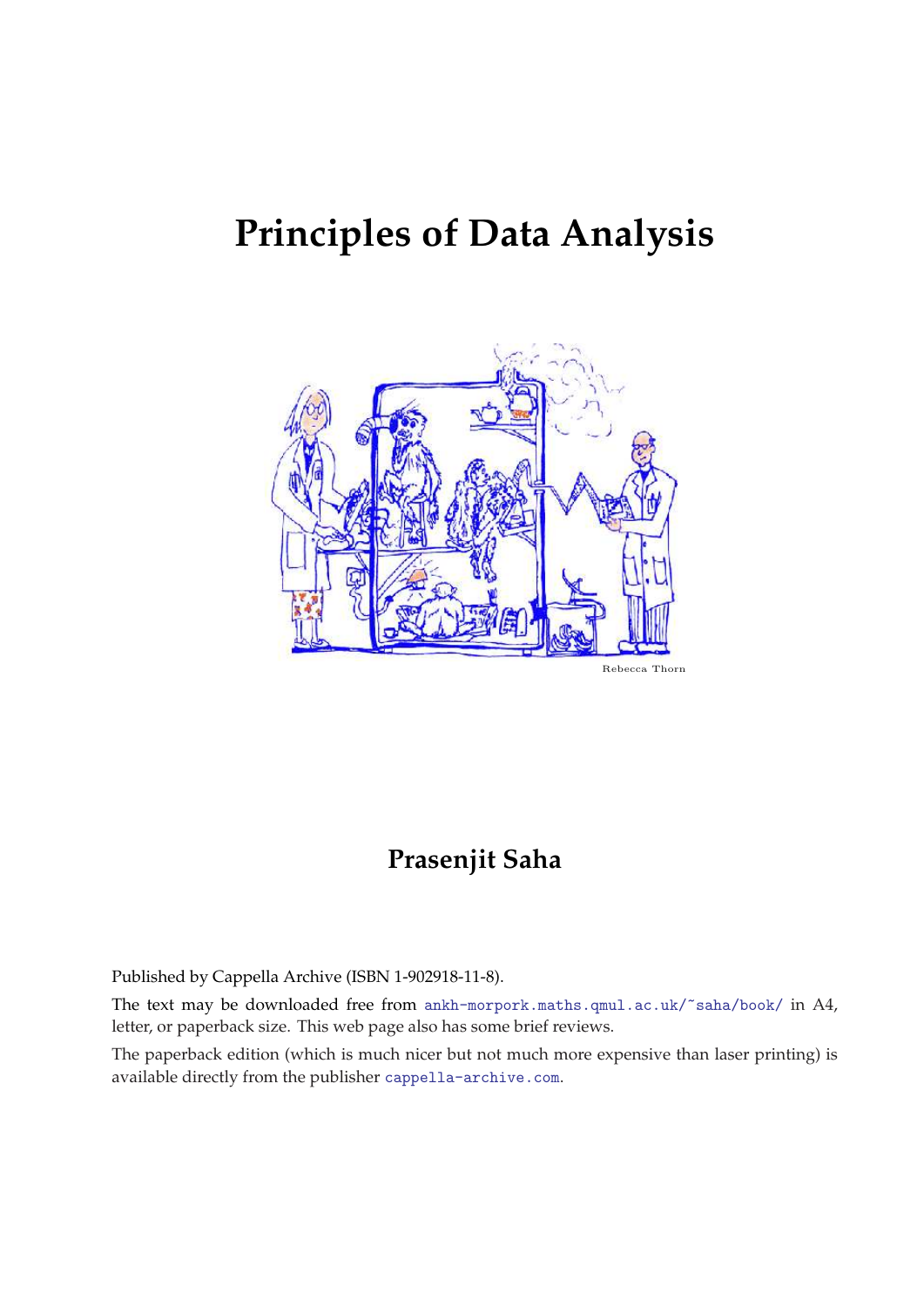To everyone who has shared with me, in different times and places, the fun of the ideas herein.

You know who you are!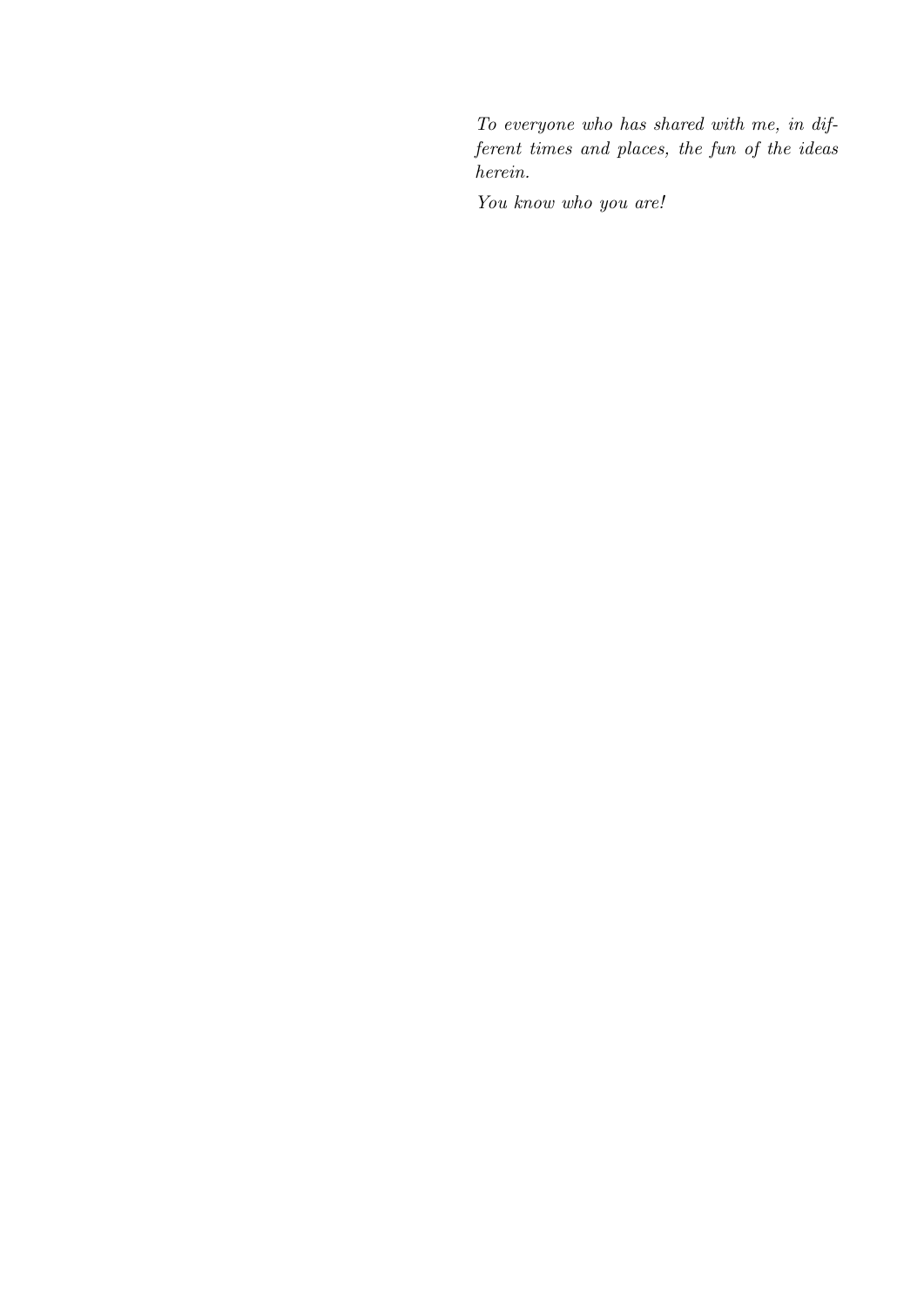## **Contents**

| Preface                               | 1  |
|---------------------------------------|----|
| 1. Probability Rules!                 | 3  |
| 2. Binomial and Poisson Distributions | 15 |
| 3. Gaussian Distributions             | 22 |
| 4. Monte-Carlo Basics                 | 31 |
| 5. Least Squares                      | 35 |
| 6. Distribution Function Fitting      | 45 |
| 7. Entropy                            | 50 |
| 8. Entropy and Thermodynamics         | 58 |
| Appendix: Miscellaneous Formulas      | 70 |
| <b>Hints and Answers</b>              | 74 |
| Index                                 | 80 |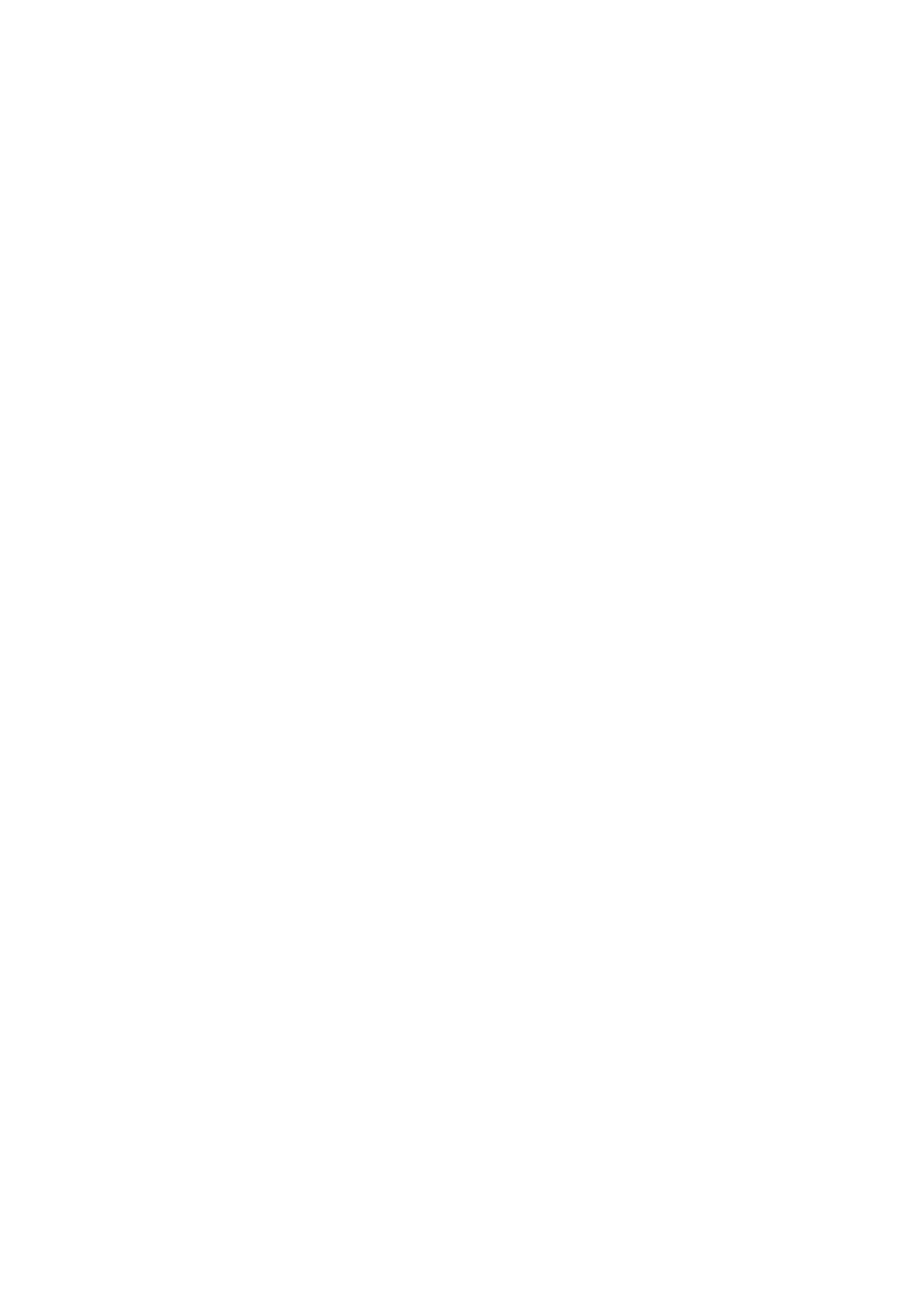### <span id="page-4-0"></span>**Preface**

People who know me are probably asking: What is a theorist doing writing a book about data analysis?

Well, it started as a course for final-year maths and physics undergraduates, which I taught in 1996. Since then, some kind colleagues and friends have told me they found the course notes useful, and suggested I tidy them up into a short book. So here it is. It is also an affordable book: it is available free via the web, and if you care for a nicely-bound copy, Cappella Archive will sell you one at production cost.

What this book hopes to convey are ways of thinking  $(=$  principles) about data analysis problems, and how a small number of ideas are enough for a large number of applications. The material is organized into eight chapters:

- 1) Basic probability theory, what it is with the Bayesians versus the Frequentists, and a bit about why quantum mechanics is weird (Bell's theorem).
- 2) Binomial and Poisson distributions, and some toy problems introducing the key ideas of parameter fitting and model comparison.
- 3) The central limit theorem, and why it makes Gaussians ubiquitous, from counting statistics to share prices.
- 4) An interlude on Monte-Carlo algorithms.
- 5) Least squares, and related things like the  $\chi^2$  test and error propagation. [Including the old problem of fitting a straight line amid errors in both x and y.]
- 6) Distribution function fitting and comparison, and why the Kolmogorov-Smirnov test and variants of it with even longer names are not really arcane. [Sample problem: invent your own KS-like statistic.]
- 7) Entropy in information theory and in image reconstruction.
- 8) Thermodynamics and statistical physics reinterpreted as data analysis problems.

As you see, we are talking about data analysis in its broadest, most general, sense.

Mixed in with the main text (but set in smaller type) are many examples, problems, digressions, and asides. For problems, I've indicated levels of difficulty ([1]: trivial to [4]: seriously hard) but here individual experiences can be very different, so don't take these ratings too seriously. But the problems really are at the heart of the book—data analysis is nothing if isn't about solving problems. In fact, when I started preparing the original course, I first gathered a set of problems and then worked out a syllabus around them. Digressions are long derivations of some key results, while asides are useless but cute points, and both can be skipped without losing continuity.

The mathematical level is moderately advanced. For example, the text assumes the reader is used to matrix notation and Lagrange multipliers, but Fourier transforms are briefly explained in the Appendix. A few of the problems involve writing short programs, in any programming language.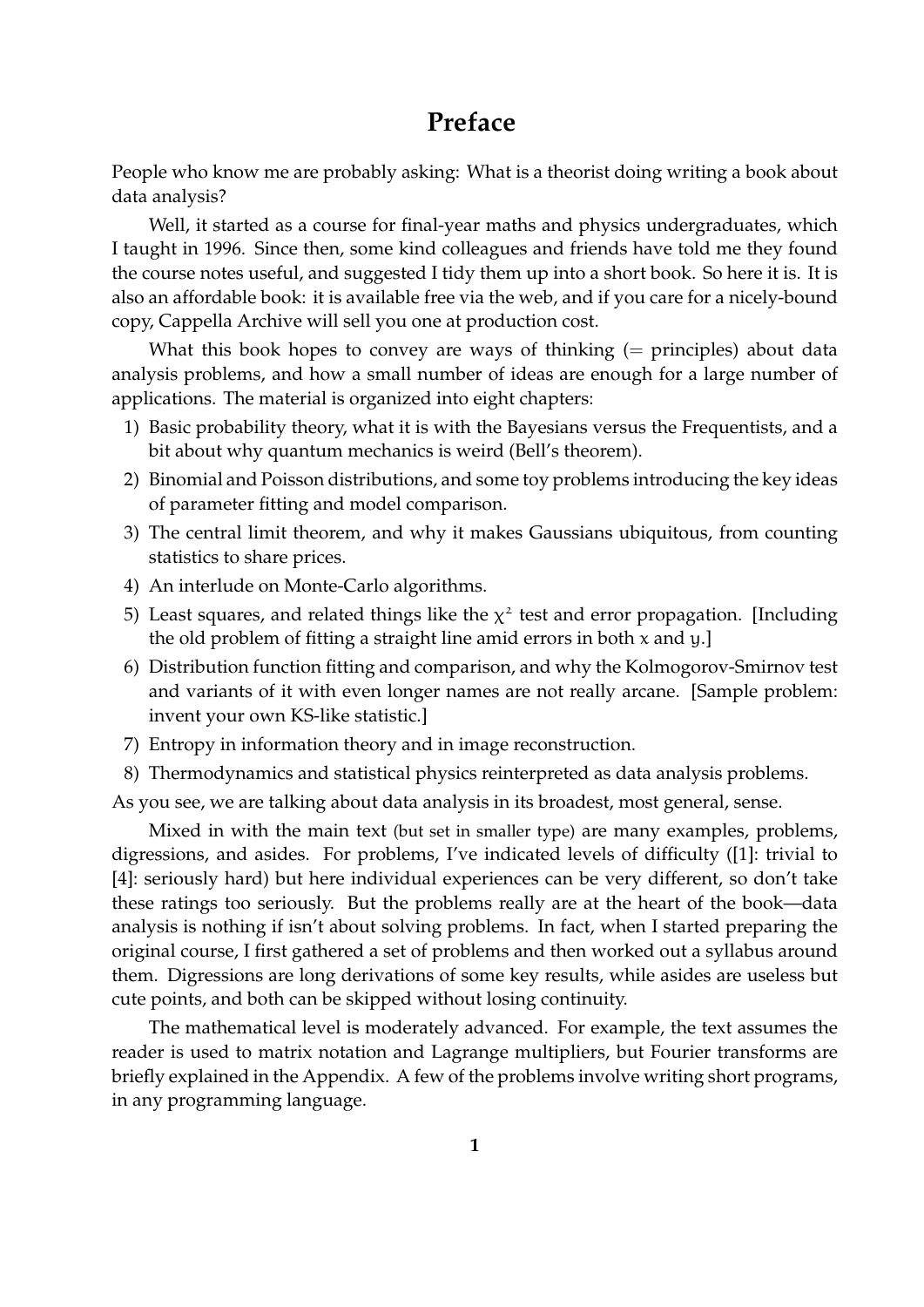#### **2** *Preface*

References are in footnotes, but Probability theory: The Logic of Science by E.T. Jaynes (in press at Cambridge University Press [see also [bayes.wustl.edu](http://bayes.wustl.edu)]) and Data Analysis: A Bayesian Tutorial by D.S. Sivia (Oxford University Press 1996) have been so influential that I must cite them here. My book is not a substitute for either of these, more of a supplement: if Sivia makes the basics crystal-clear and Jaynes shows how powerful the underlying ideas are, I have tried to illustrate the enormous range of applications and put them in context.

Although this book is small, the number of people who have distinctly contributed to it is not. James Binney first introduced me to the ideas of E.T. Jaynes, and he and Brian Buck explained to me why they are important. Vincent Macaulay has since continued what they had begun, and indeed been for fifteen years my guide to the literature, sympathetic reviewer, voice of reason. If Vincent had written this book it would have been much better. I remain grateful to Dayal Wickramasinghe for giving me the opportunity to design and teach a course on a random interesting topic,<sup>1</sup> and to the students for going through with it, especially Alexander Austin, Geoffrey Brent, and Paul Cutting, who not only demolished any problems I could concoct, but often found better solutions than I had. Several people posed interesting problems to me, my response to which is included in this book; Ken Freeman and Scott Tremaine posed the two hardest ones. Eric Grunwald, Abigail Kirk, Onuttom Narayan, Inga Schmoldt, Firoza Sutaria, Andrew Usher, and Alan Whiting all suggested improvements on early versions of the manuscript. Rebecca Thorn illustrated the front cover and Nigel Dowrick wrote the back cover. David Byram-Wigfield provided much-appreciated advice on typography and made the bound book happen. Naturally, none of these people is responsible for errors that remain.

I hope you will find this book entertaining and useful, but I have to include a health warning: this book is written by a physicist. I don't mean the fact that most of the examples come from physics and astronomy: I simply picked the examples I could explain best, and many of them have straightforward translations into other areas. The health warning has to do with physical scientists' notions of interestingness. If you have hung out with physicists you can probably spot a physicist even from the way they talk about the stock market. So if you are a statistician or a social scientist and find this book completely wrongheaded and abhorrent, my apologies, it's a cultural thing.

December 2002

 $<sup>1</sup>$  At the Australian National University in lovely Canberra, by Lake Burley Griffin amongst the kangaroos,</sup> go there if you can.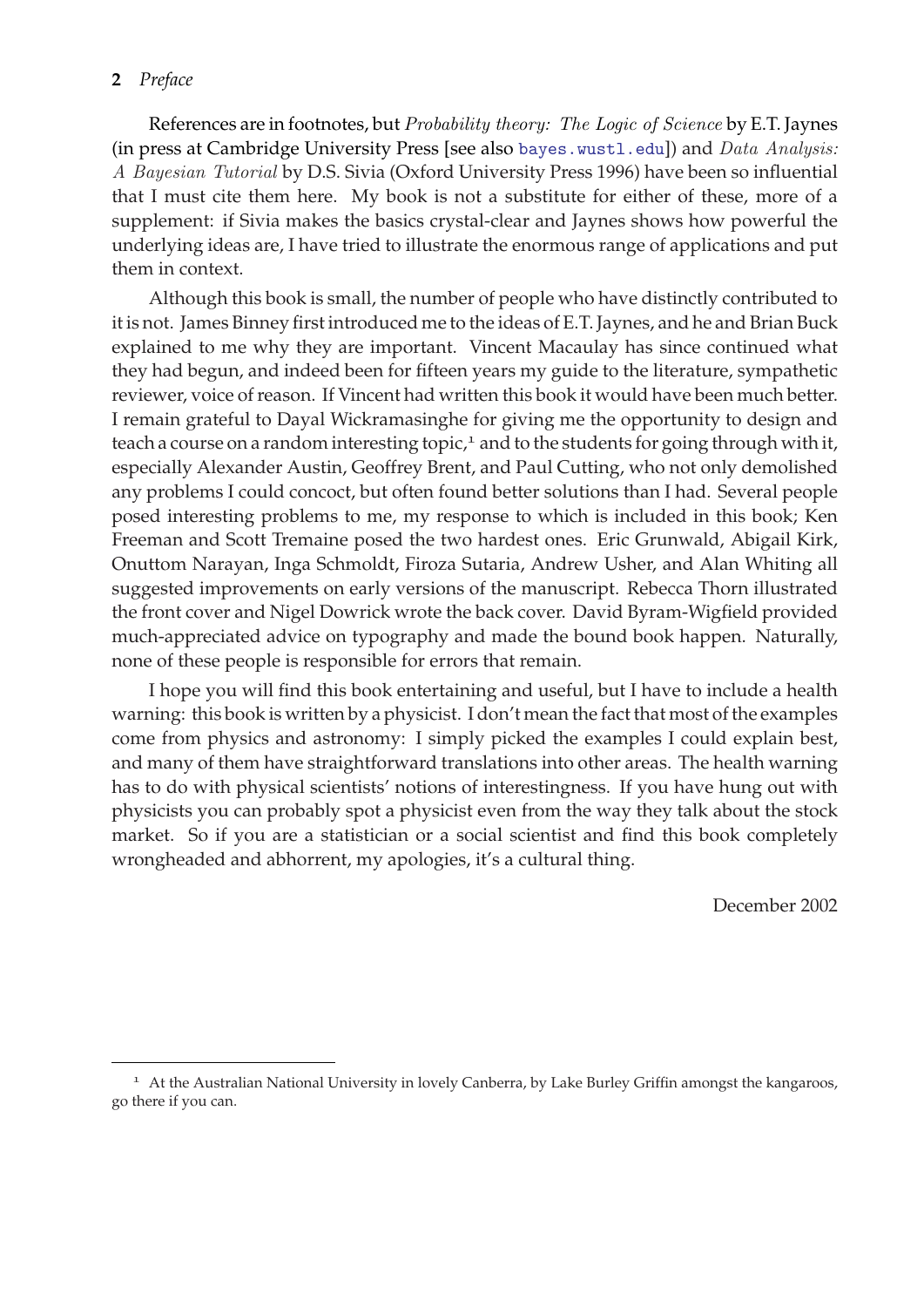### <span id="page-6-0"></span>**1. Probability Rules!**

What do you think of when someone says 'Data'?

I often imagine a stream of tiny, slightly luminous numbers flowing from a telescope to a spinning disc, sometimes a frenetic man reading a heap of filled questionnaires while batting down any that try to get blown away. Some people see a troupe of chimpanzees observing and nimbly analyzing the responses of their experimental humans. Some only see a pale android with stupendous computing powers.

From such mental images we might abstract the idea that data are information not yet in the form we want it, and therefore needing non-trivial processing. Moreover, the information is incomplete, through errors or lack of some measurements, so probable reconstructions of the incomplete parts are desired. Schematically, we might view data analysis as

 $\left\{\n \begin{array}{c}\n \text{Incomplete }\\ \text{information }\n \end{array}\n\right\}\n \xrightarrow{\text{Probability theory}}\n \left\{\n \text{Inferences}\n \right\}\n .$ 

This book is an elaboration of the scheme above, interpreted as broadly as possible while still being quantitative, and as we'll see, both data and inferences may take quite surprising forms.

Concrete situations involving data analysis, of which we will discuss many in this book, tend to fall cleanly into one of four groups of problems.

- (1) First and most straightforward are the situations where we want to measure something. The measurement process may be very indirect, and involve much theoretical calculation. For example, imagine measuring the height of a mountain-top with a barometer; this would require not only reading off the air pressure, but theoretical knowledge of how air pressure behaves with height and how much uncertainty is introduced by weather-dependent fluctuations. But the relation between the numbers being observed and the numbers being inferred is assumed to be well understood. We will call such situations 'parameter-fitting' problems.
- (2) The second group of problems involves deciding between two or more possibilities. An archetype of such problems is "Will it rain tomorrow?" We will take up similar (though much easier) questions as 'model comparison problems'.
- (3) The third kind of situation is when we have a measurement, or perhaps we can see a pattern, and we want to know whether to be confident that what we see is really there, or to dismiss it as a mirage produced by noise. We will call these 'goodness-of-fit problems', and they will typically arise together with parameter-fitting problems.
- (4) Finally, we will come across some curious situations where the data are few indeed, perhaps even a single number, but we do have some additional theoretical knowledge, and we still want to make what inferences we can.

Through probability theory we can pose, and systematically work out, problems of all these four kinds in a fairly unified way. So we will spend the rest of this chapter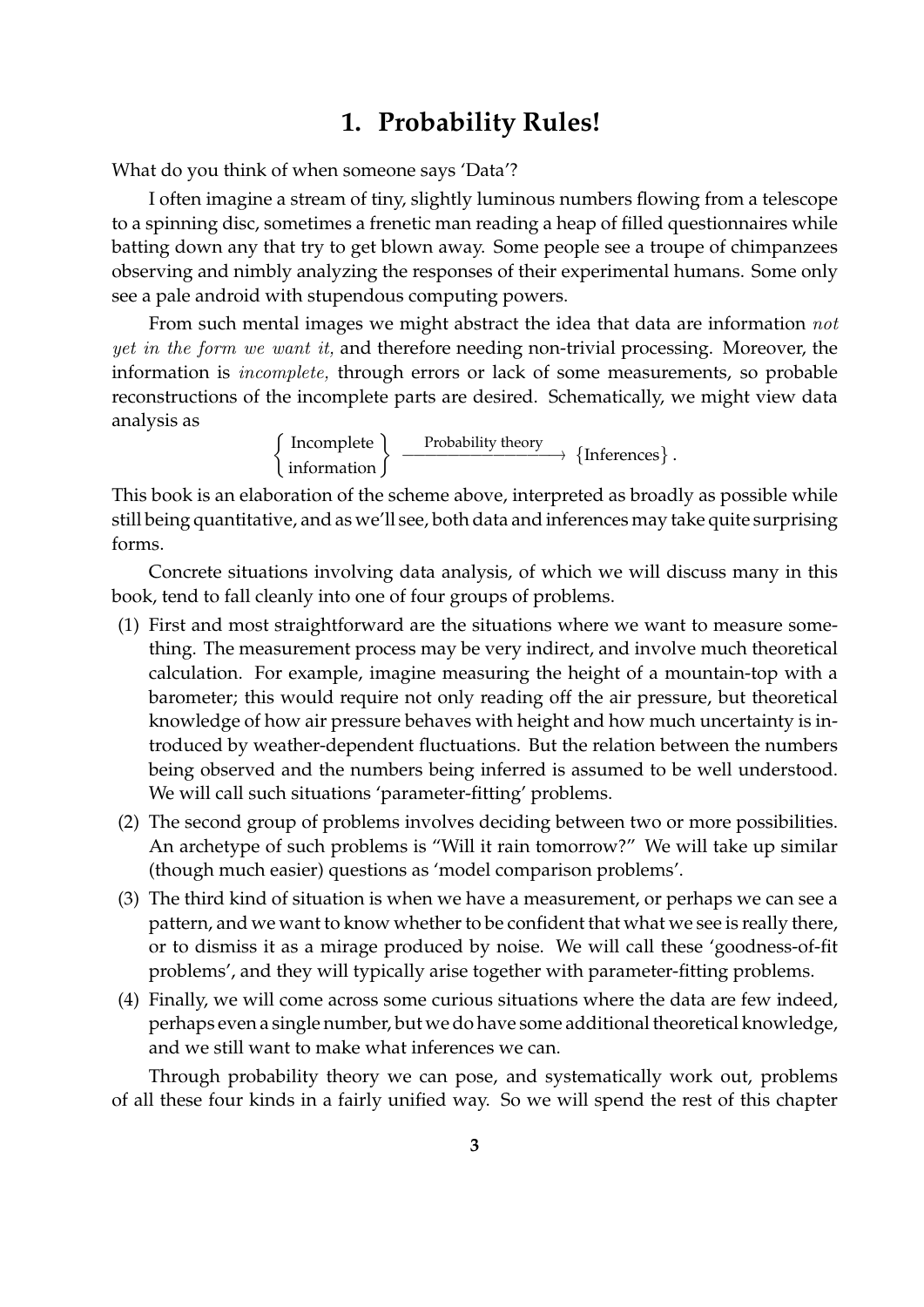#### **4** *Probability Rules!*

developing the necessary probability theory from first principles and then some formalism for applying it to data analysis.

The formal elements of probability theory are quite simple. We write  $\mathfrak{prob}(A)$  for the probability associated with some state  $A$ ,  $prob(\overline{A})$  is the probability of not  $A$ ,  $prob(AB)$  or prob(A, B) is the probability of A and B, and prob(A|B) is the so-called conditional probability of A given B.<sup>1</sup> Probabilities are always numbers in [0, 1] and obey two fundamental rules:

$$
\text{prob}(A) + \text{prob}(\overline{A}) = 1 \quad \text{(sum rule)},
$$
  
\n
$$
\text{prob}(AB) = \text{prob}(A|B) \text{prob}(B) \quad \text{(product rule)}.
$$
 (1.1)

Note that the product rule is not a simple multiplication, because A and B may depend on each other. (Cats with green eyes or brown eyes are common, but cats with one green eye and one brown eye are rare.)

EXAMPLE [Pick a number...] Any natural number, and I will do likewise. What is the probability that the two numbers are coprime?

Say the two numbers are  $m, n$ . We want the probability that  $m, n$  do not have a common factor that equals 2, 3, or any other prime. For conciseness let us write  $D_p$  to mean the state "p divides" both m and n". Accordingly,  $\overline{D}_p$  means "p divides at most one of m, n" (*not* "p divides neither m nor n"). We have

$$
\mathfrak{prob}(\overline{\mathsf{D}}_{p}) = \left(1 - p^{-2}\right). \tag{1.2}
$$

The probability that m and n are coprime is

$$
\mathfrak{prob}(m, n \text{ coprime}) = \mathfrak{prob}(\overline{D}_2, \overline{D}_3, \overline{D}_5, \ldots)
$$
\n(1.3)

and using the product rule gives us

$$
\mathfrak{prob}(m, n \text{ coprime}) = \mathfrak{prob}(\overline{D}_2) \mathfrak{prob}(\overline{D}_3 | \overline{D}_2) \mathfrak{prob}(\overline{D}_5 | \overline{D}_2, \overline{D}_3) \cdots.
$$
 (1.4)

This scary expression fortunately simplifies, because the pro $\mathfrak{b}(\overline{D}_{p})$  are in fact independent:  $\frac{1}{3}$  of natural numbers are multiples of 3, and if you remove all multiples of 2, that's still the case. Hence we have

$$
\text{prob}(m, n \text{ coprime}) = \text{prob}(\overline{D}_2) \text{prob}(\overline{D}_3) \text{prob}(\overline{D}_5) \cdots
$$
  
=  $(1 - 2^{-2})(1 - 3^{-2})(1 - 5^{-2}) \cdots$  (1.5)

The infinite product in the last line equals (see page 72 for more on this formula)  $6/\pi^2$ .  $\Box$ 

PROBLEM 1.1: Achilles and the Tortoise take turns rolling a die (Achilles first) until one of them rolls a six. What is the probability that the Tortoise rolls a six?

Try to get the answer in two different ways: (i) via an infinite series with one term per turn, and (ii) by invoking a symmetry. [**1**]

<sup>&</sup>lt;sup>1</sup> In this book *all* probabilities are really conditional, even if the conditions are tacit. So when we write  $\mathfrak{prob}(A)$ , what we really mean is  $\mathfrak{prob}(A|\{\text{tacit}\}).$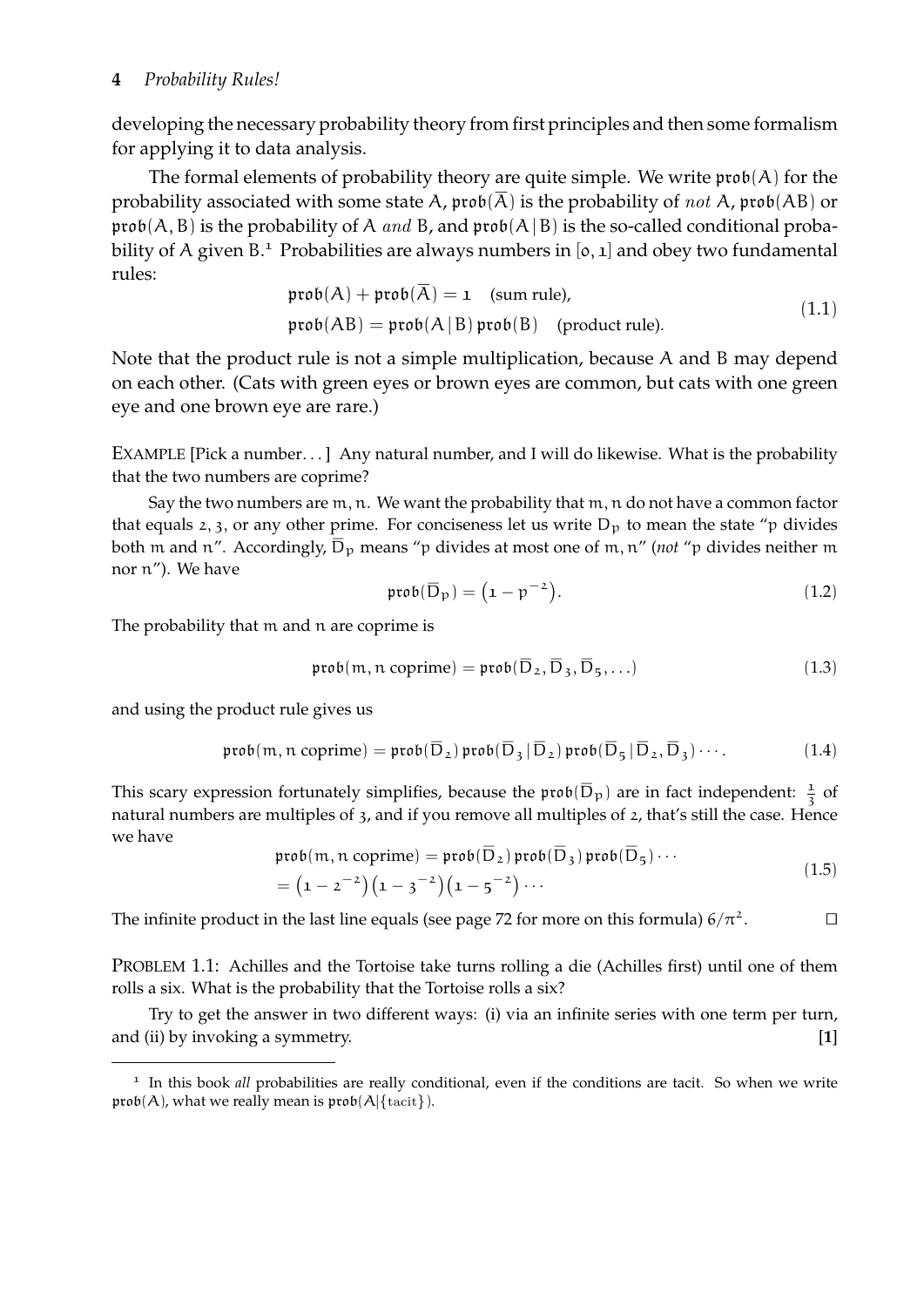From the rules (1.1), two corollaries follow.

The first corollary is called the marginalization rule. Consider a set of possibilities  $M_k$  that are "exhaustive" and "mutually exclusive", which is to say one and only one of the  $M_k$  must hold. For such  $M_k$ 

$$
\sum_{k} \text{prob}(M_k | A) = 1,\tag{1.6}
$$

for any A, and using the product rule and (1.6) gives the marginalization rule

$$
\sum_{k} \mathfrak{prob}(M_k, A) = \mathfrak{prob}(A). \qquad (1.7)
$$

We will use the marginalization rule many times in this book; usually  $M_k$  will represent the possible values of some parameter.

The second corollary follows on writing prob(AB) in two different ways and rearranging:

$$
\mathfrak{prob}(B|A) = \frac{\mathfrak{prob}(A|B)\mathfrak{prob}(B)}{\mathfrak{prob}(A)}.
$$
\n(1.8)

It is called Bayes' theorem,<sup>1</sup> and we will also use it many times in this book. For the moment, note that  $\mathfrak{prob}(A|B)$  may be very different from  $\mathfrak{prob}(B|A)$ . (The probability of rain given clouds in the sky is not equal to the probability of clouds in the sky given rain.)

EXAMPLE [A classic Bayesian puzzle] This puzzle appears in books (and television game shows) in different guises.

You are in a room with three closed doors. One of the doors leads to good stuff, while the other two are bad. You have to pick a door and go to your fate. You pick one, but just as you are about to open it, someone else in the room opens another door and shows you that it is bad. You are now offered the choice of switching to the remaining door. Should you?

Let's say  $prob(a)$  is the probability that the door you picked is good, and similarly  $prob(b)$ ,  $\mathfrak{prob}(c)$  for the other doors. And let's say  $\mathfrak{prob}(B)$  is the probability that the second door is bad and gets opened. We want

$$
\text{prob}(a|B) = \frac{\text{prob}(B|a)\,\text{prob}(a)}{\text{prob}(B)}
$$
(1.9)

where

$$
\text{prob}(B) = \text{prob}(B | a) \text{prob}(a) + \text{prob}(B | b) \text{prob}(b) + \text{prob}(B | c) \text{prob}(c).
$$
\n(1.10)

We set

$$
\mathfrak{prob}(a) = \mathfrak{prob}(b) = \mathfrak{prob}(c) = \frac{1}{3} \tag{1.11}
$$

since we have no other information. We also have  $\mathfrak{prob}(B|b) = o$  because we have defined the states b and B as mutually exclusive. That leaves  $\mathfrak{prob}(B|a)$  and  $\mathfrak{prob}(B|c)$ .

 $1$  Equation (1.8) isn't much like what Bayes actually wrote, but Bayes' theorem is what it's called.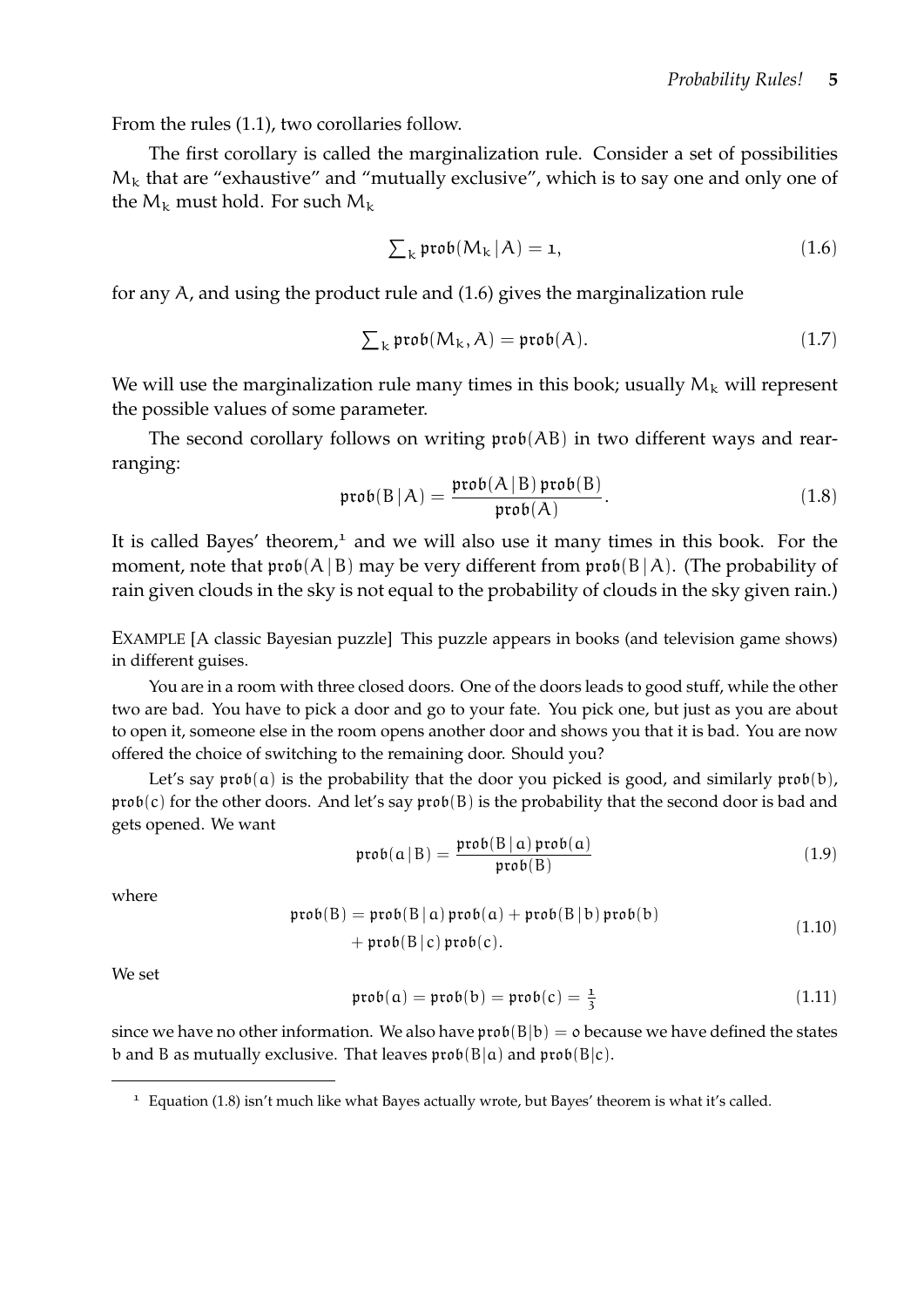#### **6** *Probability Rules!*

Now a subtlety arises. If the other person opened a door at random then  $\text{prob}(B|a) = \text{prob}(B|a)$ c), which gives  $\mathfrak{prob}(a|B) = \frac{1}{2}$ . But when this problem is posed as a puzzle, it is always clear that the other person knows which doors are bad, and is opening a bad door you have not chosen just to tease you. This gives  $\mathfrak{prob}(B | a) = \frac{1}{2}$  (they could have opened B or C) and  $\mathfrak{prob}(B | c) = 1$  (they had to open B because c is good). Hence  $\mathfrak{prob}(\mathfrak{a} | \mathfrak{B}) = \frac{1}{3}$ , and it is favourable to switch.

In taking the sum and product rules (1.1) as fundamental, we have left unspecified what a probability actually is. In orthodox statistics, a probability is always a fraction of cases

$$
\text{prob}(A) = \frac{\text{Number of cases where } A \text{ holds}}{\text{Number of possible cases}} \tag{1.12}
$$

or a limit of such fractions, where the possible cases are all 'equally likely' because of some symmetry. The sum and product rules readily follow. But for most of the applications in this book a definition like (1.12)—the so-called "Frequentist" definition—is too restrictive. More generally, we can think of probabilities as a formalization of our intuitive notions of plausibility or degree-of-belief, which may or may not be frequency ratios, but which always obey sum and product rules. This interpretation, together with principles for assigning values to those probabilities which are not frequency ratios, dates back to Bayes and Laplace. In more recent times it was developed by Jeffreys,<sup>1</sup> and it is good enough for this book.

Still, the latter definition leaves us wondering whether there might be other formalizations of our intuition that don't always follow the sum and product rules. To address this question we need an axiomatic development of probability that will derive the sum and product rules instead of postulating them, and then we can compare the axioms with our intuition. There are several such axiomatic developments: Cox<sup>2</sup> relates his formulation to our intuition for plausible reasoning, de Finetti<sup>3</sup> relates his development to our intuition for risks and gambling, while Kolmogorov's axioms relate to measure theory. But all three allow probabilities that are not frequency ratios but which nevertheless obey the sum and product rules.

Whichever general definition one follows,<sup>4</sup> the important consequence for data analysis is that non-Frequentist probabilities open up a large area of applications involving Bayes' theorem. Hence the generic name "Bayesian" for probability theory beyond the Frequentist regime.

<sup>&</sup>lt;sup>1</sup> H.S. Jeffreys, *Theory of Probability* (Oxford University Press 1961—first edition 1937).

<sup>2</sup> R.T. Cox, *The Algebra of Probable Inference* (Johns Hopkins Press 1961).

<sup>3</sup> B. de Finetti, *Theory of Probability* (Wiley 1974). Translated by A. Mach´ı & A. Smith from *Teoria della Probabilita´* (Giulio Einaudi editore s.p.a. 1970).

<sup>4</sup> Mathematicians tend to follow Kolmogorov, Bayesian statisticians seem to prefer de Finetti, while physical scientists are most influenced by Cox.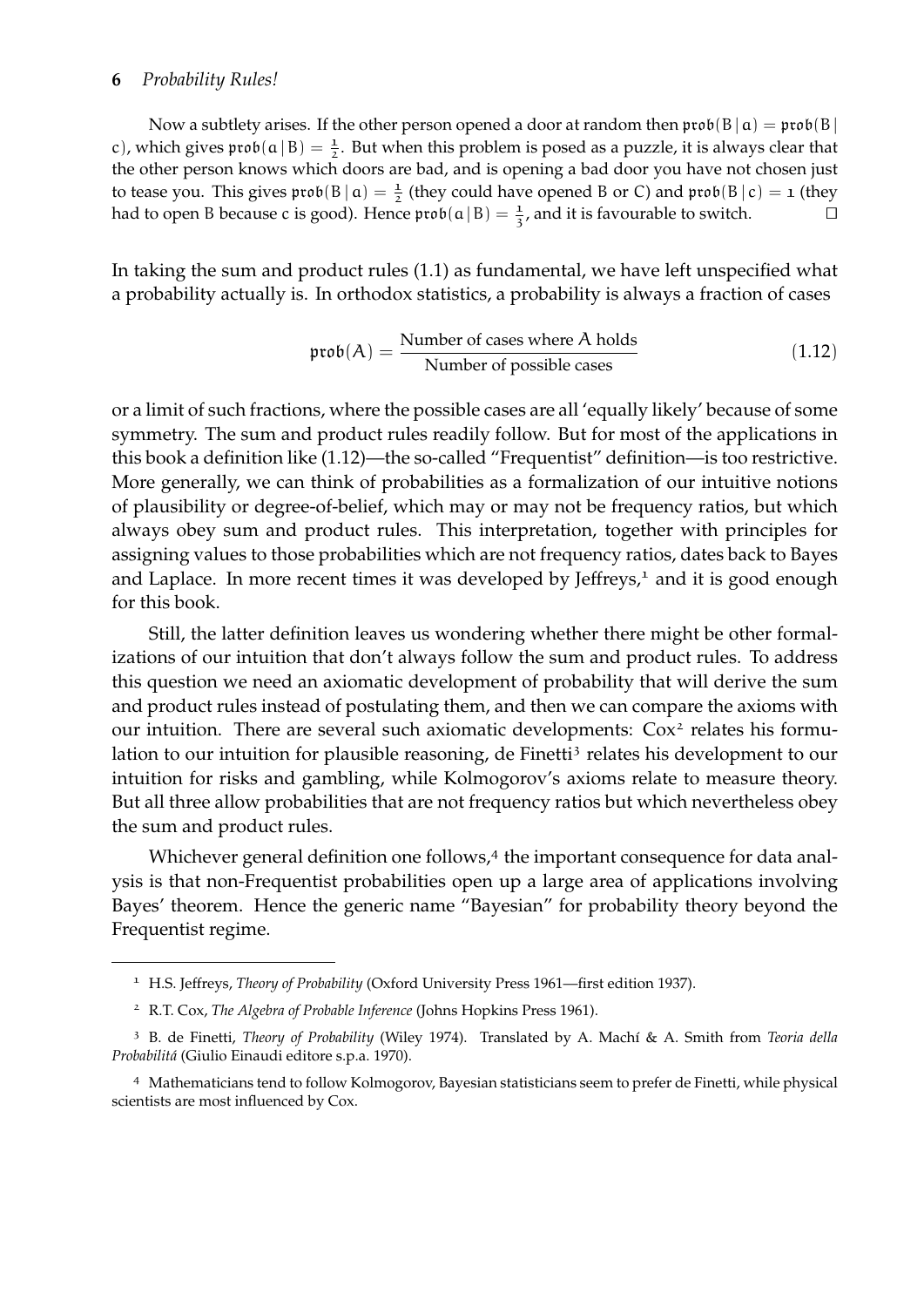DIGRESSION [Probability as state of knowledge] Cox's development of probability as a measure of our state of knowledge is particularly interesting from the data-analysis point of view. Here is a sketch of it, without proofs of two results now called Cox's theorems.<sup>1</sup>

Imagine a sort of proto-probability  $p(A)$  which measures how confident we are (on the basis of available information) that A is true;  $p(A) = o$  corresponds to certainty that A is false and  $p(A) = 1$ to certainty that A is true. As yet we have no other quantitative rules; we want to make up some reasonable rules for combining proto-probabilities.

If we have values for the proto-probabilities of A and of B-given-A, we desire a formula that will tell us the proto-probability of A-and-B. Let us denote the desired formula by the function F, that is to say

$$
p(AB) = F(p(B|A), p(A)).
$$
\n(1.13)

We require F to be such that if there is more than one way of computing a proto-probability they should give the same result. So if we have  $p(A)$ ,  $p(B | A)$ , and  $p(C | AB)$ , we could combine the first two to get  $p(AB)$  and then combine with the third to get  $p(ABC)$ , or we could combine the last two to get  $p(BC|A)$  and then combine with the first to get  $p(ABC)$ , and both ways should give the same answer. In other words we require

$$
F(F(x, y), z) = F(x, F(y, z)).
$$
\n(1.14)

If we further require  $F(x, y)$  to be non-decreasing with respect to both arguments, the general solution for F [though we will not prove it here] satisfies

$$
w(F(x, y)) = w(x)w(y).
$$
\n(1.15)

where w is an arbitrary monotonic function satisfying  $w(o) = o$  and  $w(1) = 1$ . Let us define

$$
q(A) = w(p(A)). \tag{1.16}
$$

Now,  $q(A)$  has all the properties of a proto-probability, so we are free to redefine proto-probability as  $q(A)$  rather than  $p(A)$ . If we do this, (1.15) gives

$$
q(AB) = q(A)q(B|A)
$$
\n(1.17)

which is the product rule.

If we have a value for  $q(A)$  we also desire a formula that will tell us  $q(\overline{A})$ . Let S be that formula, i.e.,

$$
q(\overline{A}) = S(q(A)). \tag{1.18}
$$

Then  $S(S(x))$  must be x. The general solution for S [though again we will not prove it here] is

$$
S(x) = (1 - x^m)^{1/m}
$$
 (1.19)

 $1$  The following is actually based on Chapter 2 of Jaynes; Cox's own notation is different. Jaynes compares with Kolmogorov and de Finetti in his Appendix A.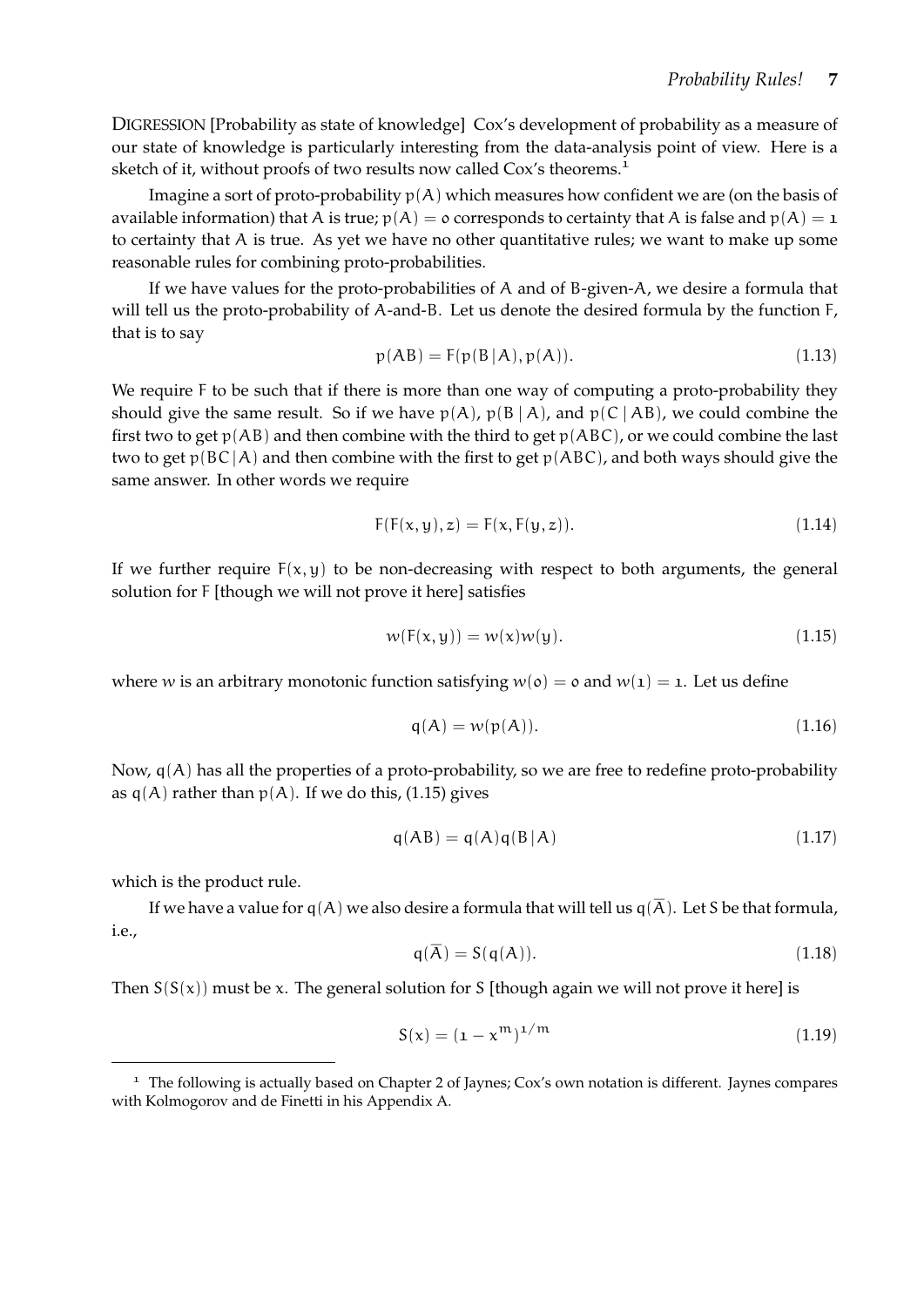#### **8** *Probability Rules!*

where m is a positive constant. Hence we have

$$
q^{\mathfrak{m}}(A) + q^{\mathfrak{m}}(\overline{A}) = 1, \qquad (1.20)
$$

which is to say  $\mathfrak{q}^{\mathfrak{m}}(A)$  satisfies the sum rule. But from (1.17),  $\mathfrak{q}^{\mathfrak{m}}(A)$  also satisfies the product rule. So we change definition again, and take  $\mathfrak{q}^{\mathfrak{m}}( \mathsf{A})$  as the proto-probability.

The argument sketched here shows that, without loss of generality, we can make protoprobabilities satisfy the sum and product rules. At which point we may rename them as simply  $\Box$ 

We will now develop some formalism, based on the probability rules, for the four topics or problem-types mentioned at the start of this chapter. The rest of this book will be about developing applications of the formalism. (Though occasionally we will digress, and sometimes some aspect will develop into a topic by itself.) The details of the applications will sometimes be quite complicated, but the basic ideas are all simple.

First we consider parameter fitting. Say we have a model M with some parameters  $\omega$ , and we want to fit it to some data D. We assume we know enough about the model that, given a parameter value we can calculate the probability of any data set. That is to say, we know  $\mathfrak{prob}(D \mid \omega, M)$ ; it is known as the "likelihood". Using Bayes' theorem we can write

$$
\mathfrak{prob}(\omega | D, M) = \frac{\mathfrak{prob}(D | \omega, M) \mathfrak{prob}(\omega | M)}{\mathfrak{prob}(D | M)}.
$$
\n(1.21)

The left hand side, or the probability distribution of parameters given the data, is what we are after. On the right, we have the likelihood and then the strange term  $\mathfrak{prob}(\omega|M)$ , which is the probability distribution of the parameters without considering any data. The denominator, by the marginalization rule, is

$$
\mathfrak{prob}(D|M) = \sum_{\omega'} \mathfrak{prob}(D|\omega', M) \mathfrak{prob}(\omega'|M), \qquad (1.22)
$$

and clearly just normalizes the right hand side. The formula (1.21) can now be interpreted as relating the probability distributions of  $\omega$  before and after taking the data, via the likelihood. Hence the usual names "prior" for  $\mathfrak{prob}(\omega | M)$  and "posterior" for  $\mathfrak{prob}(\omega | N)$ D, M).<sup>1</sup> In applications, although we will always have the full posterior probability distribution, we will rarely display it in full. Usually it is enough to give the posterior's peak or mean or median (for parameter estimates) and its spread (for uncertainties); and since none of these depend on the normalization of the posterior, we can usually discard the denominator in (1.21) and leave the formula as a proportionality.

In equation (1.22), and elsewhere in this chapter, we are assuming that the parameters  $\omega$  take discrete values; but this is just to simplify notation. In practice both data

<sup>&</sup>lt;sup>1</sup> The presence of two different probability distributions for  $\omega$ , with different conditions reminds us that all probabilities in this book are conditional.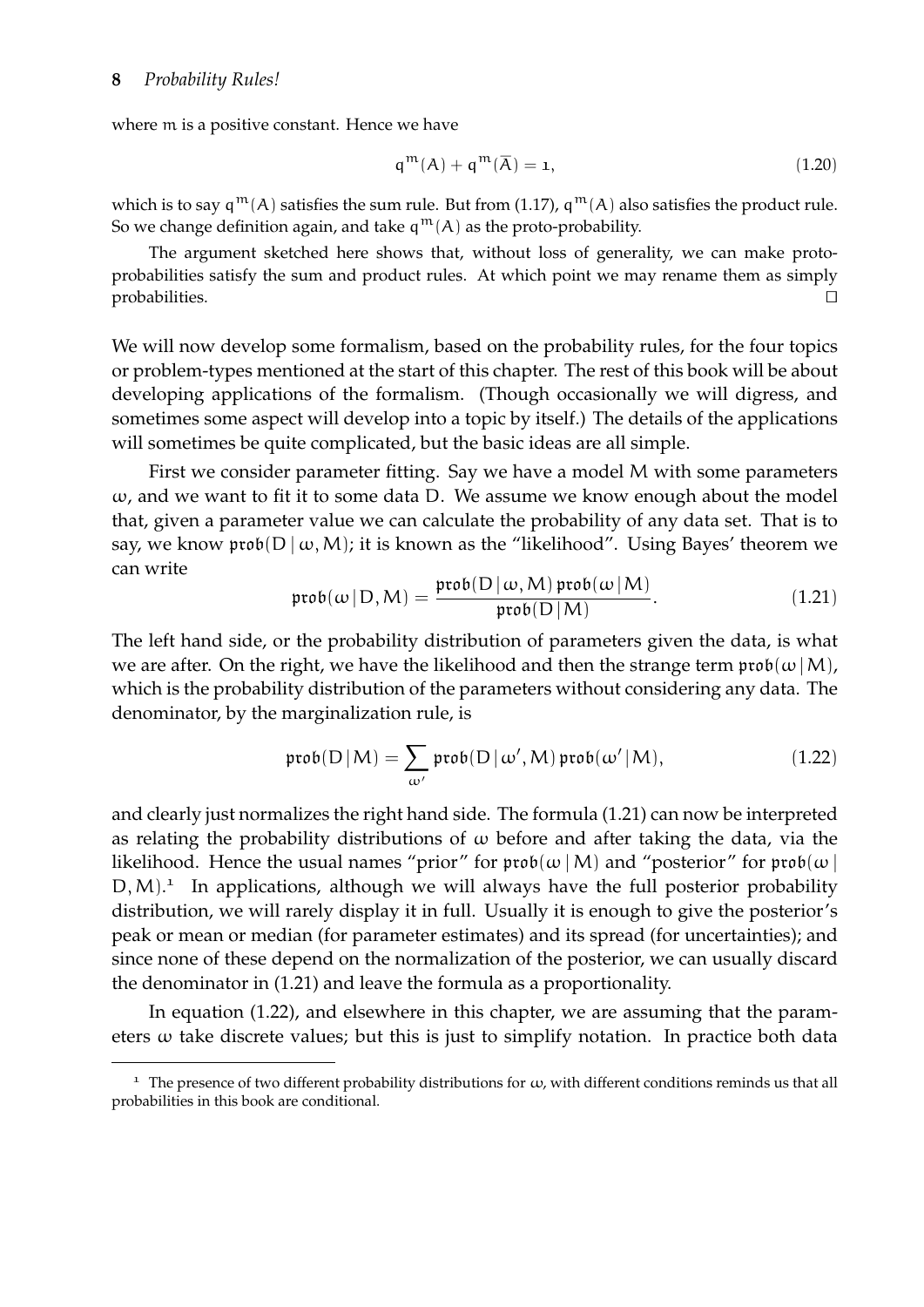and parameters can be continuous rather than discrete, and if necessary we can replace probabilities by probability densities and sums by integrals.

Probability theory tells how to combine probabilities in various ways, but it does not tell us how to assign prior probabilities. For that, we may use symmetry arguments, physical arguments, and occasionally just try to express intuition as numbers. If inferences are dominated by data, the prior will not make much difference anyway. So for the moment, let us keep in mind the simplest case: say  $\omega$  can take only a finite number of values and we don't have any advance knowledge preferring any value, hence we assign equal prior probability to all allowed values (as we have already done in equation 1.11 in the three-doors puzzle); this is called the principle of indifference. $<sup>1</sup>$ </sup>

If  $\omega$  has a continuous domain, assigning priors gets a little tricky. We can assign a constant prior probability density for  $prob(\omega)$ , but then changing variable from  $\omega$  to (say) In  $\omega$  will make the prior non-constant. We have to decide what continuous parametervariable is most appropriate or natural. In this book we will only distinguish between two cases. A 'location parameter' just sets a location, which may be positive or negative and largeness or smallness of the value has no particular significance; location parameters usually take a constant prior density. In contrast, a 'scale parameter' sets a scale, has fixed sign, and the largeness or smallness of the value does matter. Now, the logarithm of a scale parameter is a location parameter. Thus a scale parameter  $\omega$  takes prior density  $\propto 1/\omega$ . This is known as a Jeffreys prior. (Of course, this argument is only a justification, not a derivation. There are several possible derivations, and we will come to one later, at the end of the next chapter.) Discrete parameters may also take Jeffreys priors; for example, if  $\omega$  is allowed to be any integer from 1 to  $\infty$ .

Often, in addition to the parameters  $\omega$  that we are interested in, there are parameters µ whose values we don't care about. A simple example is an uninteresting normalization present in many problems; we will come across more subtle examples too. The thing to do with so-called nuisance parameters is to marginalize them out:

$$
\mathfrak{prob}(D \mid \omega, M) = \sum_{\mu} \mathfrak{prob}(D \mid \mu, \omega, M) \mathfrak{prob}(\mu \mid \omega, M). \tag{1.23}
$$

Note that in the marginalization rule (1.7) the thing being marginalized is always to the left of the condition in a conditional probability. If what we want to marginalize is to the right, as is  $\mu$  in  $\mathfrak{prob}(D|\mu, \omega, M)$  in (1.23) we need to move it to the left by multiplying by a prior—in this case  $\mathfrak{prob}(\mu|\omega,M)$ —and invoking the product rule.

We now move on to model comparison. Say we have two models  $M_1$  and  $M_2$ , with parameters  $\omega_1$  and  $\omega_2$  respectively, for the same data. To find out which model the data favour we first compute

$$
\mathfrak{prob}(D \,|\, M_1) = \sum_{\omega_1} \mathfrak{prob}(D \,|\, \omega_1, M_1) \mathfrak{prob}(\omega_1 \,|\, M_1) \tag{1.24}
$$

 $1$  No, really. The name comes from Keynes, though the idea is much older.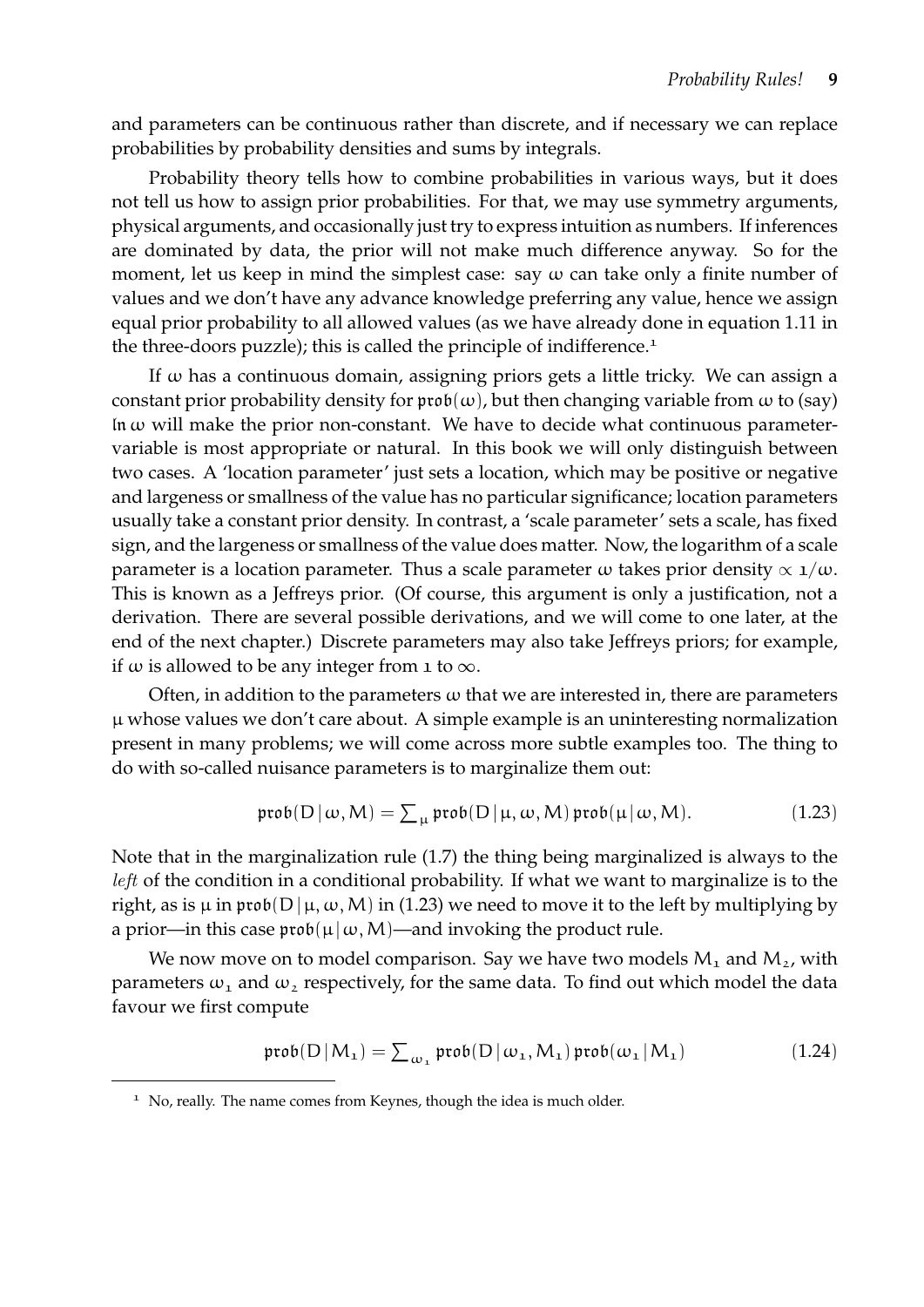and similarly  $\mathfrak{prob}(D|M_2)$ , and then using Bayes' theorem we have

$$
\frac{\text{prob}(M_1 | D)}{\text{prob}(M_2 | D)} = \frac{\sum_{\omega_1} \text{prob}(D | \omega_1, M_1) \text{prob}(\omega_1 | M_1)}{\sum_{\omega_2} \text{prob}(D | \omega_2, M_2) \text{prob}(\omega_2 | M_2)} \times \frac{\text{prob}(M_1)}{\text{prob}(M_2)} \tag{1.25}
$$

since prob(D) cancels. Here  $prob(M_1)$  and  $prob(M_2)$  are priors on the models, and the ratio of posteriors on the left hand side is called the "evidence", "odds ratio", or the "Bookmakers' odds" for  $M_1$  versus  $M_2$ .

Note that model comparison makes inferences about models with all parameters marginalized out. In two respects it contrasts parameter fitting. First, when parameter fitting we can usually leave the prior and likelihood unnormalized, but when comparing models all probabilities need to be normalized. Second, when parameter fitting we are disappointed if the likelihood  $\mathfrak{prob}(D|\omega,M)$  is a very broad distribution because it makes the parameters very uncertain, but in model comparison a broad likelihood distribution actually favours a model because it contributes more in the sum (1.24).

The third topic is goodness of fit. Model comparison tells us the best available model for a given data set, and parameter fitting tells us the best parameter values. But they do not guarantee that any of the available models is actually correct. (Imagine fitting data from an odd polynomial to different even polynomials. We would get a best-fit, but it would be meaningless.) So having found the best model and parameters, unless we know for other reasons that one of the models is correct, we still have to pose a question like "could these data plausibly have come from that model?" Testing the goodness of fit provides a way of addressing this question, though not a very elegant way. To do this we must choose a statistic or function (say ψ) which measures the goodness of fit, better fits giving lower ψ. A good example is the reciprocal of the likelihood:  $1/\text{prob}(D|\omega,M)$ . Then we compute the probability that a random data set (from the fixed model and parameter values being tested) would fit less well than the actual data:

$$
\mathfrak{prob}(\psi > \psi_D),\tag{1.26}
$$

 $\psi_D$  being what the actual data give. The probability (1.26) is called the p-value of the data for the statistic ψ. If the p-value is very small the fit is clearly anomalously bad and the model must be rejected.

A goodness-of-fit test needs a good choice of statistic to work well. If we choose a ψ that is not very sensitive to deviations of model from data, the test will also be insensitive. But there is no definite method for choosing a statistic. The choice is an ad hoc element, which makes goodness of fit a less elegant topic than parameter fitting and model comparison.

There is another important contrast between parameter fitting and model comparison on the one hand and goodness-of-fit testing on the other hand. The first two hold the data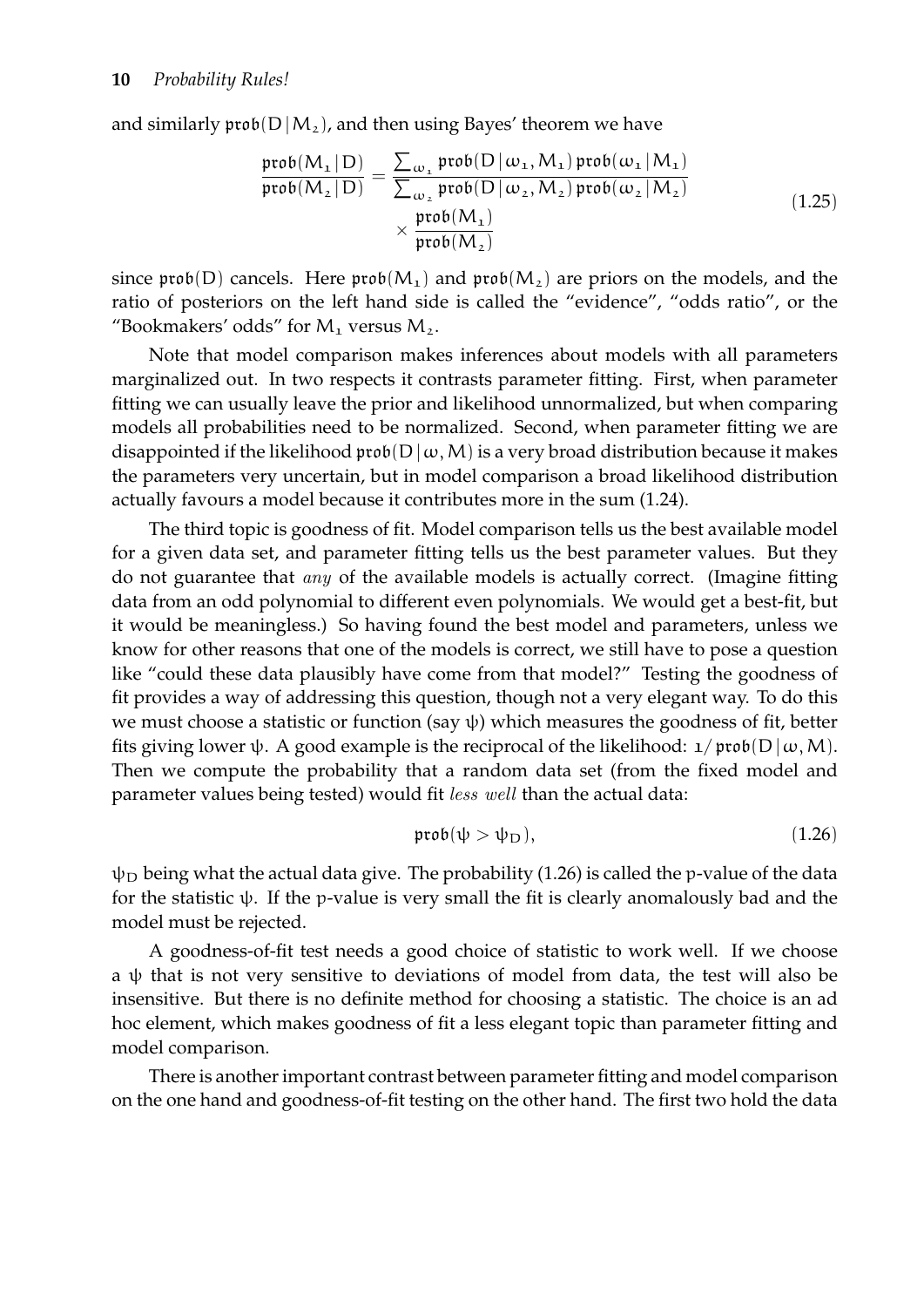fixed and consider probabilities over varying models and parameters, whereas the third holds the model and parameters fixed and considers probabilities over varying data sets. Hence the first two need priors for models and parameters, whereas the third does not. Now, priors are a very Bayesian idea, outside the Frequentist regime. Thus goodness-of-fit testing is part of Frequentist theory, whereas parameter fitting and model comparison (as developed here) are not expressible in Frequentist terms.

There is parameter estimation in Frequentist theory of course, but it works differently; it is based on "estimators". An estimator is a formula  $\varpi(D,M)$  that takes a model and a data set and generates an approximation to the parameters. The innards of  $\varpi(D,M)$  are up to the insight and ingenuity of its inventor. An example of an estimator is " $\omega$  such that  $\mathfrak{prob}(D|\omega,M)$  is maximized"; it is called the maximum likelihood estimator. A desirable property of estimators is being "unbiased", which means that the estimator averaged over possible data sets equals the actual parameter value, i.e.,

$$
\frac{\sum_{D} \omega(D, M) \text{ prob}(D | \omega, M)}{\sum_{D} \text{prob}(D | \omega, M)} = \omega.
$$
 (1.27)

Not all used estimators are unbiased; for example, maximum likelihood estimators are in general biased. Meanwhile, Frequentist model comparison sometimes compares the maximized values of the likelihoods for different models; sometimes it involves a goodnessof-fit statistic. Thus, Frequentist parameter fitting and model comparison both rely much more on ad hoc choices and much less on general principles than the Bayesian methods. This book will refer only occasionally to estimators.

The fourth and last topic is maximum entropy. In our discussion of the first three types of problem, assigning priors played a fairly minor role. We treated priors as just a way of making some tacit assumptions explicit, on the understanding that with good data any sensible prior would lead to the same inferences. This approach is fine for many problems, including most we will discuss in this book. For some problems, however, assigning probabilities is not a peripheral concern, it is the main thing. Such problems involve data that are incomplete in some severe way, though they may be highly accurate. Here is an artificial, but representative, example: suppose we have a biased six-sided die, and data tell us the average number of dots is not 3.5 but 4.5; with no further data can we make any predictions for the probability of 1 dot? Probability theory by itself does not tell us how to proceed, we need to add something. That something is the principle of maximum entropy.

The concept of entropy comes originally from physics but it has a more fundamental meaning in information theory as a measure of the uncertainty in a probability distribution. Now, a probability distribution  $p_1, \ldots, p_N$  certainly implies uncertainty and lack of knowledge, but it is not obvious that the uncertainty can be usefully quantified by a single number. However, a fundamental theorem in information theory (Shannon's theorem) shows that if we suppose that there is a measure  $S(p_1, \ldots, p_N)$  of the uncertainty and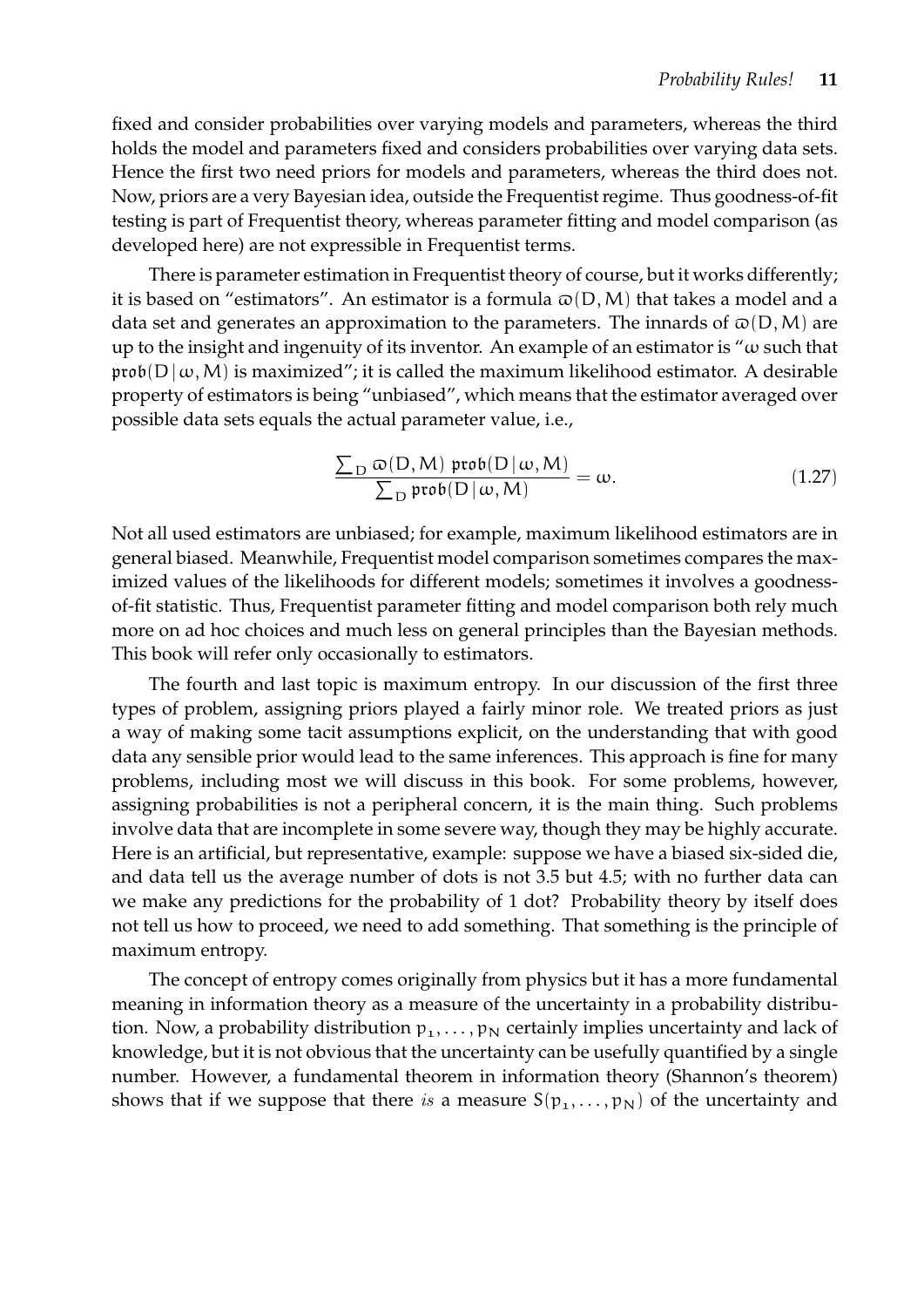moreover S satisfies certain desirable conditions, then S must be

$$
S = -\sum_{i=1}^{N} p_i \log p_i.
$$
 (1.28)

Equation (1.28) is the information-theoretic entropy. We will discuss its derivation and its relation to physics in detail in chapters 7 and 8, but for now we can think of S (with  $\mathfrak{log}_2$ ) as the number of bits needed to change a probability distribution to a certainty.

The principle of maximum entropy is that when probabilities need to be assigned, they are assigned so as to maximize the entropy so far as data allow. Thus, in the case of the biased-die problem, we would maximize  $S(p_1, \ldots, p_6)$  subject to  $\sum_k k p_k = 4.5$ . It is not hard to see that if there are no constraints (apart from  $\sum_i \mathfrak{p}_i = \mathfrak{1}$  of course) maximum entropy reduces to indifference.

The above information-theory arguments and the limiting case of indifference all motivate the maximum-entropy principle, but they do not require it. I should emphasize that maximum entropy is something new being added to the methodology to fill a need. It is the idea most associated with Jaynes, though the physicists Boltzmann and Gibbs anticipated aspects of it.

PROBLEM 1.2: A Bayesian arriving in an unfamiliar town sees two taxis, and their numbers are 65 and 1729. Assuming taxis in this town are numbered sequentially from 1 to N, what is the probability distribution for N? [**2**]

For many years Bayesian methods were controversial and promoted by only a small minority of enthusiasts. Look up Bayes' Theorem in a good old-fashioned probability and statistics book, and you may find disapproval<sup>1</sup> or horror<sup>2</sup> at the idea of using Bayes' theorem for anything other than some artificial examples. On the other hand, look up "Frequentist" in a Bayesian manifesto<sup>3</sup> and you will find example upon example of problems where Frequentist methods fail. But post 1990 or so, with Bayesian methods better known and the contentious arguments mostly already written, authors tend to be more relaxed. Thus a mainly Frequentist source will endorse some Bayesian ideas,<sup>4</sup> and a Bayesian book will recommend some Frequentist methods.<sup>5</sup> Jaynes once expressed the

<sup>&</sup>lt;sup>1</sup> W. Feller, *An introduction to probability theory and its applications* (Wiley 1971).

<sup>2</sup> J.V. Uspensky, *Introduction to mathematical probability,* (McGraw-Hill 1937).

<sup>3</sup> For example, T.J. Loredo, *From Laplace to SN 1987A: Bayesian inference in astrophysics* (1990, available in [bayes.wustl.edu](http://bayes.wustl.edu)) and above all Jaynes.

<sup>4</sup> The data analysis parts of *Numerical Recipes* by W.H. Press, S.A Teukolsky, W.T. Vetterling, & B.P. Flannery (Cambridge University Press 1992) are a good example.

<sup>5</sup> J.M. Bernardo & A.F.M. Smith *Bayesian Theory* (Wiley 1994) and A. Gelman, J.B. Carlin, H.S. Stern, & D.B. Rubin *Bayesian Data Analysis* (Chapman & Hall 1995) are two recent examples; Jeffreys (uncharacteristic of its generation in this respect as in others) is another.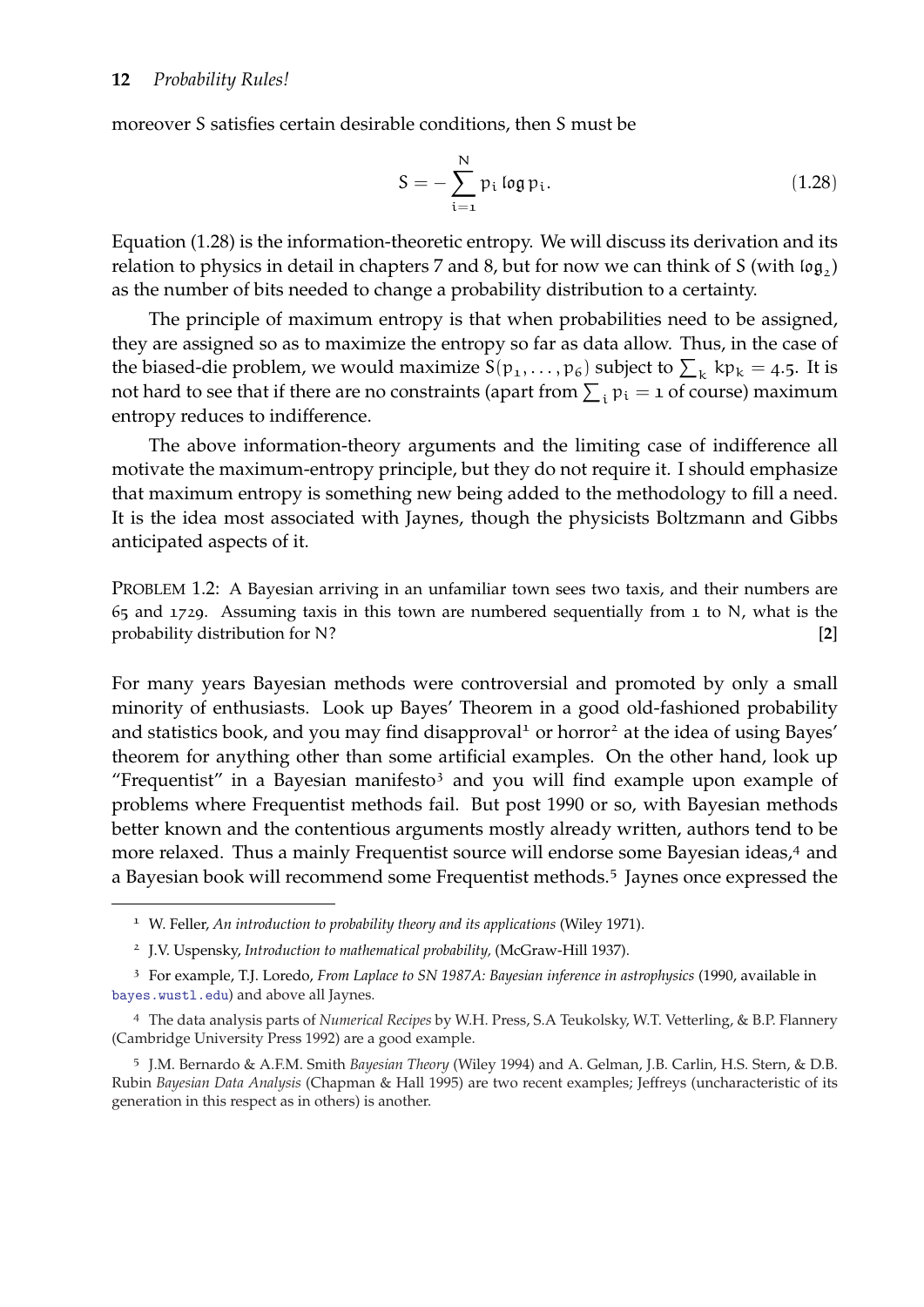hope that in time one should no more need the label of "Bayesian" to use Bayes' theorem than one needs to be a "Fourierist" to use Fourier transforms. Writing in 2002, perhaps that time has arrived.

PROBLEM 1.3: This problem is a long digression on yet another aspect of probability. However, the actual calculation you have to do is very simple, and when you have done it you can feel justly proud of having deduced Bell's theorem, a profound statement about the physical world.

At the sub-molecular level, nature becomes probabilistic in an important and even disturbing way. The theory of quantum mechanics (which predicts experimental results in this regime with incredible accuracy) has probability as a fundamental part. But even some of the founders of quantum mechanics, notably Einstein, were very uncomfortable about its probabilistic character, and felt that quantum mechanics must be a simplification of an underlying deterministic reality.

Then in 1964 J.S. Bell concocted a thought experiment to demonstrate that if quantum mechanics is correct, then an underlying deterministic theory won't work. Real experiments based on Bell, starting with those by A. Aspect and coworkers (c. 1980), show exactly what quantum mechanics predicts, though some problems of interpretation remain. Bell's thought experiment can be appreciated without a knowledge of quantum mechanics, and in this problem we will follow a version due to Mermin. $<sup>1</sup>$ </sup>

There are three pieces of apparatus, a source in the middle and two detectors to the left and right. Each detector has a switch with three settings (1, 2, and 3 say) and two lights (red and green). The source has a button on it; when this button is pressed the source sends out two particles, one towards each detector. Each particle is intercepted by the detector it was sent towards, and in response the detector flashes one of its lights.

The experiment consists of repeatedly pressing the source button for random settings of the detector switches and recording which light flashed on which detector and what the switch settings were. Thus if at some button-press, the left-hand detector is set to '1' and flashes green while the right-hand detector is set to '3' and flashes red, we record 1G3R. The observations look something like 1G3R 1G1G 3G2G 3G1R 3R2G 3R3R 1R3R 1R3G 1R2G. . .

An important point is that, apart from the sending of particles from source to detector, there is no communication between the three pieces of apparatus. In particular, the source never knows what the detector settings are going to be (the settings can change while a particle is in transit).

Examining the observations after many runs, we find two things.<sup>2</sup>

(i) When both detectors happen to have the same switch settings they always flash the same colour, with no preference for red or green. Thus, we see 1R1R and 1G1G equally often, but never 1R1G or 1G1R.

<sup>&</sup>lt;sup>1</sup> N.D. Mermim, *Boojums all the way through* (Cambridge University Press 1990).

<sup>&</sup>lt;sup>2</sup> The particles are spin-half particles (e.g., electrons), and the source ensures that pairs emitted together have the same spin. The three settings on the detectors measure the spin component along one of three directions at 120<sup>°</sup> to each other: green light flashes for spin component  $+\frac{1}{2}$ , red light for  $-\frac{1}{2}$ . When the detectors have different switch settings, quantum mechanics predicts the colour coincidence rate to be  $cos^2(\frac{1}{2} \times 120^\circ) = \frac{1}{4}$ . This is what is observed.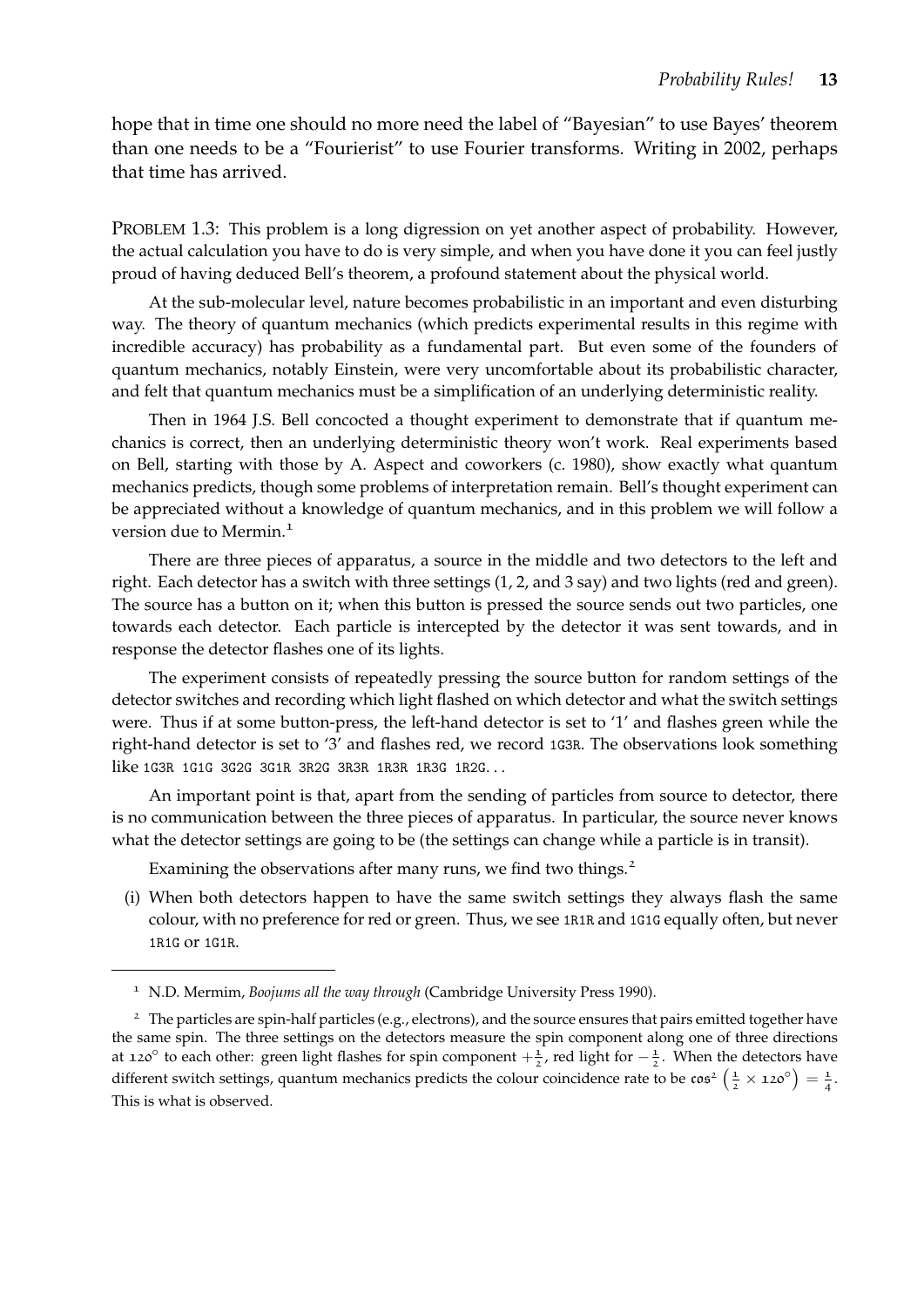#### **14** *Probability Rules!*

(ii) Considering all the data (regardless of switch settings) the colours coincide, on-average, half the time.

Neither of (i) or (ii) is remarkable in itself, but taken together they are fatal for a deterministic explanation. To see this, we consider what a deterministic explanation implies. To determine which colour flashes, each particle would have to carry, in effect, an instruction set of the type "green light if the setting is 1, red light otherwise" (say GRR). Since the source doesn't know what the detectors switch settings are going to be, *both* particles from any button-press must have the same instruction set. Different button-presses can give different instruction sets. In particular, the above data could have resulted from GRR GRR GGG RRG RGR GGR RGR RGG RGG...

Your job is to show that the average coincidence rate from instruction sets will be  $\frac{5}{9}$  or more, not  $\frac{1}{2}$ . [**4**]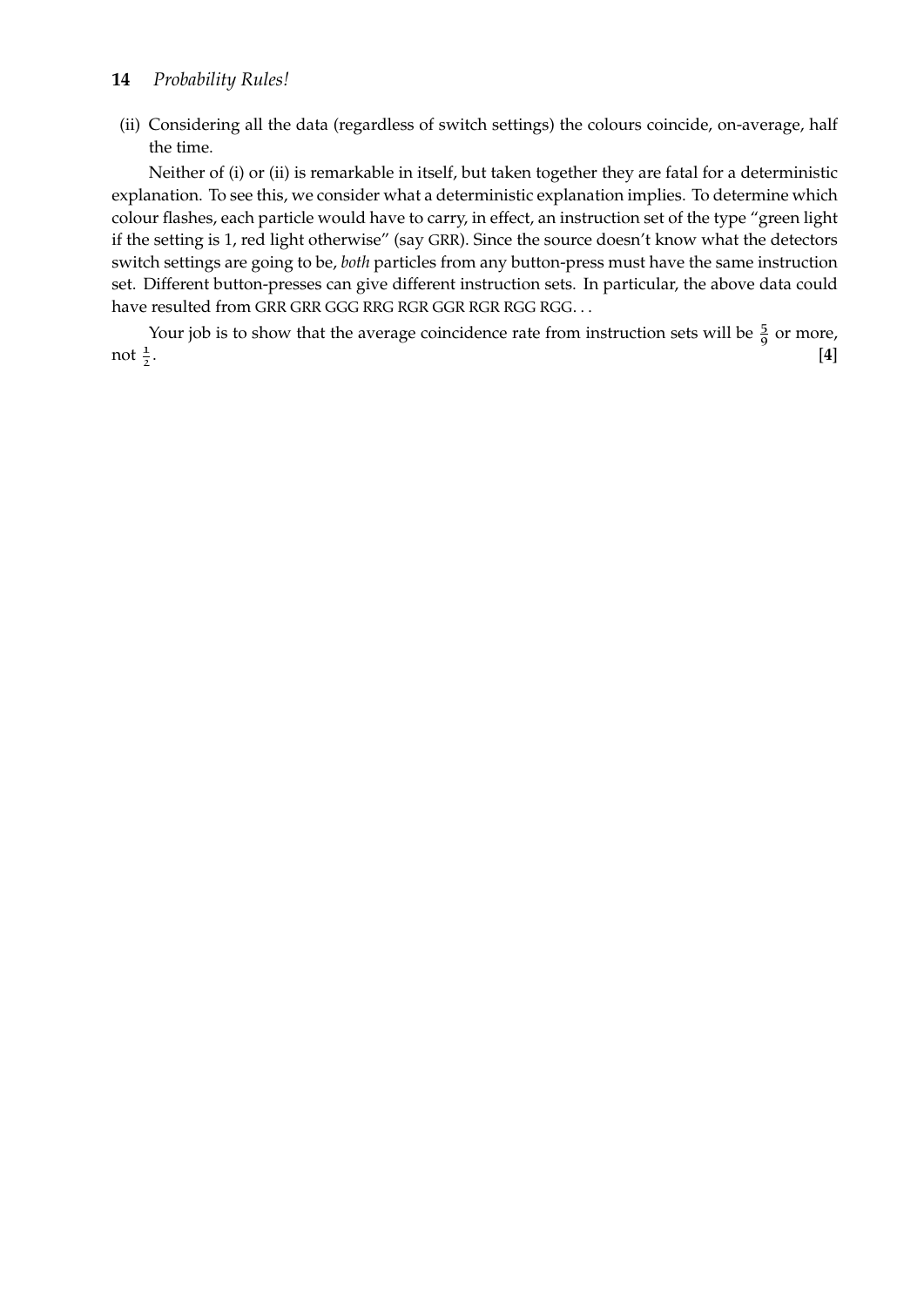### <span id="page-18-0"></span>**2. Binomial and Poisson Distributions**

The binomial distribution is basically the number of heads in repeated tosses of a (possibly biased) coin. The Poisson distribution is a limiting case. We go into these two in some detail, because they come up in many applications, and because they are a nice context to illustrate the key ideas of parameter fitting and model comparison.

If some event (e.g., heads) has probability p, the probability that it happens n times in N independent trials is

$$
\mathfrak{prob}(n|N) = {}^{N}C_n p^n q^{N-n}, \quad q = 1 - p. \tag{2.1}
$$

The n occurrences could be combined with the N – n non-occurrences in  ${}^NC_n$  ways, hence the combinatorial factor. The sum  $\sum_{n}$  prob $(n|N)$  is just the binomial expansion of  $(p+q)^N$ , so the distribution is correctly normalized, and hence the name.<sup>1</sup>

A generalization which comes up occasionally is the multinomial distribution. Here we have K possible outcomes with probabilities  $p_k$ . The probability that the k-th outcome will happen  $n_k$  times in N independent trials is

$$
\mathfrak{prob}(n_1, \dots, n_K) = N! \prod_{k=1}^{K} \frac{p_k^{n_k}}{n_k!}, \quad \sum_{k=1}^{K} p_k = 1, \quad \sum_{k=1}^{K} n_k = N. \tag{2.2}
$$

For the combinatorial factor, take the total number of possible permutations (N!) and reduce by the number of permutations among individual outcomes  $(n_k!)$ . The sum of  $\mathfrak{prob}(n_1,\ldots,n_K)$  over k is  $\widetilde{\left( \sum_k p_k\right)^N}$  so again the distribution is normalized.

Another variant is the negative binomial (also called Pascal) distribution. Here, instead of fixing the number of trials N, we keep trying till we get a pre-specified number n of events. The probability that we need N trials for n events is the probability of getting  $n - 1$  events in N  $- 1$  trials and then an event at the N-th trial, so

$$
\mathfrak{prob}(N|n) = {}^{N-1}C_{n-1} p^n q^{N-n}.
$$
 (2.3)

Now  $\sum_{N=n}^{\infty}$   $\frac{N-1}{n-1}$  q $\frac{N-n}{n}$  is just the binomial expansion for  $(1 - q)^{-n}$ , so (2.3) is normalized.

ASIDE (A probably useless but certainly cute point.) If we let both  $\mathfrak{prob}(n)$  and  $\mathfrak{prob}(N)$  take Jeffreys priors then  $\mathfrak{prob}(n|N)$  and  $\mathfrak{prob}(N|n)$  derive from each other via Bayes' theorem.

<sup>&</sup>lt;sup>1</sup> Another term is 'Bernoulli trials' after Jakob Bernoulli, one of the pioneers of probability theory and author of *Ars Conjectandi* (published 1713).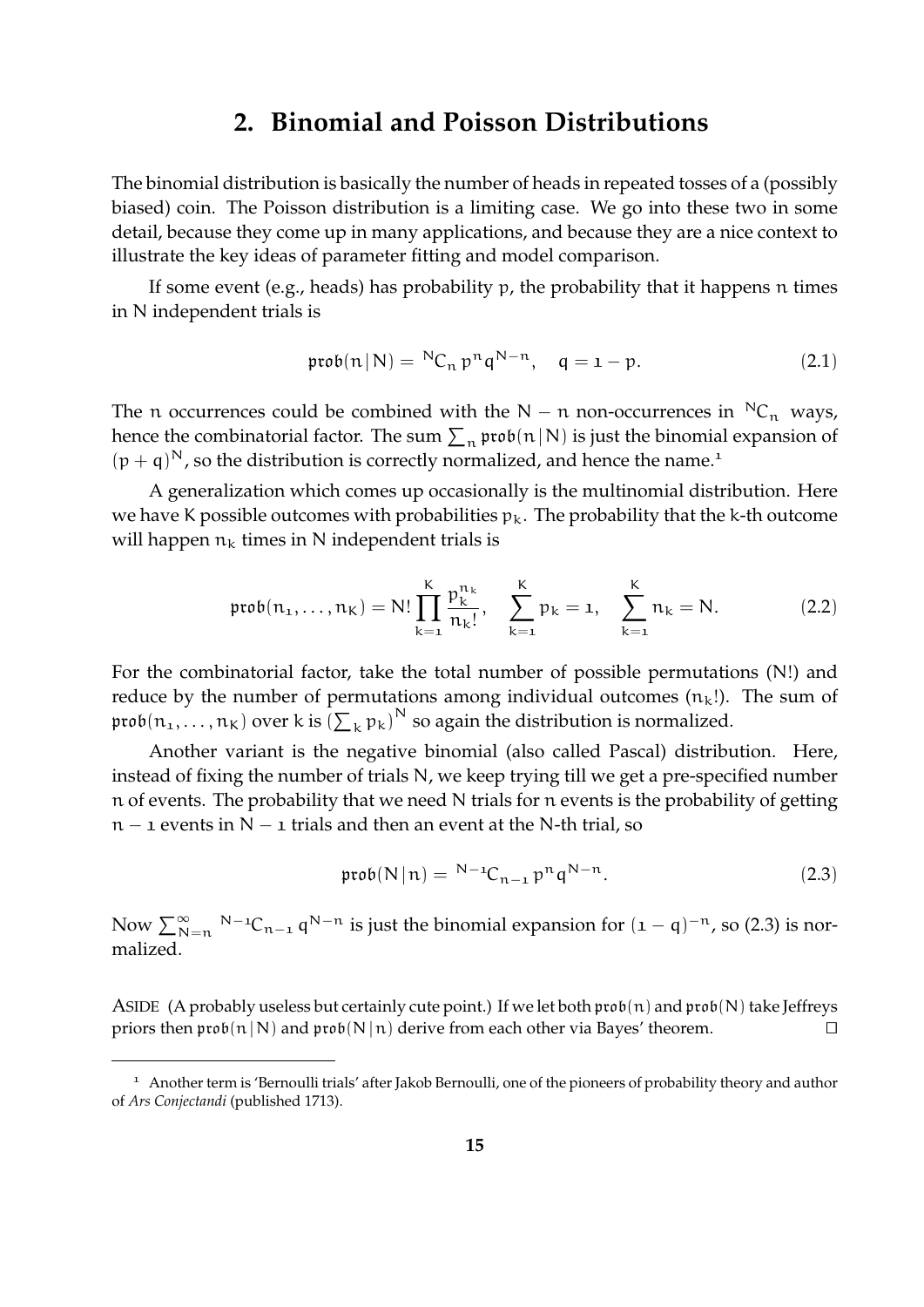

**Figure 2.1:** Posterior probability distribution after different numbers of simulated coin tosses; solid curve for the uninformative prior, dashed curve for the informative prior. For neatness, the curves are not normalized, just scaled to unit maximum.

EXAMPLE [A biased coin] This is a toy problem to illustrate how parameter fitting and model comparison work.

Imagine a coin which is possibly biased, i.e.,  $p \equiv \text{prob}(\text{heads})$  possibly  $\neq \frac{1}{2}$  $\frac{1}{2}$ . We proceed to toss it 4096 times to (a) examine if the coin is biased, and (b) find out what p is if it *is* biased. [This *is* an imaginary coin, only my computer thinks it exists.]

We will consider two models: (i)  $M_1$ , where p is a parameter to be fitted; and (ii)  $M_2$ , where  $p = \frac{1}{2}$  $\frac{1}{2}$  and there are no parameters. If there are n heads after N tosses, the likelihoods from the two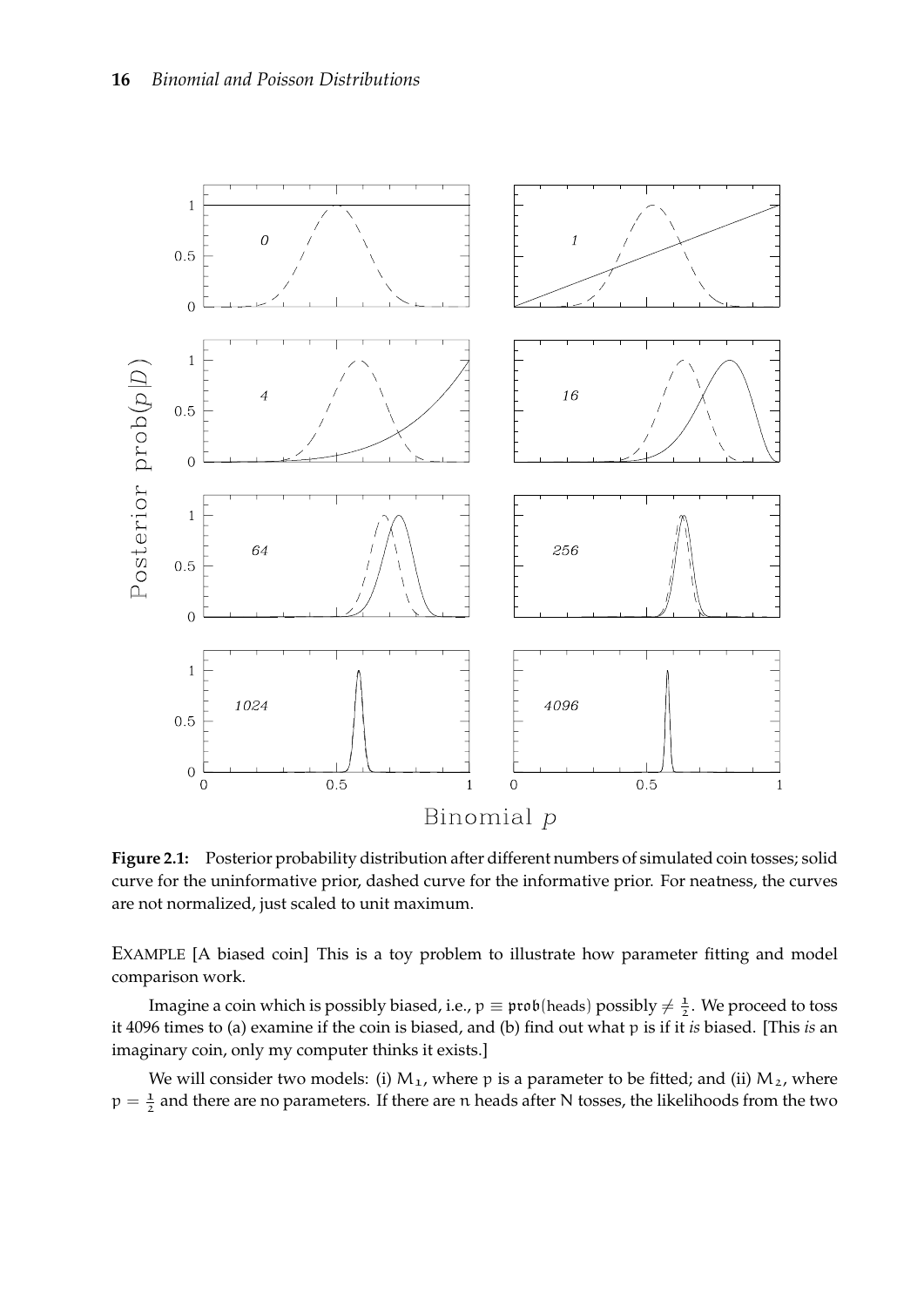models are

$$
\text{prob}(D | p, M_1) = {}^{N}C_n p^n (1 - p)^{N - n},
$$
  
\n
$$
\text{prob}(D | M_2) = {}^{N}C_n z^{-N}.
$$
 (2.4)

What to do for the prior for p in model  $M_1$ ? To illustrate the possibilities, we try two priors: a flat prior and a prior broadly peaked around  $p = \frac{1}{2}$  $\frac{1}{2}$ . These would commonly be called uninformative and informative, the latter being based on a premise that makers of biased coins probably wouldn't try to pass off anything too obviously biased. We take

$$
\mathfrak{prob}(p \, | \, M_1) = \frac{(2K+1)!}{(K!)^2} p^K (1-p)^K \tag{2.5}
$$

with  $K = o$  (uninformative) and  $K = 10$  (informative). The factorials serve to normalize—see equation (M.3) on page 70.

The posterior for  $M_1$  is then

$$
\mathfrak{prob}(p|D, M_1) \propto {}^{N}C_n p^{n+K} (1-p)^{N-n+K} \tag{2.6}
$$

and is plotted in Figure 2.1 after different numbers of tosses. After 0 tosses, the posterior is of course the same as the prior. We see that with enough data the posteriors with both priors tend to the same curve.

Our fit for p really consists of the posterior distribution itself (for a given prior). For brevity, we just might calculate the mean and standard deviation of the posterior and not bother to plot the curve. But there is nothing special about the mean and standard deviation, one might prefer to quote instead the median, along with the 5th and 95th percentile values as a "90% confidence interval".<sup>1</sup>

To compare  $M_1$  and  $M_2$  we need to marginalize out the parameter dependence in  $M_1$ , that is, we need to multiply the likelihood  $\mathfrak{prob}(D|p,M_1)$  from (2.4) with the normalized prior  $\mathfrak{prob}(p|M_1)$ from (2.5) and integrate over p. For  $M_2$  there are no parameters to marginalize. We get for the marginalized likelihood ratio:

$$
\frac{\text{prob}(D \mid M_1)}{\text{prob}(D \mid M_2)} = \frac{(2K+1)!(n+K)!(N-n+K)!}{(K!)^2(N+2K+1)!} 2^N.
$$
\n(2.7)

In general, if  $p = \frac{1}{2}$  $\frac{1}{2}$ , the marginalized likelihood ratio will start at unity and slowly fall; if  $p \neq \frac{1}{2}$  $\frac{1}{2}$ it will start at unity and hover or fall a little for a while, but will eventually rise exponentially. The Bookmakers' odds ratio is the ratio of posterior probabilities of the two models:

$$
\frac{\text{prob}(M_1|D)}{\text{prob}(M_2|D)} = \frac{\text{prob}(D|M_1)}{\text{prob}(D|M_2)} \times \frac{\text{prob}(M_1)}{\text{prob}(M_2)}.
$$
\n(2.8)

Here  $\mathfrak{prob}(M_1)$  and  $\mathfrak{prob}(M_2)$  are priors *on the models*. Figure 2.2 shows the odds with model priors set equal. One might prefer, say,  $\mathfrak{prob}(M_1) = \mathfrak{10}^{-6} \mathfrak{prob}(M_2)$  on the grounds that most coins are

<sup>&</sup>lt;sup>1</sup> Bayesians tend to prefer "credible region", to avoid possible confusion with the Frequentist meaning of "confidence interval", which has to do with the distribution of an estimator.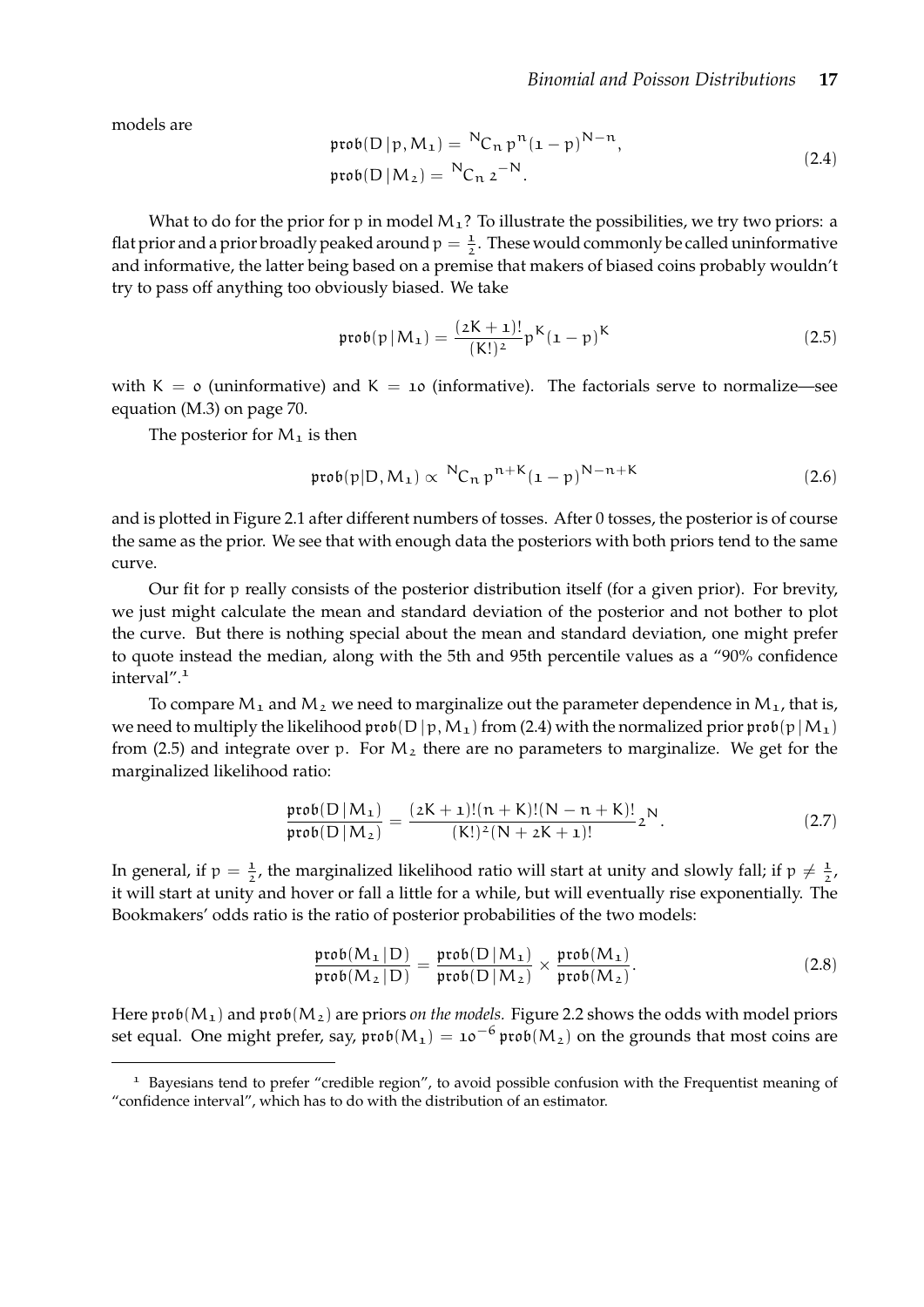

**Figure 2.2:** Bookmakers' odds for the coin being biased, as the tosses progress. Again solid curve for the uninformative prior and dashed curve for the informative prior, but they almost coincide.

unbiased, but as Figure 2.2 shows, even that would become pretty irrelevant when we are confronted with enough data.

In more serious examples, we will have to do more numerical work, but the general idea will remain much the same. Some things to take away from this example are the following.

- (i) For parameter fitting, there's no need to normalize probabilities; but for model comparison normalization is essential—and remember that priors have to be normalized too.
- (ii) Information on parameters comes from the moment we start to take data, but takes time to stabilize.
- (iii) Model comparison takes more data than parameter fitting—there's a larger space of possibilities to consider!
- (iv) Priors are important when we have little data, but with lots of data they become pretty  $\Box$ irrelevant.  $\Box$

The Poisson distribution is the limit of a binomial distribution as  $p \to o$  but  $N \to \infty$  such that Np remains finite. Writing m for Np, we get for large N:

$$
\text{prob}(n|m) = \frac{N!}{n!(N-n)!} \times \left(\frac{m}{N}\right)^n \times \left(1 - \frac{m}{N}\right)^{N-n} \approx \frac{N^n}{n!} \times \left(\frac{m}{N}\right)^n \times \left(1 - \frac{m}{N}\right)^N \tag{2.9}
$$

and hence (using the formula M.1 on page 70 for e)

$$
\mathfrak{prob}(n|m) \to e^{-m} \frac{m^n}{n!}.
$$
\n(2.10)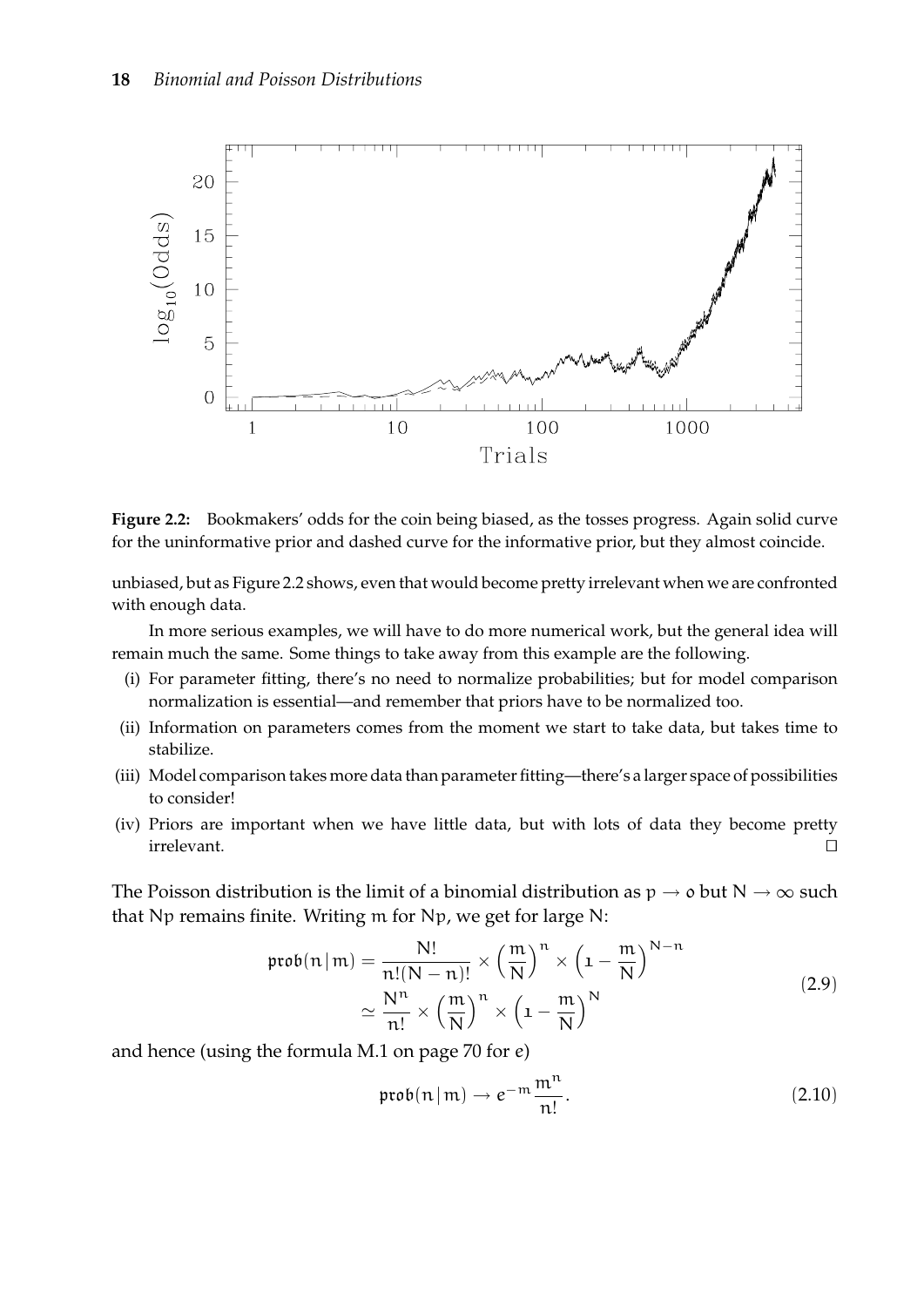The Poisson distribution is clearly normalized since  $\sum_{n}$   $\mathfrak{prob}(n|m) = 1$ . The number of trials N is replaced by a waiting time—m is proportional to that waiting time. A common example in astronomy is the number of photons received from some source for given exposure time. In this example one bothers with (2.10) only if the source is faint enough that m is quite small—otherwise it goes over to another limiting form we'll come to in the next chapter. We'll call m the mean (and justify that name shortly).

PROBLEM 2.1: Show that, for a Poisson process, the probability distribution of the waiting time τ needed for  $n + 1$  events is

$$
\mathfrak{prob}(\tau|n+1,m)=e^{-m\tau}\frac{m^{n+1}\tau^n}{n!},
$$
 given that *m* is the mean for  $\tau = 1$ . [2]

EXAMPLE [Two Poisson processes] In this example we work out Bookmakers' odds for whether two Poisson processes have different means, given data on numbers of events. One process has produced  $m_1, \ldots, m_K$  events over K different periods, and the second has produced  $n_1, \ldots, n_L$ events over L different periods. All the waiting periods (for both processes) are equal.

We take two models: in  $M_1$ , both processes have mean  $a$ ; in  $M_2$ , the means are  $a$  and  $b$ . Writing  $M = \sum_{k=1}^{K} m_k$  and  $N = \sum_{l=1}^{L} n_l$ , the likelihoods are (using 2.10)

$$
\mathfrak{prob}(D | a, b, M_2) \propto e^{-aK} e^{-bL} a^{M} b^{N},
$$
  
\n
$$
\mathfrak{prob}(D | a, M_1) \propto e^{-a(K+L)} a^{M+N}.
$$
\n(2.11)

(I've suppressed a product of  $m_k!$  and  $n_l!$  factors in the likelihoods, since they would always cancel in this problem.) Notice how the likelihoods have simplified to depend on the data effectively only through M and N.

Now we have to marginalize the likelihoods over the means a and b. So we need a normalized prior for these. Since a and b set scales they should each take a Jeffreys prior. But the simple  $1/a$ Jeffreys prior is not normalized and thus cannot be used for model comparison, though it is fine for parameter fitting. We need to modify the prior in some way, so that we can normalize it.

The way out is not very elegant, but it works. We know that a is not going to be orders of magnitude different from the  $m_k$  (and similarly for b), and just by looking at the data, we can name some  $c_{\min}$  and  $c_{\max}$ , between which we are very confident a and b must lie. We then let

$$
\begin{aligned} \mathfrak{prob}(a) &= (a\Lambda)^{-1}, \quad c_{\min} \le a \le c_{\max}, \\ \text{where } \Lambda &= \ln(c_{\max}/c_{\min}), \end{aligned} \tag{2.12}
$$

and zero outside  $[c<sub>min</sub>, c<sub>max</sub>]$ , and similarly for  $prob(b)$ . These priors are normalized. Of course they depend on our (arbitrary) choice of  $c_{\min}$  and  $c_{\max}$ , but only logarithmically, and since datadependent terms tend to be factorial or exponential, we put up with this arbitrariness.

An alternative (sometimes called the Γ -prior) is

$$
\mathfrak{prob}(a) = (\Gamma(\epsilon))^{-1} \delta^{\epsilon} a^{\epsilon - 1} e^{-\delta a} \tag{2.13}
$$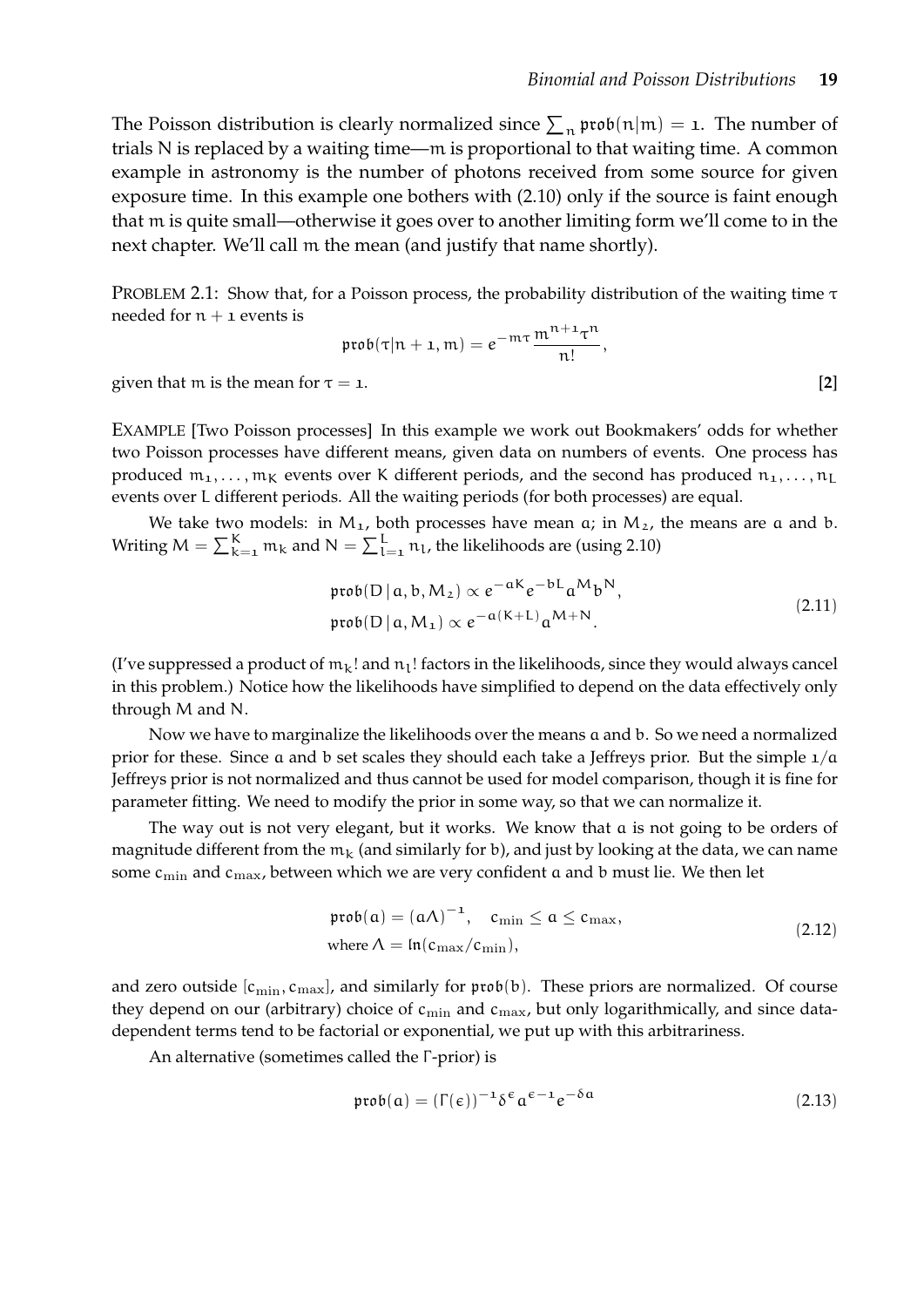with  $\epsilon$  and  $\delta$  being small numbers to be chosen by us. The Gamma-function formula (M.2) from page 70 shows this prior is normalized. It is similar to (2.12) except that the cutoffs are nice and smooth. The values of  $\epsilon$  and  $\delta$  determine in which regions the cutoffs appear, and we would want the cutoffs to be around  $c_{\min}$  and  $c_{\max}$ . So we still need to think implicitly about  $c_{\min}$  and  $c_{\max}$ .

Let us say we adopt the prior (2.12). We should then really calculate

$$
\mathfrak{prob}(D \,|\, M_1) = \int_{c_{\min}}^{c_{\max}} \mathfrak{prob}(D \,|\, a, M_1) \, (a \Lambda)^{-1} \, da \tag{2.14}
$$

and so on. But the integrands will become very small outside  $[c_{\min}, c_{\max}]$  and we can comfortably use the approximations

$$
\mathfrak{prob}(D \, | \, M_1) \simeq \int_0^\infty \mathfrak{prob}(D \, | \, a, M_1) \left(a \Lambda\right)^{-1} da \tag{2.15}
$$

and so on. Using the Gamma-function formula (M.2) again we get

$$
\frac{\text{prob}(D \mid M_2)}{\text{prob}(D \mid M_1)} = \frac{1}{\Lambda} \frac{(K+L)^{M+N}}{K^M L^N} \frac{(M-1)!(N-1)!}{(M+N-1)!}.
$$
\n(2.16)

When  $M/K$  is not too different from  $N/L$ , these odds are close to  $1/\Lambda$ , and decrease slowly as M and N increase. But if  $M/K$  and  $N/L$  are very different, the odds favouring two different means become spectacularly large.  $\Box$ 

PROBLEM 2.2: The following suggestion, applied to the previous example, would avoid having the odds depend on the cutoff. For  $M_1$  use the prior (2.12) on a; for  $M_2$ , let a = uc and b =  $(1 - u)c$ , and then use a flat prior in  $[0, 1]$  for u and the prior (2.12) for c.

The odds can be worked out without a computer only for  $K = L$ . For this case show that the odds for different means are

$$
2^{M+N} \frac{M!N!}{(M+N+1)!}.
$$

This is similar to what (2.16) would give for  $K = L$ , but of course not identical, and the difference conveys some feeling for how much the results depend on the choice of prior. [**3**]

One thing we will often have to do later in this book is take expectation values. The expectation value of a function  $f$  of a probabilistic number  $x$  is

$$
\langle f(x) \rangle \equiv \sum_{i} f(x_i) \text{ prob}(x_i), \qquad (2.17)
$$

or an integral if appropriate. We can think of an expectation value as an average over the probability distribution, weighted by the probability; or we can think of it as marginalizing out the x dependence of  $f(x)$ . Another notation is  $E(f(x))$ . One minor caution: if there are several variables involved, we must not confuse expectation values over different variables.

If we have some  $prob(x)$ , then  $\langle x^n \rangle$  is called the n-th moment of x. The first two moments are particularly important:  $\langle x \rangle$  is called the mean,  $\langle x^2 \rangle - \langle x \rangle^2$  is called the variance, and the square root of the variance is called the standard deviation or dispersion.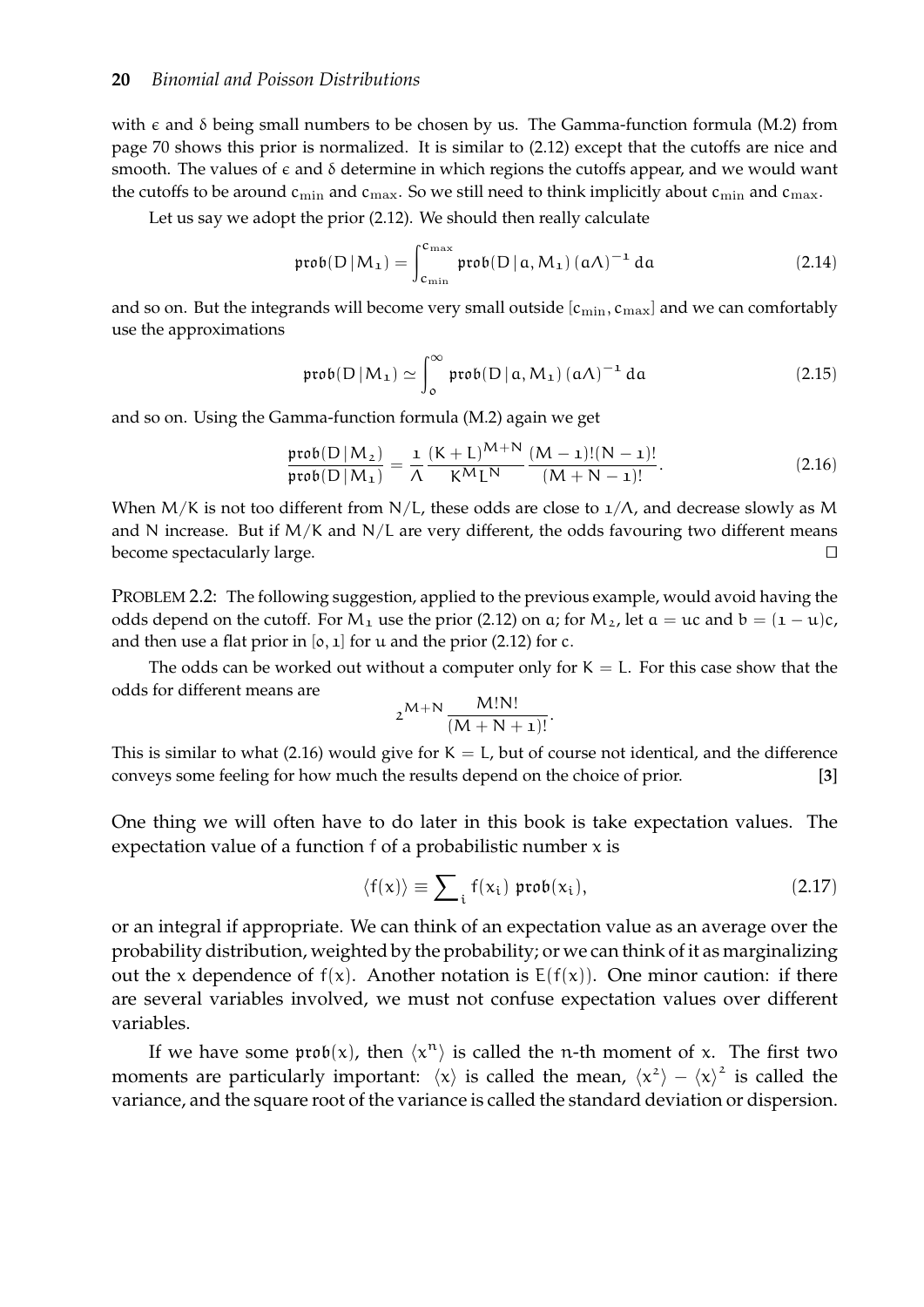PROBLEM 2.3: Show that a binomial distribution has a mean of Np and a variance of Npq, and that a Poisson distribution has both mean and variance equal to m. [**2**]

PROBLEM 2.4: Two proofreaders independently read a book. The first finds  $n_1$  typos, the second finds  $n_2$  typos, including  $n_{12}$  typos found by both. What is the expected number of typos not found by either? [**1**]

DIGRESSION [Jeffreys Prior, again] The idea of expectation values gives us a nice way to derive the Jeffreys prior, which we motivated on page 9 but have not yet properly derived.

Imagine that you and a sibling receive gift tokens in outwardly identical envelopes. The gift tokens have values x and  $x/N$ , where N is known but x is unknown. You open your envelope and find you have (in some units) 1. What is your expectation for your sibling's value?

After opening your envelope, you know that x must be either  $1$  or N, leaving your sibling with either  $1/N$  or N. (For definiteness we suppose N  $> 1$ .) Let us first calculate the probability that you have the larger gift token. To do this, we use the notation  $\mathfrak{prob}(1)$  for the probability of  $x = 1$ , and prob(1<sup>\*</sup>) for the probability of the "data" (i.e., of you opening your envelope and finding a value of 1) and so on. The posterior probability that your gift token is larger is

$$
\mathfrak{prob}(\mathbf{1} | \mathbf{1}^*) = \frac{\mathfrak{prob}(\mathbf{1}^* | \mathbf{1}) \mathfrak{prob}(\mathbf{1})}{\mathfrak{prob}(\mathbf{1}^* | \mathbf{1}) \mathfrak{prob}(\mathbf{1}) + \mathfrak{prob}(\mathbf{1}^* | N) \mathfrak{prob}(N)}.
$$
\n(2.18)

Assuming the envelopes are assigned at random,  $\mathfrak{prob}(\mathbf{1}^* | \mathbf{1}) = \mathfrak{prob}(\mathbf{1}^* | \mathbf{N})$ , and hence

$$
\mathfrak{prob}(\mathbf{1}|\mathbf{1}^*) = \frac{\mathfrak{prob}(\mathbf{1})}{\mathfrak{prob}(\mathbf{1}) + \mathfrak{prob}(N)}.
$$
\n(2.19)

From this we compute your expectation for your sibling's token as

$$
\frac{(\mathbf{1}/\mathbf{N})\operatorname{prob}(\mathbf{1}) + \mathbf{N}\operatorname{prob}(\mathbf{N})}{\operatorname{prob}(\mathbf{1}) + \operatorname{prob}(\mathbf{N})}.
$$
\n(2.20)

Now (2.20) had better be 1. Otherwise you would be concluding that your sibling was better or worse off, regardless of data (which, however well it may reflect the human condition, is bad data analysis). Equating  $(2.20)$  to 1 gives

$$
\mathfrak{prob}(N) = (1/N)\,\mathfrak{prob}(1),\tag{2.21}
$$

which is the Jeffreys prior.

Curiously, in order to make the expectation value (2.20) equal 1, the probability (2.19) has to be  $> \frac{1}{2}$  $\frac{1}{2}$ . In other words, with the Jeffreys prior you are in one sense neutral as to whether your sibling is better off, while in another sense concluding that you yourself are probably better off.  $\Box$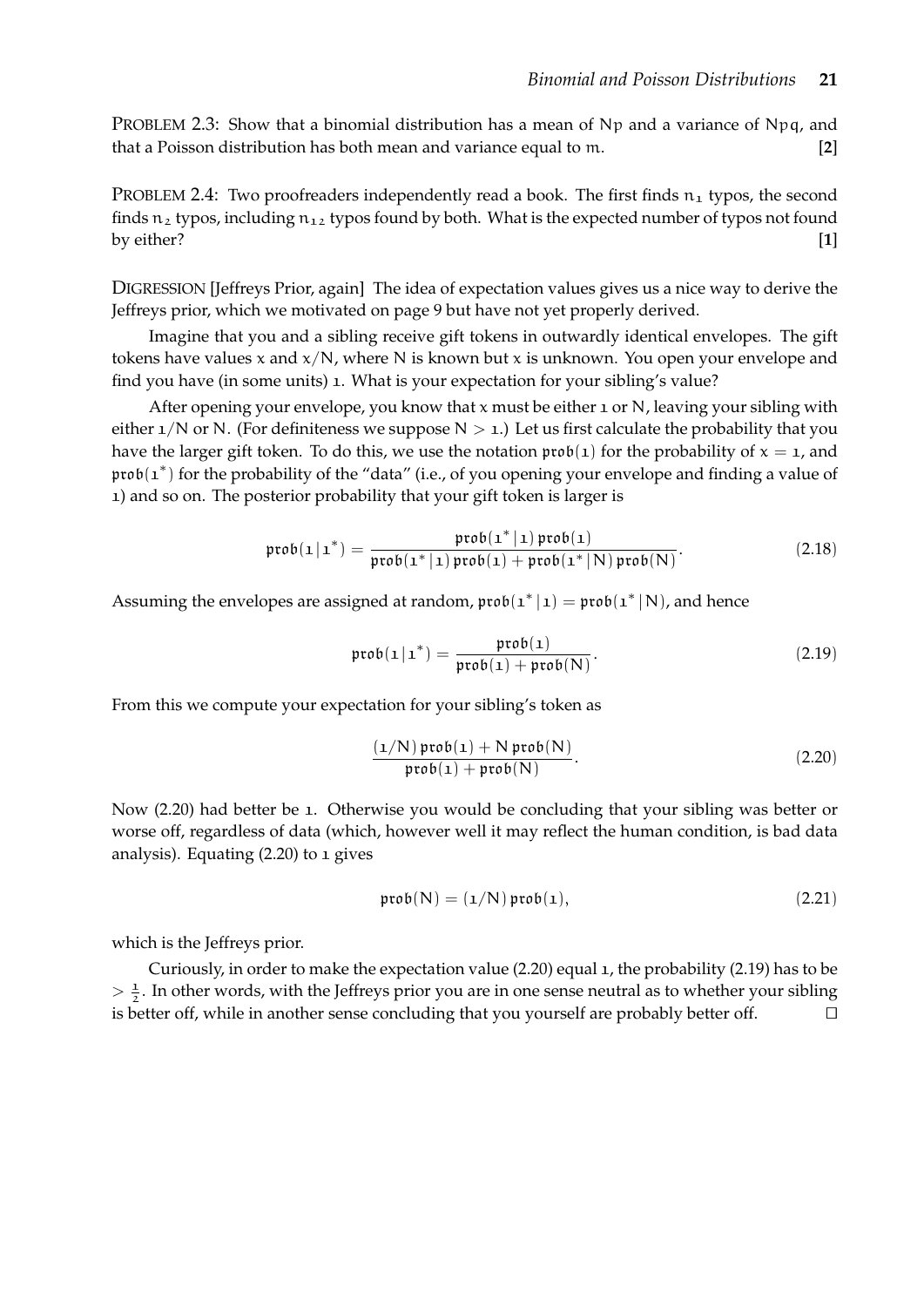### **3. Gaussian Distributions**

A Gaussian (or normal) distribution is given by

<span id="page-25-0"></span>
$$
\mathfrak{prob}(\mathbf{x}) = \frac{1}{\sqrt{2\pi}\,\sigma} \exp\left[-\frac{(\mathbf{x} - \mathbf{m})^2}{2\sigma^2}\right].\tag{3.1}
$$

As we can easily verify (using the Gaussian integrals M.9 and M.10 from page 71)  $\mathfrak{prob}(x)$ is normalized and has mean m and dispersion  $\sigma$ . A Gaussian's tails fall off quickly; 68% of the probability lies within  $m \pm \sigma$ , 95% lies within  $m \pm 2\sigma$ , and 99.7% lies within  $m \pm 3\sigma$ .

Gaussians are a generic limiting form for the probability of a sum where the terms in the sum are probabilistic. The detailed distributions of the terms tend to get washed out in the sum, leaving Gaussians.

To see why this detail-washing-out happens, we note first that when we have several independent trials from some  $prob(x)$ , the probability distribution of the sum is a convolution. Thus

$$
\mathfrak{prob}(\text{sum of 2 trials} = x) = \int \mathfrak{prob}(y) \, \mathfrak{prob}(x - y) \, dy,\tag{3.2}
$$

which is just a consequence of the marginalization rule, and so on for several trials. In other words, the probability of a sum is the convolution of the probabilities. Convolutions are conveniently manipulated using Fourier transforms; if we define

$$
cf(k) = \int_{-\infty}^{\infty} e^{ikx} \operatorname{prob}(x) dx
$$
 (3.3)

and use the convolution theorem (M.16) from page 72 we have

$$
\text{prob}(\text{sum of N trials} = x) = \frac{1}{2\pi} \int_{-\infty}^{\infty} e^{-ikx} \, \mathfrak{c} \mathfrak{f}^N(k) \, dk. \tag{3.4}
$$

The Fourier transform  $cf(k)$  of a probability distribution function  $\text{prob}(x)$  is called the characteristic function, or moment generating function. The latter name comes because

$$
cf(k) = \langle e^{ikx} \rangle = 1 + ik\langle x \rangle - \frac{k^2}{2!} \langle x^2 \rangle + \cdots
$$
 (3.5)

and the n-th moment of x (if it exists) is  $i^{-n}$  times the n-th derivative of  $cf(0)^{n}$ . Since  $\mathfrak{prob}(x)$  is normalized,  $\mathfrak{cf}(k)$  always exists, but derivatives need not. A counterexample is the Lorentzian (or Cauchy) distribution, for which

$$
\begin{aligned} \n\mathfrak{prob}(x) &= \frac{1}{\pi(1 + x^2)}, \\ \n\mathfrak{c}\mathfrak{f}(k) &= e^{-|k|}. \n\end{aligned} \tag{3.6}
$$

<sup>&</sup>lt;sup>1</sup> In statistics the moment generating function is usually defined as  $\langle \exp(kx) \rangle$  rather than  $\langle \exp(kx) \rangle$  as here.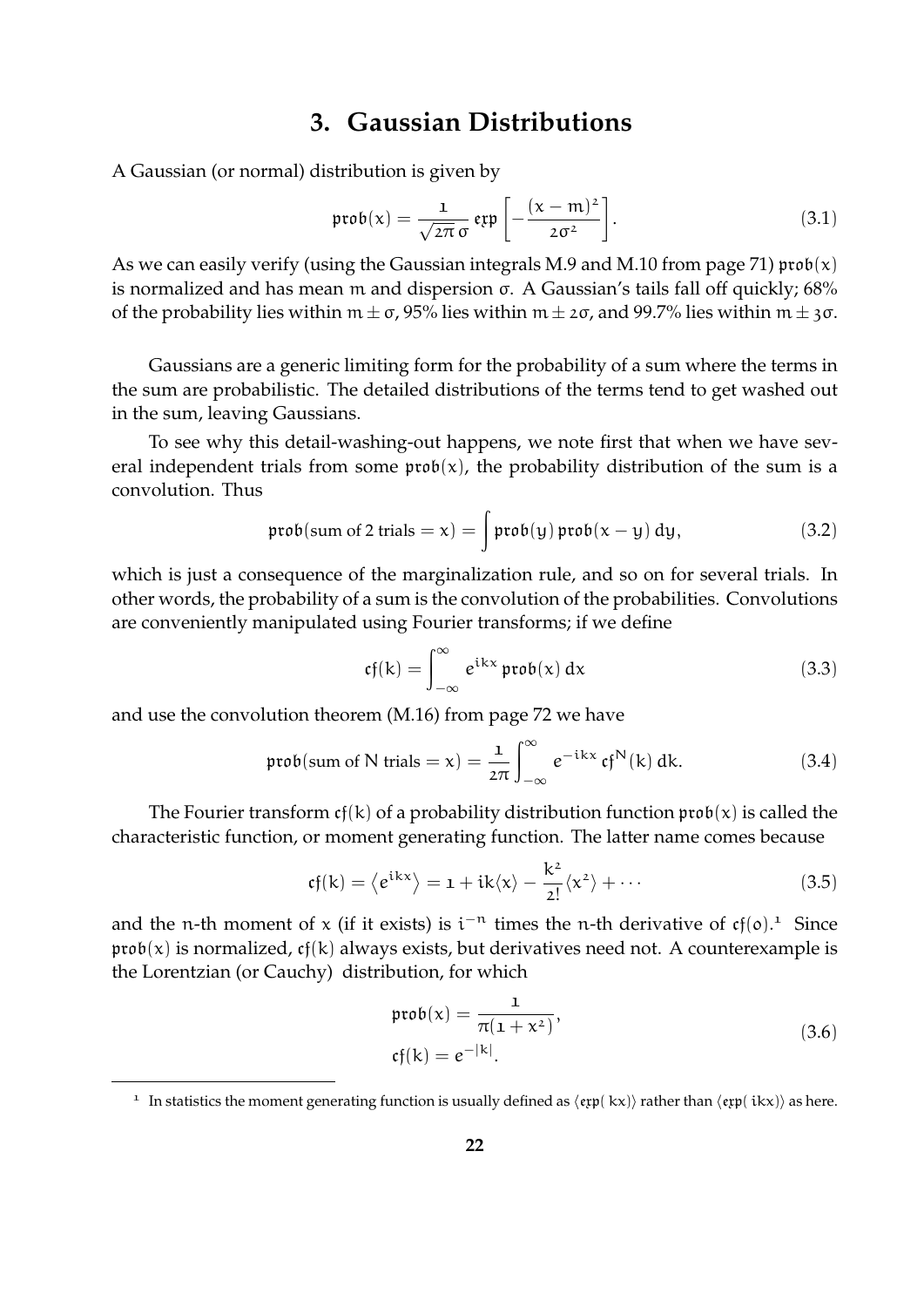Here  $\text{prob}(x)$  doesn't have a mean or higher moments, and correspondingly,  $cf(o)$  is not smooth and doesn't generate any moments.

Suppose, though, that we have some  $\mathfrak{prob}(x)$  for which  $\langle x \rangle$  and  $\langle x^2 \rangle$  do exist. We can assume without losing generality that the mean is 0 and the variance is 1. Then

$$
cf(k) = 1 - \frac{1}{2}k^2 + k^2\theta(k),
$$
\n(3.7)

where the remainder term  $\theta(k) \rightarrow o$  as  $k \rightarrow o$ . For large-enough N

$$
cf^N(k) \simeq e^{-Nk^2/2} \tag{3.8}
$$

and using the Fourier transform identity (M.17) from page 72 we get

$$
\text{prob}(\text{sum of N trials} = \mathbf{x}) \simeq \frac{1}{\sqrt{2\pi N}} e^{-\mathbf{x}^2/(2N)}.
$$
 (3.9)

In other words, for N (many) independent trials, the probability distribution of the sum tends to a Gaussian with mean and variance scaled up from the original by N; equivalently, the mean of N trials tends to become Gaussian-distributed with the original mean and with the variance scaled down by N. This result is known as the central limit theorem.

From the central limit theorem it follows immediately that for large N, a binomial distribution tends to a Gaussian with mean Np and variance Npq, while a Poisson distribution tends to a Gaussian with equal mean and variance. But the small contributions involved must themselves have finite means and dispersions, otherwise the theorem doesn't apply; in particular, a sum over trials from a Lorentzian doesn't turn into a Gaussian.

PROBLEM 3.1: For a probability distribution constant in  $[-1, 1]$  and zero elsewhere, calculate the characteristic function and verify that it gives the correct variance. [**1**]

EXAMPLE [The central limit theorem on ice] This is a rather artificial example, but I thought it would be interesting to see the central limit theorem do some rather surprising things.

Imagine a large frictionless ice rink, with many hockey pucks whizzing about on it. Each puck has negligible size and mass m. The surface mass density of the puck distribution is  $Σ$ , and the pucks have no preferred location. The pucks have speed distribution  $f(v)$  but the velocities have no preferred direction.

We place on the ice, at rest, a disc of mass M and radius a (much larger than the pucks). We then wait for some time  $\tau$ , during which many pucks collide with the disc, pushing it around. We want to calculate the probability distribution for how much the disc moves in that time.

In the following we will assume that most pucks are always moving much faster than the disc, and also that most pucks move a distance  $\gg$  a in time  $\tau$ .

The central limit theorem becomes applicable because there are many collisions with the disc, each contributing to the disc's net displacement. Thus the probability distribution for the disc's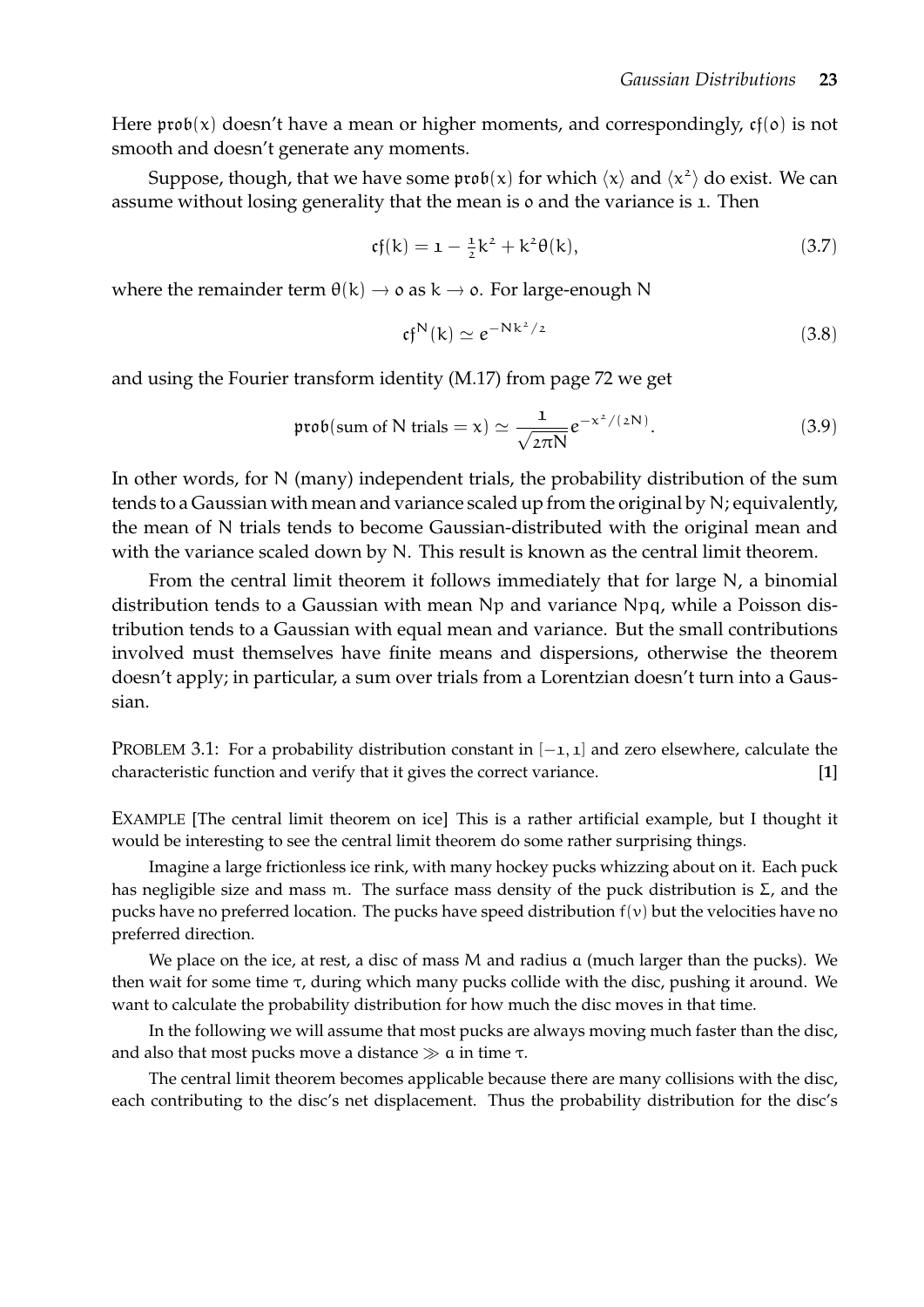position will be a Gaussian and the mean will clearly be zero. It is enough to calculate the variance, or the mean square displacement (call it  $\Delta^2$ ) in one direction from all collisions.

Consider a puck with speed v. It will hit the disc some time during the interval  $\tau$  if (i) its initial distance r from the disc is less than  $\nu\tau$ , and (ii) it is aimed in the right direction. Since most pucks will come from distances  $\gg$  α, from distance r a fraction  $\alpha/(\pi r)$  of pucks will be aimed at the disc. If the puck hits the disc at a point  $\theta$  on the disc circumference (relative to the x axis) and is travelling in a direction  $\psi$  relative to the normal at that point, the change in the disc's x-velocity will be

$$
\delta v_x = -\frac{2mv}{M}\cos\theta\cos\psi\tag{3.10}
$$

If the puck was initially at distance r, the collision will happen at time  $r/v$ . The induced disc displacement at time τ will be

$$
\delta x = -\frac{2m}{M}(v\tau - r)\cos\theta\cos\psi.
$$
 (3.11)

Averaging over  $θ$  and  $ψ$  we get

$$
\langle \delta x^2 \rangle = \frac{m^2}{M^2} (\nu \tau - r)^2.
$$
 (3.12)

Now we integrate  $\langle \delta x^2 \rangle$  over the puck distribution. Remembering the puck density and the aiming factor, we have

$$
\Delta^{2} = \frac{2a\Sigma}{m} \int f(v) dv \int_{0}^{v\tau} \langle \delta x^{2} \rangle dr
$$
 (3.13)

or

$$
\Delta^2 = \frac{2\Sigma \, \mathrm{am}}{3M^2} \tau^3 \langle v^3 \rangle. \tag{3.14}
$$

The probability distribution for the disc is

$$
\mathfrak{prob}(x, y) = (2\pi)^{-1} \Delta^{-2} e^{-(x^2 + y^2)/(2\Delta^2)}, \qquad (3.15)
$$

or, in terms of the distance:

$$
\text{prob}(r) = \Delta^{-2} r e^{-r^2/(2\Delta^2)}.
$$
 (3.16)

We had to assume that the third moment of  $f(v)$  exists, but the other details of  $f(v)$  got washed out.  $\Box$ 

PROBLEM 3.2: A drunk has been leaning against a lamppost in a large city square, and decides to take a walk. Our friend then walks very carefully, taking equal steps, but turns by a random angle after each step.<sup>1</sup> How far do they get after N steps? [2]

<sup>1</sup> For a truly charming discussion of this and many many other problems, see G. Gamow, *One two three*. . . *infinity* (Dover Publications 1988—first edition 1947).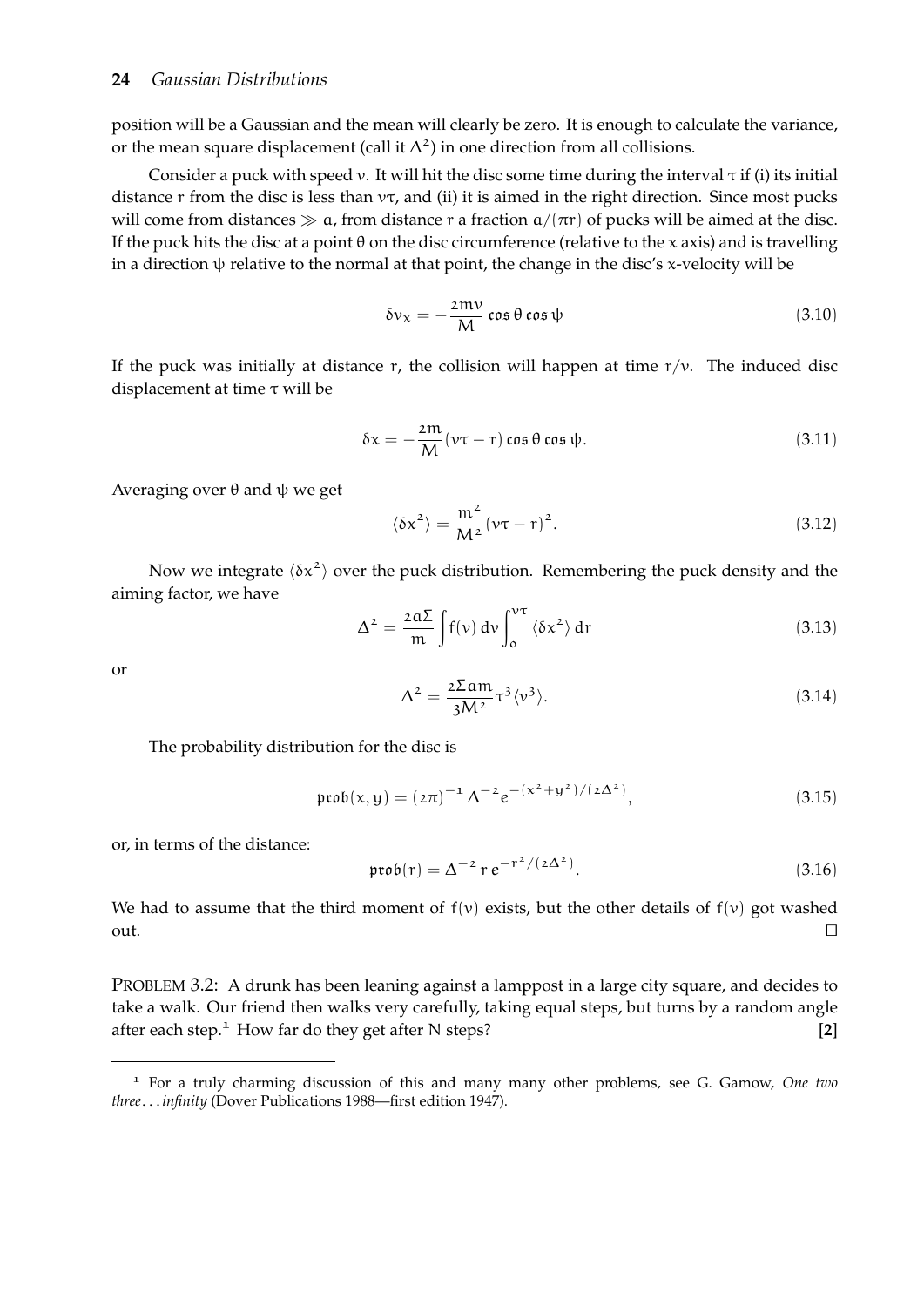EXAMPLE [Random walking share prices] Here is an application from finance.

Suppose that at time t remaining till some fiducial date (we will use a decreasing time variable in this example) we own some stock with share price  $s(t)$ . The share price may rise or fall, and we want to reduce our exposure to possible future loss by trading away some possible future profit. In order to do this we sell a 'call option' on part of our stock. A call option on a share is the option to buy that share at  $t = o$ , not at  $s(o)$  but at a predetermined 'strike price'  $s_o$ . At  $t = o$  the option is worth

$$
f(s, o) = \begin{cases} s - s_o & \text{if } s > s_o \\ o & \text{otherwise} \end{cases}
$$
 (3.17)

because if  $s > s_0$  at  $t = o$  the holder of the option will buy the stock at  $s_0$  and make a gain of  $s - s_0$ , but if  $s < s_0$  at  $t = o$  then the option is worth nothing. The problem is to find the current value  $f(s, t)$  of the option.

Suppose now that we sell such an option, not on all the stock we own but on a fraction (∂f/∂s) −1 of it. Our net investment per share is then

$$
s - \left(\frac{\partial f}{\partial s}\right)^{-1} f \tag{3.18}
$$

and it has the nice property that changing s by ∆s and f by ∆f (at fixed t) produces no net change in the investment. Accordingly, the combination (3.18) of stock owned and option sold is called a 'neutral hedge equity'. With time, however, the hedge equity is expected to grow at the standard risk-free interest rate r, i.e.,

$$
\Delta s - \left(\frac{\partial f}{\partial s}\right)^{-1} \Delta f = \left(s - \left(\frac{\partial f}{\partial s}\right)^{-1} f\right) r \left(-\Delta t\right). \tag{3.19}
$$

(Here we have  $-\Delta t$  because t is decreasing.) We Taylor-expand  $\Delta f$  as

$$
\Delta f = f(s + \Delta s, t + \Delta t) - f(s, t) = \frac{\partial f}{\partial s} \Delta s + \frac{1}{2} \frac{\partial^2 f}{\partial s^2} (\Delta s)^2 + \frac{\partial f}{\partial t} \Delta t
$$
 (3.20)

plus higher-order terms which we will neglect. The fractional share price is assumed to random walk, thus

$$
(\Delta s)^2 = -\sigma^2 s^2 \Delta t,\tag{3.21}
$$

and the constant  $\sigma$  is called the 'volatility'. Substituting for  $(\Delta s)^2$  in the Taylor expansion, and then inserting ∆f in equation (3.19) and rearranging, we get

$$
\frac{\partial f}{\partial t} = \frac{1}{2}\sigma^2 s^2 \frac{\partial^2 f}{\partial s^2} + r s \frac{\partial f}{\partial s} - r f.
$$
 (3.22)

This is a partial differential equation for  $f(s, t)$ , subject to the boundary conditions (3.17). The solution (derived in the following digression) is called the Black-Scholes formula:

$$
f(s, t) = s N(d_1) - e^{-rt} s_0 N(d_2).
$$
 (3.23)

Here

$$
N(x) \equiv \frac{1}{\sqrt{2\pi}} \int_{-\infty}^{\infty} e^{-t^2/2} dt
$$
 (3.24)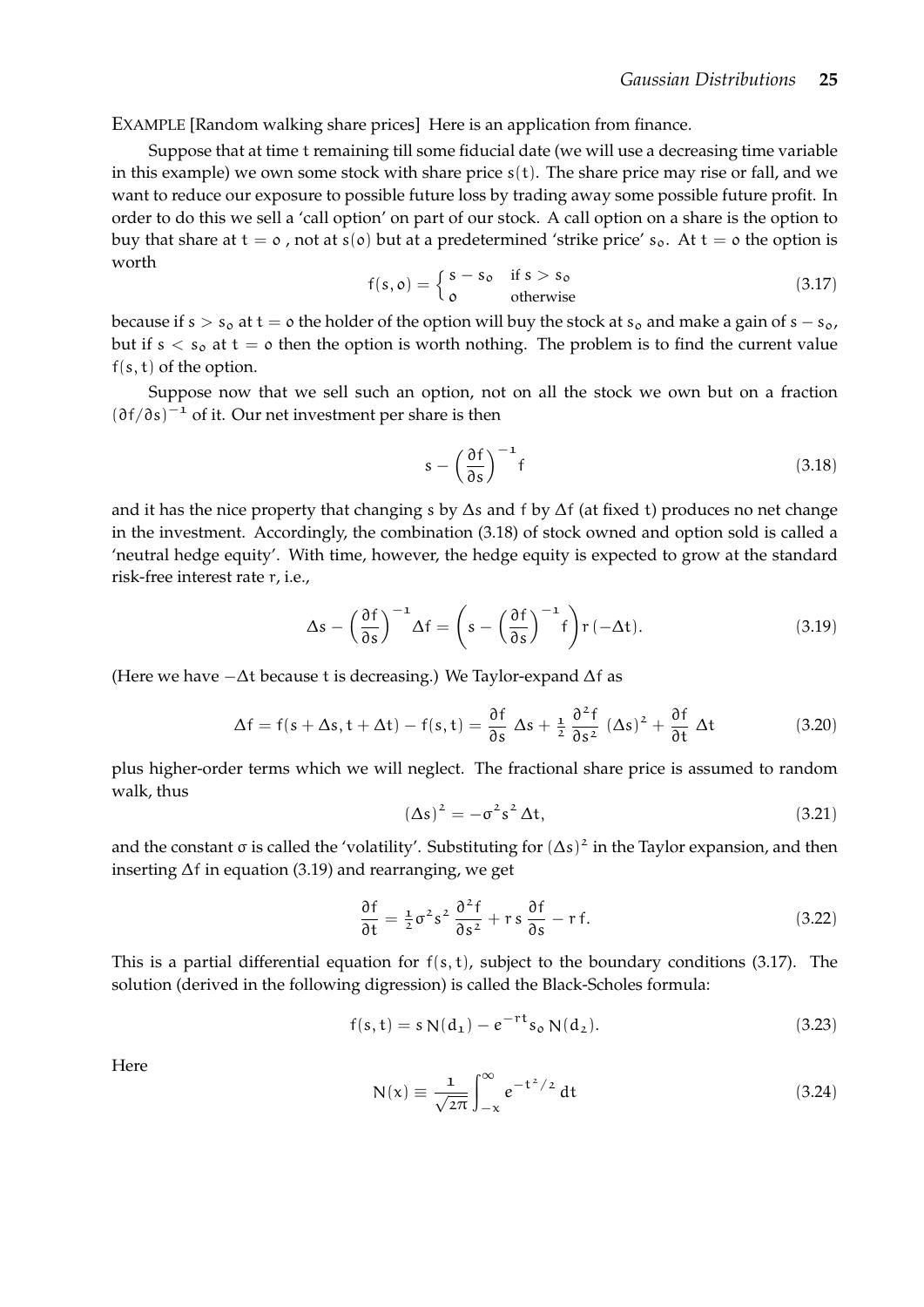is the cumulative of a Gaussian (or alternatively, the error function from page 28 written differently), and the arguments  $d_1$ ,  $d_2$  are

$$
d_1 = \frac{\ln(s/s_0) + rt}{\sigma\sqrt{t}} + \frac{1}{2}\sigma\sqrt{t}, \quad d_2 = \frac{\ln(s/s_0) + rt}{\sigma\sqrt{t}} - \frac{1}{2}\sigma\sqrt{t}.
$$
 (3.25)

The first term in the Black-Scholes formula (3.23) is interpreted as the expected benefit from acquiring a stock outright, the second term is interpreted as the present value of paying the strike price on the expiration day.

Black-Scholes is the starting point for much work in current financial models.<sup>1</sup>  $\Box$ 

DIGRESSION [Green's function for Black-Scholes] The Black-Scholes differential equation (3.22) is equivalent to a diffusion equation, a beast long familiar in physics and solvable by standard techniques.

To simplify to a diffusion equation, we make a few changes of variable. Writing

$$
f = e^{-rt}g, \quad x = \ln(s/s_0), \tag{3.26}
$$

that is, factoring out the interest-rate growth and putting the share price on a log scale, the differential equation (3.22) becomes

$$
\frac{\partial g}{\partial t} = \frac{1}{2}\sigma^2 \frac{\partial^2 g}{\partial x^2} + \left(r - \frac{1}{2}\sigma^2\right) \frac{\partial g}{\partial x}.
$$
 (3.27)

Now changing to moving coordinates

$$
z = x + (r - \frac{1}{2}\sigma^2)t, \quad h(z, t) = g(x, t), \tag{3.28}
$$

we get

$$
\frac{\partial h}{\partial t} = \frac{1}{2} \sigma^2 \frac{\partial^2 h}{\partial z^2}.
$$
\n(3.29)

This is a diffusion equation, and its solution gives the effect of the boundary condition diffusing back in time.

We can solve equation (3.29) using Fourier transforms and their properties (see page 72). Writing  $H(k, t)$  for the Fourier transform of  $h(z, t)$  we have

$$
\frac{dH}{dt} = -\frac{1}{2}k^2\sigma^2 H,
$$
\n(3.30)

which immediately integrates to

$$
H = e^{-\frac{1}{2}k^2\sigma^2t} + const.
$$

If the integration constant is 0, we can inverse transform to get

$$
\hat{h}(z,t) = \frac{1}{\sqrt{2\pi t}\sigma} e^{-\frac{1}{2}z^2/(\sigma^2 t)}.
$$
\n(3.31)

<sup>1</sup> See e.g., [www.nobel.se/economics/laureates/1997/press.html](http://www.nobel.se/economics/laureates/1997/press.html)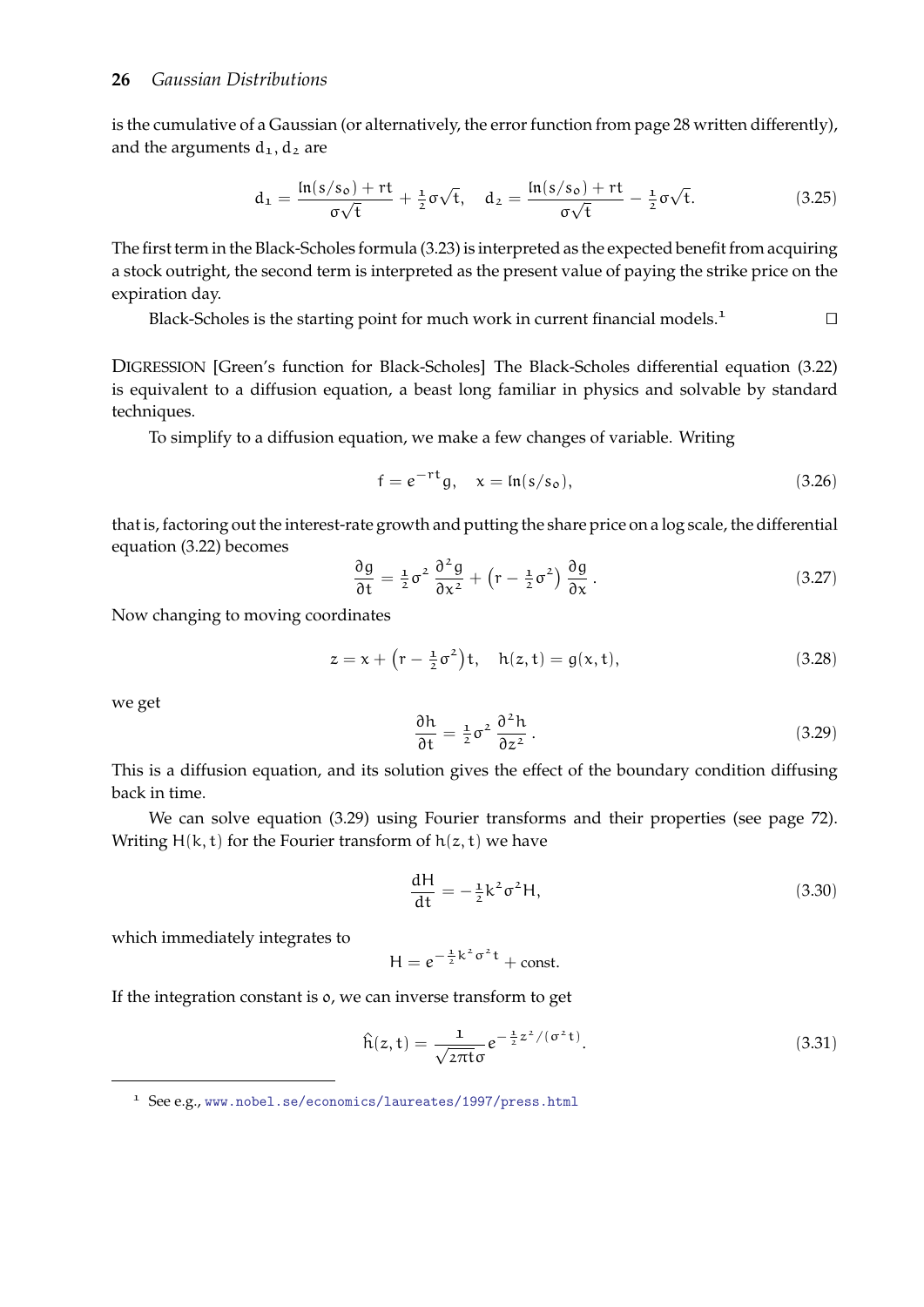Now  $\hat{h}(z, t)$  is not the general solution, but a particular solution for the boundary condition  $\hat{h}(z, 0) = \delta(z)$ . (This is clear from the δ function limit, equation M.18 on page 72.) Such particular solutions are known in mathematical physics as Green's functions. When this Green's function is convolved with the given boundary condition, it gives us the appropriate solution:

$$
h(z, t) = \frac{1}{\sqrt{2\pi t}\sigma} \int_0^\infty e^{-\frac{1}{2}(z'-z)^2/(\sigma^2 t)} h(z', 0) dz',
$$
  
\n
$$
h(z', 0) = s_0 (e^{z'} - 1).
$$
\n(3.32)

To simplify the integral we change variable from z' to  $v = (z' - z)/(\sigma \sqrt{\sigma})$ t), which gives

$$
h(z, t) = \frac{s_0}{\sqrt{2\pi}} \int_{-d_2}^{\infty} e^{-\frac{1}{2}v^2 + z + \sigma\sqrt{t}v} dv - \frac{s_0}{\sqrt{2\pi}} \int_{-d_2}^{\infty} e^{-\frac{1}{2}v^2} dv.
$$
 (3.33)

Now changing variable in the first integral to  $\mathfrak{u} = \mathfrak{v} - \mathfrak{\sigma}$ t gives

$$
h(z, t) = \frac{s_0}{\sqrt{2\pi}} e^{z + \frac{1}{2}\sigma^2 t} \int_{-d_1}^{\infty} e^{-\frac{1}{2}u^2} du - \frac{s_0}{\sqrt{2\pi}} \int_{-d_2}^{\infty} e^{-\frac{1}{2}v^2} dv
$$
  
=  $s_0 e^{z + \frac{1}{2}\sigma^2 t} N(d_1) - s_0 N(d_2).$  (3.34)

Finally, putting back the variables s and f in place of z and h (via equations 3.26 and 3.28) gives the Black-Scholes formula  $(3.23)$ .

The distribution of experimental random errors is typically Gaussian, and is usually (safely) taken to be so without bothering about the detailed contributions that make it up. Posterior distributions in different problems may also often be well-approximated by Gaussians. People giving parameter estimates often quote 1σ or 2σ or 3σ uncertainties on the results. This can mean either of two things:

- (i) The posterior probability distribution has been approximated by a Gaussian, and the stated σ is the dispersion; or
- (ii) The posterior is not a Gaussian, but 65% (or 95% or 99.7%, as applicable) of the area under the posterior is within the stated range—in this case the  $\sigma$  notation is just a shorthand, and Gaussians don't really come into it.

Option (i) is a good idea if we can get a simple, even if approximate, answer. Option (ii) is safer, because it avoids a Gaussian approximation, but will almost certainly need a computer. We will find both options useful in later examples.

When we do want to approximate a posterior—or indeed any function  $f(x)$ —by a Gaussian  $G(m, \sigma, x)$ , there are two standard ways of doing so. The easy way is to simply set m and  $\sigma^2$  to the mean and variance of  $f(x)$ . Alternatively, one can require  $f(x)$  to have the same peak (i.e., m) as  $G(m, \sigma, x)$ , and require ln  $f(x)$  to have the same second derivative (i.e.,  $-\sigma^2$ ) as ln G(m,  $\sigma$ , x) at m. In other words, we can set

$$
f'(m) = o, \quad \sigma^{-2} = -\frac{f''(m)}{f(m)}.
$$
 (3.35)

We will use the formula (3.35) whenever possible, because the approximation is not affected by the tails of  $f(x)$ . But if (3.35) is intractable (because we cannot solve  $f'(m) = o$ easily) we will fall back on the easier first method.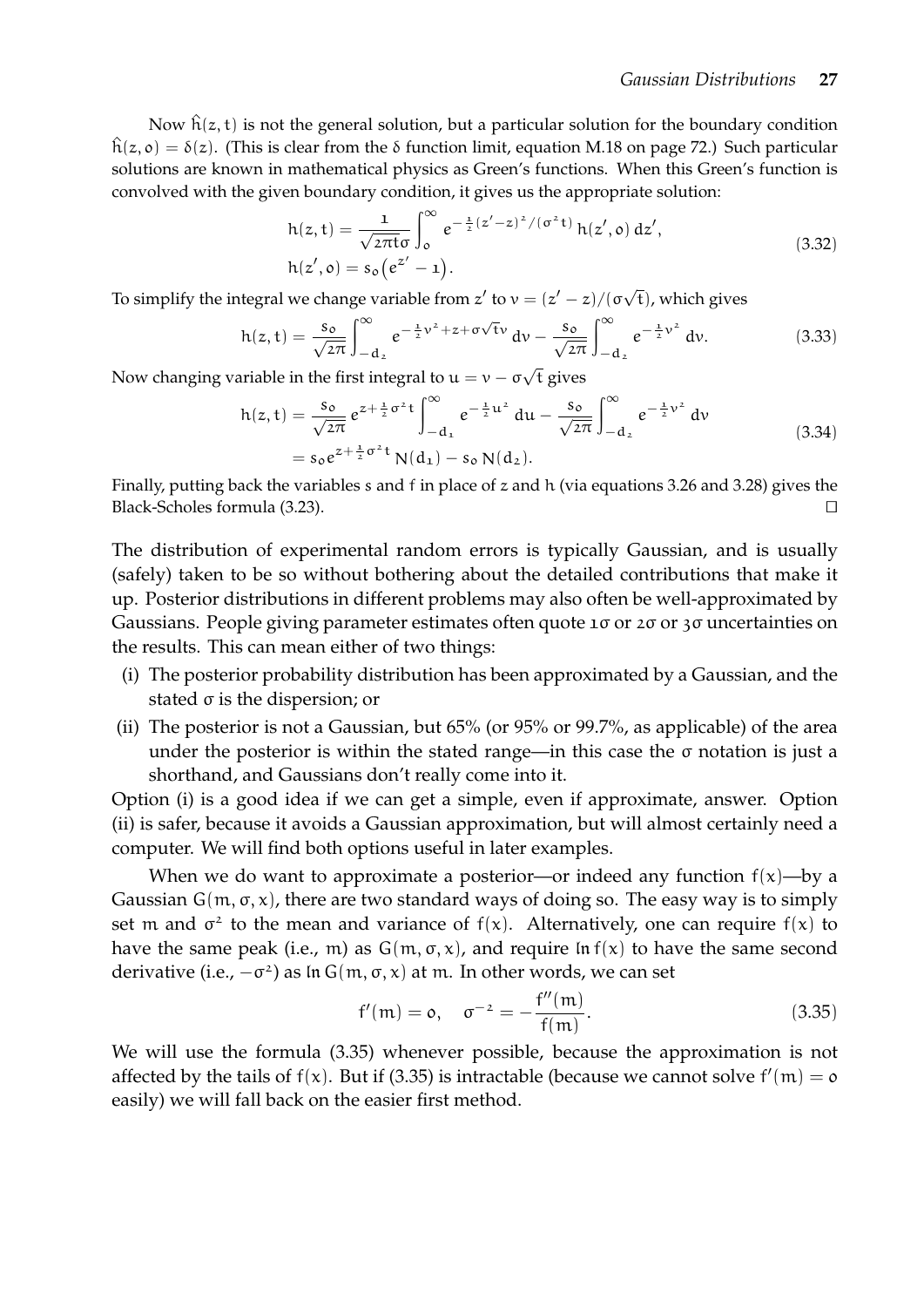EXAMPLE [Estimating m and  $\sigma$  from a sample] Say we are given some numbers  $x_1, \ldots, x_N$  which (we happen to know) come from a Gaussian distribution, and we want to use these data to estimate m and σ.

We have for the likelihood (suppressing factors of  $2\pi$ )

$$
\text{prob}(D \mid m, \sigma) \propto \sigma^{-N} \exp \left[ -\frac{1}{2} \sigma^{-2} \sum_{i} (x_i - m)^2 \right]. \tag{3.36}
$$

If we write

$$
\overline{\mathfrak{m}} = \frac{1}{N} \sum_{i} x_i, \qquad \overline{\sigma}^2 = \frac{1}{N} \sum_{i} (x_i^2 - \overline{\mathfrak{m}}^2), \tag{3.37}
$$

(the sample mean and variance), and rearrange the likelihood a bit, we get

$$
\mathfrak{prob}(D \mid \mathfrak{m}, \sigma) \propto \sigma^{-N} e^{-\frac{N}{2\sigma^2} \left[ (\mathfrak{m} - \overline{\mathfrak{m}})^2 + \overline{\sigma}^2 \right]}.
$$
 (3.38)

If we give m a flat prior then  $prob(m|D, \sigma)$  becomes a Gaussian with mean  $\overline{m}$  and dispersion  $σ/√N$ , so m =  $\overline{m}$  ±  $σ/√N$ . (We are using 1σ errors, as is the default.) The uncertainty depends on what we will estimate for  $\sigma$ , but since that's bound to be pretty close to  $\overline{\sigma}$ , we can safely say

$$
m = \overline{m} \pm \overline{\sigma}/\sqrt{N}.
$$
 (3.39)

Estimating  $\sigma$  is a bit more complicated. First we marginalize out m, and then put a  $1/\sigma$  prior on σ, getting the posterior

$$
\mathfrak{prob}(\sigma|D) \propto \sigma^{-N} e^{-\frac{N\overline{\sigma}^2}{2\sigma^2}}.
$$
\n(3.40)

This is not a Gaussian in σ, but we can approximate it by one. Using approximation formula (3.35) we get

$$
\sigma = \overline{\sigma} \pm \overline{\sigma}/\sqrt{2N}.
$$
 (3.41)

This answer is simple, but it isn't entirely satisfactory because it may admit negative values. So one may prefer something more elaborate if that is a worry.

Had we used a flat prior for  $\sigma$ , (3.41) would have been replaced by  $\sigma =$  $\sqrt{\mathrm{N}/(\mathrm{N}-1)}\,\overline{\sigma}$  ± That we used a hat prior for 0, (5.41) would have been replaced by  $\sigma = \sqrt{N/(N-1)} \sigma \pm \sqrt{\frac{1}{2}N/(N-1)^2} \overline{\sigma}$ . If, on the other hand, we had the 1/ $\sigma$  prior but knew m independently, we  $\sqrt{\frac{1}{2}}$ N/(N = 1) o. II, on the other hand, we had the 1/0 prior but knew in multiplendently, we would have got  $\sigma = \sqrt{N/(N+1)} \overline{\sigma} \pm \sqrt{\frac{1}{2}N/(N+1)^2} \overline{\sigma}$ .

One sometimes comes across the "error function"  $erf(x)$ , which is essentially the probability of a number drawn from a Gaussian being less than some value. The definition is

$$
\operatorname{erf}(x) = \frac{2}{\sqrt{\pi}} \int_0^x e^{-t^2} dt,
$$
\n(3.42)

so

$$
\text{prob}(y < x \mid \text{Gaussian}) = \frac{1}{2} \left[ 1 + \text{erf}\left(\frac{x-m}{\sqrt{2} \sigma}\right) \right]. \tag{3.43}
$$

There's also  $\text{erfc}(x) \equiv 1 - \text{erf}(x)$ .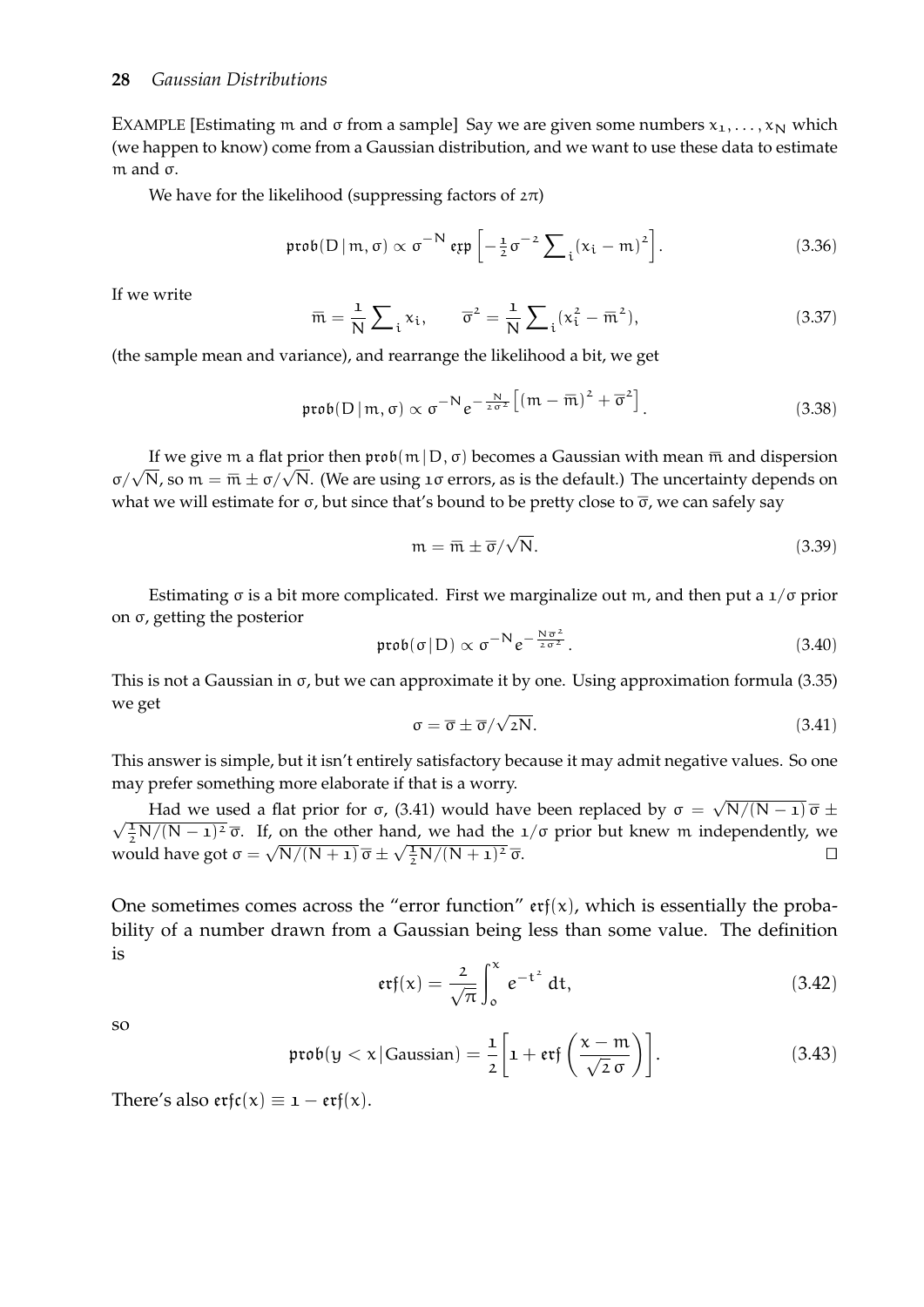PROBLEM 3.3: Digital cameras use a technology, originally developed for astronomical imaging, called a CCD (charge coupled device). The guts of a CCD is a matrix of pixels (picture elements, say  $1024 \times 1024$  of them). During an exposure, each pixel collects a charge proportional to the number of photons reaching it. After the exposure, the collected charges are all measured, hence counting the number of photons. When working with a CCD one really is counting photons, and has to worry about counting statistics. The counts follow Poisson statistics, of course, but people generally use the Gaussian approximation. So if a pixel records N photons, it is taken to be drawn from a Gaussian distribution with  $\mathfrak{m}=\mathsf{N}$  and  $\mathfrak{\sigma}=\sqrt{\mathsf{N}}.$ 



Figure 3.1: Counts along one row of an imaginary CCD.

The major source of instrumental error in CCDs comes because each pixel needs to have some initial charge before it can operate. In effect, there are some photons of internal origin. These (fictitious) internal photons can easily be calibrated for and their number subtracted out. But the internal photons are themselves subject to Poisson/Gaussian noise, which we need to know about. This is called readout noise.

To estimate the readout noise, one takes an exposure without opening the shutter, and estimates a Gaussian fit to the counts. Figure 3.1 is a plot with simulated counts for 1024 pixels along one row of a fictitious CCD. There's a constant term ('bias') added to all the counts, so it's only the variation in the counts which matters.

I showed the plot to the astronomer who first taught me the above, and asked him what he would estimate the readout noise to be, from this information. He looked at the plot for maybe 15 seconds, and said "I'd say it was between 6 and 7". How do you think he got that? [**2**]

PROBLEM 3.4: As well as being excellent photon detectors, CCDs are unfortunately also excellent detectors of cosmic rays. So any raw CCD image will have a few clusters of pixels with huge photon counts.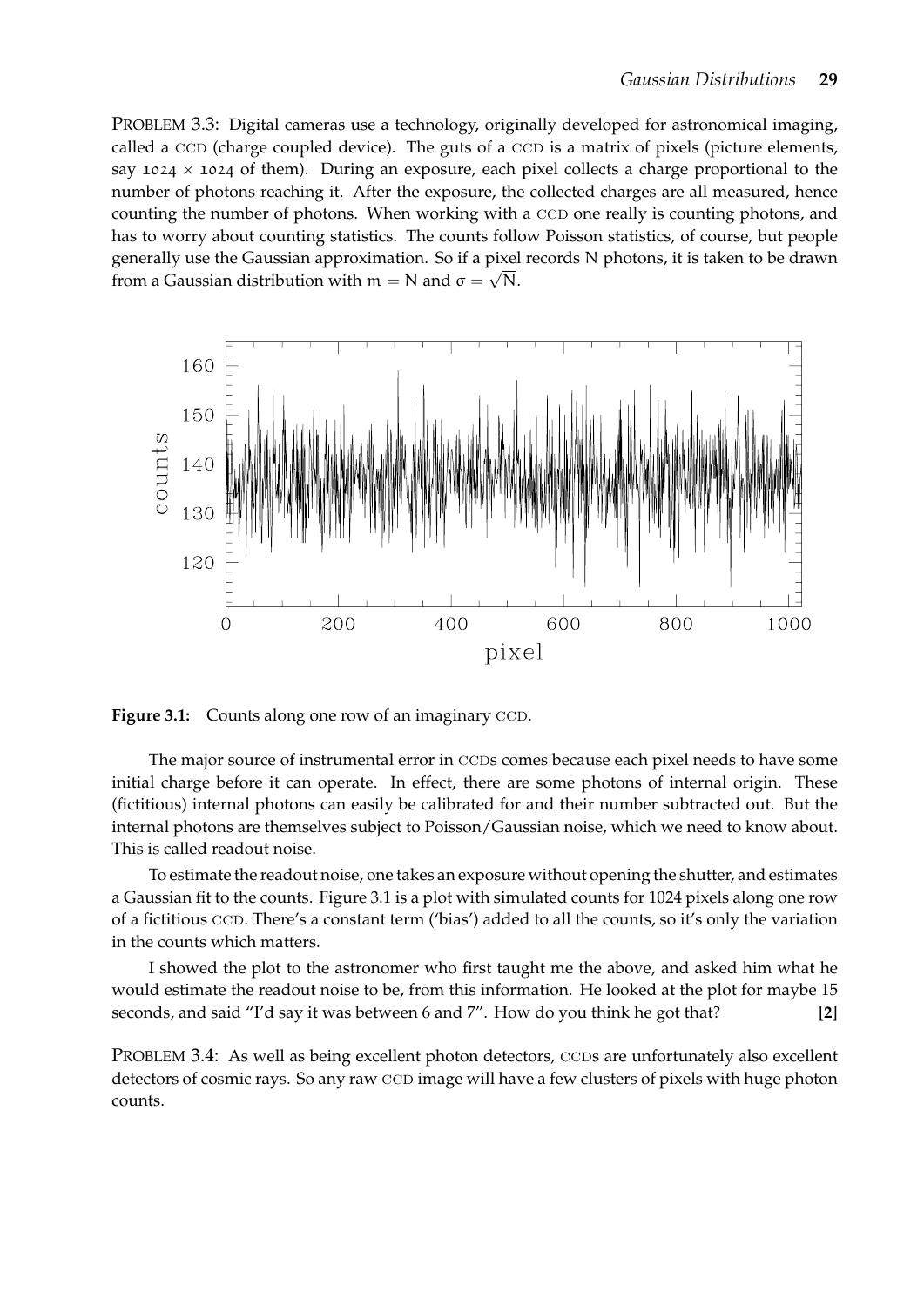#### **30** *Gaussian Distributions*

One way of getting around the problem of cosmic rays is to divide an exposure into a few shorter exposures and then take the pixel-by-pixel medians of the shorter exposures. (The median is very unlikely to come from an exposure during which the pixel in question was hit by a cosmic ray.)

Say we have five exposures, and consider one of the (vast majority of) pixels that were never hit by cosmic rays. The five counts for our pixel would represent five trials from the same Gaussian distribution, but the median of the five would not have a Gaussian distribution. What distribution would it have? [**3**]

PROBLEM 3.5: Alan M. Turing, one of the patron saints of computer science, wrote a philosophical article in 1950 on *Computing machinery and Intelligence.* In it he introduces what he calls the imitation game (now usually called the Turing test). In it, a human 'interrogator' is talking by teletype to two 'witnesses', one human and one a computer. The interrogator's job is to figure out which is which. The human witness's job is to help the interrogator, the computer's job is to confuse the interrogator (i.e., pretend to be the human). Turing proposes the ability (if achieved) to fool most human interrogators as an operational definition of intelligence.

Most of the article consists of Turing first considering, and then wittily rebutting, nine different objections to his proposal. The last of these is that humans are allegedly capable of ESP, but computers are not; Turing's discussion includes the following passage.

Let us play the imitation game, using as witnesses a man who is good as a telepathic receiver, and a digital computer. The interrogator can ask such questions as 'What suit does the card in my right hand belong to?' The man by telepathy or clairvoyance gives the right answer 130 times out of 400 cards. The machine can only guess at random, and perhaps get 104 right, so the interrogator makes the right identification.

Nobody seems to know if Turing was serious in this passage, or just having the philosophers on. Certainly, '130 times out of 400 cards' sounds less than impressive. What do you think? [**2**]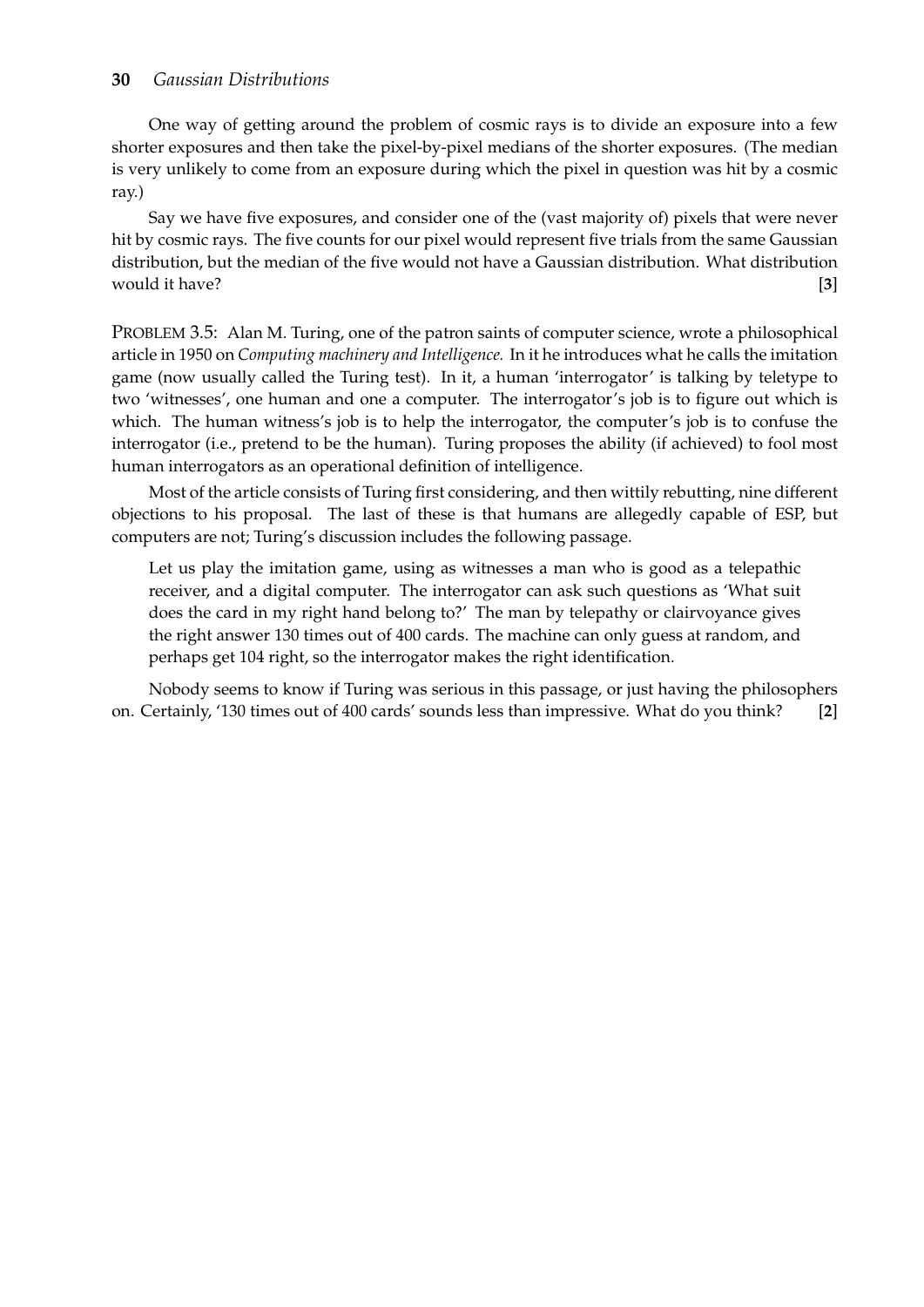### <span id="page-34-0"></span>**4. Monte-Carlo Basics**

With the material we have covered so far, we can write down likelihoods and posteriors in many kinds of examples. Mostly though, the probability distributions will depend on several parameters, and in some complicated way. So we need numerical methods to find peaks and widths of peaks, and to marginalize over some parameters.

In this chapter we will develop methods for generating a sample of  $\omega$  from a probability distribution, say  $\mathfrak{prob}(\omega|D)$ . Of course, we can make this sample as large as we please, given enough computer time. If  $\omega$  happens to be one-dimensional, we can then easily estimate the mean and variance, or percentile values, whatever. If  $\omega$  is multi-dimensional, we consider one dimension at a time (*after generating the multi-dimensional sample*); this amounts to marginalizing over the other dimensions. In this way, we can estimate each parameter (with uncertainties) with all the other parameters marginalized out.

We need first to know a little about random number generators. For our purpose random number generators are functions on a computer that return a number with uniform probability in [0, 1]. They are quite sophisticated things, designed to make the output appear as truly probabilistic as possible. Actually, they are spewing out a pre-determined sequence of numbers, which is why some people say "pseudo-random" numbers. A state-of-knowledge view would be that if we don't know the sequence and can't, from the output, figure out anything about what is coming next, then it's random. Knuth's book $1$ is the ultimate reference, but here are a couple of things to remember.

- (a) The sequence a random number generator produces is determined by an initial 'seed'; usually, if you run the program again, you get the same sequence. If you want a different sequence, just skip a few numbers at the start of the program.
- (b) A random sample of a uniform distribution is not completely uniform but has structure on all scales. As the sample gets larger, the structure gradually fades. If you take the output of a good random number generator and numerically take the power spectrum (mod-square of the Fourier transform), it will be flat.

If we have some  $f(x)$ , defined for x in [o, 1] and  $|f(x)| \leq 1$ , it's easy to concoct random numbers distributed according to  $f(x)$ . We first call the uniform random number generator, say it returns r; we use r a fraction  $f(r)$  of the time; otherwise we try again. This generalizes easily to any bounded f defined in a finite multi-dimensional space. It is called the rejection method. It always works (though if f has an integrable singularity or the region is infinite, one will need an extra transformation). But it can be very inefficient, especially in several dimensions.

A more efficient way, if tractable, is to go via the cumulative distribution function. In

<sup>1</sup> D.E. Knuth, *The Art of Computer Programming,* vol. 2 (Addison-Wesley 1979), which includes the gem "Random numbers should never be generated by a program written at random. Some theory should be used."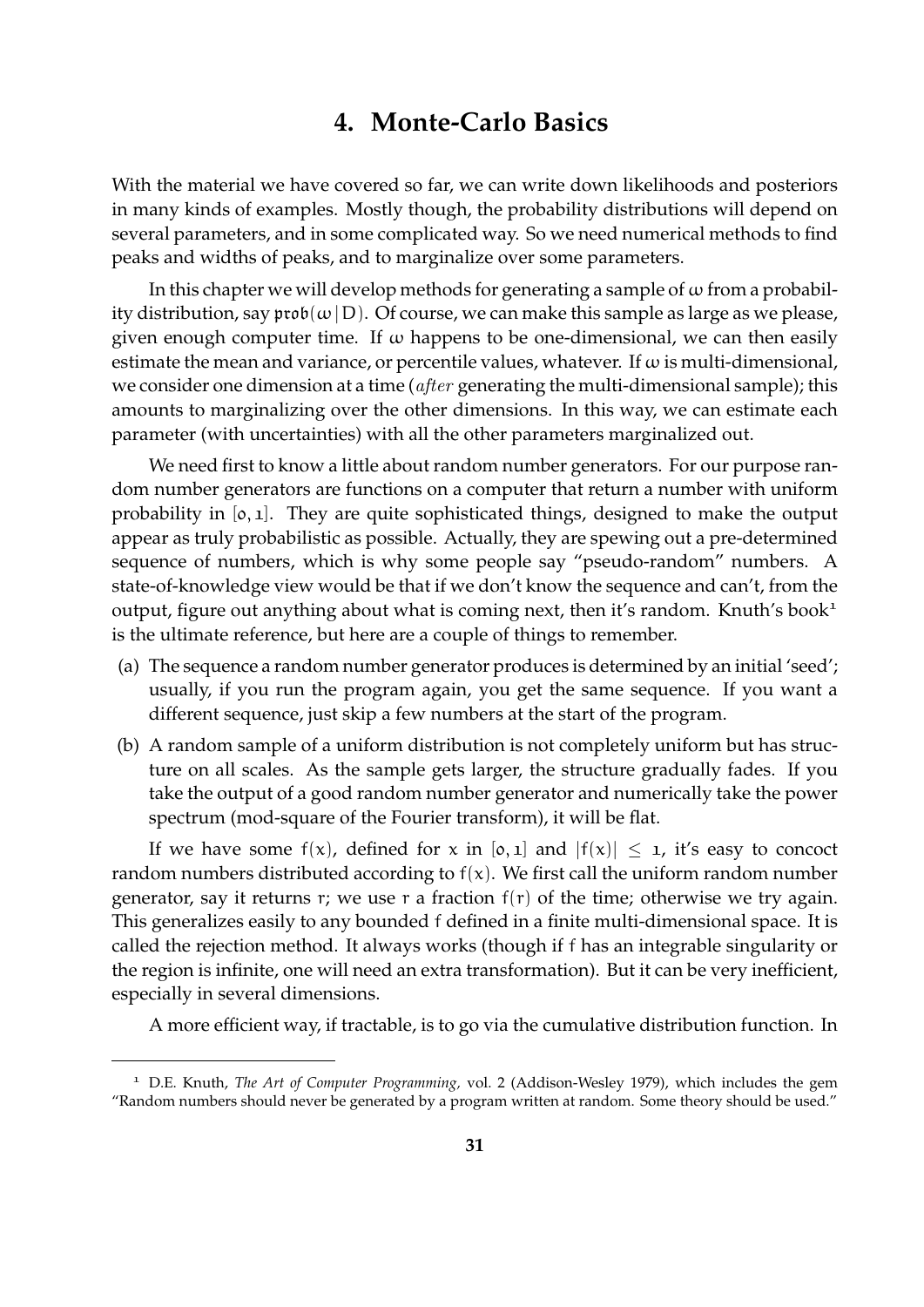one dimension, consider

$$
F(x) = \int_{-\infty}^{x} f(x') dx', \qquad (4.1)
$$

and for a uniform random number r, output  $F^{-1}(r)$ ; it will be distributed according to  $f(x)$ . This can be generalized to higher dimensions, provided we can compute  $F^{-1}(r)$  easily.

A variant of the inverse-cumulant method above is to divide the domain of  $x$  into K segments, each contributing equally to the cumulative distribution function, and then generate K random numbers at once, one in each segment. To make it sound more impressive, this procedure is called 'Latin hypercube sampling'.

PROBLEM 4.1: Consider the distribution function

$$
f(r) \propto \frac{1}{r^2(1+r^2)}
$$

where r is the radial coordinate in three dimensional space. How can we use the inverse-cumulant method to generate random space points  $(x, y, z)$  distributed according to  $f(r)$ ? Suggest a method that will work for

$$
g(r) \propto \frac{\sin^2(r)}{r^2(1+r^2)}.
$$

(A description of the algorithms will do—no formal code-style notation required.) [**2**]

The inverse-cumulant and rejection methods won't do, though, for most of our applications. The distribution functions will generally be far too complicated for inversecumulants, and if they are sharply peaked in several dimensions, rejection is too inefficient. For such problems there is a powerful set of iterative schemes, sometimes called 'Markov chain Monte-Carlo algorithms'. The idea is that the function to be sampled, say  $f(x)$ , is approached through a sequence of approximations  $f_n(x)$ . These  $f_n(x)$  are distribution functions (in multi-dimensions), not samples. Each  $f_n(x)$  is related to the next iterate  $f_{n+1}(x)$  by some "transition probabilities"  $p(x \rightarrow x')$ , thus:

$$
f_{n+1}(x) = \sum_{x'} f_n(x') p(x' \to x), \quad \text{where } \sum_{x} p(x' \to x) = 1. \tag{4.2}
$$

The transition probabilities (normalized as above) don't depend on n, hence the sequence  $f_1, f_2, \ldots$  is a Markov chain. The key to making  $f_n(x)$  converge to  $f(x)$  is to choose the right transition probabilities, and they can be anything that satisfies

$$
f(x) p(x \to x') = f(x') p(x' \to x), \qquad (4.3)
$$

known as detailed balance.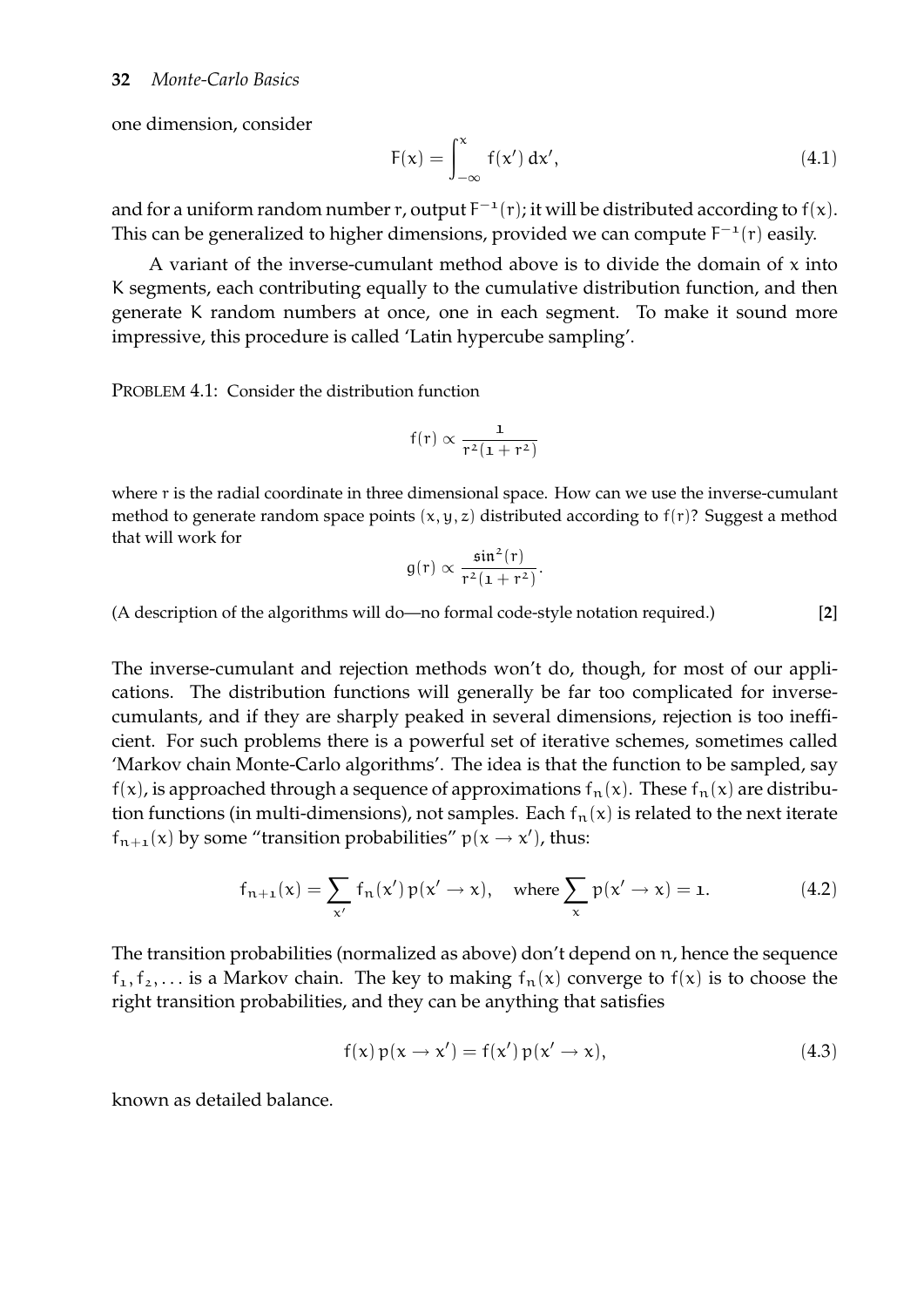DIGRESSION [Convergence of the iterations] If  $f_n(x)$  has already converged to  $f(x)$ , further iterates will stay there, because (using 4.3 and 4.2)

$$
f_{n+1}(x) = \sum_{x'} f_n(x') p(x' \to x)
$$
  
= 
$$
\sum_{x'} f_n(x) p(x \to x') = f_n(x).
$$
 (4.4)

To see why  $f_n(x)$  will approach  $f(x)$ , we take

$$
|f(x) - f_{n+1}(x)| = |f(x) - \sum_{x'} f_n(x') p(x' \rightarrow x)|
$$
  
\n
$$
= \left| \sum_{x'} (f(x') - f_n(x')) p(x' \rightarrow x) \right|
$$
  
\n
$$
\leq \sum_{x'} |f(x') - f_n(x')| p(x' \rightarrow x),
$$
\n(4.5)

where the last step uses the triangle inequality. Summing now over x, we get

$$
\sum_{x} |f(x) - f_{n+1}(x)| \le \sum_{x'} |f(x') - f_n(x')|, \qquad (4.6)
$$

implying convergence.  $\Box$ 

We can use the convergence property of  $f_n(x)$  to generate a Markov chain  $x_1, x_2, \ldots$  that eventually samples  $f(x)$ , as follows. At any  $x_n$ , we pick a trial  $x'_n$ , and set

$$
\mathbf{x}_{n+1} = \begin{cases} \mathbf{x}'_n, & \text{with } p(\mathbf{x}_n \to \mathbf{x}'_n), \\ \mathbf{x}_n, & \text{otherwise} \end{cases} \tag{4.7}
$$

where the transition probability  $p(x_n \to x'_n)$  satisfies the detailed balance condition (4.3). In other words, we transit to  $x'_n$  with probability  $p(x_n \to x'_n)$ , otherwise we stay at  $x_n$ . Then  $x_1$  (which we choose at random) may be considered a sample of  $f_1(x)$ ,  $x_2$  a sample of  $f_2(x)$ , and so on. For large-enough N, the chain  $x_N, x_{N+1}, \ldots$  will be a sample of  $f(x)$ .

The easiest choice for the transition probability is

$$
p(x \to x') = \min [f(x')/f(x), 1], \qquad (4.8)
$$

and the resulting algorithm is called the Metropolis algorithm. There are many other algorithms which improve on it in various ways,<sup>1</sup> but plain Metropolis is still the most popular.

There are some technical issues to think about when implementing the Metropolis algorithm. The first is how to pick the new trial  $x'$ . One is as a step:  $x' = x + r\delta x$ , where

<sup>&</sup>lt;sup>1</sup> The original context of these algorithms was condensed-matter physics, and the most demanding applications are still in that area—see for example, J.J. Binney, N.J. Dowrick, A. Fisher, & M.E.J. Newman, *The Theory of Critical Phenonena,* (Oxford University Press 1992).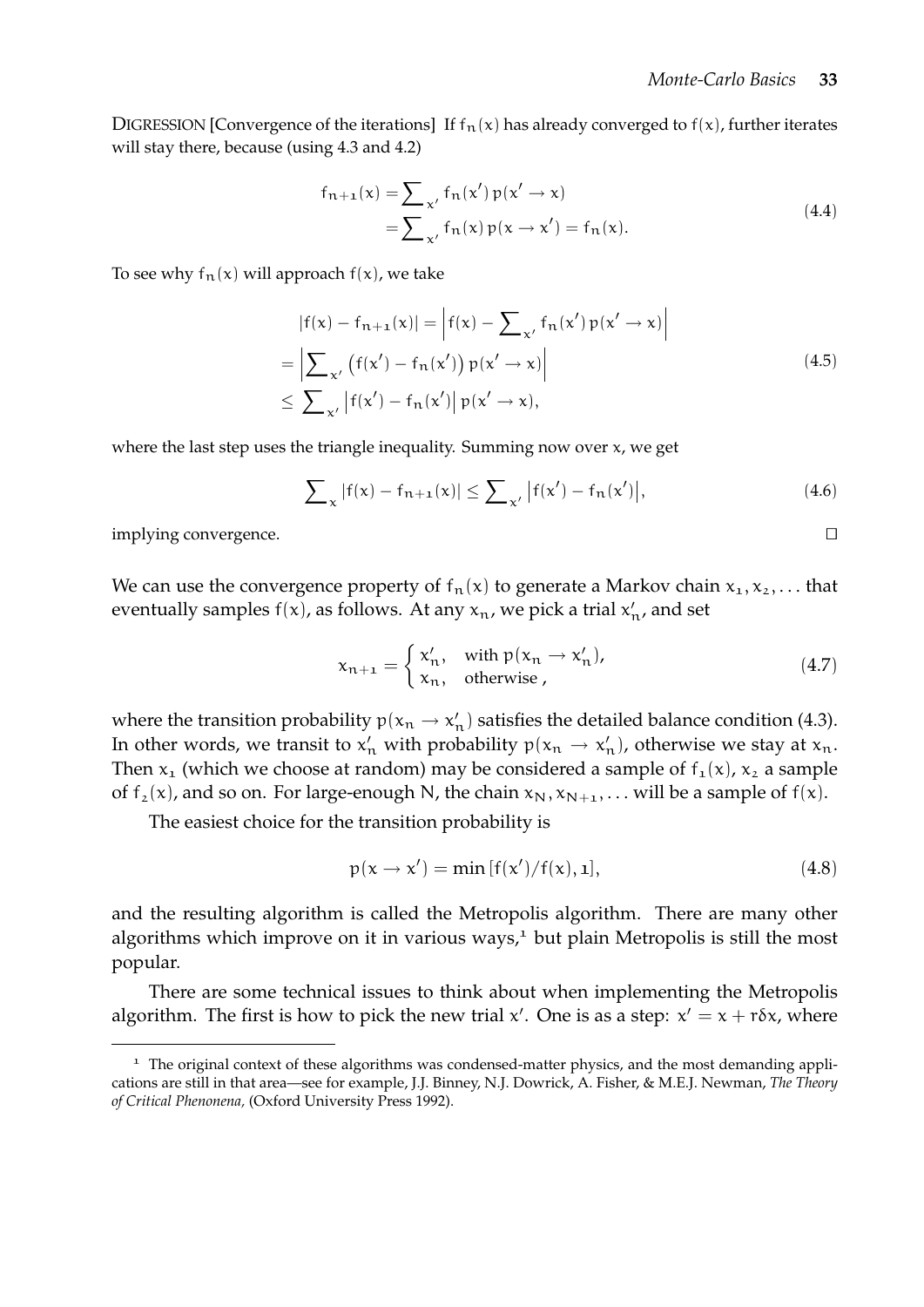δx is a stepsize and r a random number in [−1, 1]. Ultimate convergence won't depend on the choice of δx, but efficiency will. The second issue is how long to iterate for. Now Metropolis operates by accepting all trial steps that would increase f and accepting some but not all trial steps that would decrease f. So there will be an initial period (sometimes called 'burn-in') when the algorithm seeks out the maximal region of  $f(x)$ , and a later 'equilibrium' period when it wanders around in the maximal region, with occasional brief forays into lower regions. Our sample should come from the equilibrium period, but how do we recognize that it has begun? There are more sophisticated things one can do, but one simple way is to look for the disappearance of an increasing trend in, say, 100 iterations.

PROBLEM 4.2: Consider our friend

$$
f(r) \propto \frac{1}{r^2(1+r^2)}
$$

again, and this time write a Metropolis program to generate a sample of  $(x, y, z)$  distributed according to f(r). Plot a histogram of the x values in  $[-5, 5]$ , and on it overplot the exact marginalized distribution, which is

$$
\int f(r) \, dy \, dz = \frac{1}{2\pi} \ln \left( 1 + \frac{1}{x^2} \right).
$$

The size of the Metropolis steps, the size of the sample, and the scaling for the histogram are all up to you, but you should choose them to show that the histogram is a believable approximation to the exact distribution. [**4**]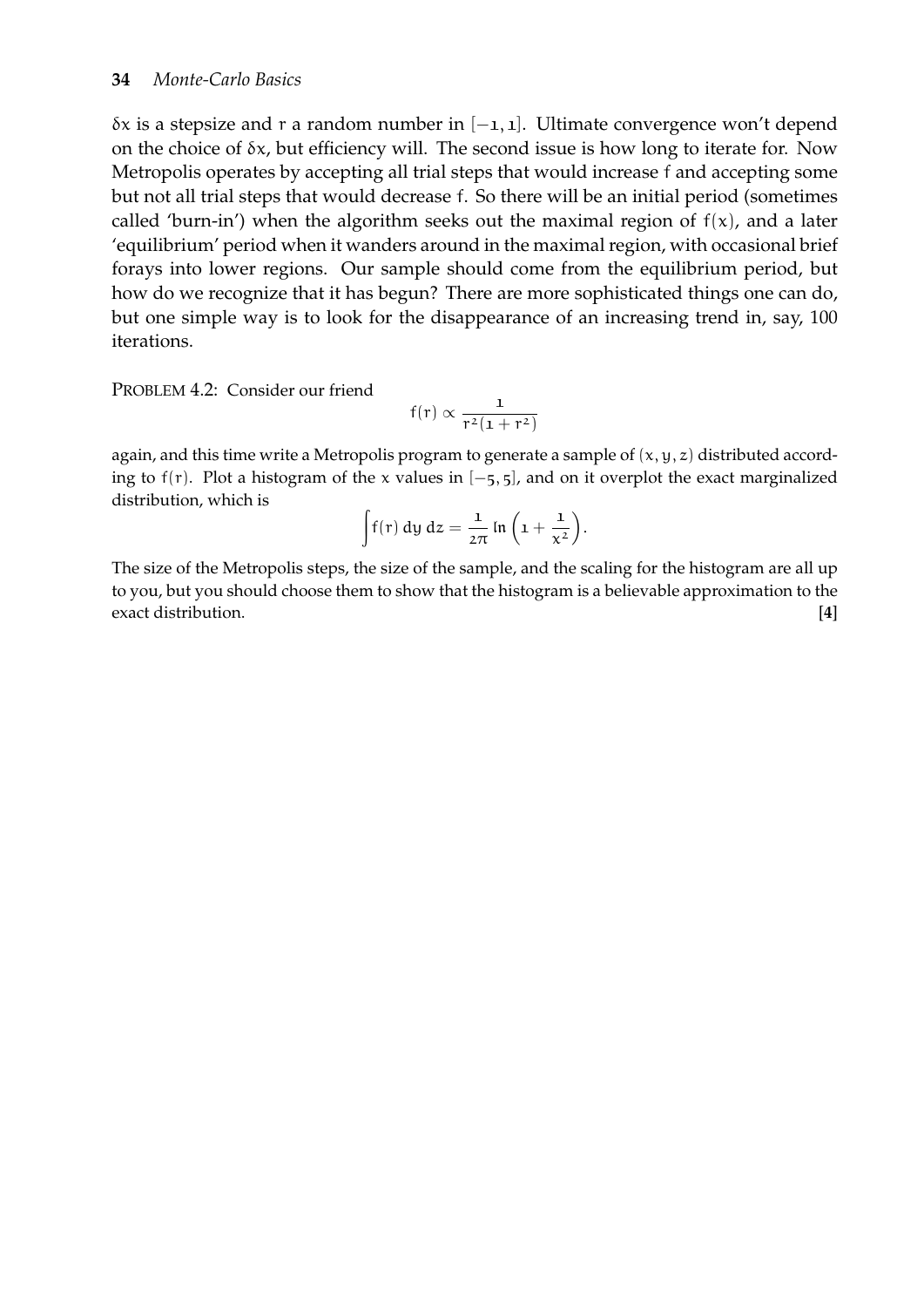### **5. Least Squares**

The most bread-and-butter thing in data analysis is when we have a signal  $F(\omega, t)$  depending on some parameters  $\omega$  and an independent variable t, and some Gaussian noise  $n(\sigma(t))$ , and we measure the sum at certain discrete points. In other words, the data are

$$
d_i = F(\omega, t_i) + n(\sigma(t_i)), \quad i = 1, \dots, N. \tag{5.1}
$$

The form of  $F(\omega, t)$  is known, and the noise  $n(\sigma(t))$  has a Gaussian distribution with zero mean and known time-dependent dispersion. The problem is to infer the values of the  $\omega$ . This (for reasons that will be obvious shortly) is called least-squares. The key requirements are that the noise must be Gaussian and additive on the signal—not a universal situation, but a very common one, and the reason for spending a lot of effort on this problem in its many forms.<sup>1</sup>

By assumption and equation (5.1),  $d_i - F(\omega, t_i)$  will have a Gaussian distribution, hence the likelihood is

$$
\text{prob}(D \mid \omega) = (2\pi)^{-N/2} \left( \prod_{i} \sigma_i^{-1} \right) \text{exp} \left[ -\sum_{i} Q_i^2 \right],
$$
  
\n
$$
Q_i^2 = \frac{\left( d_i - F(\omega, t_i) \right)^2}{2\sigma^2(t_i)}.
$$
\n(5.2)

By rescaling

$$
d_i \leftarrow \frac{\sigma}{\sigma(t_i)} d_i, \quad F_i(\omega) \leftarrow \frac{\sigma}{\sigma(t_i)} F(\omega, t_i)
$$
 (5.3)

we can write

$$
\text{prob}(D \mid \omega, \sigma) = (2\pi)^{-N/2} \sigma^{-N} \exp\left[-\frac{Q^2}{2\sigma^2}\right],
$$
  

$$
Q^2 = \sum_i \left(d_i - F_i(\omega)\right)^2.
$$
 (5.4)

In (5.4) we left the overall noise scale σ as a parameter; sometimes it is known, sometimes it must be inferred along with the  $\omega$ .

Typically, some of the parameters will enter F linearly and some nonlinearly. For example if F is a tenth degree polynomial, we have  $F_i(c_n) = \sum_{n=0}^{10} c_n t_i^n$  and all the parameters  $c_n$  are linear. Or  $F_i$  might be something like  $c_0 + c_1 \cos(\alpha t_i) + c_2 \cos(\alpha t_i)$ , with one non-linear and three linear parameters. Linear parameters are much easier to deal with, so let us change our notation slightly to use  $a_1, \ldots, a_L$  for the linear parameters (amplitudes) and  $\omega$  for all the nonlinear parameters. Thus we replace  $F_i(\omega)$  by

 $<sup>1</sup>$  This chapter is a mixture of well-known and comparatively little-known results. The parameter fitting and</sup> model comparison parts are based mostly on G.L. Bretthorst, *Bayesian Spectrum Analysis and Parameter Estimation* (Springer-Verlag 1988).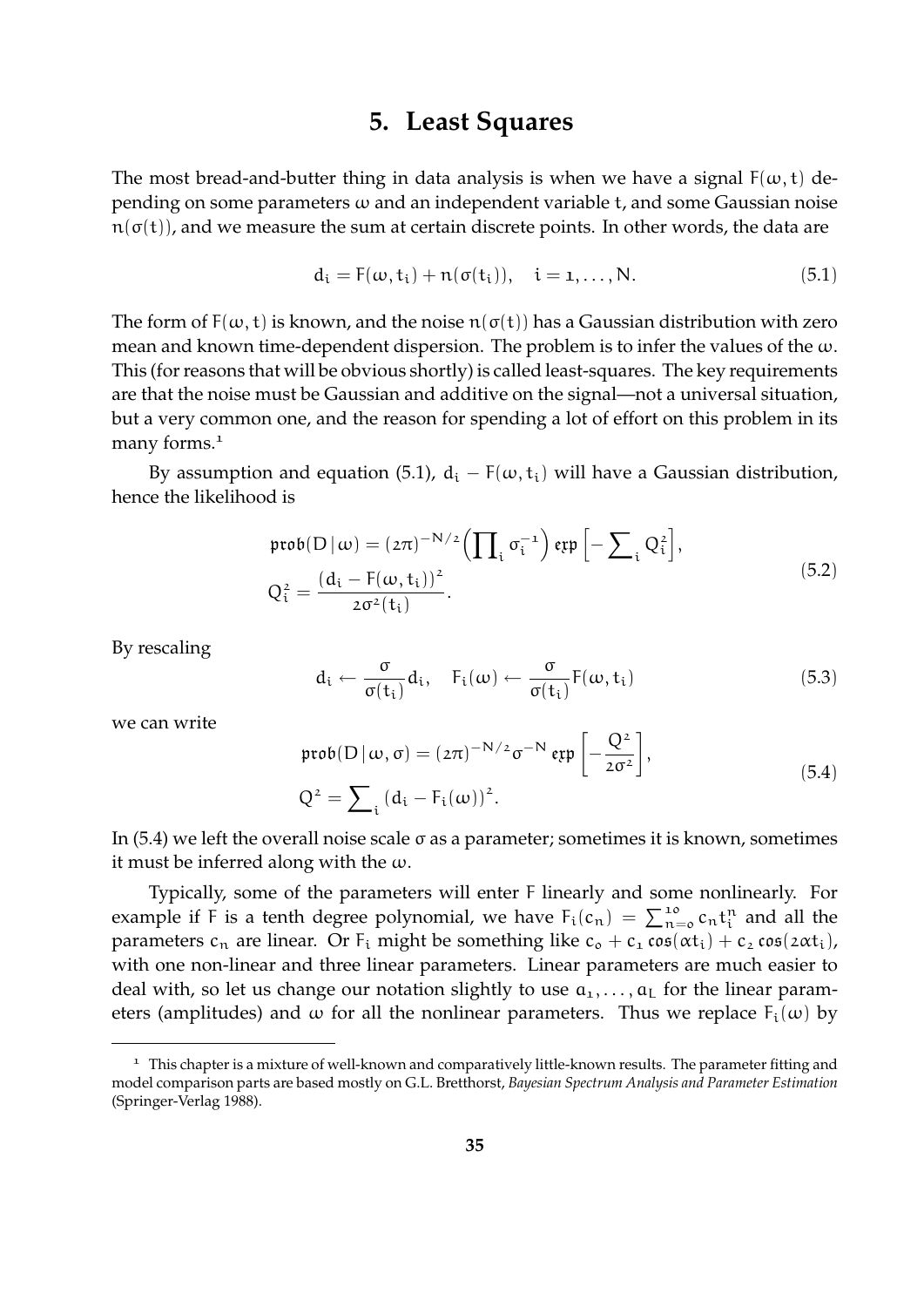$\sum_{l=1}^{L} a_l f_{li}(\omega)$ , and the likelihood (5.4) by

$$
\text{prob}(D | a_1, \omega, \sigma) = (2\pi)^{-N/2} \sigma^{-N} \exp \left[ -\frac{Q^2}{2\sigma^2} \right],
$$
  

$$
Q^2 = \sum_{i=1}^N \left( d_i - \sum_{l=1}^L a_l f_{li}(\omega) \right)^2.
$$
 (5.5)

Typically, the sum over l (the amplitudes) will have just a few terms but the sum over i (the data) will have many terms.

EXAMPLE [Fitting a straight line] Let us work through this simple example before dealing with the general case. We have some data  $y_1, \ldots, y_N$  measured at  $x_i$  with Gaussian errors  $\sigma_i$ , and we want to fit these to a straight line  $y = mx + c$ . There are no errors in x.

First, as usual, we rescale each  $y_i$  and the corresponding  $x_i$  to change all the  $\sigma_i$  to  $\sigma$ . The likelihood is then

$$
\text{prob}(D \mid m, c) \propto \sigma^{-N} \exp\left[-\frac{Q^2}{2\sigma^2}\right],
$$
  
\n
$$
Q^2 = \sum_{i=1}^{N} (y_i - mx_i - c)^2.
$$
\n(5.6)

Let us put uniform priors on the parameters m and c. Then the posterior probability  $\mathfrak{prob}(m, c|D)$ is proportional to the likelihood.

The posterior, as well as being Gaussian in the data, is also a two-dimensional Gaussian in m, c; the reason, as we can verify from (5.6), is that m, c are linear parameters (amplitudes). To find the values ( $\overline{m}, \overline{c}$ , say) that maximize the posterior we equate the relevant partial derivatives of Q<sup>2</sup> to zero. Doing this, we have

$$
\left(\begin{matrix}\sum_{i} x_{i}^{2} & \sum_{i} x_{i} \\ \sum_{i} x_{i} & N\end{matrix}\right) \left(\begin{matrix}\overline{\mathfrak{m}} \\ \overline{\mathfrak{c}}\end{matrix}\right) = \left(\begin{matrix}\sum_{i} x_{i} y_{i} \\ \sum_{i} y_{i}\end{matrix}\right) \tag{5.7}
$$

a matrix equation whose form

$$
C^{-1} \cdot \mathfrak{a} = P \tag{5.8}
$$

we will meet again. Solving the matrix equation for  $(\overline{m}, \overline{c})$ , we get

$$
\overline{m} = \frac{N \sum_{i} x_{i} y_{i} - \sum_{i} x_{i} \sum_{i} y_{i}}{N \sum_{i} x_{i}^{2} - (\sum_{i} x_{i})^{2}},
$$
\n
$$
\overline{c} = \frac{\sum_{i} x_{i}^{2} \sum_{i} y_{i} - \sum_{i} x_{i} y_{i} \sum_{i} x_{i}}{N \sum_{i} x_{i}^{2} - (\sum_{i} x_{i})^{2}}.
$$
\n(5.9)

Expanded around its minimum,  $Q^2$  is just a constant plus its quadratic part, hence the posterior is

$$
\text{prob}(m, c | D) \propto \sigma^{-N} \exp \left[ -\frac{Q^2}{2\sigma^2} \right],
$$
\n
$$
Q^2 = \text{const} + (m - \overline{m})^2 \sum_{i} x_i^2 + (c - \overline{c})^2 N
$$
\n
$$
+ 2(m - \overline{m})(c - \overline{c}) \sum_{i} x_i.
$$
\n(5.10)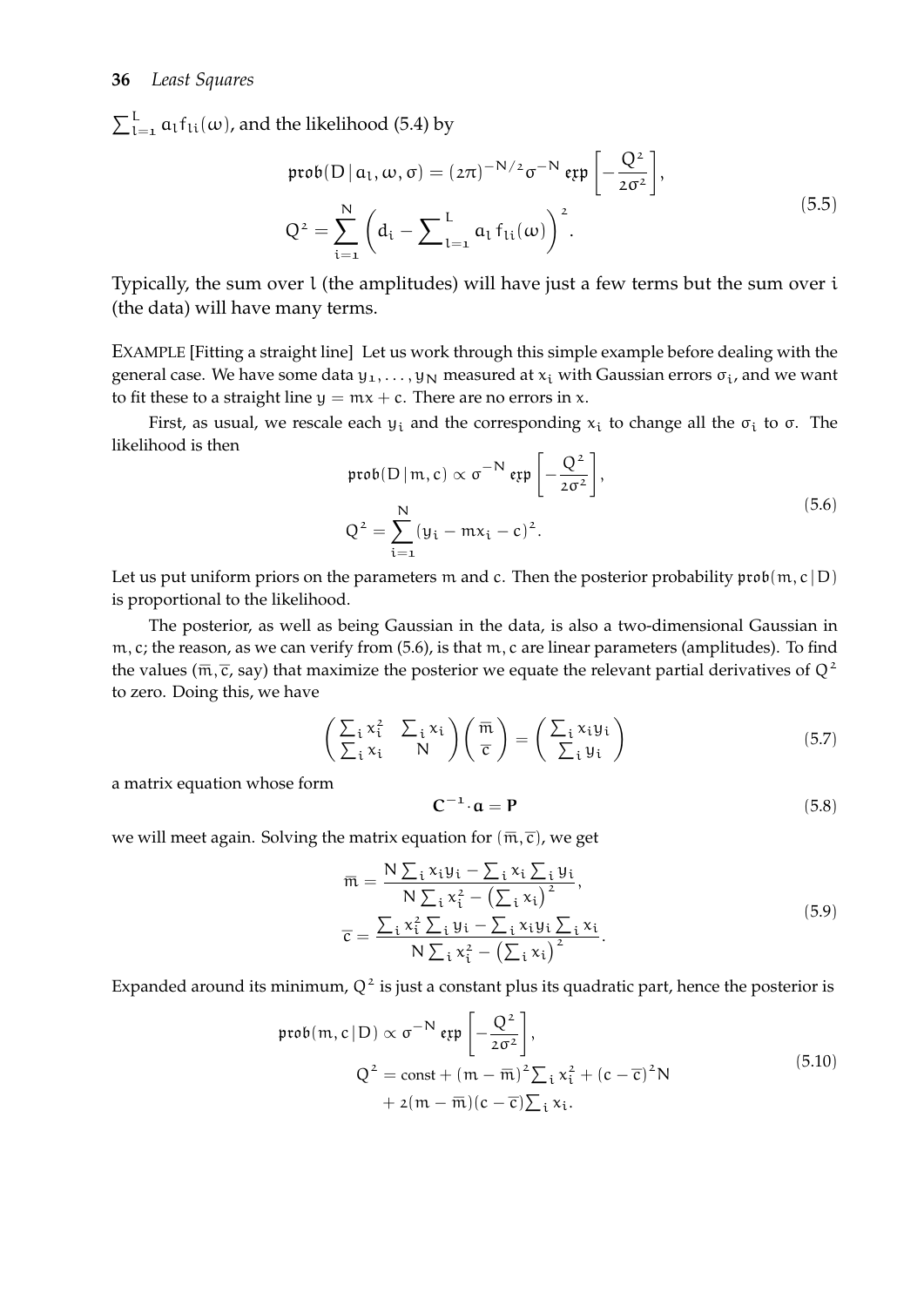To find the uncertainty in either m or c, we marginalize out the other from the posterior. The marginal posteriors turn out to be (using formula M.11 on page 71) Gaussian as well

$$
\text{prob}(m|D) \propto \text{exp}\left[-\frac{(m-\overline{m})^2}{2\sigma_m^2}\right] \quad \sigma_m^2 = \frac{\sigma^2 N}{\Delta},
$$
\n
$$
\text{prob}(c|D) \propto \text{exp}\left[-\frac{(c-\overline{c})^2}{2\sigma_c^2}\right] \quad \sigma_c^2 = \frac{\sigma^2 \sum_i x_i^2}{\Delta}
$$
\n
$$
\Delta = N \sum_i x_i^2 - \left(\sum_i x_i\right)^2.
$$
\n(5.11)

Though these expressions look messy when written out in full, all one really needs to remember is the matrix equation (5.7/5.8). The least-squares values (5.9) are the solution of the matrix equation, and the expressions for  $\sigma_{\rm m}^2$  and  $\sigma_{\rm c}^2$  in (5.11) are the diagonal elements of  $\sigma^2$ **C**.

PROBLEM 5.1: A popular way of estimating errors in problems where it's difficult to do the probability theory is called bootstrap. This problem is to test bootstrap in a simple context, by comparing its results with what we have calculated from probability theory.

In the following table  $y$  is linear in  $x$  but with some Gaussian noise.

|                  | $x \quad y$ | $x \quad y$     |                 | $\chi$          | - y | $\chi$ | $\mathfrak{y}$  |
|------------------|-------------|-----------------|-----------------|-----------------|-----|--------|-----------------|
| 0.023 0.977      |             |                 | $0.034$ 0.928   | 0.047 0.951     |     |        | $0.059$ 1.206   |
| 0.070 1.094      |             |                 | 0.080 1.002     | 0.082 0.769     |     |        | 0.087 0.979     |
| 0.099 1.043      |             | $0.129$ $0.686$ |                 | $0.176$ $0.638$ |     |        | $0.187$ 0.808   |
| $0.190 \t 0.728$ |             | 0.221 0.760     |                 | 0.233 0.770     |     |        | $0.246$ 0.869   |
| $0.312$ $0.631$  |             | 0.397 0.575     |                 | 0.399 0.735     |     |        | $0.404$ 0.571   |
| 0.461 0.679      |             | $0.487$ $0.415$ |                 | $0.530$ $0.299$ |     |        | $0.565$ $0.410$ |
| 0.574 0.509      |             | $0.669$ $0.291$ |                 | $0.706$ $0.167$ |     |        | $0.850 - 0.067$ |
| 0.853 0.023      |             |                 | $0.867$ $0.128$ | $0.924$ 0.332   |     | 1.000  | 0.045           |

Fit for the coefficients in  $y = mx + c$ . Let's say  $\overline{m}$  and  $\overline{c}$  are the estimated values. Then invent a new data set, by sampling the given data N times (32 times in this case) *with replacement,* and fit again for  $m$  and  $c$ —say you get  $\hat{m}$  and  $\hat{c}$ . Repeat a number of times, and calculate the matrix

$$
\left(\begin{array}{cc} \langle (\hat m-\overline m)(\hat m-\overline m)\rangle & \langle (\hat m-\overline m)(\hat c-\overline c)\rangle \\ \langle (\hat c-\overline c)(\hat m-\overline m)\rangle & \langle (\hat c-\overline c)(\hat c-\overline c)\rangle\end{array}\right)
$$

(where the averages are over the generated data sets). This is the procedure for bootstrap, and the matrix is taken as an estimate of the matrix  $\sigma^2 C$ .  $2^2C$ . [3]

We continue with the general case. Let us rewrite  $(5.5)$  in a more convenient notation. If we define

$$
d^{2} = \sum_{i=1}^{N} d_{i}^{2},
$$
  
\n
$$
P_{l} = \sum_{i=1}^{N} d_{i} f_{li}(\omega), \quad C_{kl}^{-1} = \sum_{i=1}^{N} f_{ki}(\omega) f_{li}(\omega),
$$
\n(5.12)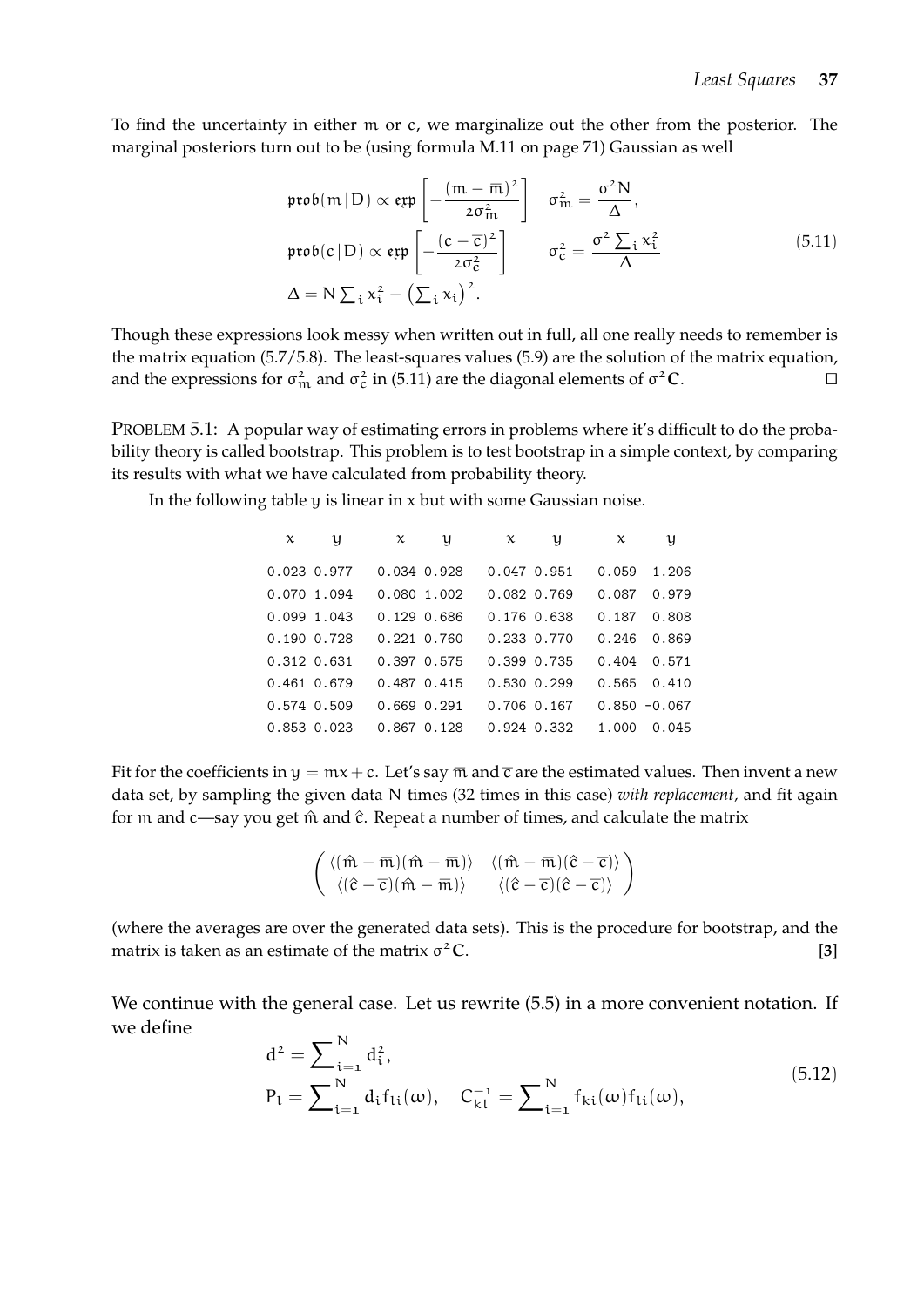then the likelihood (5.5), after expanding and rearranging, becomes

$$
\text{prob}(D | a_1, \omega, \sigma) = (2\pi)^{-N/2} \sigma^{-N} \exp \left[ -\frac{Q^2}{2\sigma^2} \right],
$$
  
\n
$$
Q^2 = d^2 + \sum_{k,l} a_k a_l C_{kl}^{-1} - 2 \sum_{l} a_l P_l.
$$
\n(5.13)

Equation (5.13) is just asking to be written in matrix notation, so let us introduce

$$
\mathbf{a} \leftarrow \mathbf{a}_1, \quad \mathbf{P} \leftarrow \mathbf{P}_1, \quad \mathbf{C} \leftarrow \mathbf{C}_{k1}, \tag{5.14}
$$

using which (5.13) becomes

$$
\mathfrak{prob}(D \mid \mathbf{a}, \omega, \sigma) = (2\pi)^{-N/2} \sigma^{-N} \exp\left[-\frac{Q^2}{2\sigma^2}\right]
$$
  
\n
$$
Q^2 = d^2 + \mathbf{a}^T \cdot \mathbf{C}^{-1} \cdot \mathbf{a} - 2\mathbf{P}^T \cdot \mathbf{a}.
$$
\n(5.15)

Let us pause a moment to remark on  $C$ ,  $\alpha$ ,  $P$ , since we will meet them many times below. C is an  $L \times L$  matrix depending on the nonlinear parameters but not the data;  $\sigma^2$ C is called the covariance matrix. P is a column vector, and a sort of inner product of data and model. And  $\alpha$  is the vector of L amplitudes to be inferred. The likelihood is completely specified by  $C, P, d^2$ , and  $\sigma^2$ , and we will not need to refer explicitly to the data any more.

Completing the squares inside  $Q^2$ , and using the fact that C is symmetric, we can rewrite (5.15) as

$$
\text{prob}(D \mid \mathbf{a}, \omega, \sigma) = (2\pi)^{-N/2} \sigma^{-N} \exp\left[-\frac{Q^2}{2\sigma^2}\right]
$$
  
\n
$$
Q^2 = d^2 - P^T \cdot C \cdot P + (\mathbf{a} - C \cdot P)^T \cdot C^{-1} \cdot (\mathbf{a} - C \cdot P).
$$
\n(5.16)

We see that the likelihood is an L-dimensional Gaussian in the amplitudes  $a$ . Let us put a flat prior on  $\alpha$ , so the posterior is also Gaussian in  $\alpha$ . We can then easily write down the mean and (using the formula M.14 from page 71) dispersion:

$$
\langle \mathbf{a} \rangle = \mathbf{C} \cdot \mathbf{P}, \quad \left\langle (\mathbf{a} - \langle \mathbf{a} \rangle) (\mathbf{a} - \langle \mathbf{a} \rangle)^{\mathsf{T}} \right\rangle = \sigma^2 \mathbf{C}.
$$
 (5.17)

In other words, a has an L-dimensional Gaussian distribution with mean C·P and dispersion  $\sigma^2$ C. The diagonal elements of the covariance matrix  $\sigma^2$ C give the dispersions in a and the off-diagonal elements indicate how correlated the components of  $a$  are. (Recall that C doesn't depend on the data.)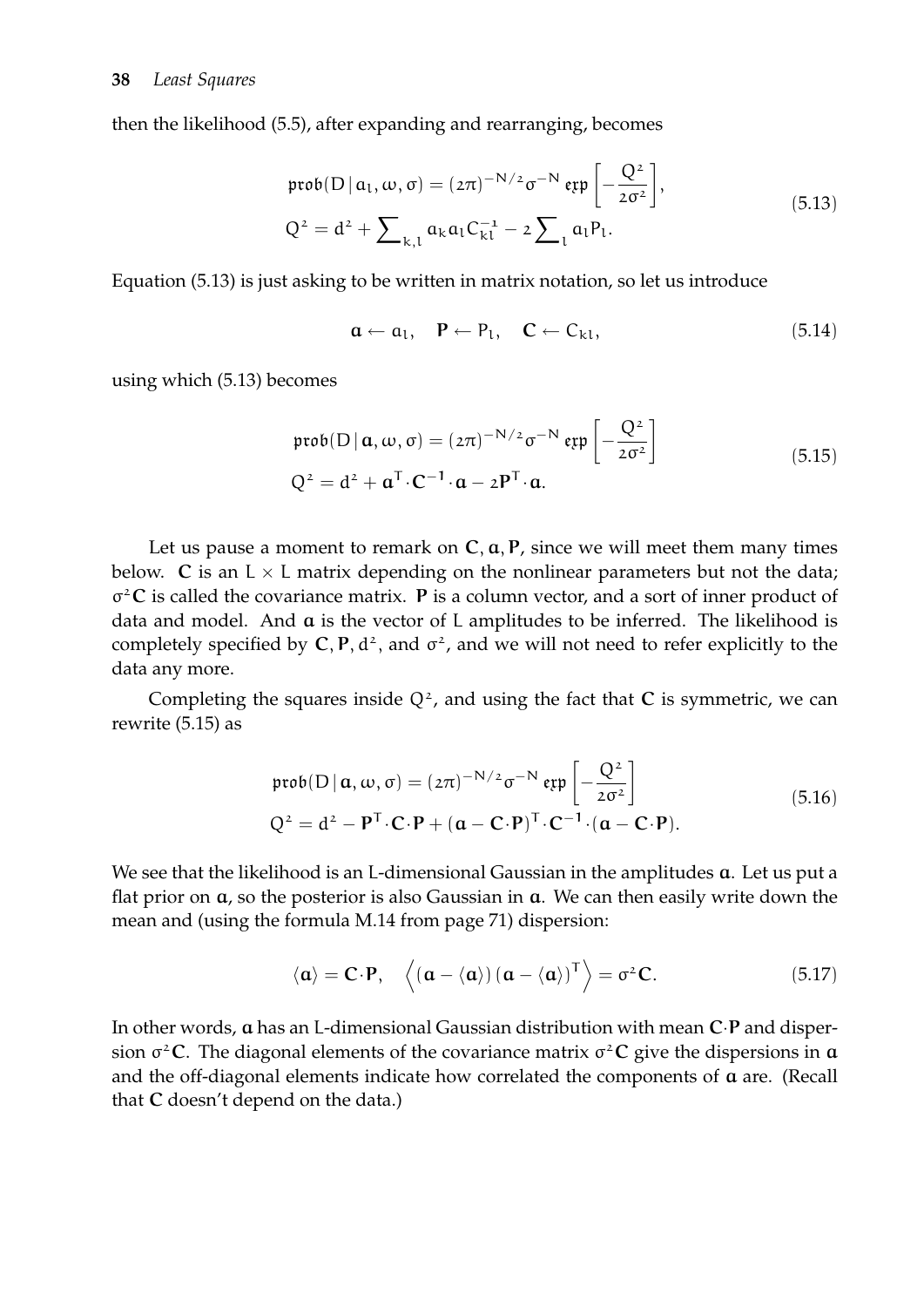If we change from  $\alpha$  to some linearly transformed amplitudes  $\mathbf{b}$ , the covariance of  $\mathbf{b}$ will be related to the covariance of  $\alpha$  via the transformation matrix:

$$
\left\langle (\mathbf{b} - \langle \mathbf{b} \rangle) (\mathbf{b} - \langle \mathbf{b} \rangle)^{\mathsf{T}} \right\rangle =
$$
\n
$$
\left( \frac{\partial \mathbf{b}}{\partial \mathbf{a}} \right) \left\langle (\mathbf{a} - \langle \mathbf{a} \rangle) (\mathbf{a} - \langle \mathbf{a} \rangle)^{\mathsf{T}} \right\rangle \left( \frac{\partial \mathbf{b}}{\partial \mathbf{a}} \right)^{\mathsf{T}}.
$$
\n(5.18)

Having extracted as much as we can about the amplitudes, we now get them out of the way by marginalizing. Using (M.13) from page 71 gives us

$$
\text{prob}(D \mid \omega, \sigma) = (2\pi)^{(L-N)/2} \sigma^{L-N} \times
$$
\n
$$
|\det C|^{L/2} \exp \left[ -\frac{d^2 - P^T \cdot C \cdot P}{2\sigma^2} \right].
$$
\n(5.19)

Now we have to deal with the nonlinear parameters. In general (5.19) will have to be investigated numerically, by Monte-Carlo. But if  $P^{\top} \cdot C \cdot P$  has a sharp maximum, at  $\overline{\omega}$  say, then it is reasonable to linearize about  $\overline{\omega}$ :

$$
F_{i}(\omega) \simeq F_{i}(\overline{\omega}) + (\omega_{k} - \overline{\omega}_{k}) \left( \frac{\partial F_{i}(\omega)}{\partial \omega_{k}} \right)_{\overline{\omega}}.
$$
 (5.20)

In this approximation ( $\omega_k - \overline{\omega}_k$ ) behave like more amplitudes. So we can give uncertainties on  $\omega$  by treating  $D_{kl}$ , where

$$
D_{kl}^{-1} = \sum_{i=1}^{N} \left(\frac{\partial F_i}{\partial \omega_k}\right)_{\overline{\omega}} \left(\frac{\partial F_i}{\partial \omega_l}\right)_{\overline{\omega}}.
$$
 (5.21)

as a covariance matrix (also called a Fisher matrix in this context). If we transform from  $ω$  to some other parameters  $μ$ , and  $\overline{μ}$  corresponds to  $\overline{ω}$ , the covariance matrix in terms of  $\mu$  is given analogously to (5.18):

$$
\langle (\mu_{k} - \overline{\mu}_{k})(\mu_{l} - \overline{\mu}_{l}) \rangle =
$$
  

$$
\sum_{pq} \left( \frac{\partial \mu_{k}}{\partial \omega_{p}} \right) \left( \frac{\partial \mu_{l}}{\partial \omega_{q}} \right) \langle (\omega_{p} - \overline{\omega}_{p})(\omega_{q} - \overline{\omega}_{q}) \rangle.
$$
 (5.22)

This is called the formula for propagation of errors, and is much used, especially in its diagonal form

$$
\langle (\mu_{k} - \overline{\mu}_{k})^{2} \rangle = \sum_{p} \left( \frac{\partial \mu_{k}}{\partial \omega_{p}} \right)^{2} \langle (\omega_{p} - \overline{\omega}_{p})^{2} \rangle, \tag{5.23}
$$

but we should note that it is valid only in the linearized approximation. A simple corollary is that if there are N independent least-squares estimates of some quantity, all with equal is that if there are ivideo-periodic reast-squares estimates of some quantity, a<br>error-bars, then the error-bar of the combined estimate will be down by  $\sqrt{N}$ .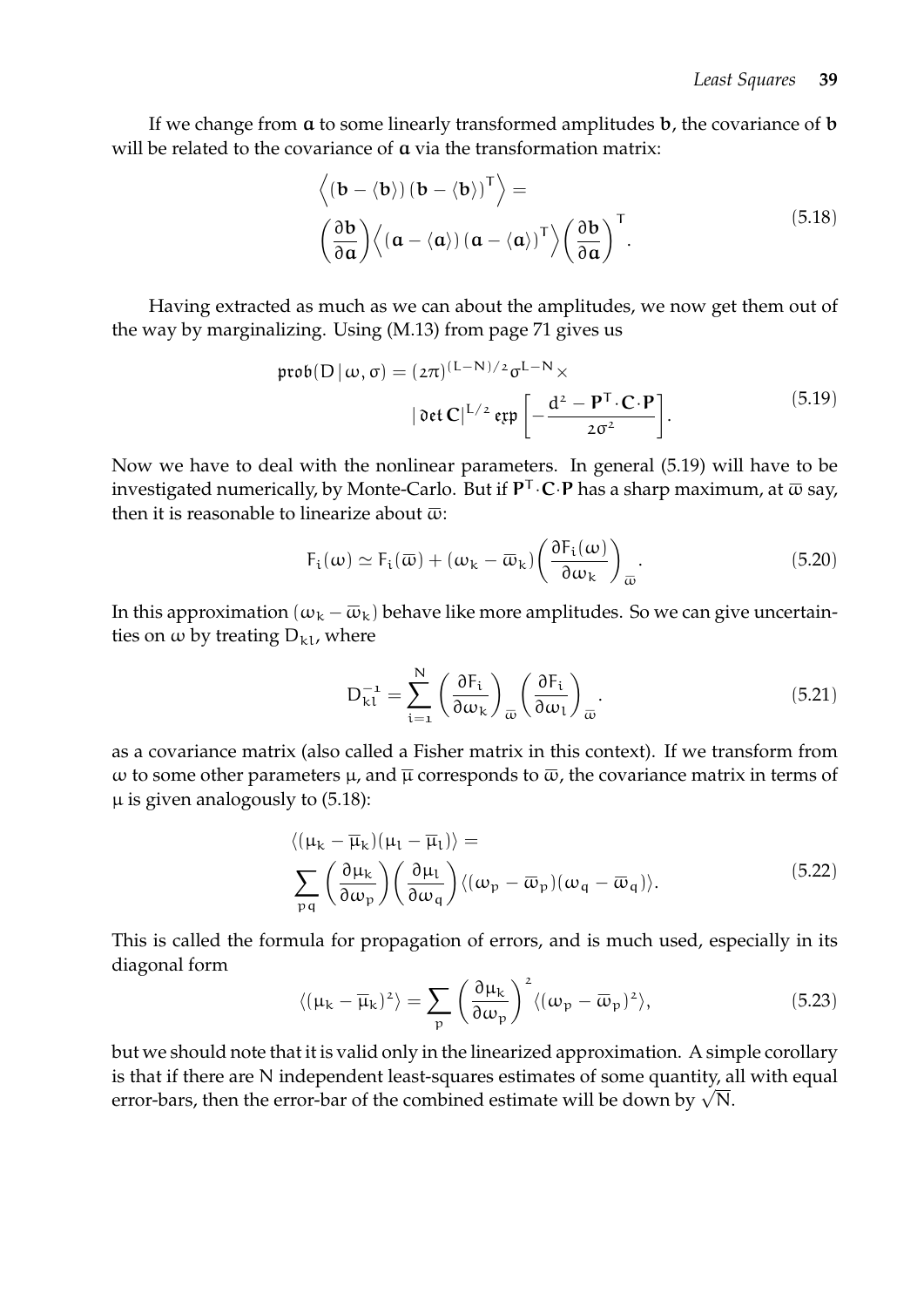PROBLEM 5.2: Suppose we have several data points  $d_1, d_2, \ldots, d_k$  at the same value of the independent variable t, amongst other data points at other t. In least squares, should one include the K data points individually, or combine them into a single point with a smaller error bar? [**2**]

EXAMPLE [Error propagation on square roots] In practice, people use the error propagation formula (5.23) quite freely in nonlinear situations. For example, if  $\omega$  has been estimated as  $\overline{\omega} \pm \Delta \omega$ , then if  $\mu$  is defined as  $\sqrt{\omega}$ , one gets from (5.23):

$$
\mu=\sqrt{\overline{\omega}}\pm\frac{\Delta\omega}{2\sqrt{\overline{\omega}}}.
$$

The key assumption, of course, is that the data are good enough that  $\Delta \omega \ll \omega$ .

PROBLEM 5.3: The simple error propagation formula isn't always good enough. If we are going to take  $\sqrt{\omega}$ , then we really have a prior that requires  $\omega \geq 0$ . Let us set the prior to zero for  $\omega < \infty$ and a constant otherwise. The likelihood could be Gaussian in  $\omega$  (with mean  $\overline{\omega}$  and dispersion  $\Delta \omega$ say). Quite possibly  $\overline{\omega} < \circ$ , but that does not prevent one from deriving a perfectly good posterior for  $\mu=\sqrt{\omega}.$  In fact, one can derive a Gaussian approximation to the posterior for  $\mu$ , and this has mean  $\overline{\mu}$  and dispersion  $\Delta \mu$  given by

$$
\overline{\mu}^2 = \frac{1}{2} \left( \overline{\omega} + \sqrt{\overline{\omega}^2 + 2\Delta\omega^2} \right), \quad \Delta\mu^2 = \frac{\Delta\omega^2}{2\sqrt{\overline{\omega}^2 + 2\Delta\omega^2}}.
$$
\nrelation.

\n
$$
\tag{3}
$$

Derive this approxim

One doesn't always have an estimate for the noise dispersions  $\sigma_i$ . What one then does is (i) assume the  $\sigma_i$  equal some  $\sigma$  and (ii) take  $\sigma$  as a scale parameter and marginalize it out. Multiplying (5.19) by a  $1/\sigma$  prior and integrating using (M.5) we get

$$
\begin{aligned} \mathfrak{prob}(D \mid \omega) &= \int \mathfrak{prob}(D \mid \omega, \sigma) \, \sigma^{-1} \, d\sigma \\ &= \pi^{(L-N)/2} \mid \det C \mid^{L/2} \times \\ \Gamma \left( \frac{1}{2} (N - L) \right) \left( d^2 - P^{\mathsf{T}} \cdot C \cdot P \right)^{(L-N)/2} . \end{aligned} \tag{5.24}
$$

This is usually called a Student-t distribution.<sup>1</sup> We can get an estimate for  $\sigma^2$  too, by taking an expectation

$$
\langle \sigma^2 \rangle = \frac{\int \sigma^2 \operatorname{prob}(D \mid \omega, \sigma) \sigma^{-1} d\sigma}{\int \operatorname{prob}(D \mid \omega, \sigma) \sigma^{-1} d\sigma}
$$
(5.25)

gives (adapting the calculation of 5.24)

$$
\langle \sigma^2 \rangle = \left( \frac{d^2 - P^T \cdot C \cdot P}{N - L - z} \right). \tag{5.26}
$$

 $<sup>1</sup>$  The real name of the person who derived something of this form in a somewhat different context, and</sup> published it under the name of 'Student', is known to have been W.S. Gosset, but nobody calls it the Gosset distribution.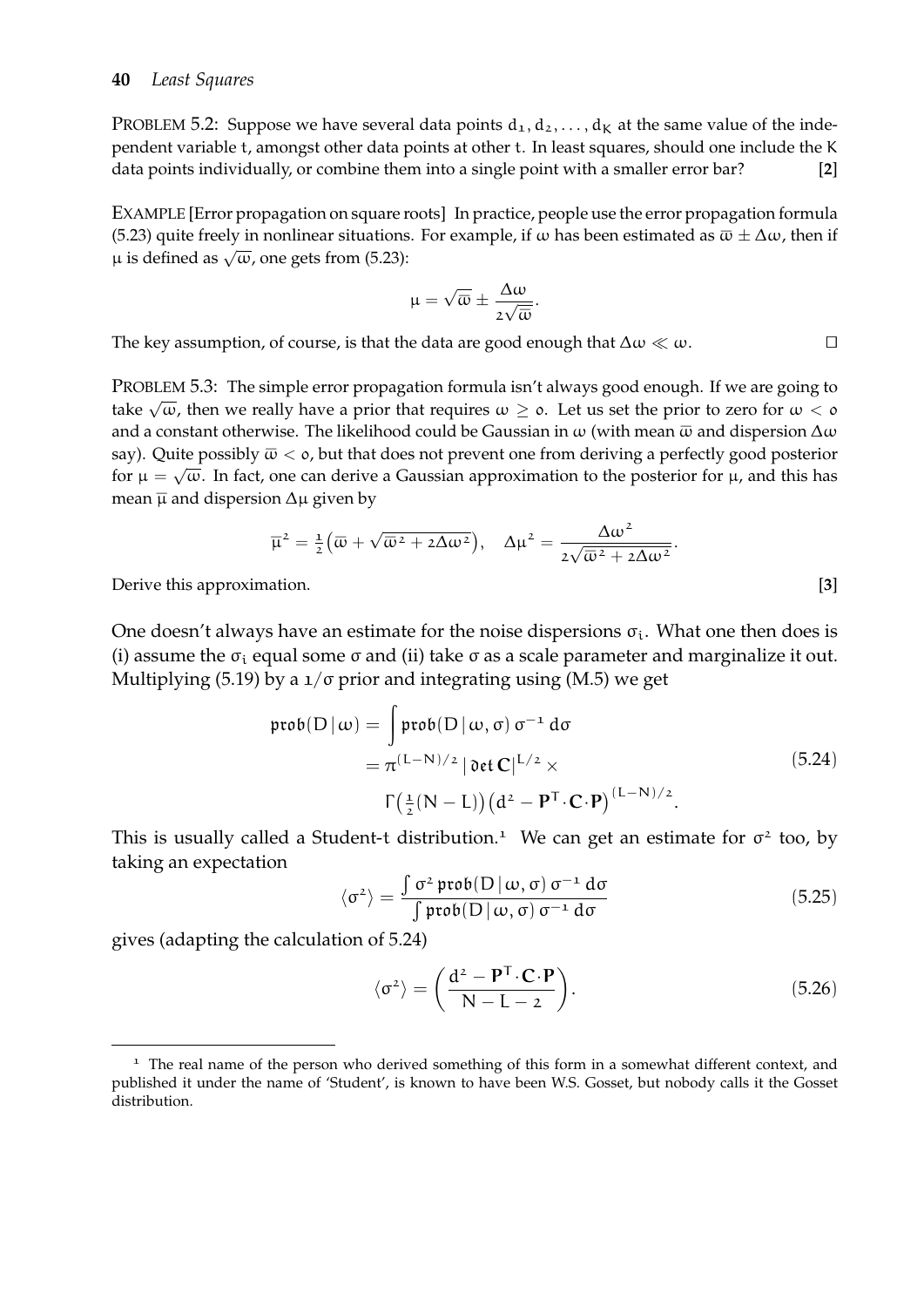PROBLEM 5.4: In most of this chapter we assume that there are no errors in an independent variable, i.e., in the t<sub>i</sub> in equation (5.1). This problem is about the simplest case when there *are* errors in the independent variable.

Suppose, we have some data  $(x_i, y_i)$ , where both the  $x_i$  and the  $y_i$  have errors. For simplicity we'll assume the noise dispersions in  $x_i$  and  $y_i$  are all unity. (This can always be arranged by rescaling.) We want to fit a straight line  $y = mx + c$ .

The likelihood function is no longer (5.6), and your job is to work out what it is. To do this, first consider the likelihood for one datum,  $prob(x_1, y_1 | m, c)$ . This is going to depend on the noise in x and y, or the distance of  $(x_1, y_1)$  from the corresponding noiseless point on the line. But we don't know what that noiseless point is, we just know it lies somewhere on  $y = mx + c$ . [4]

So much for fitting a model by least-squares. What if we have several models, and want to find which one the data favour? For example, we might be fitting polynomials of different orders, and need to find which order is favoured. We need the global likelihoods; that is, we have to marginalize out the parameters, but with normalized priors. For very nonlinear parameter dependences we have to do that numerically, but for linear and linearizable parameters the marginalization can be done exactly.

For parameter fitting we took a flat prior on  $a$ . Now we modify that to a Gaussian prior with a very large dispersion; it's still nearly flat for a values having non-negligible posterior, so our parameter estimates aren't affected. We take

$$
\mathfrak{prob}(\mathbf{a}|\delta) = (2\pi)^{-L/2} \delta^{-L} |\det \mathbf{C}|^{-L/2} \exp \left[ -\frac{\mathbf{a}^{\mathrm{T}} \cdot \mathbf{C}^{-1} \cdot \mathbf{a}}{2\delta^2} \right],\tag{5.27}
$$

where  $\delta$  is a new parameter assumed  $\gg \sigma$ . Then the exponent in  $\mathfrak{prob}(D|\mathfrak{a}, \omega, \sigma) \times \mathfrak{prob}(\mathfrak{a}|\mathfrak{b})$  $\delta$ ) has the same form as (5.15), but with the substitution

$$
C^{-1} \leftarrow C^{-1}(1 + \sigma^2/\delta^2). \tag{5.28}
$$

Marginalizing out the amplitudes we get, in place of (5.19):

$$
\text{prob}(D \mid \omega, \sigma, \delta) = (2\pi)^{-N/2} \delta^{-L} \sigma^{L-N} (1 + \sigma^2/\delta^2)^{-L/2} \times
$$

$$
\text{exp}\left[ -\left( \frac{d^2 - P^T \cdot C \cdot P}{2\sigma^2} + \frac{P^T \cdot C \cdot P}{2\delta^2} \right) \right]. \tag{5.29}
$$

Since we assumed  $\delta \gg \sigma$ , we can discard the factor of  $(1 + \sigma^2/\delta^2)^{-L/2}$ . Now we have to marginalize out δ; we do our usual trick (cf. equation 2.12 on page 19) of assigning a Jeffreys prior with cutoffs:

$$
\mathfrak{prob}(\delta) = \frac{\delta^{-1}}{\ln(\delta_{\max}/\delta_{\min})}, \text{ or (say)} \frac{\delta^{-1}}{\Lambda_{\delta}}.
$$
 (5.30)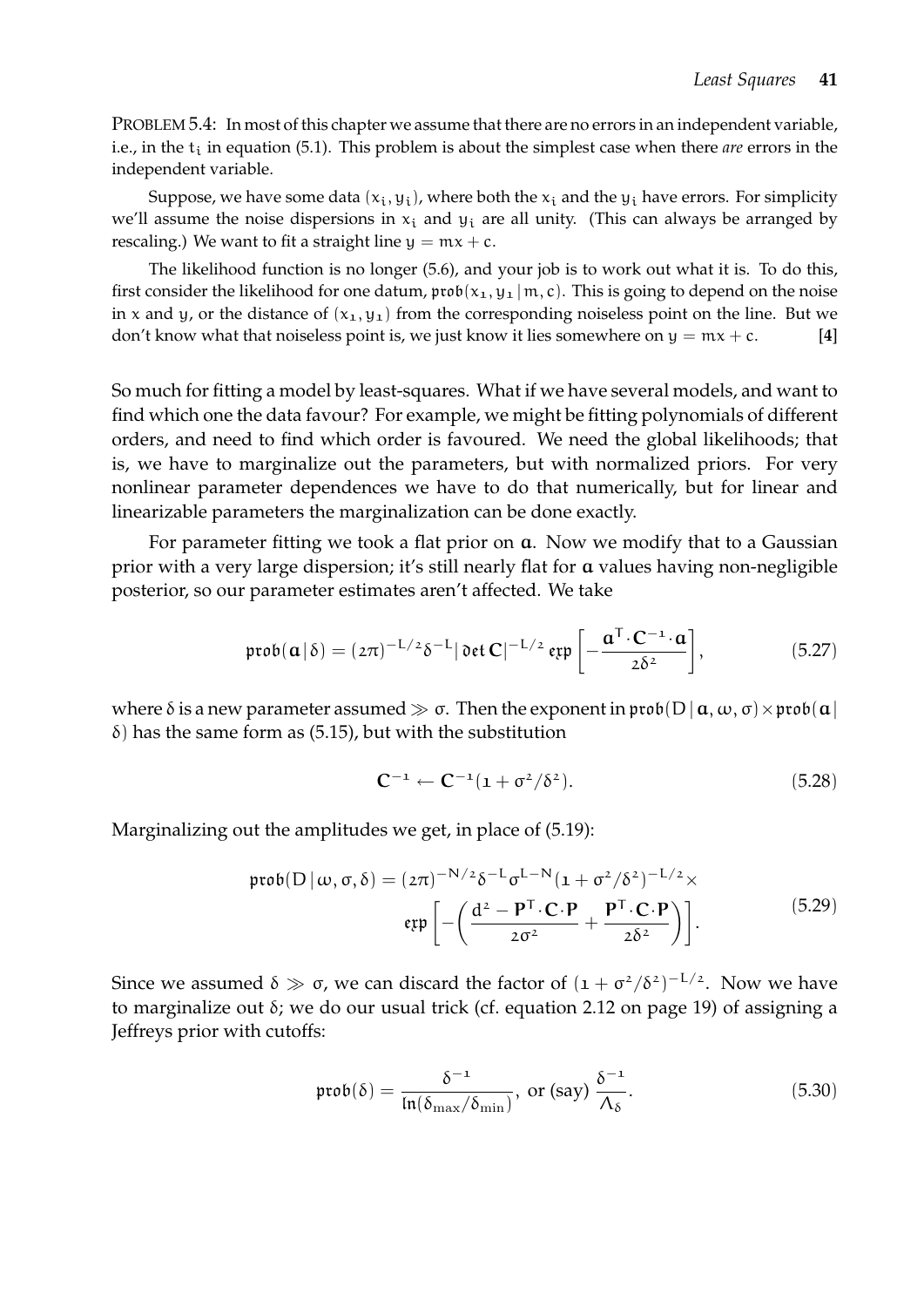We then marginalize out  $\delta$  by integrating—the limits of integration should properly be  $\delta_{\text{min}}$  to  $\delta_{\text{max}}$ , but we further assume that we can approximate the limits as 0 to  $\infty$  with negligible error. This gives

$$
\text{prob}(D \mid \omega, \sigma) = \Lambda_{\delta}^{-1} (2\pi)^{-N/2} 2^{L/2} \sigma^{L-N} \Gamma(\frac{1}{2}L) \times
$$
\n
$$
\left(\mathbf{P}^{\mathsf{T}} \cdot \mathbf{C} \cdot \mathbf{P}\right)^{-L/2} \exp\left[-\frac{1}{2}\sigma^{-2} \left(d^2 - \mathbf{P}^{\mathsf{T}} \cdot \mathbf{C} \cdot \mathbf{P}\right)\right].
$$
\n(5.31)

Marginalizing σ out in similar fashion gives

$$
\text{prob}(D|\omega) = \Lambda_{\delta}^{-1} \Lambda_{\sigma}^{-1} \pi^{-N/2} \times
$$
  

$$
\Gamma(\frac{1}{2}L) \Gamma(\frac{1}{2}(N-L)) (\mathbf{P}^{T} \cdot \mathbf{C} \cdot \mathbf{P})^{-L/2} (d^{2} - \mathbf{P}^{T} \cdot \mathbf{C} \cdot \mathbf{P})^{(L-N)/2}.
$$
 (5.32)

For model comparison, one would take the ratios of the expressions in (5.31) or (5.32) for two different models; provided both models had at least one amplitude, the Λ factors would cancel.

PROBLEM 5.5: In the following table the y-values are a polynomial in  $x$  plus Gaussian noise.

| $\chi$ and $\chi$ | y           | $\chi$          | $\mathbf{u}$ |                 | $x \quad y$ | $\chi$ | y                   |
|-------------------|-------------|-----------------|--------------|-----------------|-------------|--------|---------------------|
|                   | 0.023 0.977 | $0.034$ 0.949   |              | $0.047$ 0.943   |             |        | $0.059$ 0.948       |
|                   | 0.070 0.924 | 0.080 0.914     |              | $0.082$ $0.920$ |             |        | $0.087$ 0.919       |
|                   | 0.099 0.916 | 0.129 0.886     |              | 0.176 0.842     |             |        | $0.187$ $0.840$     |
|                   | 0.190 0.849 | $0.221$ $0.827$ |              | 0.233 0.787     |             |        | $0.246$ 0.789       |
|                   | 0.312 0.757 | 0.397 0.697     |              | $0.399$ $0.696$ |             |        | $0.404$ 0.713       |
|                   | 0.461 0.657 | $0.487$ 0.643   |              | 0.530 0.609     |             |        | $0.565$ $0.565$     |
|                   | 0.574 0.549 | $0.669$ $0.484$ |              | $0.706$ $0.433$ |             |        | $0.850 \quad 0.251$ |
|                   | 0.853 0.245 | 0.867 0.238     |              | $0.924$ 0.151   |             |        | $1.000 - 0.016$     |
|                   |             |                 |              |                 |             |        |                     |

What is the degree of the polynomial? [**4**]

Finally, we have to test the goodness of fit, that is, we have to ask whether the data at hand could plausibly have come from the model we are fitting. After all, if none of the models we are fitting is actually correct, neither the parameter estimates nor the error bars on them mean very much.

We need a statistic to measure goodness of fit. A natural choice (though still an ad hoc choice—see the discussion on page 10) is the logarithm of the likelihood. Going back to equation (5.1) and assuming the  $\sigma_i$  are known, we define

$$
\chi^{2} = \sum_{i=1}^{N} \frac{[d_{i} - F_{i}(\omega)]^{2}}{\sigma_{i}^{2}},
$$
\n(5.33)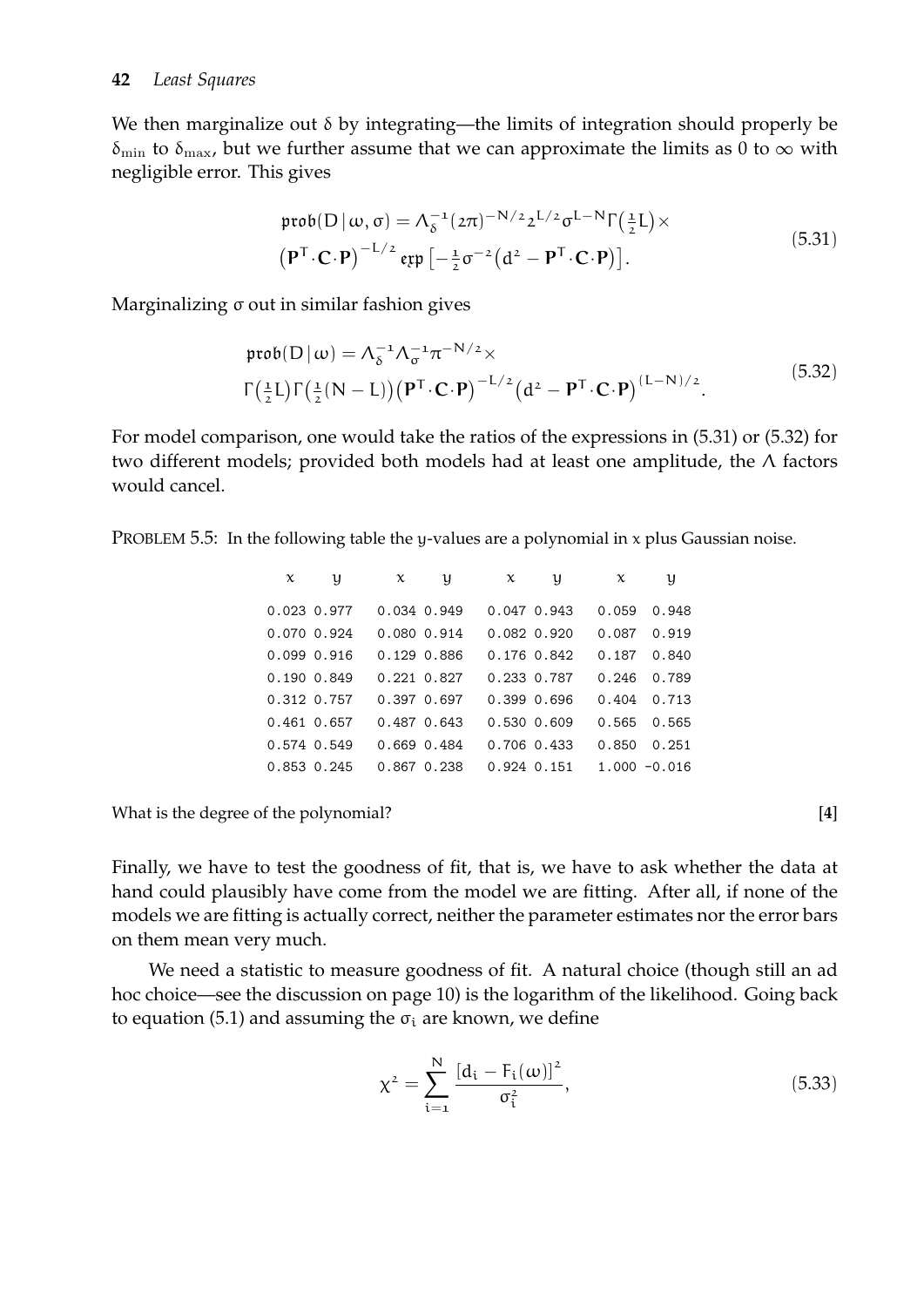and from (5.2) the likelihood is

$$
\mathfrak{prob}(D \mid \omega, M) \propto \exp \left[ -\frac{1}{2} \chi^2 \right]. \tag{5.34}
$$

To use  $\chi^2$  as the goodness-of-fit statistic, we need its p-value: the probability, given  $\omega$  in some model, that a random data set will fit less well than the actual data set (see page 10), or

$$
1 - \text{prob}(\chi^2 < \chi^2_D \,|\, \omega),\tag{5.35}
$$

where  $\chi^2_D$  is what the actual data set gives. If  $\mathfrak{prob}(\chi^2<\chi^2_D\,|\,\omega)$  is very close to 1, it means the data are a very bad fit. For example, if  $\mathfrak{prob}(\chi^2 < \chi^2_D \,|\, \omega) >$  0.99, the model is said to be rejected with 99% confidence.

The  $\chi^2$  test is the most-used goodness-of-fit test, and it helps that  $\mathfrak{prob}(\chi^2 < \chi_D^2 \mid \omega)$ is fairly easy to calculate, at least approximately. To start with, note that the likelihood is a density in N-dimensional data space. The peak is at  $\chi = o$ , and outside of that the density falls as  $e^{-\frac{1}{2}x^2}$ . Thus, if we consider  $\chi$  as a radial coordinate in N-dimensions, the density depends only on radius. We can calculate that density as a function directly of radius, or  $\mathfrak{prob}(\chi^2 | \omega)$ . Since the volume element in N dimensions is  $\propto \chi^{N-1} d\chi$ , and  $\propto (\chi^2)^{N/2-1} d\chi^2$ , we have

$$
\mathfrak{prob}(\chi^2 \,|\, \omega) \propto (\chi^2)^{N/2 - 1} \exp\left(-\frac{1}{2}\chi^2\right). \tag{5.36}
$$

Note: by convention,  $prob(\chi^2 | \omega)$  is the probability density with respect to  $\chi^2$ , not  $\chi$ .

Actually, (5.36) applies only if the parameters are fixed—if we fit L amplitudes (including linearizable nonlinear parameters) then we effectively remove L of the N dimensions over which the data can vary independently. In that case

$$
\mathfrak{prob}(\chi^2 \mid \omega) \propto (\chi^2)^{\gamma/2 - 1} \exp\left(-\frac{1}{2}\chi^2\right), \quad \gamma = \mathsf{N} - \mathsf{L}.\tag{5.37}
$$

Here  $\nu$  is called the number of "degrees of freedom" and  $\chi^2/\nu$  is sometimes called "reduced  $\chi^{2}$ ". There is no analogous prescription for adjusting for nonlinear parameters that cannot be linearized.

We can derive a reasonably good Gaussian approximation for the  $\chi^2$  distribution (5.37). Using the approximation formula (3.35) from page 27 we get

$$
\text{prob}(\chi^2 \mid \omega) \simeq \frac{1}{\sqrt{4\pi\mu}} \exp\left[-\frac{(\chi^2 - \mu)^2}{4\mu}\right] \tag{5.38}
$$

where

$$
\mu = N - L - 2. \tag{5.39}
$$

The content of (5.38) is that  $\chi^2$  should be close to  $\mu$ ; if it more than 5 $\sqrt{\mu}$  away something is fishy; it is more useful to know this fact than the value of  $\mathfrak{prob}(\chi^2 < \chi^2_{\mathrm{D}} \,|\, \omega)$ . Nevertheless, the latter can be computed, by writing

$$
\mathfrak{prob}(\chi^2 < \chi^2_D \,|\, \omega) = \frac{\int_0^{\chi_D^2 / 2} x^{\mu/2 - 1} e^{-x} \, \mathrm{d}x}{\int_0^\infty x^{\mu/2 - 1} e^{-x} \, \mathrm{d}x} \tag{5.40}
$$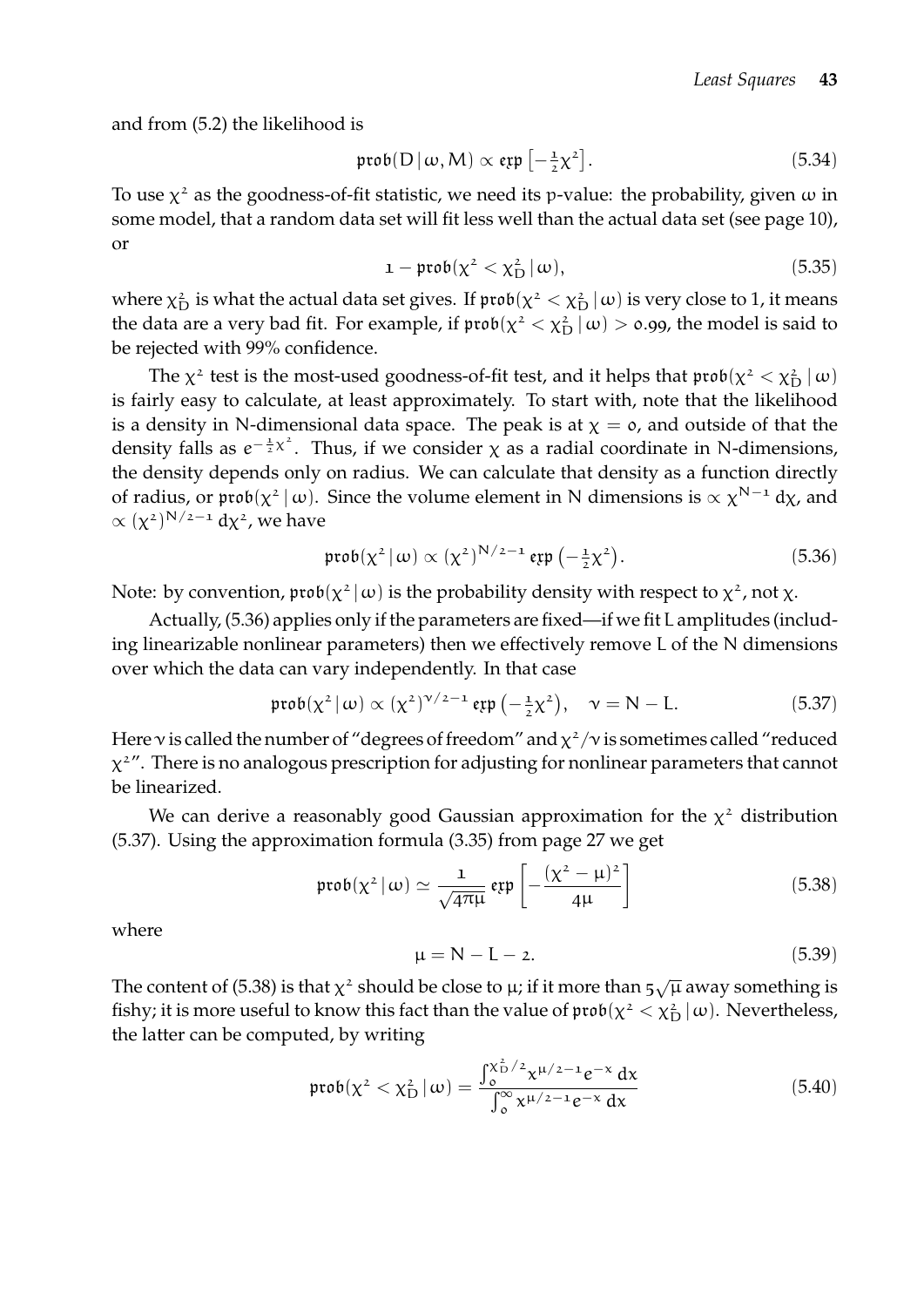and observing that the right hand side is the definition of an incomplete Γ function. Thus

$$
\mathfrak{prob}(\chi^2 < \chi_D^2 \,|\, \omega) = \Gamma\left(\frac{1}{2}\mu, \frac{1}{2}\chi_D^2\right) \tag{5.41}
$$

One can only apply the  $\chi^2$  test if the  $\sigma_i$  are known. If  $\sigma$  is estimated by equation (5.26), that just sets  $\chi^2$  at its expectation value. Interestingly,  $\mu$  in (5.39) is the same as the denominator in (5.26). To test for acceptability of a fit for the case of unknown σ, we would have to consider the set of residuals  $d_i - F_i(\omega)$ , and ask whether these could plausibly have been drawn from a Gaussian distribution with  $m = o$  and  $\sigma^2$  given by (5.26). That's part of the material of the next chapter.

PROBLEM 5.6: What is the analogue of  $\chi^2$  if the data are counts  $\mathfrak{n}_i$  from a Poisson distribution with mean m? (The answer is known as the Cash statistic.) [**1**]

PROBLEM 5.7: [Tremaine's paradox] For a given model, we have from (5.34):

$$
\mathfrak{prob}(D \,|\, \omega) \propto \mathfrak{exp}\,\bigl[-\tfrac{1}{2}\chi^2(D,\omega)\bigr].
$$

If  $\omega$  takes a flat prior, then using Bayes' theorem  $\mathfrak{prob}(\omega|D)$  is also proportional to the right hand side. On the other hand, consider

$$
\mathfrak{prob}(\chi^2 | \omega, D) \propto \exp \left[-\frac{\left(\chi^2(D, \omega) - \mu\right)^2}{4\mu}\right].
$$

Again, if w takes a flat prior, Bayes' theorem gives  $\mathfrak{prob}(\omega | D, \chi^2)$  proportional to the right hand side. Or does it?? We seem to have two very different expressions for the posterior! What is going on here? [**4**]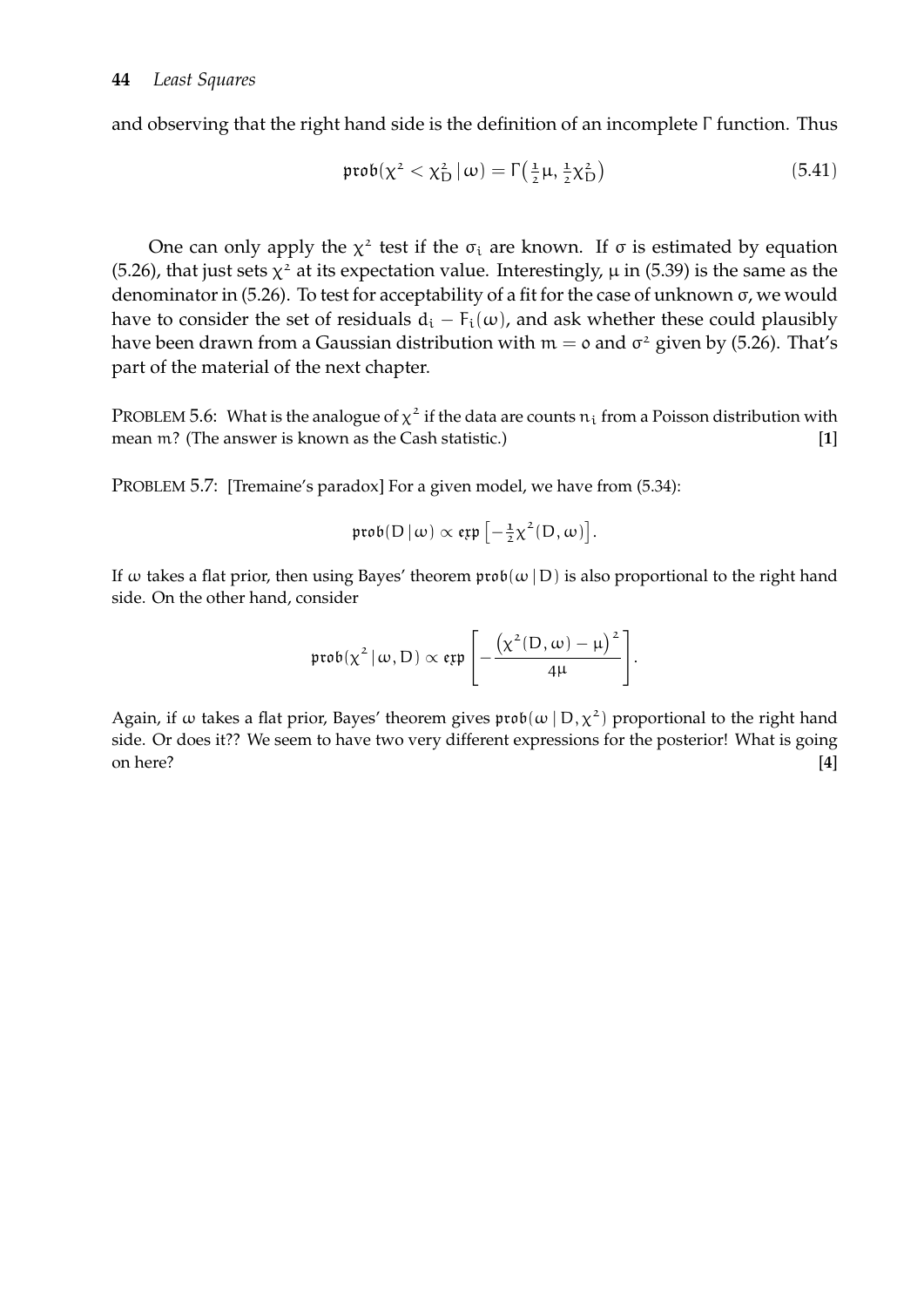# **6. Distribution Function Fitting**

In the previous chapter we considered deterministic models with noise added. In this chapter we'll consider some situations where the model itself is probabilistic.

Suppose we sample a distribution function  $\mathfrak{prob}(x)$  with a non-uniform but known sampling function  $\mathfrak{prob}(S | x)$ . Here x need not be one-dimensional; for example,  $\mathfrak{prob}(x)$ might represent the distribution of a certain type of object in the sky and  $\mathfrak{prob}(S \mid x)$ the detection efficiency in different parts of the sky. Anyway, the data consist of the set  $x_1, \ldots, x_N$  actually sampled. We can calculate  $\mathfrak{prob}(x|S)$  using Bayes' theorem:

$$
\text{prob}(\mathbf{x} | \mathbf{S}) = \frac{\text{prob}(\mathbf{S} | \mathbf{x}) \,\text{prob}(\mathbf{x})}{\int \text{prob}(\mathbf{S} | \mathbf{x}') \,\text{prob}(\mathbf{x}') \,\text{d}\mathbf{x}'}\tag{6.1}
$$

and hence the likelihood is

$$
\mathfrak{prob}(x_1, \dots, x_N | S) = \frac{\prod_{i=1}^N \mathfrak{prob}(S | x_i) \mathfrak{prob}(x_i)}{\left[ \left| \mathfrak{prob}(S | x) \mathfrak{prob}(x) \, dx \right| \right]^N}.
$$
\n(6.2)

If we have a model  $prob(x | \omega, M)$  for the distribution function, we can use (6.2) for parameter fitting and model comparison as usual, but these will almost always have to be done numerically.

PROBLEM 6.1: Derive  $\text{prob}(x|S)$  in (6.1), but without using Bayes' theorem. Consider a sequence of events:  $\mathfrak{prob}(x)$  is the probability that the next event will be at x, while  $\mathfrak{prob}(x|S)$  is the probability that the next event *to be sampled* is at x. Then do a calculation sort of like in Problem 1.1. [**3**]

EXAMPLE [The lighthouse] A lighthouse is out at sea off a straight stretch of coast. As its works rotate, the lighthouse emits collimated flashes at random intervals, and hence in random directions θ. There are detectors along the shore which record the position x where each flash reaches the shore, but not the direction it came from. So the data are a set of positions  $x_1, \ldots, x_N$  along the shore. The problem is to infer the position of the lighthouse.

Say the lighthouse is at distance a along the shore and b out to sea. If a flash has direction θ, and this is towards the shore, then it will reach the shore at  $x = a + b$  tan θ. We have for the likelihood:

$$
\text{prob}(x | a, b) = \frac{d\theta}{dx} = \frac{1}{2\pi} \frac{b}{(a - x)^2 + b^2},
$$
  
\n
$$
\text{prob}(D | a, b) \propto \prod_{i=1}^{N} \frac{b}{(a - x_i)^2 + b^2}.
$$
 (6.3)

This problem is often used by Bayesians as a warning against blindly using the sample mean. Symmetry might suggest that the mean of the  $x_i$  estimates  $a_i$ ; in fact, since the likelihood is a Lorentzian, it doesn't have a mean. On the other hand, the posterior  $prob(a, b|D)$  is perfectly well behaved, and constrains  $\alpha$  and  $\beta$  more and more tightly as more data are recorded.  $\Box$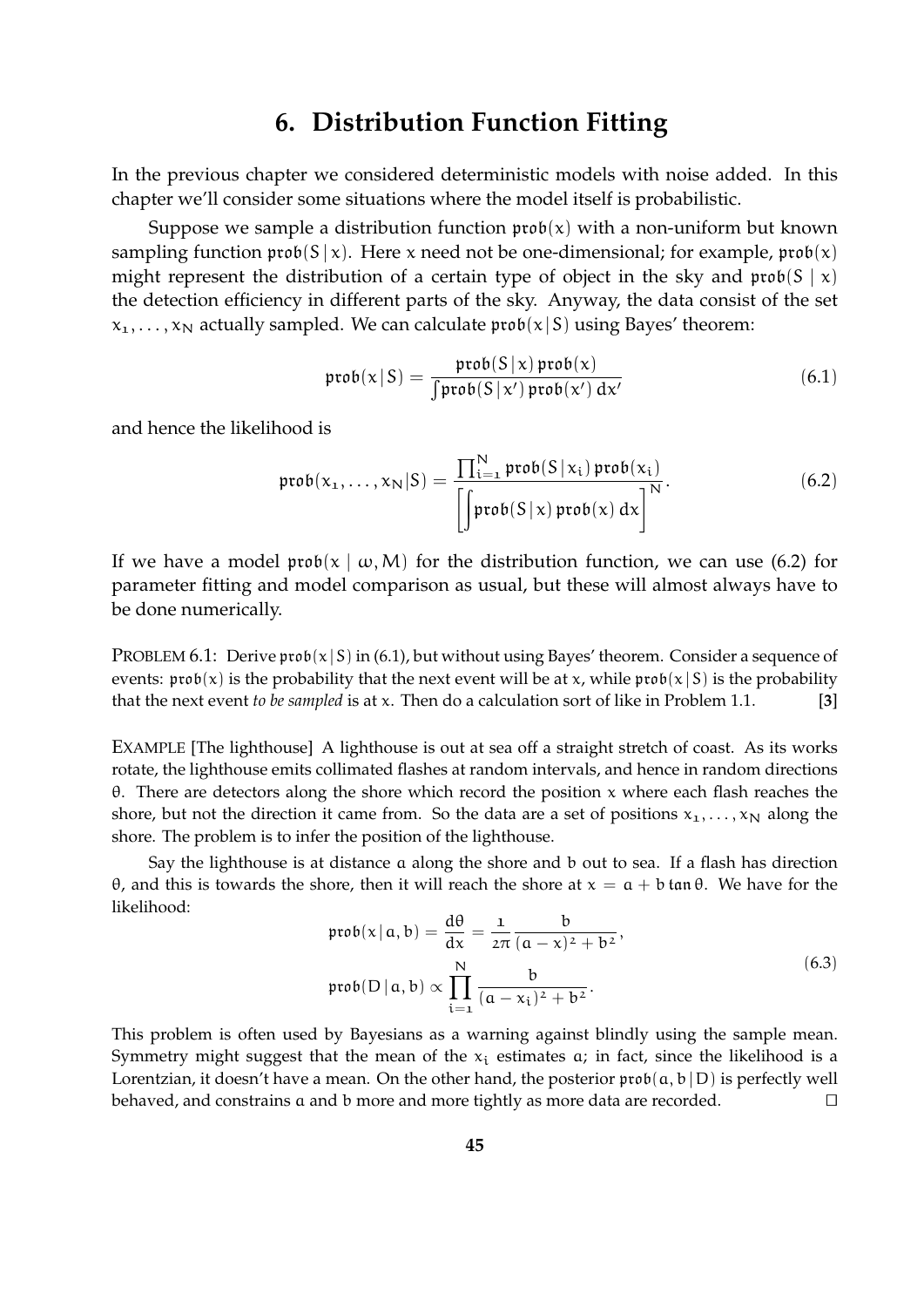PROBLEM 6.2: Now consider two lighthouses, of relative intensities w and  $1 - w$ , at  $(a_1, b_1)$  and  $(a_2, b_2)$  respectively. Take  $a_1 = 0.5$ ,  $b_1 = 0.2$ ,  $a_2 = 0$ ,  $b_2 = 0.9$ , and concoct some fictitious data as follows. Generate a set of x values,

80% according to 
$$
x = a_1 + b_1 \tan \theta
$$
,  
20% according to  $x = a_2 + b_2 \tan \theta$ ,

(i.e.,  $w = o.8$ ) with  $\theta$  random and uniformly distributed in  $[-\pi/2, \pi/2]$ . Keep the first 200  $x_i$  that lie in [−1, 1] (the detectors extend along only part of the shoreline).

Now use the Metropolis algorithm to recover all five parameters, with 90% confidence intervals. Use a flat prior in  $[-1, 1]$  for  $a_1$  and  $b_1$  and a flat prior in  $[a, 1]$  for w,  $b_1$ , and  $b_2$ . (Don't forget the denominator in the likelihood.) [**4**]

EXAMPLE [Where the model is noisy too] Sometimes we have a situation where we can't calculate a model distribution function, but we can generate a model sample. If the model sample size could be made arbitrarily large, that would be as good as a distribution function, but practical considerations (e.g., computer power) may limit this. So we have a finite sample of some underlying distribution function, and we want to compare it with data, i.e., calculate likelihoods and posteriors. If the procedure for generating the model sample has some adjustable parameters, we can do parameter fitting in the usual way.

Since the model and data samples will not be at coincident points, we need to be able to get at the probability of the data sample points from nearby model points. Basically, we need to smooth the model somehow. The crudest way of smoothing is to bin the model and data; in effect assuming that the underlying probability distribution is constant over a bin. Suppose we do this. The bin size must be small enough for the constancy over bins approximation to be reasonable, but large enough for most data sample points to share their bin with some model points.

Let us say we have a reasonable binning, of B bins. Say the underlying probability of a (model or data sample) point being in the *i*-th bin is  $w_i$ . Also say there are M model points and S data sample points in all,  $m_i$  and  $s_i$  respectively in the i-th bin. The probability distribution for the bin occupancies will be a multinomial distribution (see equation 2.2 on page 15):

$$
\text{prob}(s_i, m_i | w_i) = M! S! \prod_{i=1}^{B} \frac{w_i^{m_i + s_i}}{m_i! s_i!}.
$$
 (6.4)

Since we don't know the  $w_i$ , except that  $\sum_{i=1}^B w_i =$  1, let us marginalize them out with a flat prior. Using the identity

$$
\left(\prod_{i=1}^{B} \int w_i^{n_i} dw_i\right) \delta\left(\sum_{j=1}^{B} w_j - 1\right) = \frac{1}{(N + B - 1)!} \prod_{i=1}^{B} n_i!
$$
 (6.5)

we get

$$
\text{prob}(s_i, m_i) = \frac{M! S! (B - 1)!}{(M + S + B - 1)!} \prod_{i=1}^{B} \frac{(m_i + s_i)!}{m_i! s_i!}.
$$
\n(6.6)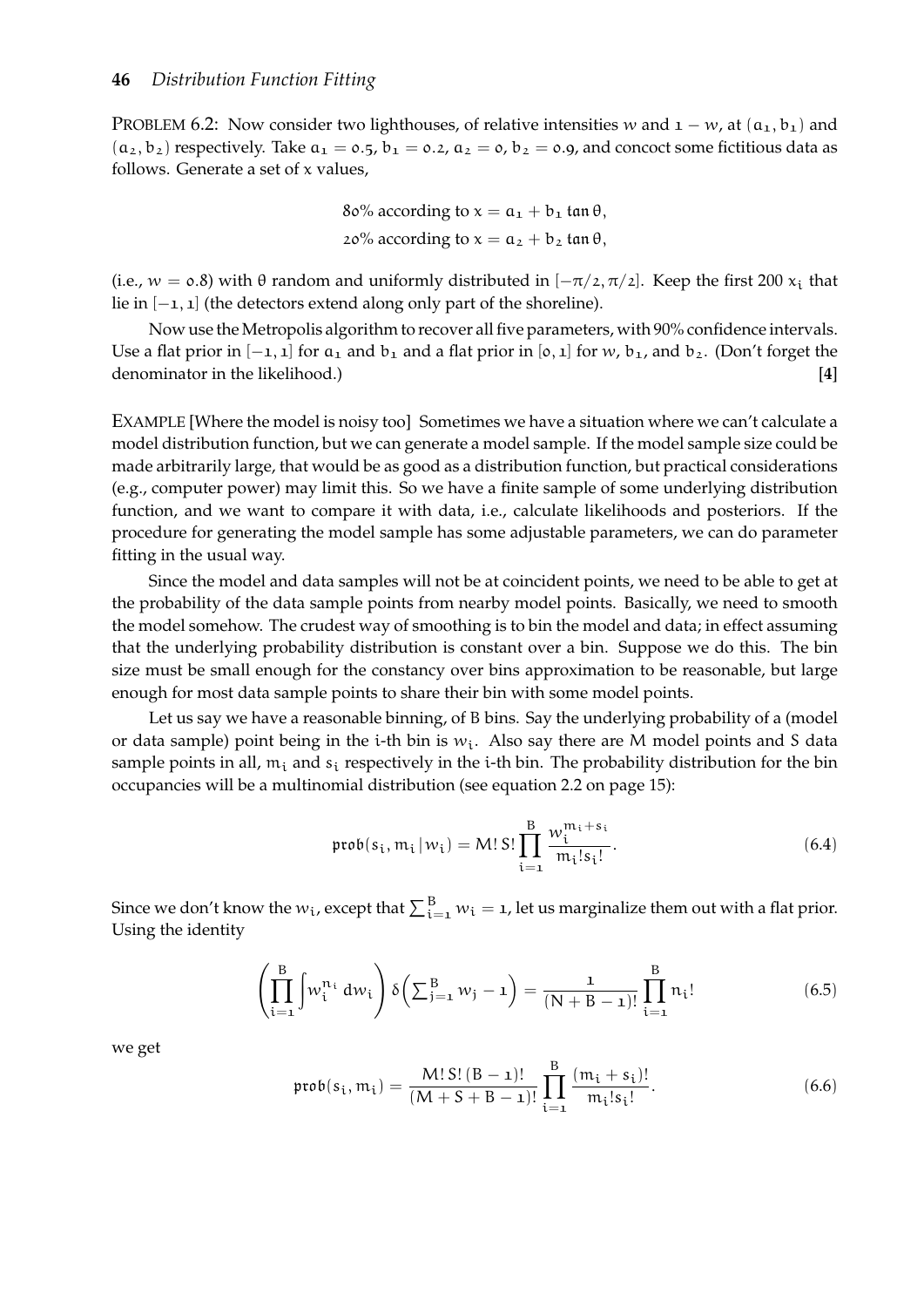The  $(B - i)!$  factor comes from normalizing the prior on the  $w_i$ .

In similar fashion, we can calculate  $\mathfrak{prob}(\mathfrak{m_i})$ , and combining that with  $\mathfrak{prob}(s_i, \mathfrak{m_i})$  in (6.6) we get

$$
\text{prob}(s_i \mid m_i) = \frac{S! \left(M + B - 1\right)!}{\left(M + S + B - 1\right)!} \prod_{i=1}^{B} \frac{\left(m_i + s_i\right)!}{m_i! s_i!}.
$$
\n(6.7)

If M *can* be made arbitrarily large, we can make the bins so small that each bin contains at most one data sample point. Then (6.7) simplifies to

$$
\mathfrak{prob}(s_i \,|\, m_i) \propto \prod_j (1 + m_j),\tag{6.8}
$$

where the product is only over boxes where  $s_i = 1$ . Assuming  $m_i \gg 1$ , this is just the formula for the continuous case. In other words,  $(6.7)$  has the correct large- $m_i$  limit.

PROBLEM 6.3: In the preceding example, we took M and S as fixed, and got a multinomial distribution for  $\mathfrak{prob}(s_i, m_i \mid w_i)$ . An alternative method would be to let M and S be the expectation values for the totals when  $m_i$  and  $s_i$  are drawn from the bin probabilities by a Poisson process. What would this procedure give for  $\mathfrak{prob}(s_i, \mathfrak{m}_i)$ )? [**3**]

Apart from fitting model distribution functions to samples, and comparing different models for the same data, we need to worry about goodness of fit. We may have to judge whether a given data set could plausibly have come from a particular distribution function, or whether two discrete samples could plausibly have come from the same probability distribution. In fact, it is enough to consider the second problem, since the first is a limiting case of it.

We have to invent a statistic that tries to measure the mismatch between the two samples in question; then we calculate the distribution of the statistic for random samples drawn from the same probability distribution and check if the actual value is anomalous. We could use the likelihood itself (or a function of it) as the statistic, as we did with the  $\chi^2$ test. But if the data are one-dimensional, there is an easier way for which we don't have to know what the underlying probability distribution is.

The trick is to base the statistic on the cumulative distribution function. Suppose that from some probability distribution  $prob(x)$  there are two samples:  $u_1, u_2 \dots$  of size  $N_u$ , and  $v_1, v_2, \ldots$  of size N<sub>v</sub>. We consider the difference of cumulative fractions

$$
s(x) = \text{frac}(\{u_i\} < x) - \text{frac}(\{v_i\} < x).
$$

Figure 6.1 illustrates. Changing the variable x in  $prob(x)$  will not change s at any of the sample points; in particular, x can be chosen to make  $\mathfrak{prob}(x)$  flat. Thus, any statistic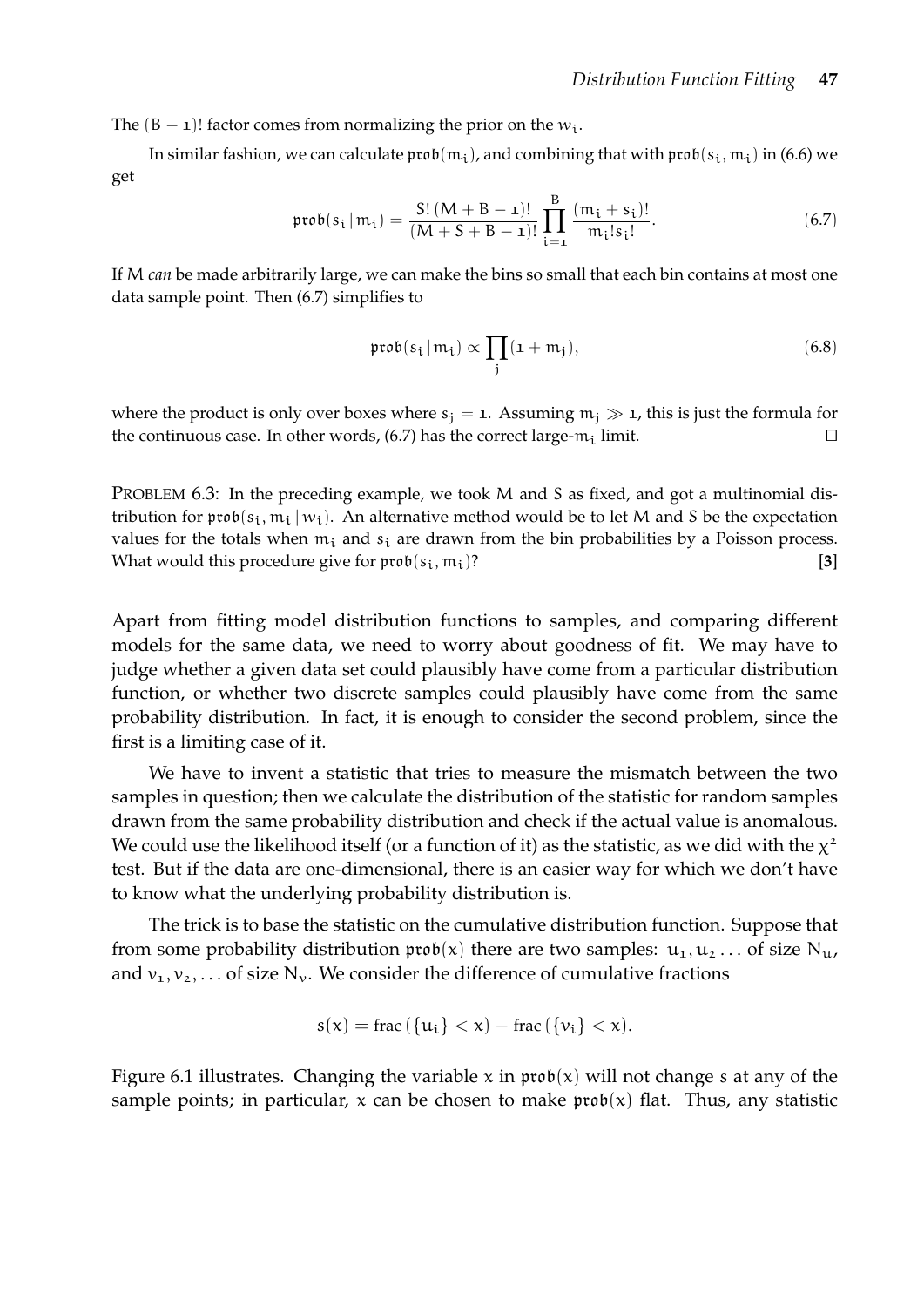

**Figure 6.1:** The difference of the cumulative distributions of two samples  $u_1, \ldots, u_{10}$  and  $v_1, \ldots, v_{20}$ . The sizes of the two samples should be evident from the staircase. The x axis can be stretched or shrunk without changing any statistic evaluated from the heights of the steps.

depending only on  $s(x)$  at the sample points will have its distribution independent of  $prob(x)$ .

There are many statistics defined from the  $s(x)$  staircase. The best known is the Kolmogorov-Smirnov statistic, which is simply the maximum height or depth at any point on the staircase. Another statistic (named after Cramers, von Mises, and Smirnov in various combinations and permutations) is sum of the squares of the vertical midpoints of the steps. The distribution of these particular statistics can be calculated by pure thought, but we won't go into that. For applications, it's more important to understand how to calculate the distributions by simulating, and that is the subject of the next problem.

PROBLEM 6.4: The important thing to notice about the  $s(x)$  staircase is that it is just a onedimensional random walk constrained to return to the origin. This suggests a way of simulating the distribution of statistics based on  $s(x)$ .

- 1) Generate two samples of random numbers in  $[0, 1]$ ,  $u_1, u_2, \ldots$  of size N<sub>u</sub>, and  $v_1, v_2, \ldots$  of size  $N_{\nu}$ .
- 2) Sort the samples  $\{u_i\}$  and  $\{v_i\}$ .
- 3) Go up along the sorted arrays of u and v; whenever the next lowest x comes from the u  $(v)$ sample, increase (decrease) s(x) by  $1/N_u$  ( $1/N_v$ ). This generates the staircase.
- 4) Calculate the statistic from the staircase.

Iterating the process above gives the distribution of the statistic. Your job is to write a program to do this. Plot up the p-value distribution  $\mathfrak{prob}(\kappa' > \kappa)$  for the Kolmogorov-Smirnov statistic κ for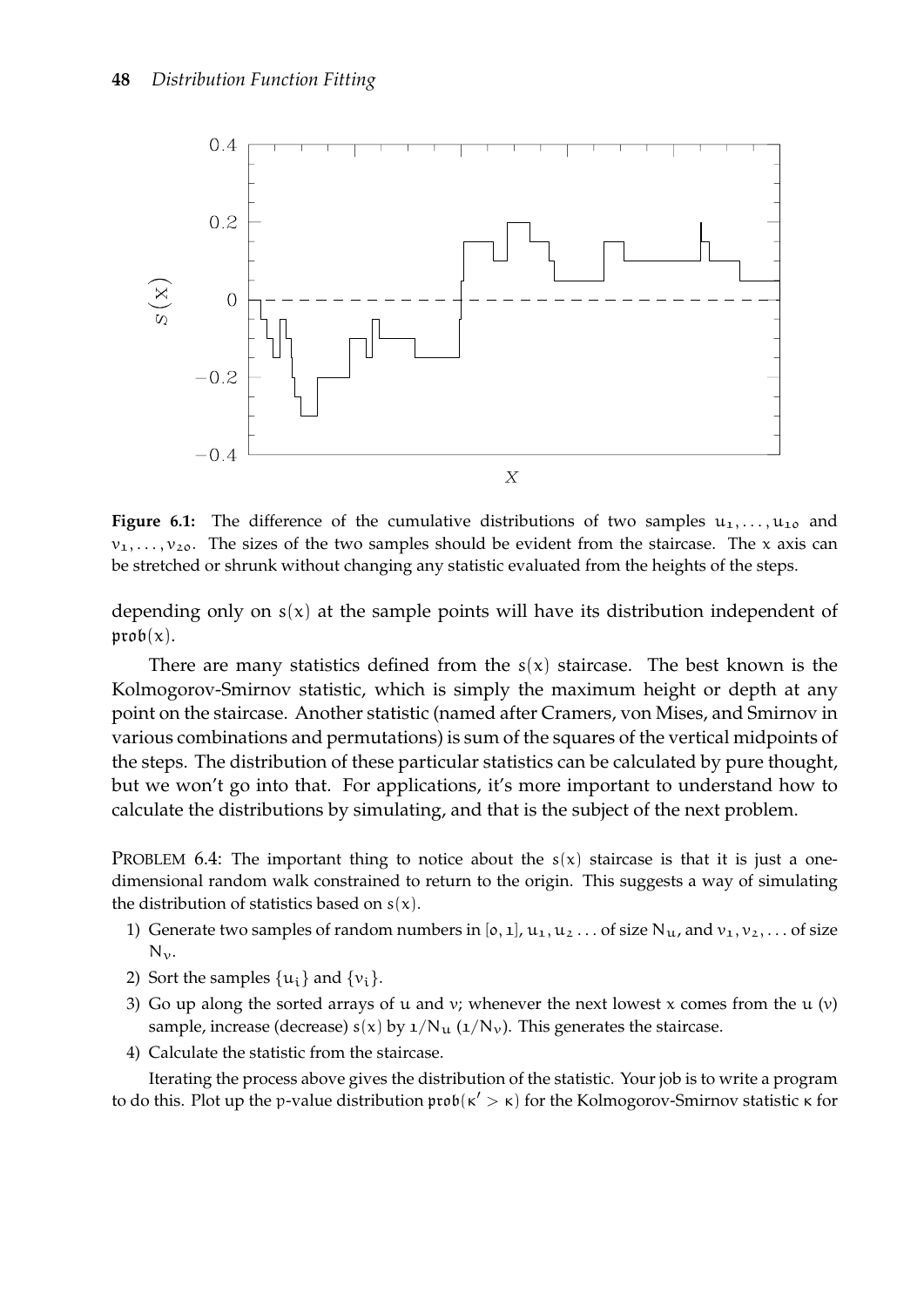$N_u = 10$ ,  $N_v = 20$ . Overplot the asymptotic pure-thought formula

$$
\mathfrak{prob}(\kappa' > \kappa) = f(\mu \kappa), \quad f(\lambda) = 2 \sum_{k=1}^{\infty} (-1)^{k-1} \exp[-2k^2 \lambda^2],
$$
  

$$
\mu \simeq (\hat{N} + o.12 + o.11/\hat{N}), \quad \hat{N} = \sqrt{N_u N_v / (N_u + N_v)}.
$$

Then invent your own statistic and plot the p-value distribution for it. [**4**]

An important modification of the above is when you want to compare a sample against a given probability distribution function. For instance, after doing a least-squares fit you may want to test whether the residuals are consistent with a Gaussian of mean 0 and the estimated dispersion. The modification is easy: you just let u be the sample and v the distribution function with  $N_v \to \infty$ . (For statistics involving vertical midpoints, to be welldefined you'll have to use only the rising steps.) In some cases the distribution function in question might already have been fitted to the data by adjusting some parameters. We encountered this problem in the  $\chi^2$  test too, and in the linearizable case we solved it by reducing the number of degrees of freedom (equation 5.37 on page 43) in the distribution of  $\chi^2$ . But for Kolmogorov-Smirnov and related tests, I know of no way of allowing for the effect of fitted parameters.

Another possible generalization is to several different samples: just choose a statistic which is calculated for pairs of samples and then combined in some sensible way.

Bear in mind, though, that cumulative statistics work only in one-dimension. There is a "two-dimensional Kolmogorov-Smirnov test", but it assumes that the two-dimensional distribution function involved is a product of two one-dimensional distribution functions. In general, if you are dealing with a sample in two or more dimensions then life is much more difficult.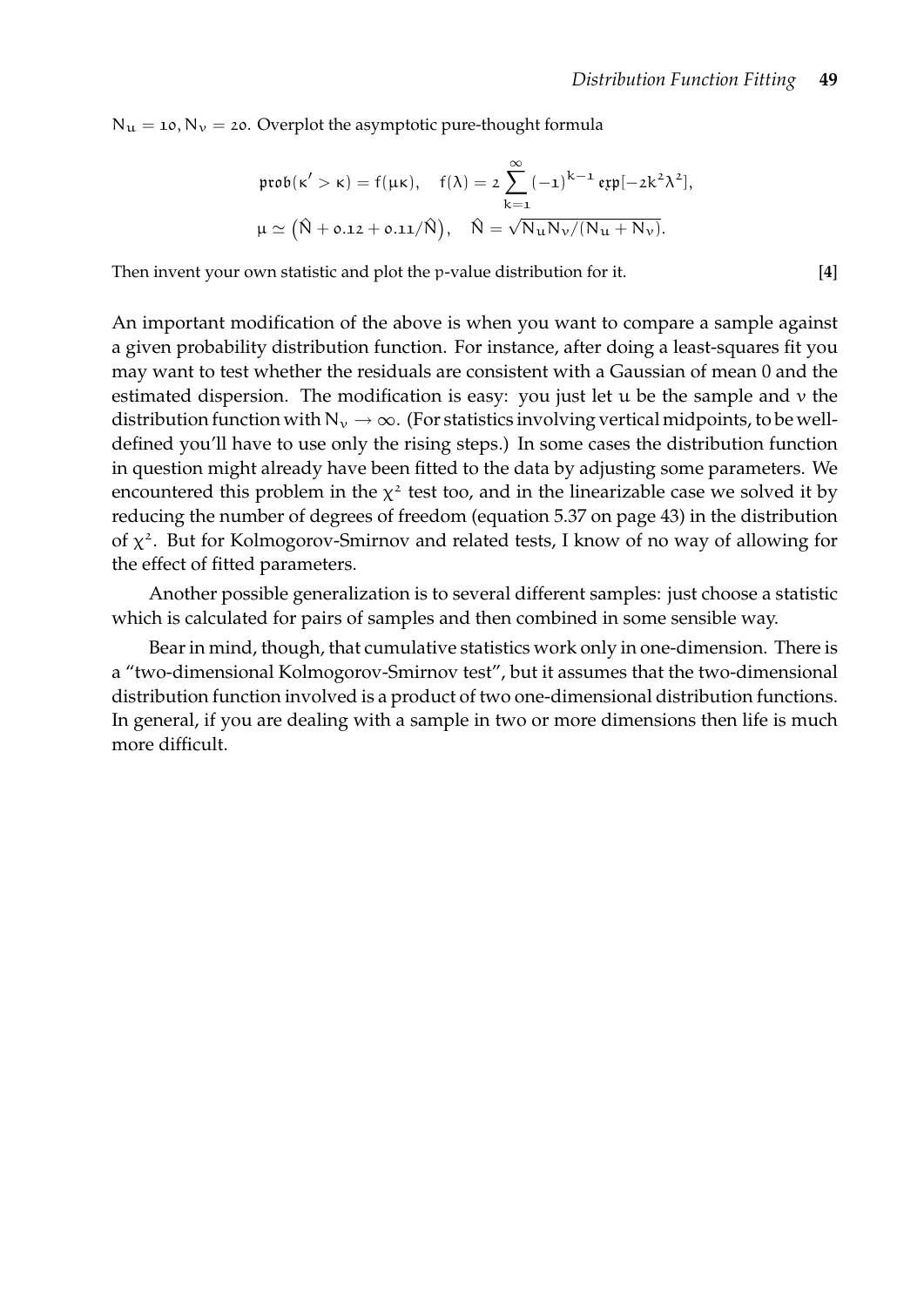# **7. Entropy**

So far in this book, prior probabilities have not been very interesting, because we have not had interesting prior information to put into them. In the last two chapters, however, the interest will shift to assigning probability distributions so as to incorporate prior constraints. We will derive informative priors, ready to be multiplied by data likelihoods in the usual way. Sometimes these priors will be so informative that they start to behave almost like posteriors; this can happen when the data, though incomplete, are so accurate that one might as well combine them with prior information in one probability distribution and dispense with the likelihood.

The key player in this chapter is the entropy function

$$
S = -\sum_{i=1}^{N} p_i \log p_i \tag{7.1}
$$

associated with a probability distribution  $p_1, \ldots, p_N$ . We have seen entropy briefly already (page 12), but now we digress into some elementary information theory to see where it comes from.

DIGRESSION [Shannon's Theorem] We suppose there is a real function  $S(p_1, \ldots, p_N)$  that measures the uncertainty in a probability distribution, and ask what functional form S might have. We impose three requirements.

- (i) S is a continuous function of the  $p_i$ .
- (ii) If all the  $p_i$  happen to be equal, then S increases with N. In other words,

$$
s(N) \equiv S\left(\frac{1}{N}, \dots, \frac{1}{N}\right) \tag{7.2}
$$

is a monotonically increasing function of N. Qualitatively, this means that if there are more possibilities, we are more uncertain.

(iii) S is additive, in the following sense. Suppose we start with two possibilities with probabilities  $p_1$  and  $1 - p_1$ . Then we decide to split the second possibility into two, with probabilities  $p_2$ and  $p_3 = 1 - p_1 - p_2$ . We require that  $S(p_1, p_2, p_3)$  should be the uncertainty from  $p_1, 1 - p_1$ plus the uncertainty associated with splitting up the second possibility. In other words

$$
S(p_1, p_2, p_3) = S(p_1, 1 - p_1) + (1 - p_1)S\left(\frac{p_2}{1 - p_1}, \frac{p_3}{1 - p_1}\right).
$$
 (7.3)

More generally, consider M mutually exclusive propositions with probabilities  $q_1, \ldots, q_M$ . Instead of giving these probabilities directly we do the following. We group the first k together and call the group probability  $p_1$ , and write  $p_2$  for the next group of the  $(k + 1)$ st to  $(k + 1)$ th and so on for N groups. Then we give the conditional probabilities for propositions within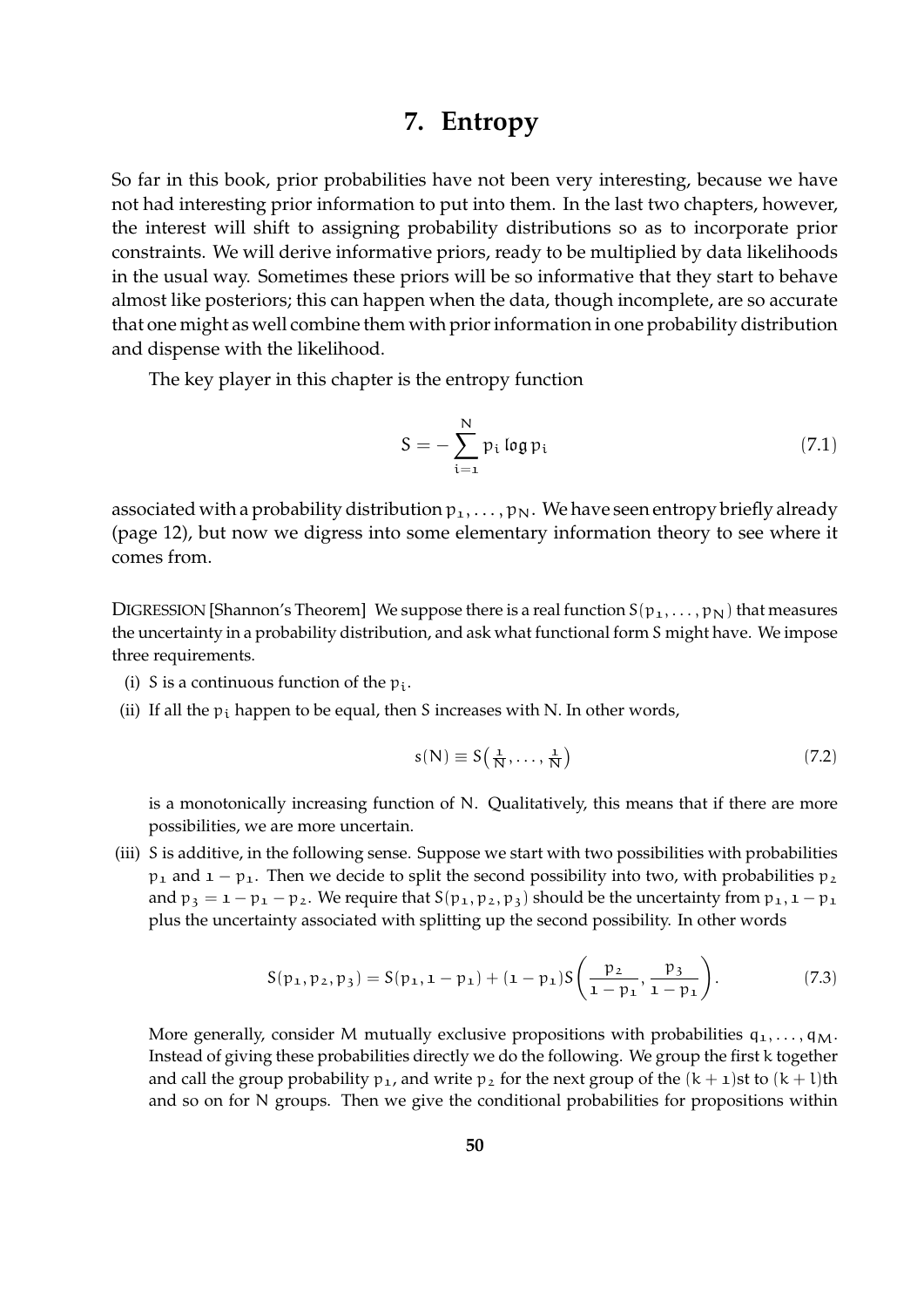each group, which will be  $q_1/p_1, \ldots, q_k/p_1, q_{k+1}/p_2, \ldots, q_{k+1}/p_2$  and so on. The additivity requirement is then

$$
S(q_1,..., q_M) = S(p_1,..., p_N) + p_1 S\left(\frac{q_1}{p_1},..., \frac{q_k}{p_1}\right) + p_2 S\left(\frac{q_{k+1}}{p_2},..., \frac{q_{k+1}}{p_2}\right) + \cdots
$$
\n(7.4)

The continuity requirement means that we only need to fix the form of S for rational values of the  $p_i$ . So let us consider (7.4) for

$$
p_i = \frac{n_i}{M}, \quad q_i = \frac{1}{M}, \tag{7.5}
$$

where M and the  $n_i$  are all integers. Then (7.4) becomes

$$
s(M) = S(p_1, ..., p_N) + \sum_{i=1}^{N} p_i s(n_i),
$$
 (7.6)

and this is true for general rational  $p_i$ . Now choose  $n_i = M/N$ , assuming N divides M. This gives

$$
s(M) = s(N) + s(M/N), \qquad (7.7)
$$

and among other things it immediately tells us that  $s(1) = o$ . Had M and N been real variables rather than integers, we could differentiate (7.7) with respect to N, set  $N = 1$  and integrate with the initial condition s(1) = 0 to obtain the unique solution s(N)  $\propto$  In N. As things stand, s(N)  $\propto$  In N clearly is a solution, but we still have to prove uniqueness.

This is where the monotonicity requirement comes in. First, we note that (7.7) implies

$$
s(n^k) = ks(n) \tag{7.8}
$$

for any integer k, n. Now let k, l be any integers  $>$  2. Then for sufficiently large n we can find an integer m such that

$$
\frac{m}{n} \le \frac{\ln k}{\ln l} < \frac{m+1}{n}, \quad \text{or } l^m \le k^n < l^{m+1}.\tag{7.9}
$$

Since s is monotonic, we have from (7.8) and (7.9) that

$$
ms(l) \le ns(k) \le (m+1)s(l)
$$
, or  $\frac{m}{n} \le \frac{s(k)}{s(l)} \le \frac{m+1}{n}$ . (7.10)

Comparing (7.10) and (7.9) we have

$$
\left|\frac{\ln k}{\ln l} - \frac{s(k)}{s(l)}\right| \le \frac{1}{n}.\tag{7.11}
$$

Since n could be arbitrarily large, (7.11) forces s(N)  $\propto$  ln N. We can just write s(N) = log N leaving the base arbitrary. Substituting in (7.6) and using (7.5), we are led uniquely to (7.1) as a measure of uncertainty.  $\Box$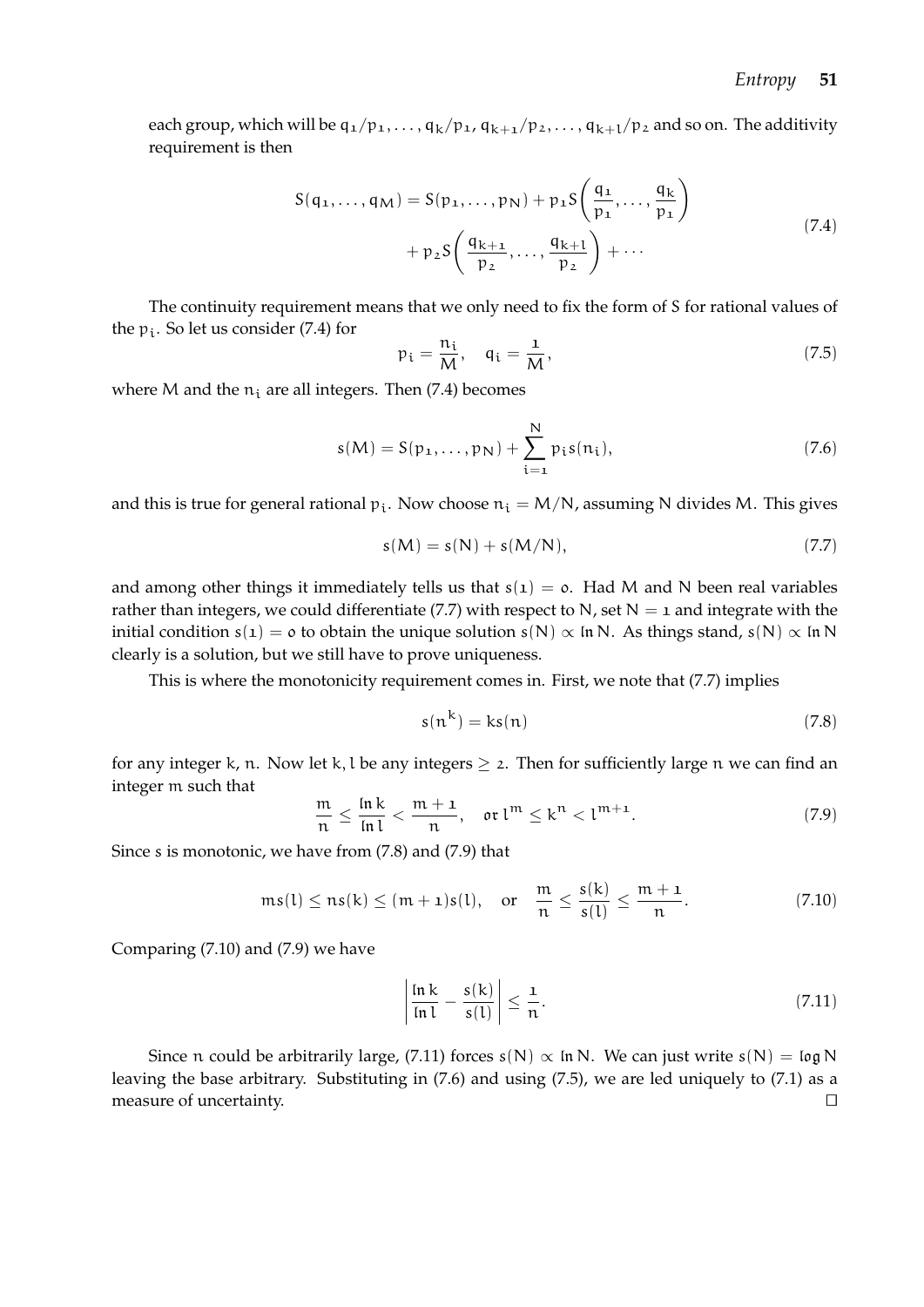ASIDE It is easy enough to generalize the entropy expression (7.1) to continuous probability distributions. We have

$$
S(p(x)) = -\int p(x) \log \left(\frac{p(x)}{w(x)}\right) dx.
$$
 (7.12)

Here the weight  $w(x)$  is needed to keep S invariant under changes of the variable x. But in practice the continuous expression (7.12) does not see much use. In problems where a continuous probability distribution is needed, people usually discretize initially and then pass to the continuous limit late in the calculation when entropy no longer appears explicitly.  $\Box$ 

According to the maximum entropy principle, entropy's purpose in life is to get maximized (by variation of the  $p_i$ ) subject to data constraints. In general, the data constraints could have any form, and the maximization may or may not be computationally feasible. But if the data happen to consist entirely of expectation values over the probability distribution then the maximization is both easy and potentially very useful. Let us take up this case.

Consider a variable  $\varepsilon$  which can take discrete values  $\varepsilon_i$ , each having probability  $p_i$ . The number of possible values may be finite or infinite, but  $\sum_i p_i = 1$ . There are two known functions  $\mathfrak{x}(\varepsilon)$  and  $\mathfrak{y}(\varepsilon)$ , and we have measured their expectation values

$$
X = \sum_{i} p_i \mathfrak{x}(\varepsilon_i), \quad Y = \sum_{i} p_i \mathfrak{y}(\varepsilon_i). \tag{7.13}
$$

[There could be one, three, or more such functions, but let's consider two.] We want to assign the probabilities  $p_i$  on the basis of our knowledge of the functional forms of  $\mathfrak x$  and y and their measured expectation values. We therefore maximize the entropy subject to the constraints (7.13) and also  $\sum_i p_i = 1$ . The equation for the maximum is

$$
\frac{\partial}{\partial p_i} \left( \sum_i p_i \ln p_i + \lambda \sum_i p_i \right. \\ + \left. \times \sum_i p_i \, \mathfrak{x}(\varepsilon_i) + \mathfrak{y} \sum_i p_i \, \mathfrak{y}(\varepsilon_i) \right) = o,
$$
\n(7.14)

where  $\lambda$ , x, y are Lagrange multipliers to be set so as to satisfy the constraints. (We might as well replace log in the entropy with ln, because the base of the log just amounts to a multiplicative factor in the Lagrange multipliers.) Eliminating  $\lambda$  to normalize the probabilities we get

$$
p_{i} = \frac{\exp[-\chi \mathfrak{x}(\varepsilon_{i}) - y \mathfrak{y}(\varepsilon_{i})]}{Z(\chi, y)},
$$
  
\n
$$
Z = \sum_{i} \exp[-\chi \mathfrak{x}(\varepsilon_{i}) - y \mathfrak{y}(\varepsilon_{i})].
$$
\n(7.15)

Here and later  $x$  and  $y$  are understood to be functions of the measured values  $X$  and  $Y$ . Z is traditionally called the partition function<sup>1</sup> and it is very important because lots of things can be calculated from it.

<sup>&</sup>lt;sup>1</sup> The symbol Z comes from the partition function's German name Zustandsumme, or sum-over-states, which is exactly what it is.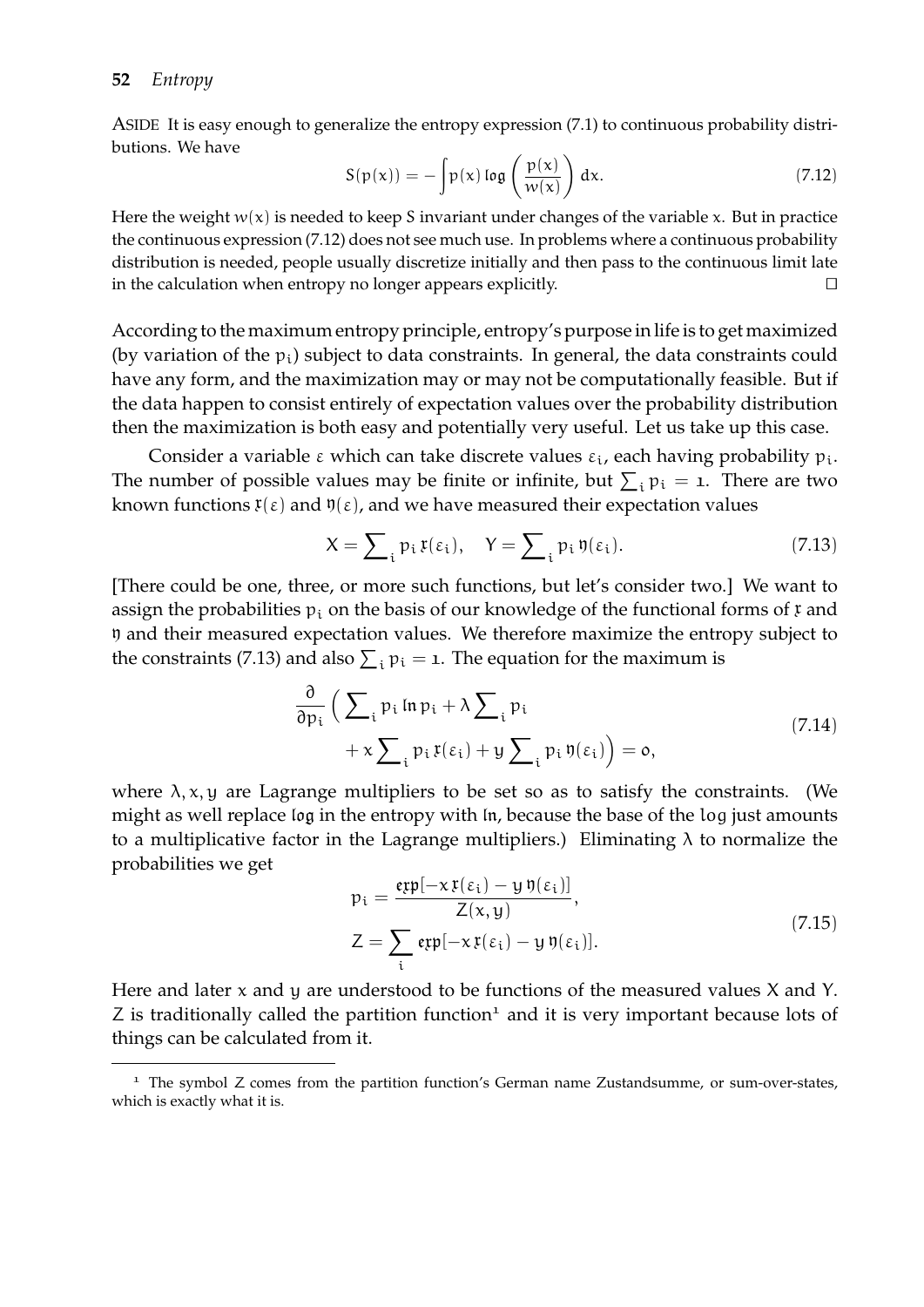DIGRESSION [Global entropy maximum] At this point we should make sure that the solution (7.15) really is the global maximum of the entropy, and not just any stationary point. To do this let us backtrack a bit and consider the  $p_i$  as not yet fixed. Now consider a set of non-negative numbers  $q_i$  satisfying  $\sum_i q_i = 1$ ; these are formally like probabilities, but are not necessarily equal to the  $p_i$ . Now  $\ln x \le (x - 1)$  for any finite non-negative x, with equality if and only if  $x = 1$ ; this implies

$$
\sum_{i} p_{i} \ln \left( \frac{q_{i}}{p_{i}} \right) \leq \sum_{i} p_{i} \left( \frac{q_{i}}{p_{i}} - 1 \right) = o, \qquad (7.16)
$$

and hence

$$
S(p_1, p_2, \ldots) \leq -\sum_{i} p_i \ln q_i, \qquad (7.17)
$$

with equality if and only if all the  $q_i = p_i$ . If we now choose

$$
q_{i} = \frac{\exp[-x \, \mathfrak{x}(\varepsilon_{i}) - y \, \mathfrak{y}(\varepsilon_{i})]}{Z(x, y)},
$$
\n(7.18)

with Z defined as in (7.15), then (7.17) becomes

$$
S(p_1, p_2, \ldots) \leq \ln Z(x, y) + xX + yY. \tag{7.19}
$$

But the assignment (7.15) for the  $p_i$  gives precisely this maximum value, so (7.15) must be the maximum-entropy solution.  $\Box$ 

When calculating the partition function it is very important to be aware of any degeneracies. A degeneracy is when there are distinct values  $\varepsilon_i \neq \varepsilon_j$  giving  $\mathfrak{x}(\varepsilon_i) = \mathfrak{x}(\varepsilon_j)$  and  $\mathfrak{y}(\varepsilon_i) = \mathfrak{y}(\varepsilon_i)$ . If we disregard degeneracies, we may wrongly sum over distinct values of  $\mathfrak x$  and  $\mathfrak y$  rather than distinct values of ε.

EXAMPLE [Gaussian and Poisson distributions revisited] Suppose  $\varepsilon$  is a continuous variable. Then the partition function is

$$
Z = \int w(\varepsilon) \exp[-x \, \mathfrak{x}(\varepsilon) - y \, \mathfrak{y}(\varepsilon)] \, d\varepsilon, \tag{7.20}
$$

where  $w(\varepsilon)$ , which expresses the degeneracy, is called the density of states. Now suppose that the data we have are  $X = \langle \varepsilon \rangle$  and  $Y = \langle \varepsilon^2 \rangle$ . Then

$$
Z = \int w(\varepsilon) \exp \left[ -x\varepsilon - y\varepsilon^2 \right] d\varepsilon, \qquad (7.21)
$$

and hence

$$
\mathfrak{prob}(\varepsilon) \propto w(\varepsilon) \exp \left[ -x\varepsilon - y\varepsilon^2 \right],\tag{7.22}
$$

with x and y taking appropriate values so as to give the measured  $\langle \varepsilon \rangle$  and  $\langle \varepsilon^2 \rangle$ . The interpretation is that when all we are given about a probability distribution are its mean and variance, our most conservative inference is that it is a Gaussian.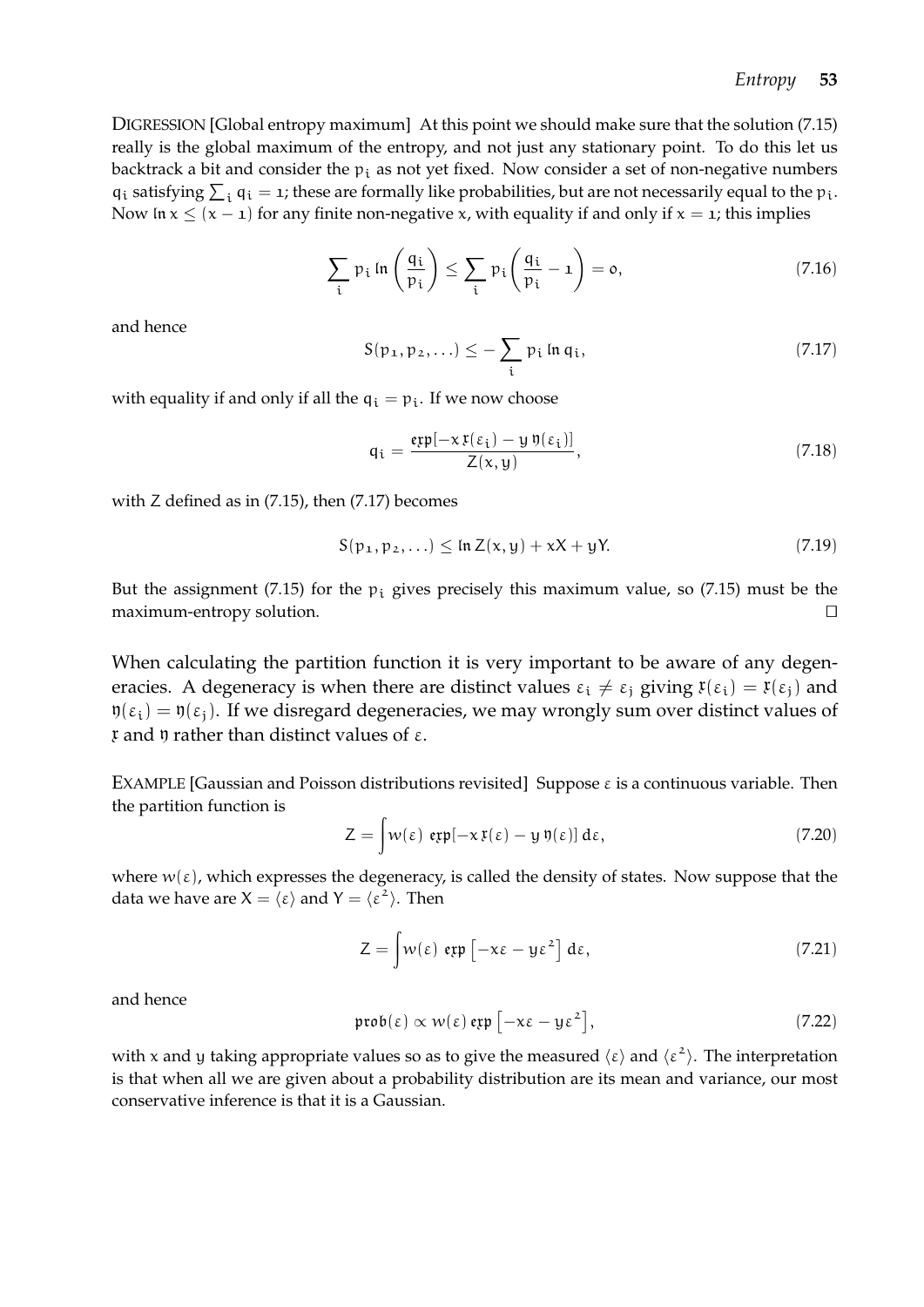Now consider another situation. We are given that the expectation value for the number of events in a certain time interval is m. What can we say about the probability distribution of the number of events? To work this out, divide the given time interval into N subintervals, each so small that only 0 or 1 event can occur in it. The degeneracy for n events in the full interval is the number of ways we can distribute n events among the N subintervals, or

$$
{}^{N}C_{n} \simeq \frac{N^{n}}{n!} \text{ for } N \gg n. \tag{7.23}
$$

We then have

$$
Z(x) = \sum_{n=0}^{\infty} \frac{N^n}{n!} e^{-nx} = \exp [Ne^{-x}].
$$
 (7.24)

We solve for x (which recall is the Lagrange multiplier) by equating the mean implied by  $Z(x)$  to m, getting

$$
x = -\ln\frac{m}{N}, \quad Z = e^m,
$$
\n(7.25)

whence

$$
\operatorname{prob}(n \mid \langle n \rangle = m) = \frac{e^{-nx}}{Z(x)} = e^{-m} \frac{m^n}{n!}.
$$
 (7.26)

In other words, for an event-counting probability distribution where we know only the mean, our most conservative inference is that it is Poisson.  $\Box$ 

PROBLEM 7.1: Using equation (7.15) we can write

$$
\langle \mathfrak{x}(\varepsilon) \rangle = -\frac{\partial \ln Z}{\partial x}.
$$

$$
\frac{\partial^2 \ln Z}{\partial x^2}
$$

 $\partial x^2$ 

The left hand side is the mean X. Give

some kind of interpretation.

Let us leave partition functions now, before they completely take over this chapter, and return to least-squares, but with a new complication.

A general problem in image reconstruction is to infer an image on many picture elements (pixels)  $f_j$  from data  $d_i$  taken with a blurred and noisy camera:

$$
d_i = \sum_j R_{ij} f_j + n_i(\sigma). \tag{7.27}
$$

Here  $R_{ij}$  is a blurring function, indicating that a fraction of the light that properly belongs to the j-th pixel in practice gets detected on the i-th pixel. [I am stating the problem in optical terms, but really  $R_{i,j}$  could be any linear operator.] There is noise on top of the blurring. This looks like a straightforward least-squares problem with likelihood (cf. equation 5.5 on page 36)

$$
\mathfrak{prob}(D | f_1, f_2, \ldots) \propto \mathfrak{exp}\left[-\frac{1}{2}\sigma^{-2}\sum_i\left(\sum_j R_{ij}f_j - d_i\right)^2\right].
$$
 (7.28)

The complication is that the number of data points is not much greater than the number of pixels we want to reconstruct; it may even be less. So it is important to think about what else we know. For instance, if the  $f_i$  represent an image, the values must be non-negative. What else should we put in the prior?

$$
[3]
$$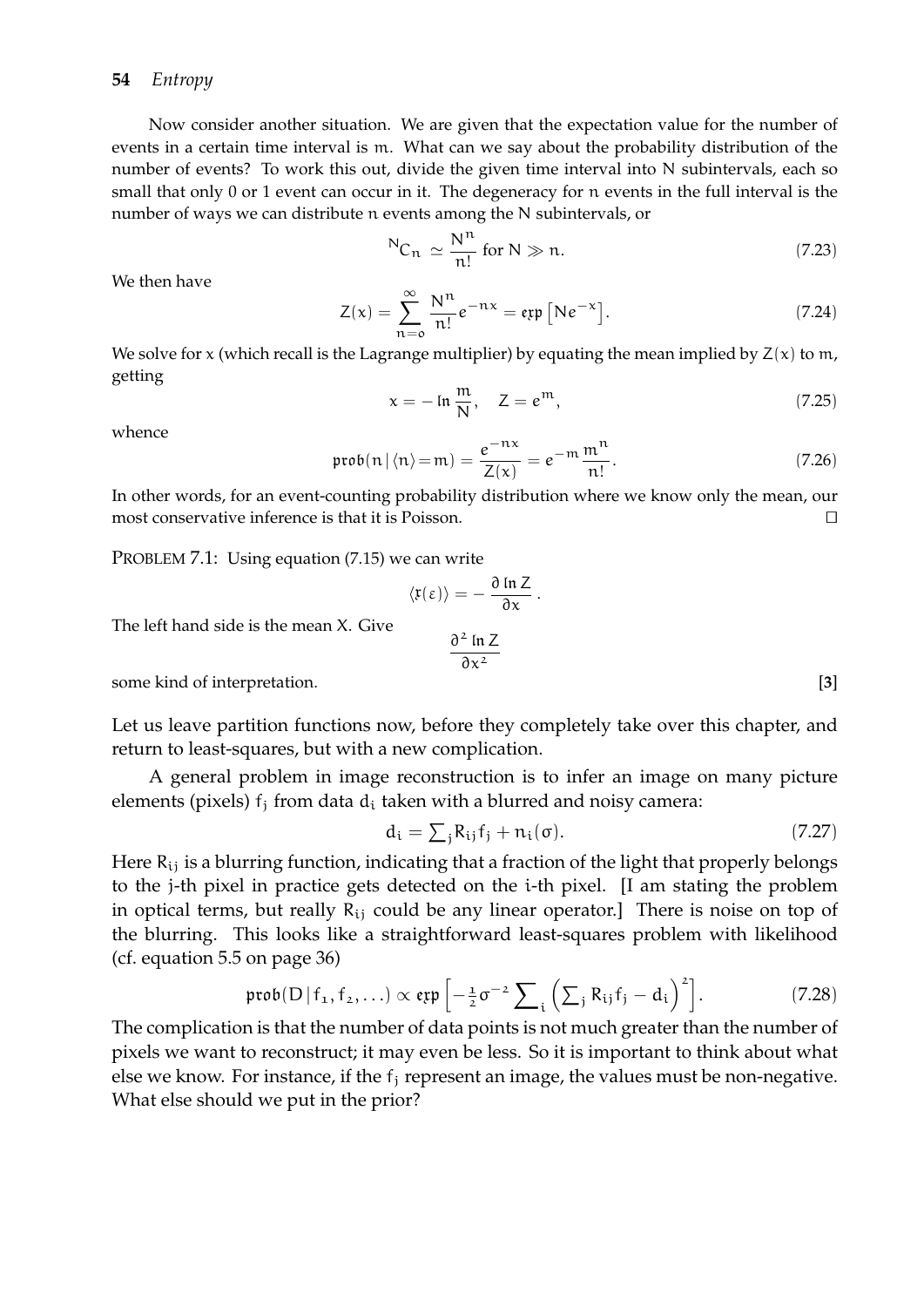DIGRESSION [The monkey argument] One line of reasoning that leads to a workable prior is what's nowadays called the monkey argument. Imagine a team of monkeys randomly chucking peanuts into jars. When the peanuts land in the jars they get squashed and turned into peanut butter. There are N peanuts and M jars. When the monkeys have finished, what is the probability distribution for the amount of peanut butter in each jar? To work this out, say the *i*-th jar gets  $n_i$  peanuts. The distribution of the  $n_i$  follows a multinomial distribution

$$
\text{prob}(n_i \mid N, M) = M^{-N} \frac{N!}{\prod_{i=1}^{M} n_i!}.
$$
 (7.29)

If the number of peanuts is so much larger than the number of jars that  $n_i \gg 1$  then we can use Stirling's approximation (formula M.7 on page 70), and

$$
\ln \text{prob}(n_i \,|\, N, M) = -N \ln M - \sum_{i=1}^{M} n_i \ln(n_i/N). \tag{7.30}
$$

If we write  $f_i$  for  $n_i/N$  (the fraction of the total peanut butter) then (7.30) becomes

$$
\ln \text{prob}(f_1, f_2, \dots | N, M) = -N \ln M - N \sum_{i} f_i \ln f_i. \tag{7.31}
$$

We can take this story as a parable for an image processing problem: the jars correspond to pixels and the peanut butter to brightness at each pixel. It suggests the prior

$$
\mathfrak{prob}(f_1, f_2, \ldots) = \exp\left(-\alpha \sum_i f_i \ln f_i\right). \tag{7.32}
$$

Here  $\alpha$  is an unknown parameter; it arose from our discretizing into peanuts. In applications  $\alpha$  will have to be marginalized away or fixed at the value that maximizes the posterior.  $\Box$ 

It is tempting to interpret images as probability distributions, and identify (7.31) with the entropy. But the connection, if there is one, is not so simple, because (7.31) is a measure of prior probability while (7.1) is a measure of the uncertainty associated with a probability distribution. This issue remains controversial, and until it is resolved, it seems prudent to refer to (7.31) and as a 'configurational' entropy, not to be identified too closely with information theoretic entropy.

Another reason not to identify  $f_i$  with a probability distribution is that it would leave us at a loss to interpret the following,<sup>1</sup> which is a prior for when  $f_i$  is allowed to be negative.

DIGRESSION [Macaulay and Buck's prior] We now consider a different form of the monkey argument. This time, we have the monkeys tossing both positive and negative peanuts, and what interests us is the difference between positive and negative kinds of peanut butter in each jar. Also,

<sup>&</sup>lt;sup>1</sup> V.A. Macaulay & B. Buck, Nucl Phys A 591, 85-103 (1995).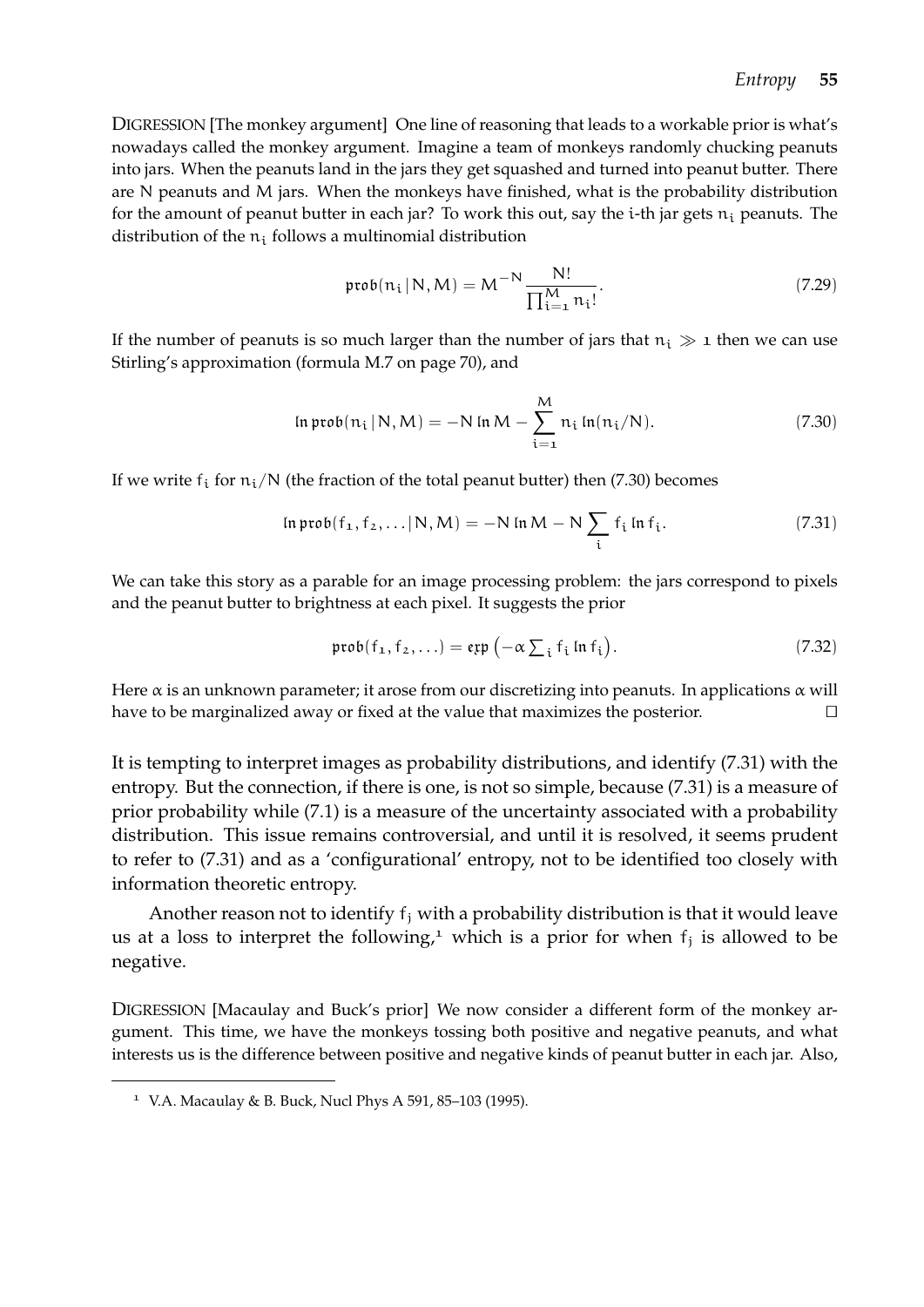instead of having a fixed number of peanuts and hence a multinomial distribution among the jars, we suppose that the distribution of peanuts in any jar follows a Poisson distribution with mean  $\mu$ + for positive peanuts and  $\mu$  – for negative peanuts. (The other case could be worked out with a Poisson distribution as well.) The probability for the i-th jar to have  $n_{i+}$  positive peanuts and  $n_{i-}$ negative peanuts is

$$
\text{prob}(n_{i+}, n_{i-}) = e^{-(\mu_{+} + \mu_{-})} \frac{(\mu_{+})^{n_{i+}}(\mu_{-})^{n_{i-}}}{n_{i+}! n_{i-}!}.
$$
\n(7.33)

Let us consider the term from one jar and suppress the subscript i. Writing  $n = \frac{1}{2}$  $\frac{1}{2}(n_+ + n_-)$  and  $q = \frac{1}{2}$  $\frac{1}{2}$  $(n_{+} - n_{-})$  we have

$$
\mathfrak{prob}(q,n) = e^{-(\mu_{+} + \mu_{-})} \left(\frac{\mu_{+}}{\mu_{-}}\right)^{q} (\mu_{+} \mu_{-})^{n} \frac{1}{(n+q)!(n-q)!}.
$$
 (7.34)

Writing  $\beta^2 = (\mu_+\mu_-)$  and  $\gamma = (\mu_+/\mu_-)$  changes (7.34) to

$$
\mathfrak{prob}(q,n) = e^{-\beta(\sqrt{\gamma}+1/\sqrt{\gamma})} \frac{\gamma^q \beta^{2n}}{(n+q)!(n-q)!}.
$$
 (7.35)

Since we are really interested in q, we marginalize n away by summing over it. The series is essentially a modified Bessel function:

$$
\mathfrak{prob}(q) = \sum_{n=|q|}^{\infty} \mathfrak{prob}(q,n) = e^{-\beta(\sqrt{\gamma}+1/\sqrt{\gamma})} \gamma^q I_{2q}(2\beta).
$$
 (7.36)

Using the asymptotic large-q form of  $I_{2q}$  and ignoring factors varying as In q, we have

$$
\log \text{prob}(q) = \sqrt{(2q)^2 + (2\beta)^2} - \beta(\sqrt{\gamma} + 1/\sqrt{\gamma}) +
$$
  
q  $\ln \gamma - 2q \sinh^{-1} \frac{q}{\beta},$  (7.37)

where the base of the logarithm is an arbitrary constant. Changing variables from the integer q to the real number  $f = 2q \epsilon$  (where  $\epsilon$  is sort of the amount of butter per peanut), and also writing  $w = 2β ε$ , we have

$$
\log \mathfrak{prob}(f) = \sqrt{f^2 + w^2} - \frac{1}{2}w(\sqrt{\gamma} + 1/\sqrt{\gamma}) + \frac{1}{2}\ln \gamma - f\sinh^{-1}\frac{f}{w}.
$$
 (7.38)

If we further write  $\overline{f} = w \sinh\left(\frac{1}{2}\right)$  $\frac{1}{2}$   $\ln \gamma$  =  $\frac{1}{2}w(\sqrt{\gamma} - 1/\sqrt{\gamma})$  then the prior has the nice form

$$
\log \text{prob}(f) = (f^2 + w^2)^{\frac{1}{2}} - (\overline{f}^2 + w^2)^{\frac{1}{2}} + f\left(\sinh^{-1}(\overline{f}/w) - \sinh^{-1}(f/w)\right),\tag{7.39}
$$

for one pixel, the full log prob being a sum of such terms. Here  $\overline{f}$ , w, and the proportionality constant are parameters which have to determined or marginalized away.  $\square$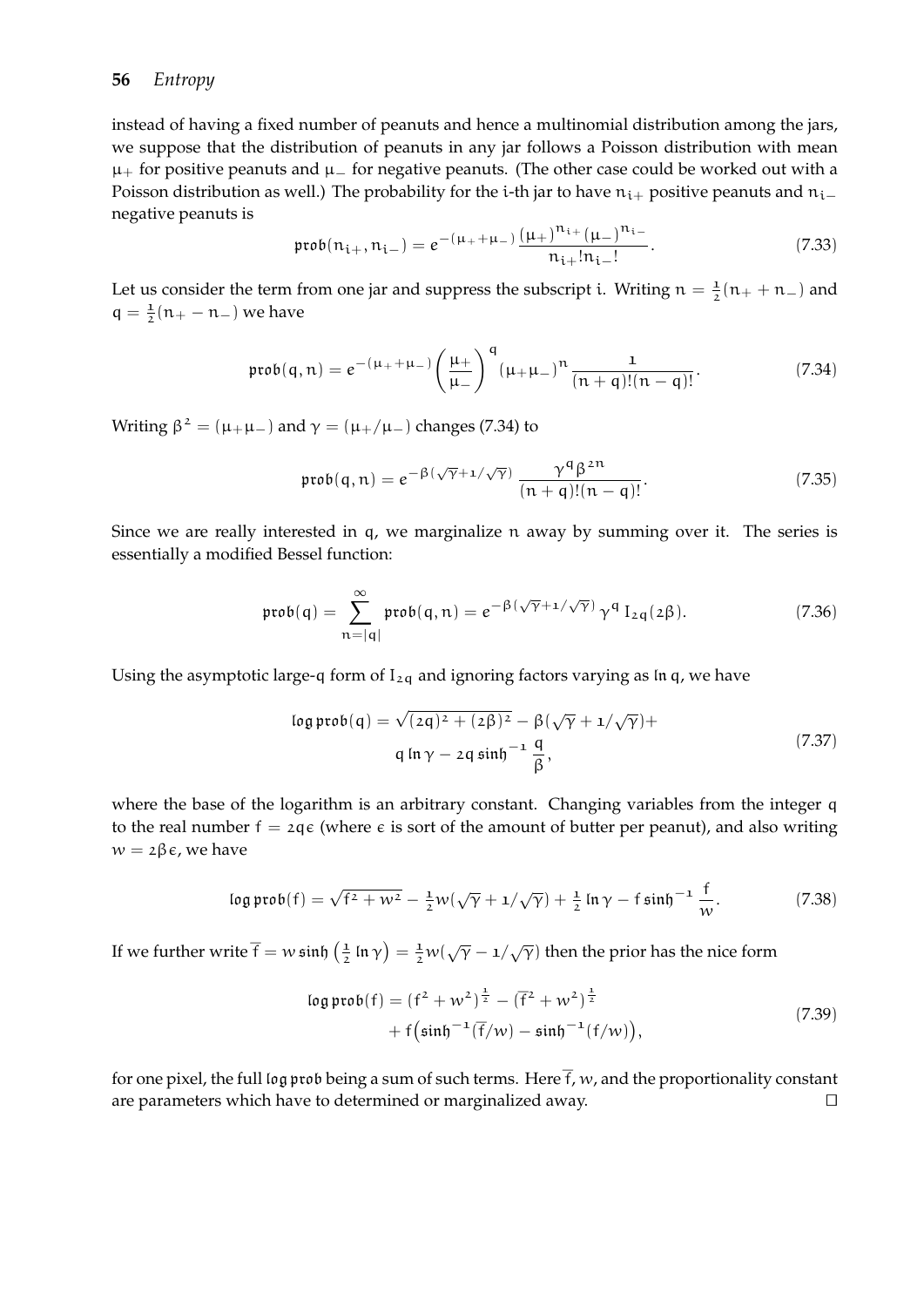We now have two priors,

$$
\log \text{prob}(f_1, f_2, \ldots) = \sum_{i} -f_i \ln f_i \quad \text{or}
$$
\n
$$
\sum_{i} (f_i^2 + w^2)^{\frac{1}{2}} - (\overline{f}^2 + w^2)^{\frac{1}{2}} + f_i \left(\sinh^{-1}(\overline{f}/w) - \sinh^{-1}(f_i/w)\right),
$$
\n(7.40)

the first if  $f_i$  must be positive, the second if  $f_i$  can be negative. In either case the posterior is prob(f1, f2, . . .|D) ∝ exp - $\Gamma$  $\alpha$  is  $\alpha$  .

$$
\text{prob}(f_1, f_2, \dots | D) \propto \text{exp} \left[ \alpha \ln \text{prob}(f_1, f_2, \dots) - \frac{1}{2} \chi^2 \right],
$$
\n
$$
\chi^2 = \sigma^{-2} \sum_{i} \left( \sum_{j} R_{ij} f_j - d_i \right)^2.
$$
\n(7.41)

Despite their formidable appearance, these equations are quite practical, even with millions of pixels. It helps numerical work tremendously that both forms of the prior, as well as  $\chi^2$ , are convex functions of the  $f_i$ . The standard technique to locate the maximum of the posterior proceeds iteratively in two stages. In the first stage, one just tries to reach a place with the correct value of  $\chi^2$ ; that value is the number of pixels minus the number of non-negligible singular values of  $R_{ij}$  (cf. equation 5.38 on page 43). The second stage of iterations holds  $\chi^2$  fixed while increasing  $\mathfrak{prob}(f_1, f_2, \ldots)$  as far as possible. This amounts to treating  $\alpha$  as a Lagrange multiplier. Finally, one can present uncertainties in various ways. Applications are numerous and varied.<sup>1</sup>

<sup>&</sup>lt;sup>1</sup> See B. Buck & V.A. Macaulay eds., Maximum entropy in action (Oxford University Press 1991) for some examples.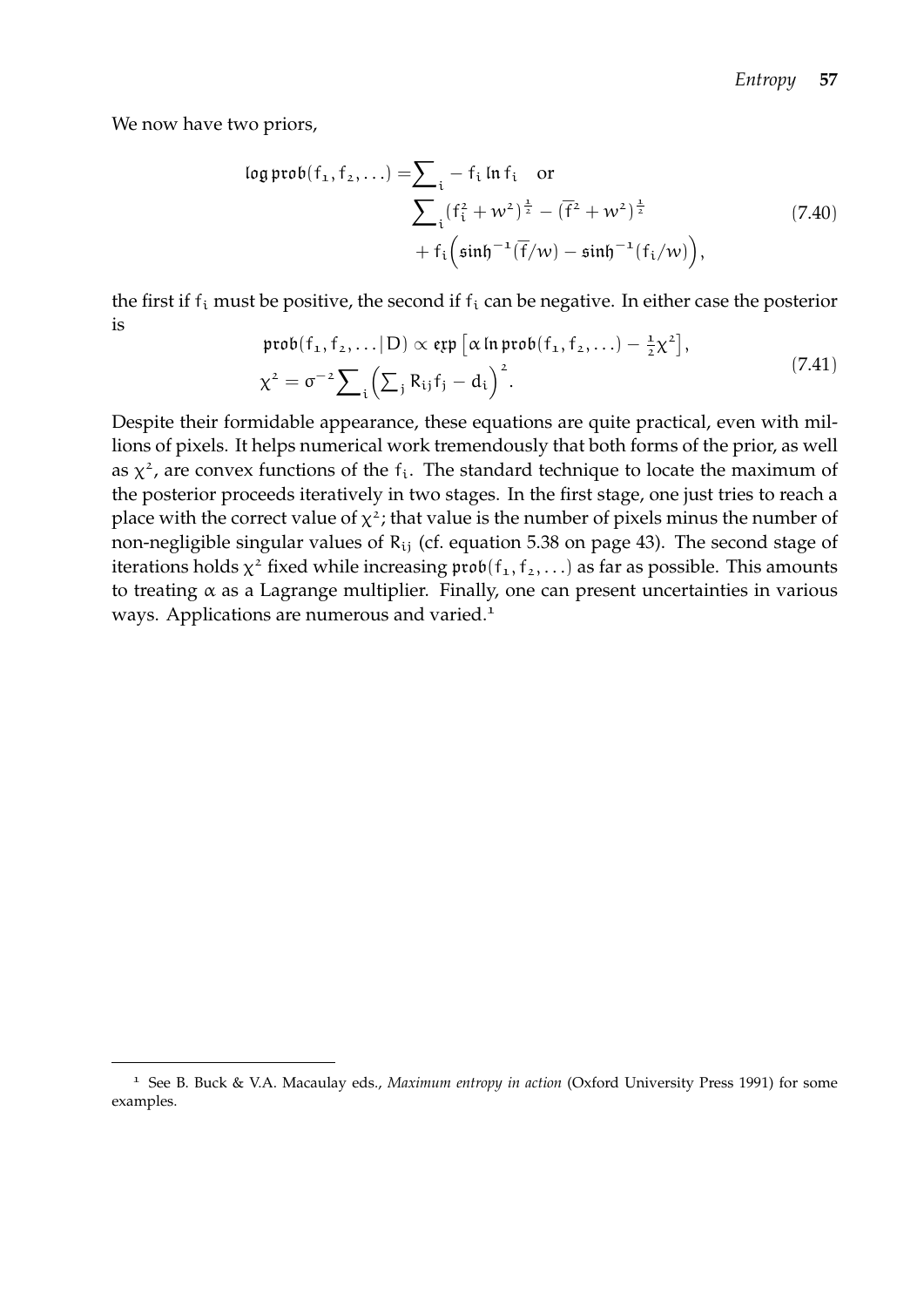# **8. Entropy and Thermodynamics**

To conclude this book we'll consider entropy in its historically original context, and see that the information theoretic ideas from the previous chapter lead to a beautiful reinterpretation of the branch of physics known as thermodynamics.<sup>1</sup> This chapter will try to explain all the necessary physical ideas as it goes along, so it is not essential to have seen thermodynamics before; but if you have, it will be easier to follow.

Thermodynamics is about measuring a few macroscopic properties (such as internal energy, volume) of systems that are microscopically very complex—a gram of water has  $> 3 \times 10^{22}$  molecules—and predicting other macroscopic properties (such as temperature, pressure). Given some macroscopic data we assign probabilities  $p_1, p_2, \ldots$  to different microstates using the principle of maximum entropy, and then use the assigned probabilities to predict other macroscopic quantities. (Microstate refers to the detailed state—including position and energy of every molecule—of the system. Naturally, we never deal with microstates explicitly.)

In general, maximizing entropy subject to arbitrary data constraints is a hopelessly difficult calculation even for quite small systems, never mind systems with  $10^{22}$  molecules. What saves thermodynamics is that the macroscopic measurables are either expectation values, that is, of the form

$$
X = \sum_{i} p_i \mathfrak{x}(\varepsilon_i), \quad Y = \sum_{i} p_i \mathfrak{y}(\varepsilon_i)
$$
 (8.1)

which we considered in the previous chapter, or somehow related to expectation values. For example, if  $\mathfrak{r}(\varepsilon_i)$  is the energy of the microstate labelled by  $\varepsilon_i$ , then the expectation value X will be the internal energy. Any measurable that is extensive (meaning that it doubles when you clone the system) such as internal energy, volume, particle number, can play the role of  $X, Y$ . [There may be any number of  $X, Y$  variables in a problem, two is just an example.] Non-extensive measurables like temperature and pressure cannot be X, Y variables but will turn out to be related to them in an interesting way.

The key to maximizing the entropy subject to  $X, Y$  is the partition function

$$
Z(x, y) = \sum_{i} \exp[-x \, \mathfrak{x}(\varepsilon_{i}) - y \, \mathfrak{y}(\varepsilon_{i})]. \tag{8.2}
$$

The maximum-entropy probability values are given by

$$
p_i = \frac{\exp[-x \, \mathfrak{x}(\varepsilon_i) - y \, \mathfrak{y}(\varepsilon_i)]}{Z(x, y)}
$$
(8.3)

<sup>&</sup>lt;sup>1</sup> In standard physics usage, this chapter is about thermodynamics and statistical mechanics. However, I will use the less common terms 'classical thermodynamics' and 'statistical thermodynamics', which are a little more descriptive.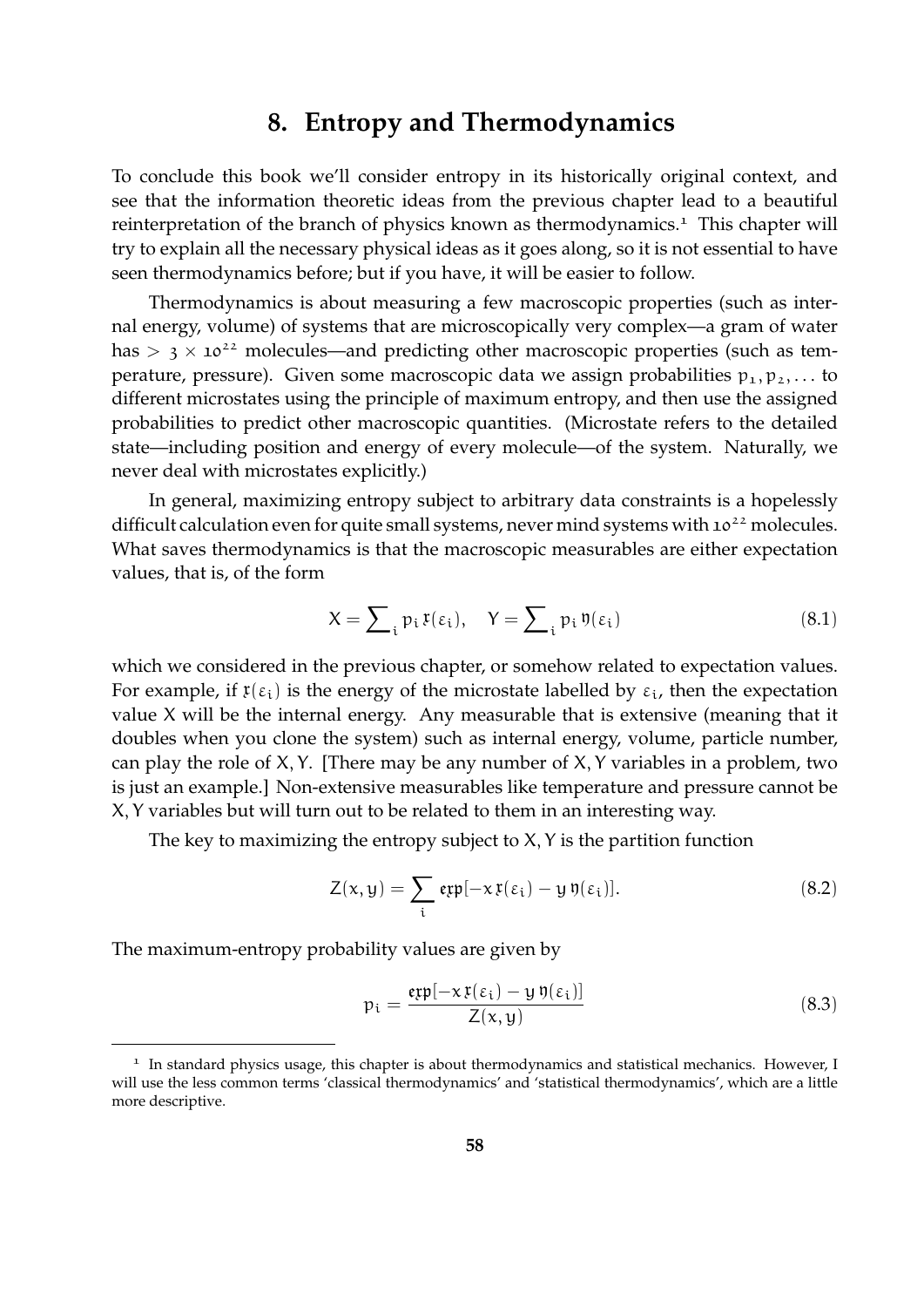(cf. equation 7.15 on page 52). The x, y variables are Lagrange multipliers associated with the entropy maximization (originally appearing in equation 7.14) and hence ultimately functions of the measured  $X$ ,  $Y$ . Later on, the  $x$ ,  $y$  will turn out to represent non-extensive thermodynamic variables, but for now they are just arguments of Z.

Let us evaluate the entropy for the probability distribution  $(8.3)$ , and then write  $S(X, Y)$ for the maximum value. $<sup>1</sup>$  We get</sup>

$$
S(X,Y) = \ln Z(x,y) + xX + yY,
$$
\n(8.4)

and from (8.2) and (8.3) we have

$$
X = -\left(\frac{\partial \ln Z}{\partial x}\right)_y, \quad Y = -\left(\frac{\partial \ln Z}{\partial y}\right)_x.
$$
 (8.5)

Differentiating (8.4) and inserting (8.5) gives us two complementary relations

$$
x = \left(\frac{\partial S}{\partial X}\right)_Y, \quad y = \left(\frac{\partial S}{\partial Y}\right)_X.
$$
\n(8.6)

Equations (8.4) to (8.6) express a so-called Legendre transformation. The functions  $S(X, Y)$ and  $\ln Z(x, y)$  are Legendre transforms of each other. The variables x and y are conjugate to X and Y respectively in the context of Legendre transforms; correspondingly, −X and  $-V$  are conjugate to x and y. What this means is that although we started by assuming X and Y as measured (independent variables) and x and y as functions of them, we equally can take x and y as measured and use the same relations to infer X and Y. In fact, we are free to choose any two out of  $X, Y, x, y, S, Z$  as the independent variables.

The partition function (8.2) and the Legendre transform relations (8.4) to (8.6) encapsulate the formal structure of statistical thermodynamics. Statistical thermodynamics is a mixed micro- and macroscopic theory: the data are all macroscopic, but to compute the partition function we need to have some microscopic knowledge; for example, if X is the internal energy then  $\mathfrak{X}(\varepsilon_i)$  in equations (8.1) and (8.2) will involve the microscopic energy levels and Z will involve a sum over possible energy levels. Once the partition function is in hand, the Legendre transform relations express the macroscopic thermodynamic variables in terms of microscopic quantities, and all sorts of useful results can be derived. All predictions are of course probabilistic, since they refer to the maximum of  $S(p_1, p_2, \ldots)$ ; but given the extremely large number of microstates (the so-called thermodynamic limit) the maximum of  $S(p_1, p_2, ...)$  is usually extremely precise, and the macroscopic uncertainties are usually negligible.

<sup>&</sup>lt;sup>1</sup> We are making a subtle but important semantic shift here. So far we used 'entropy' to mean  $S(p_1, p_2, \ldots)$ , a function of the probability distribution and hence of our state of knowledge. From now on 'entropy' will mean  $S(X, Y)$  which is the *maximum* value of  $S(p_1, p_2, \ldots)$ , and depends only on the measured X, Y. It is, unfortunately, conventional to use the same name and symbol for both of these distinct concepts. Maybe authors secretly enjoy the endless confusion it causes.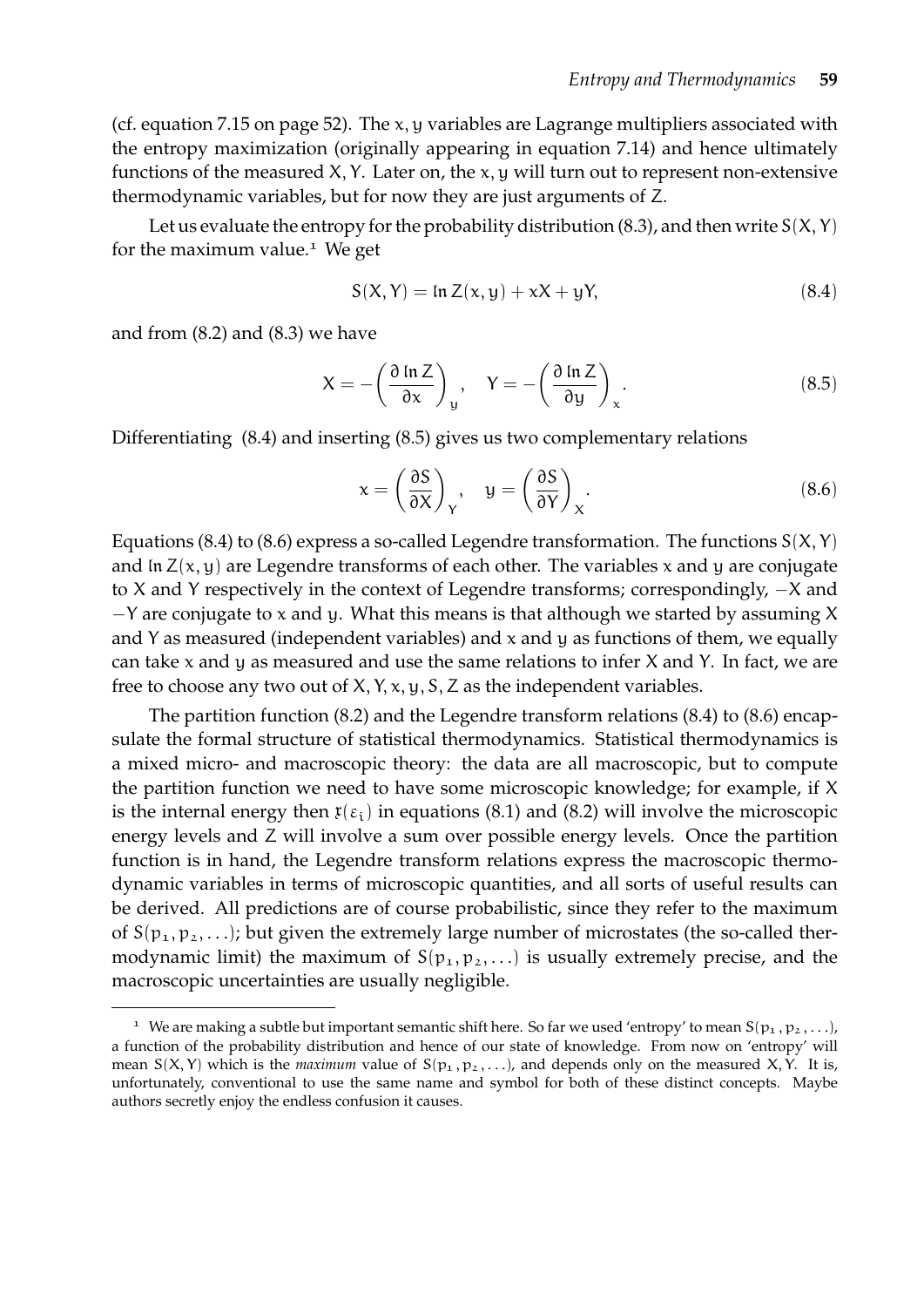#### **60** *Entropy and Thermodynamics*

The macroscopic subset of statistical thermodynamics is classical thermodynamics. In classical thermodynamics the partition function is never calculated explicitly, hence macroscopic variables can be related to each other but not to anything microscopic. Formally, classical thermodynamics consists just of the Legendre transform relations (8.4) to (8.6) and their consequences. A major role is played by differential formulas of the type

$$
dS = x dX + y dY, \tag{8.7}
$$

(which follows from equations 8.4 and 8.6). In fact, all classical thermodynamics formulas are basically identities between partial derivatives. But because the partial derivatives are physically relevant, classical thermodynamics is a powerful physical theory. And because it requires no microscopic knowledge it is the most robust branch of physics, the only branch to remain fundamentally unchanged through the 20th century.

But enough about formal structure. Let us see now how the formalism actually works, taking examples first from classical thermodynamics and then from statistical thermodynamics.

Suppose X and Y are the internal energy E and the volume V of a system. The system is in equilibrium, i.e., there is no tendency for E, V to change at the moment. Then the Legendre transform relations (8.4) and (8.6) give

$$
S(E, V) = \frac{1}{\tau} E + \frac{p}{\tau} V + \ln Z(\tau, p/\tau)
$$
  
where  $1/\tau \equiv \left(\frac{\partial S}{\partial E}\right)_V$ ,  $p/\tau \equiv \left(\frac{\partial S}{\partial V}\right)_E$ . (8.8)

Despite the hopeful choice of symbols  $τ, ρ$ , we have as yet no physical interpretation for these, nor any way of assigning a numerical value to S on a macroscopic basis. We do, however, have the important principle that the total entropy of a system does not change during a reversible process, though entropy may be transferred between different parts of a system. A reversible change cannot change the net information we have on the system's internal state, so S does not change. During a reversible change, a system effectively moves through a sequence of equilibrium states. Applying the principle

reversible 
$$
\Rightarrow
$$
 constant total S

to

$$
\tau dS = dE + p dV, \qquad (8.9)
$$

(which is just 8.7 for the case we are considering) we can interpret  $\tau$  as temperature, p as pressure, τ dS as heat input, and define scales for measuring temperature and entropy. The following digression explains the physical arguments leading to all this.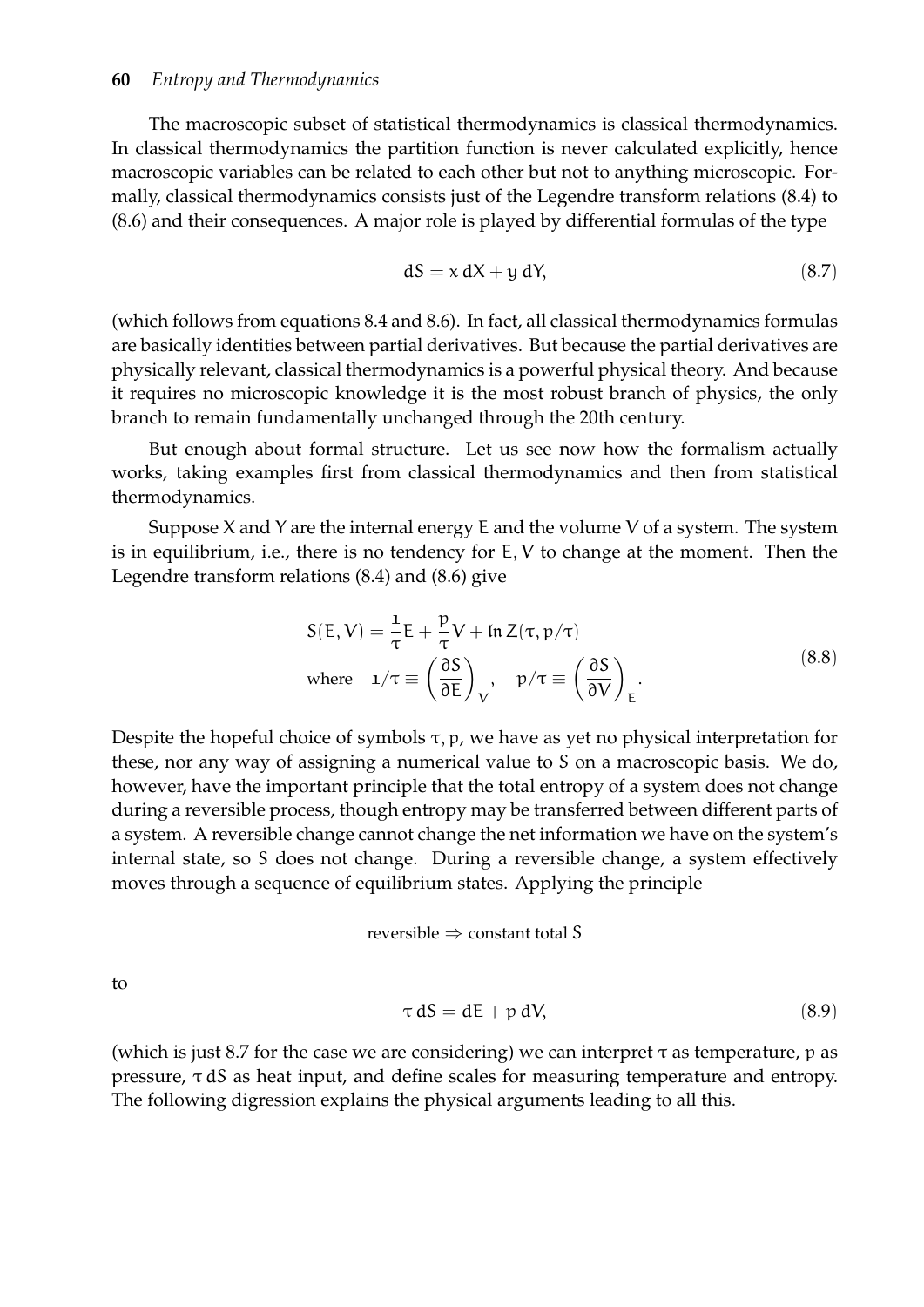DIGRESSION [Heat is work and work is heat] To get macroscopic interpretations for  $\tau$ , p and S, we do some thought experiments. We imagine a gas inside a cylinder with a piston, with external heat sources and sinks, and subject the gas to various reversible processes. This imaginary apparatus is just to help our intuition; the arguments and conclusions are not restricted to gases in cylinders. We reason as follows.

- (1) That p must be pressure is easy to see. If we insulate the gas to heat we have  $dS = o$ , and if we then compress it  $dE = -p dV$ ; since  $dE$  is the differential internal energy, from energy conservation p dV must be the differential work done by the gas, so p must be pressure.
- (2) Next, we can infer that  $\tau$  dS is differential heat input. If we supply (or remove) external heat, the input heat must be the internal energy change plus the work done by the gas. The interpretation of  $\tau$  dS follows from (8.9). Under reversibility, the total entropy of gas and heat source/sink is still constant, but entropy moves with the heat. We may now identify equation (8.9) as a relation between heat and work; it is one form of the first law of thermodynamics.
- (3) Interpreting τ as temperature is more complicated, because unlike pressure, temperature is not already defined outside thermodynamics. First we show that  $\tau$  is a parameter relating to heat transfer. To do this, let us rewrite the Legendre transform (8.8) slightly: instead of taking E, V as independent variables let us take  $S$ ,  $V$  as independent and write  $E(S, V)$ . This gives us

$$
E(S, V) = \tau S - pV + G(\tau, p)
$$
  
where  $\tau = \left(\frac{\partial E}{\partial S}\right)_V$ ,  $p = -\left(\frac{\partial E}{\partial V}\right)_S$ , (8.10)

and we have introduced  $G(\tau, p) = -\tau$  in Z. The variables  $\tau, p$  in (8.10) are really the same as in (8.8): τ clearly so, and p because of the partial-derivative identity

$$
\left(\frac{\partial E}{\partial S}\right)_V \left(\frac{\partial S}{\partial V}\right)_E \left(\frac{\partial V}{\partial E}\right)_S = -1.
$$
\n(8.11)

Equation (8.10) is a Legendre transform where  $-p$  is a conjugate variable to V, and  $\tau$  is conjugate to S. If two gases are separated by an insulated piston, then p dV work will be done by the gas at higher p on the gas at lower p. Analogously, if two gases are kept at fixed volume then  $\tau$  dS heat will flow from the one at higher  $\tau$  to the one at lower  $\tau$ . This shows that  $\tau$  is some sort of temperature. But it still does not let us assign numbers to  $\tau$  and S separately, only to  $\tau$  dS.

(4) To make further progress, we take the gas through a cycle of processes

$$
S_{\text{low}}, \tau_{\text{hot}} \rightarrow S_{\text{high}}, \tau_{\text{hot}}
$$
\n
$$
\uparrow \qquad \qquad \downarrow
$$
\n
$$
S_{\text{low}}, \tau_{\text{cold}} \leftarrow S_{\text{high}}, \tau_{\text{cold}}
$$

known as a Carnot cycle. The horizontal arrows indicate changes of S at constant  $\tau$ , as heat is transferred into or out of the system. (To do this, the heat or source or sink must offer a slight temperature difference, but for the sake of reversibility the difference is assumed infinitesimal.) The vertical arrows indicate changes of  $\tau$  at constant S. All four arrows involve changes in V. Say we start at the upper left. Along the rightward arrow, some heat (say  $Q_{in}$ ) is input; meanwhile the gas expands, doing work against the cylinder's piston. During the downward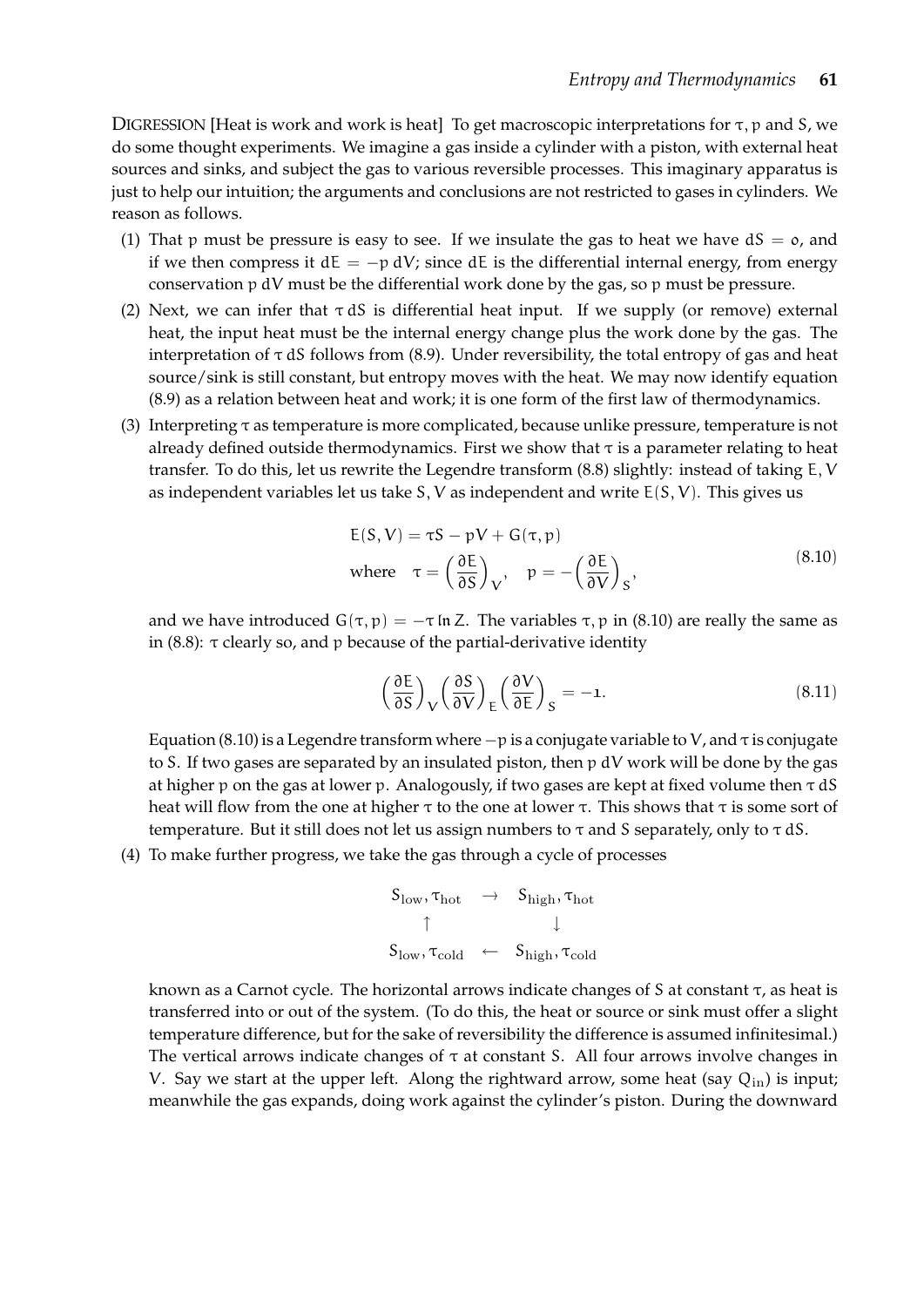arrow, the gas is insulated and allowed to expand further, thus doing more work. Along the leftward arrow the gas outputs some heat (say  $Q_{\text{out}}$ ); meanwhile the gas has to be compressed, so work is done on the gas through the piston. Finally during the upward arrow, the gas is insulated and compressed further, thus doing more work on it, until it returns to its initial state. (We cannot check directly that S has gone back to  $S_{low}$ , but since only two variables are independent here, it is enough to check that p, V are at their initial values.) We now have

$$
Q_{\rm in} = \tau_{\rm hot}(S_{\rm high} - S_{\rm low}), \quad Q_{\rm out} = \tau_{\rm cold}(S_{\rm high} - S_{\rm low}),
$$
  
\n
$$
Q_{\rm in} > Q_{\rm out}.
$$
\n(8.12)

Thus, a Carnot cycle takes heat  $Q_{in}$  from a source, gives  $Q_{out}$  to a sink, and converts the difference into net p dV work.

(5) We see from (8.12) that in a Carnot cycle

$$
\frac{Q_{\text{in}}}{Q_{\text{out}}} = \frac{\tau_{\text{hot}}}{\tau_{\text{cold}}}
$$
\n(8.13)

regardless of the details. We can use this ratio of heats to define a scale for τ. In fact, the Kelvin temperature scale is defined in this way: for a Carnot cycle between 100 K and 200 K will have  $Q_{\text{in}} = 2Q_{\text{out}}$ , and so on.<sup>1</sup> The definition of 1 K is a matter of convention: it amounts to a multiplicative constant in  $1/\tau$  and S but has no physical significance.

The preceding arguments show that it is possible to measure entropy macroscopically, through integrals of the type

$$
\Delta S = \int \frac{dE + p \, dV}{\tau} \tag{8.14}
$$

up to an additive constant. But the additive constant requires microscopic information and is not measurable within classical thermodynamics.  $\square$ 

So far we have used three kinds of thermodynamic variables: first S itself, then the extensive measurables  $(X, Y \text{ variables})$ , and third the non-extensive conjugates  $(x, y \text{ variables})$ . We can create a fourth kind by taking Legendre transforms; these are generically known as thermodynamic potentials, and are rather non-intuitive.

We have, of course, already seen  $Z(x, y)$  as a Legendre transform of  $S(X, Y)$ . We can also define a sort of hybrid variable  $Z'(x, Y)$ , where the Legendre transform has been applied with respect to X but not Y:

$$
S(X,Y) = \ln Z'(x,Y) + xX.
$$
 (8.15)

Analogous to (8.5) we have in this case

$$
X = -\left(\frac{\partial \ln Z'}{\partial x}\right)_Y, \quad y = \left(\frac{\partial \ln Z'}{\partial Y}\right)_x.
$$
 (8.16)

<sup>&</sup>lt;sup>1</sup> The number  $1-\tau_{\rm cold}/\tau_{\rm hot}$  is called the efficiency of a Carnot cycle, since it is the fraction of heat converted to work. See any book on thermodynamics for why this is interesting and important.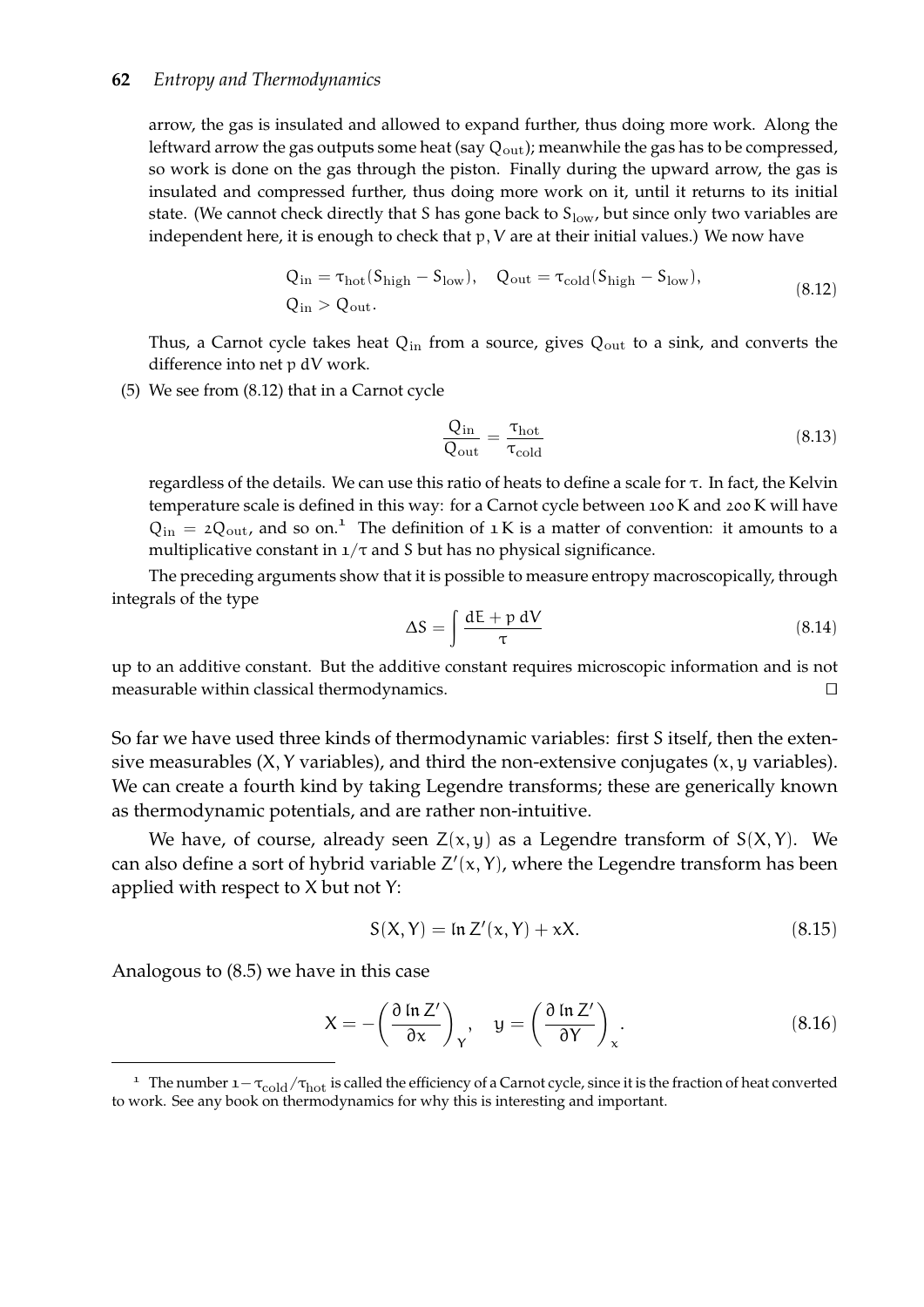From (8.15) and (8.16) we have

$$
d[\ln Z'] = -X dx + y dY. \qquad (8.17)
$$

 $Z'(x, Y)$  is a kind of partition function, but different from  $Z(x, y)$ . In the sum (8.2) for  $Z(x, y)$ , x and y were parameters (originally Lagrange multipliers) used to enforce the required values of the extensive variables X and Y respectively. In  $Z(x, Y)$ , y does not appear, instead the extensive variable Y appears directly as a parameter, i.e., the sum over states  $\varepsilon_i$  is restricted to fixed Y:

$$
Z'(\mathbf{x}, \mathbf{Y}) = \sum_{\mathbf{i}, \text{ fixed } \mathbf{Y}} \exp[-\mathbf{x} \, \mathbf{X}(\varepsilon_{\mathbf{i}})]. \tag{8.18}
$$

We can go further and define yet another partition function via

$$
S(X,Y) = \ln Z''(X,Y),\tag{8.19}
$$

for which the explicit form is the weird-looking

$$
Z''(X,Y) = \sum_{i, \text{ fixed } X,Y} 1.
$$
\n(8.20)

Here X, Y are constrained directly in the sum, and no Lagrange multipliers are required. This case amounts to working out all the microstates consistent with given X, Y, and assigning equal probability to all those microstates, since in this case maximum-entropy reduces to indifference.

When we need to compute a partition function, we are free to start with any of the partition-function sums (8.2), or (8.18), or (8.20), and derive the others via the Legendre transform relations (8.4), (8.15), or (8.19). In different situations, different partition functions may be easiest to compute.

We can invent further thermodynamic potentials by swapping dependent and independent variables and then taking Legendre transform. A good example is  $G(\tau, p)$ , introduced in  $(8.10)$  as a Legendre transform of  $E(S, V)$ :

$$
G(\tau, p) = E - \tau S + pV. \tag{8.21}
$$

G is called the Gibbs free energy, and equals  $-\tau$  in Z. Another example is the enthalpy  $H(S, p)$ : to derive it we start with  $E(S, V)$  again and replace V by its conjugate variable while leaving S as it is, thus:

$$
E(S, V) = -pV + H(S, p),
$$
\n(8.22)

and  $p = -(\partial E/\partial V)$ <sub>S</sub> we have already identified (before equation 8.10) as the pressure.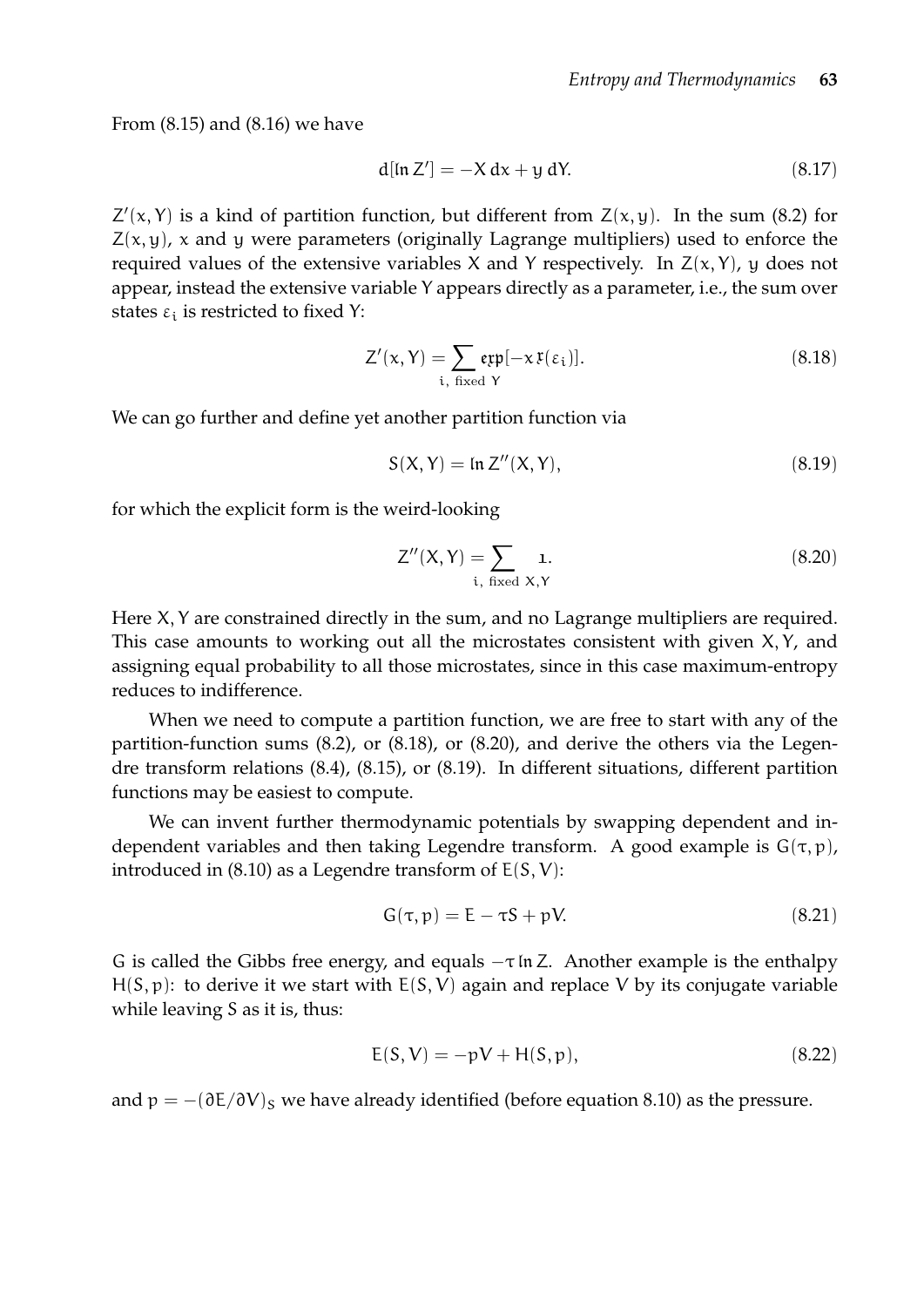The zoo of thermodynamic variables we have begun to explore admits some elegant identities. Going back to our original Legendre transform and differentiating (8.5) and (8.6) we get

$$
\left(\frac{\partial X}{\partial y}\right)_x = \left(\frac{\partial Y}{\partial x}\right)_y, \quad \left(\frac{\partial y}{\partial X}\right)_Y = \left(\frac{\partial x}{\partial Y}\right)_X.
$$
\n(8.23)

[If there were more than two X, Y variables we would take them in pairs.] Such identities are known as Maxwell relations, and are very useful for relating thermodynamic variables in often surprising ways.

PROBLEM 8.1: Applying the generic Maxwell relation formulas (8.23) to equation (8.21) we get:

$$
\left(\frac{\partial S}{\partial p}\right)_{\tau} = -\left(\frac{\partial V}{\partial \tau}\right)_{p}, \quad \left(\frac{\partial \tau}{\partial V}\right)_{S} = -\left(\frac{\partial p}{\partial S}\right)_{V}.
$$
\n(8.24)

You can derive two more identities as follows. Introduce a new thermodynamic potential  $F(\tau, V)$  by a suitable Legendre transform. Relate F to the enthalpy H from (8.22). Then derive the additional Maxwell relations

$$
\left(\frac{\partial S}{\partial V}\right)_{\tau} = \left(\frac{\partial p}{\partial \tau}\right)_{V}, \quad \left(\frac{\partial \tau}{\partial p}\right)_{S} = \left(\frac{\partial V}{\partial S}\right)_{p}.
$$

 $F(\tau, V)$  is known as the Helmholtz free energy.

So far we have considered only equilibria and reversible processes, the latter being interpreted as sequences of equilibria. All these involve no net loss of information, and the total entropy remains constant. In non-equilibrium situations and during irreversible processes the theory is not valid, but if an irreversible process begins and ends at equilibrium states we can still relate the beginning and end states to each other.

What we mean by an irreversible process in thermodynamics is that some information about the past state of a system is lost. Thus the total entropy increases, and in place of the equality (8.7) we have

$$
dS \ge x dX + y dY. \tag{8.25}
$$

Equality holds for reversible changes. The most important form of (8.25) is

$$
\tau \, dS \geq dE + p \, dV, \tag{8.26}
$$

which replaces  $(8.9)$ ; it is a statement of the second law of thermodynamics.

We can calculate the entropy change in an irreversible process if we can connect the beginning and end states by an imaginary reversible process. Typically, this reversible process will introduce an imaginary external agent that makes the system do some extra work and pays the system an equivalent amount of heat (and hence entropy); the irreversible process neither does the extra work nor receives the heat, it generates the entropy by itself.

$$
[3]
$$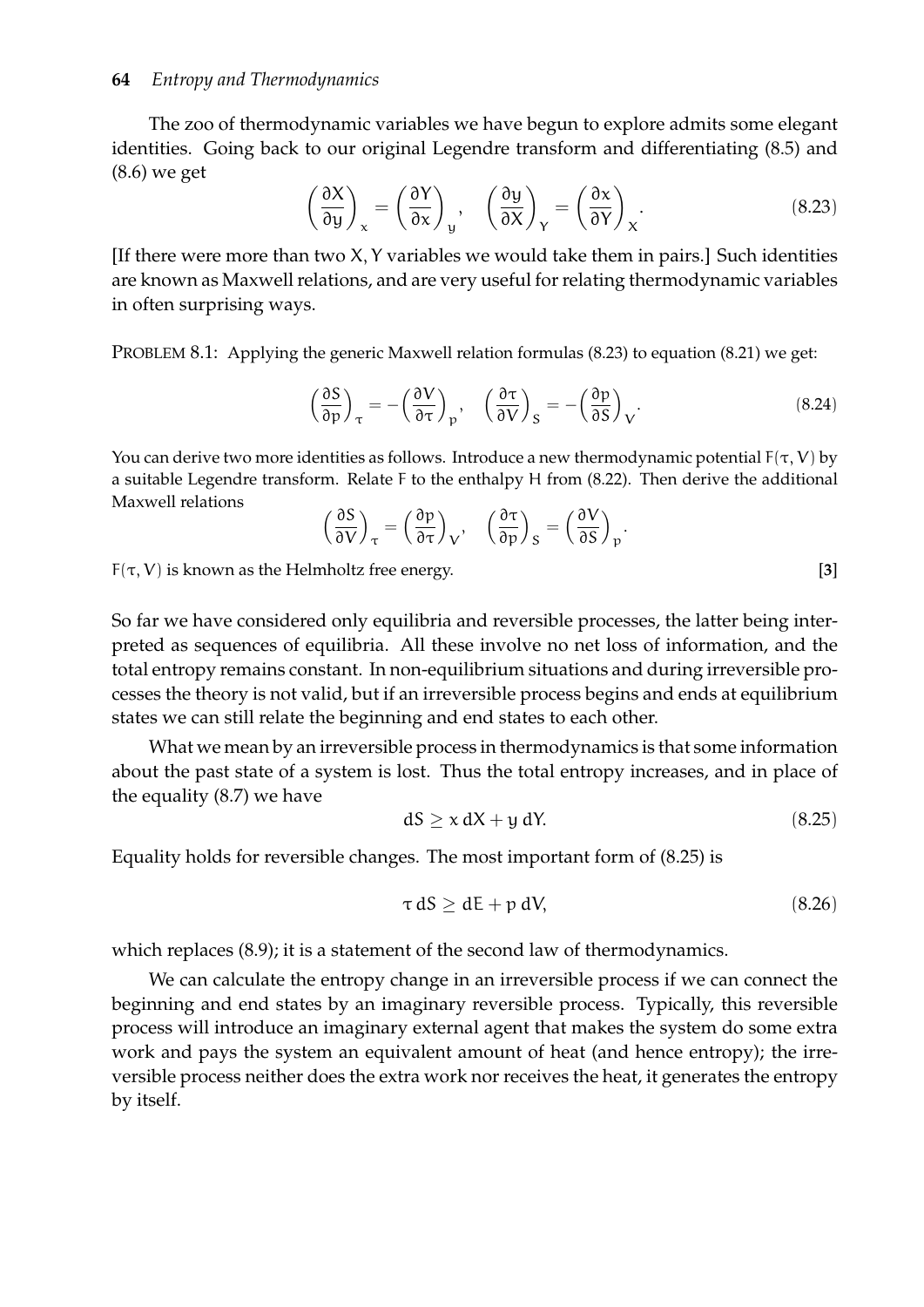EXAMPLES [Some irreversible processes] A generic kind of irreversible process is an equalization process: two systems in different equilibria are brought together and allowed to settle into a common equilibrium.

A simple example is temperature equalization: two systems at  $\tau_1$  and  $\tau_2 > \tau_1$  are brought together and allowed to exchange heat till their temperatures equalize. This would normally happen in a non-equilibrium, irreversible manner. But we can imagine an outside agent mediating the heat transfer reversibly. The agent takes an infinitesimal amount of heat δQ from the system at  $τ_1$ , and goes through a Carnot cycle to transfer heat to the system at  $\tau_2$ . The heat transferred through the Carnot cycle will be  $(\tau_2/\tau_1)\delta Q$ , while  $(1 - \tau_2/\tau_1)\delta Q$  is converted to work, with no net change of entropy. Now suppose the agent turns the work into heat and transfers it (still reversibly) to the system at  $\tau_2$ . The system gains entropy

$$
dS = \left(\frac{1}{\tau_2} - \frac{1}{\tau_1}\right) \delta Q > 0 \tag{8.27}
$$

from the agent, but no net energy. For the irreversible process there is no agent, but the entropy increase is the same.

Another example is pressure equalization. Consider two gases at the same  $\tau$  but different  $p_1, p_2$ . They are separated by a piston which is free to move, and hence the pressures get equalized. The system as a whole is insulated. Now imagine an agent that reversibly compresses the lowerpressure (say  $p_2$ ) gas and lets the  $p_1$  gas expand, both by infinitesimal volume dV. The net work done on the agent is  $(p_1 - p_2)$  dV. The agent turns this work into heat and distributes it between the gases so as to keep their temperatures equal. The system gains

$$
dS = \frac{p_1 - p_2}{\tau} dV \tag{8.28}
$$

from the agent, and no net energy. Again, for the irreversible process there is no agent, the system increases its own entropy.

A variant of the pressure-equalization example is gas expanding into a vacuum. Here (8.28) simplifies to

$$
dS = \frac{p}{\tau} dV > 0. \tag{8.29}
$$

Another variant of pressure equalization is mutual diffusion: two gases initially at the same temperature and pressure are allowed to mix. Each gas expands to the full volume, and though expansion is not into a vacuum, once again there is no  $p dV$  work and no heat input. The entropy change is again given by (8.29), but one must add the contributions from both gases.

But what if the mutually diffusing gases are the same? Then there is no macroscopic change, but the above argument still gives us an entropy increase! This is the famous Gibbs paradox, and the source of it is a tacit assumption that the mutually diffusing gases are distinguishable. One can work around the Gibbs paradox by taking indistinguishability of gas molecules into account in different ad-hoc ways<sup>1</sup> but ultimately the paradox goes away only when we have a microscopic theory for indistinguishable particles, or quantum statistics, on which more later.  $\Box$ 

<sup>1</sup> Gibbs's original resolution is in the closing pages of J.W. Gibbs *Elementary Principles of Statistical Mechanics* (originally 1902, reprinted by Ox Bow Press 1981). An ingenious resolution using (almost) entirely macroscopic arguments is given in Section 23 of Yu.B. Rumer & M.Sh. Ryvkin *Thermodynamics, Statistical Physics, and Kinetics* (Mir Publishers 1980).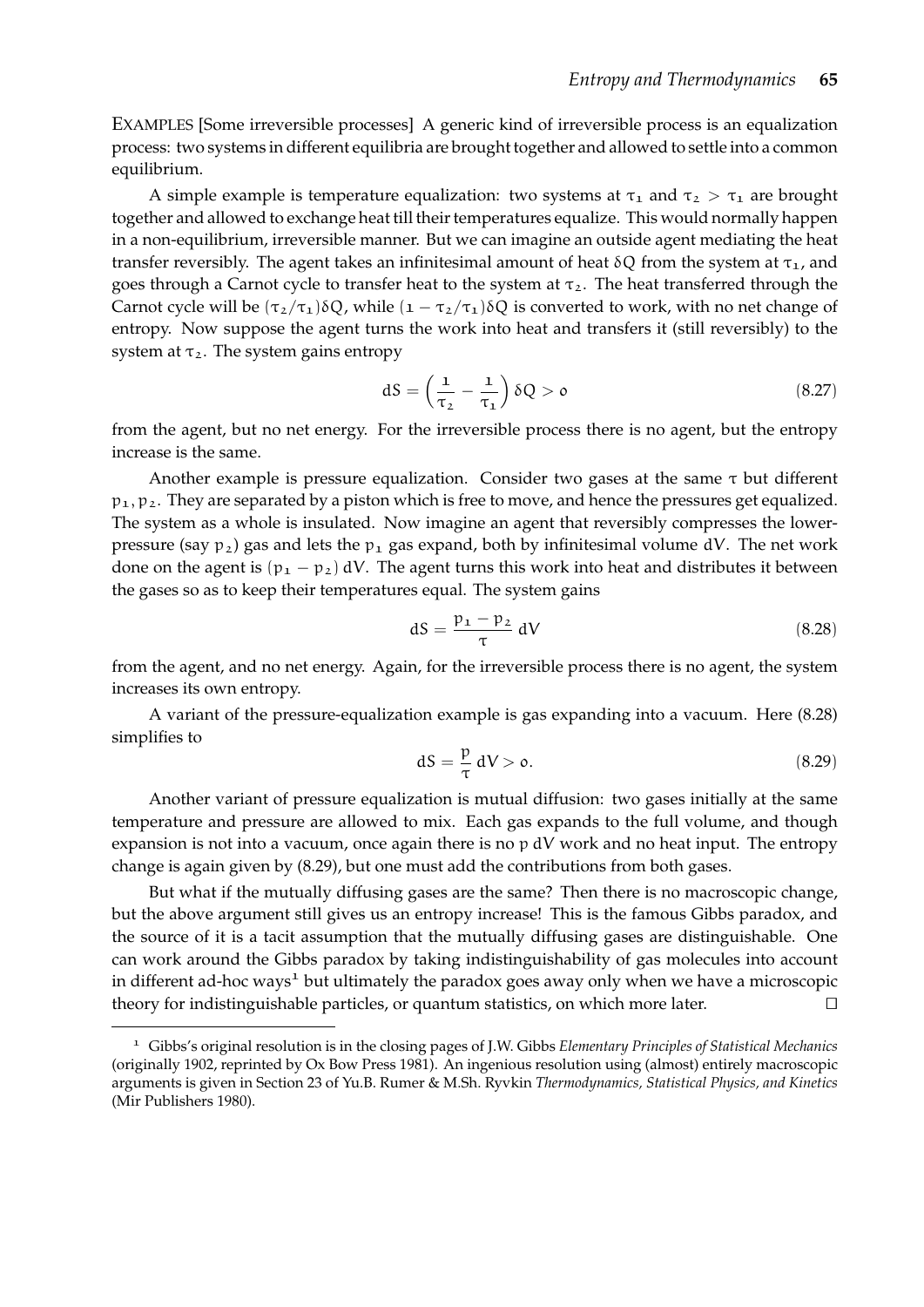PROBLEM 8.2: Consider two cylinders with pistons, each filled with a gas and the two connected by a valve. The pistons maintain different constant pressures  $p_1, p_2$  as gas is forced through the valve. (The volumes of gas  $V_1$ ,  $V_2$  change of course.) The system is thermally insulated. Show that the enthalpy H of the gas remains constant as it is forced through the valve. Hence show that the entropy change is given by

$$
dS=-\frac{V}{\tau}\,dp
$$

integrated over an imaginary reversible process.

To integrate the entropy change we would need to know  $V/\tau$  as a function of p at constant H; that depends on the gas's intermolecular forces and will not concern us here.

Constant-enthalpy expansion is very important for a different reason. It turns out that  $(\partial \tau / \partial p)$ <sub>H</sub> depends sensitively on intermolecular forces, and the expansion may be accompanied by heating or cooling, depending on the gas. With a cunning choice of gas, constant-enthalpy expansion (known as the Joule-Thompson or Joule-Kelvin effect) does most of our domestic refrigeration. [**3**]

The entropy-increase statement (8.25) implies that as an irreversible process approaches equilibrium at known values of X, Y, the entropy increases to a maximum. Rather than  $X, Y$ , however, we may prefer to take  $x, Y$  or  $x, y$  as independently known. In particular, many kinds of process (especially in chemistry) take place at given  $\tau$ , p or  $\tau$ , V, but not given E, V. So it is useful to Legendre-transform the inequality (8.25) to appropriate variables. If x, Y are fixed we take the differential  $d$ [In  $Z'(x, Y)$ ] from (8.17) and insert the inequality (8.25), which gives us

$$
d[\ln Z'(x,Y)] \ge -X dx + y dY. \tag{8.30}
$$

If x, y are fixed we instead compute the differential  $d$ [ln Z(x, y)] and insert the inequality (8.25), and that gives us

$$
d[\ln Z(x,y)] \ge -X dx - Y dy. \tag{8.31}
$$

The inequalities (8.30) and (8.31) mean that as a system approaches equilibrium and  $S(X, Y)$  increases to a maximum, a thermodynamic potential also moves to an extremum. Conventionally, thermodynamic potentials are defined as Legendre transforms of E, rather than of S as here; that gives them an extra factor of  $-\tau$  and makes them *decrease* to a minimum during an irreversible process.

PROBLEM 8.3: Derive thermodynamic potentials that are minimized by equilibria at (i) fixed  $\tau$ , V, and (ii) fixed  $\tau$ , p. [2]

We now move on from classical thermodynamics, and incorporate some microscopic considerations. In this book we will only manage the minimal theory of the so-called ideal gas, but with quantum mechanics included. 'Gas' is meant in a very general sense, it can refer to the gas of conduction electrons in a metal, or to liquid helium.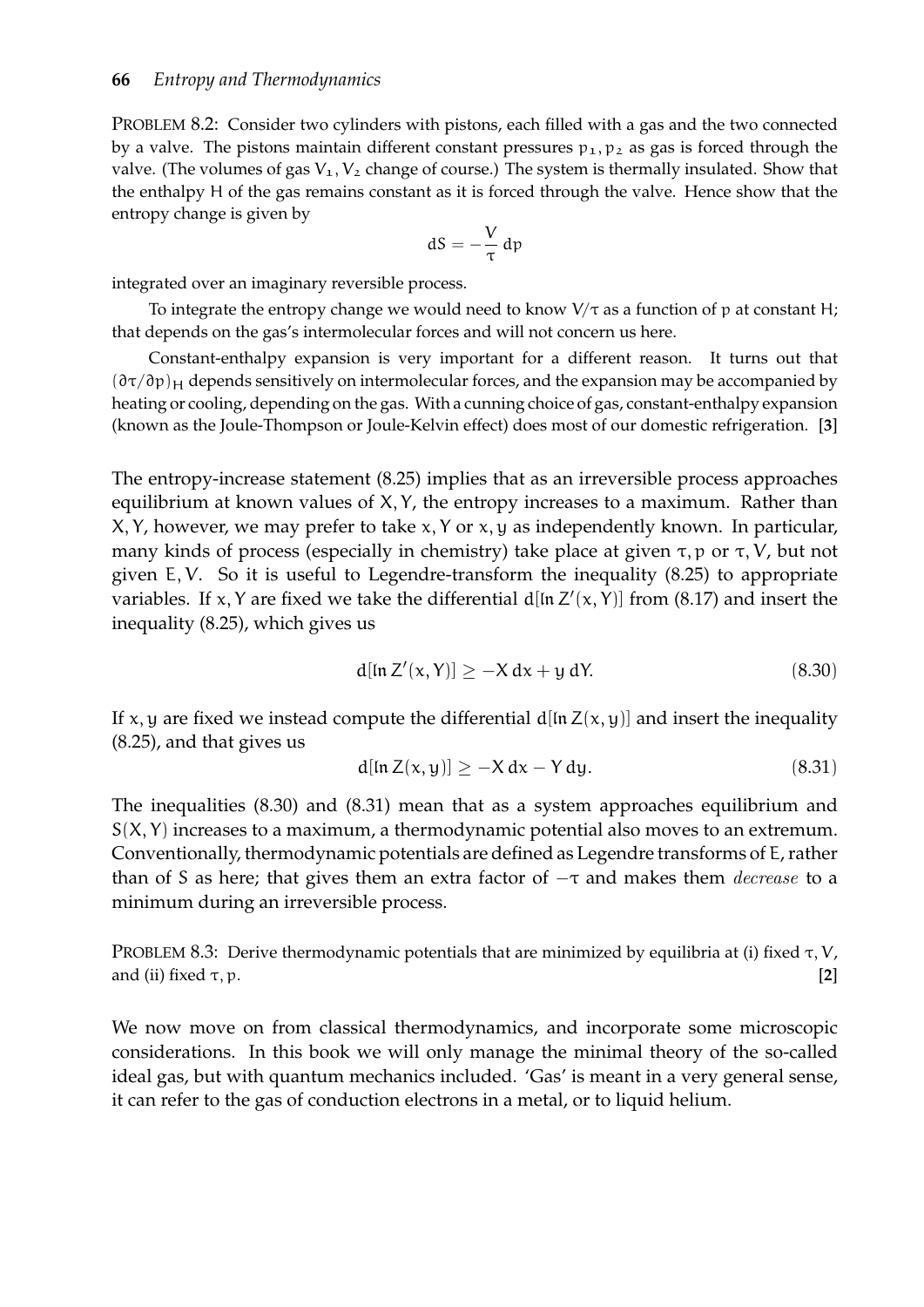For the particles in such a gas there are a number (possibly infinity) of energy levels, say level 0 with energy  $\varepsilon_{0}$ , level 1 with energy  $\varepsilon_{1}$ , and so on. A microstate state of the gas has  $n_0$  particles in level 0,  $n_1$  particles in level 1, and so on. The measured thermodynamic parameters are the number of particles  $N = \sum_i n_i$  and the total energy  $E = \sum_i n_i \epsilon_i$ . The partition function is a sum over all possible sets  $\{n_i\}$ . Writing  $-\mu/\tau$  and  $1/\tau$  for the Lagrange multipliers corresponding to N and E respectively, we have

$$
Z = \sum_{\{n_i\}} \exp\left[\sum_i n_i(\mu - \varepsilon_i)/\tau\right]. \tag{8.32}
$$

We can rearrange the double sum as

$$
\prod_{i} \sum_{n_i} \exp[n_i(\mu - \varepsilon_i)/\tau], \tag{8.33}
$$

in which case the  $\{n_i\}$  are generated automatically by the product.

Quantum mechanics has two important consequences that we have to take into account when evaluating Z.

- (i) Identical particles are indistinguishable, so permuting particles doesn't count as a separate state. We have already used this fact in writing (8.32)—for distinguishable particles there would have been some factorials.
- (ii) Quantum particles come in two varieties: Bose-Einstein particles (or bosons) for which  $n_i$  may be any non-negative integer; and Fermi-Dirac particles (or fermions) for which  $n_i$  can only be 0 or 1. Electrons are fermions, while Helium atoms are bosons.

Working out the sum with and without the restriction on  $n_i$ , we have

$$
Z = \prod_{i} \left( 1 \pm e^{(\mu - \varepsilon_i)/\tau} \right)^{\pm 1},\tag{8.34}
$$

where the upper sign refers to the Fermi-Dirac case and the lower sign to the Bose-Einstein case. Evaluating the expectation values using (8.5) we have

$$
E = -\left(\frac{\partial \ln Z}{\partial [1/\tau]}\right)_{\mu/\tau} = \sum_{i} \frac{\varepsilon_{i}}{e^{(\varepsilon_{i} - \mu)/\tau} \pm 1},
$$
  
\n
$$
N = \left(\frac{\partial \ln Z}{\partial [\mu/\tau]}\right)_{\tau} = \sum_{i} \frac{1}{e^{(\varepsilon_{i} - \mu)/\tau} \pm 1},
$$
\n(8.35)

and consequently for the the occupancy of the i-th energy level we have

$$
n_i = \frac{1}{e^{(\varepsilon_i - \mu)/\tau} \pm 1}.
$$
\n(8.36)

If the energy levels  $\varepsilon_i$  are continuous, or spaced closely enough to be approximable as continuous, we can write continuous forms of (8.36) and (8.35):

$$
n(\varepsilon) = \frac{\rho(\varepsilon)}{e^{(\varepsilon - \mu)/\tau} \pm 1}, \quad E = \int \varepsilon \, n(\varepsilon) \, d\varepsilon, \quad N = \int n(\varepsilon) \, d\varepsilon. \tag{8.37}
$$

where  $\rho(\varepsilon)$  is the density of states.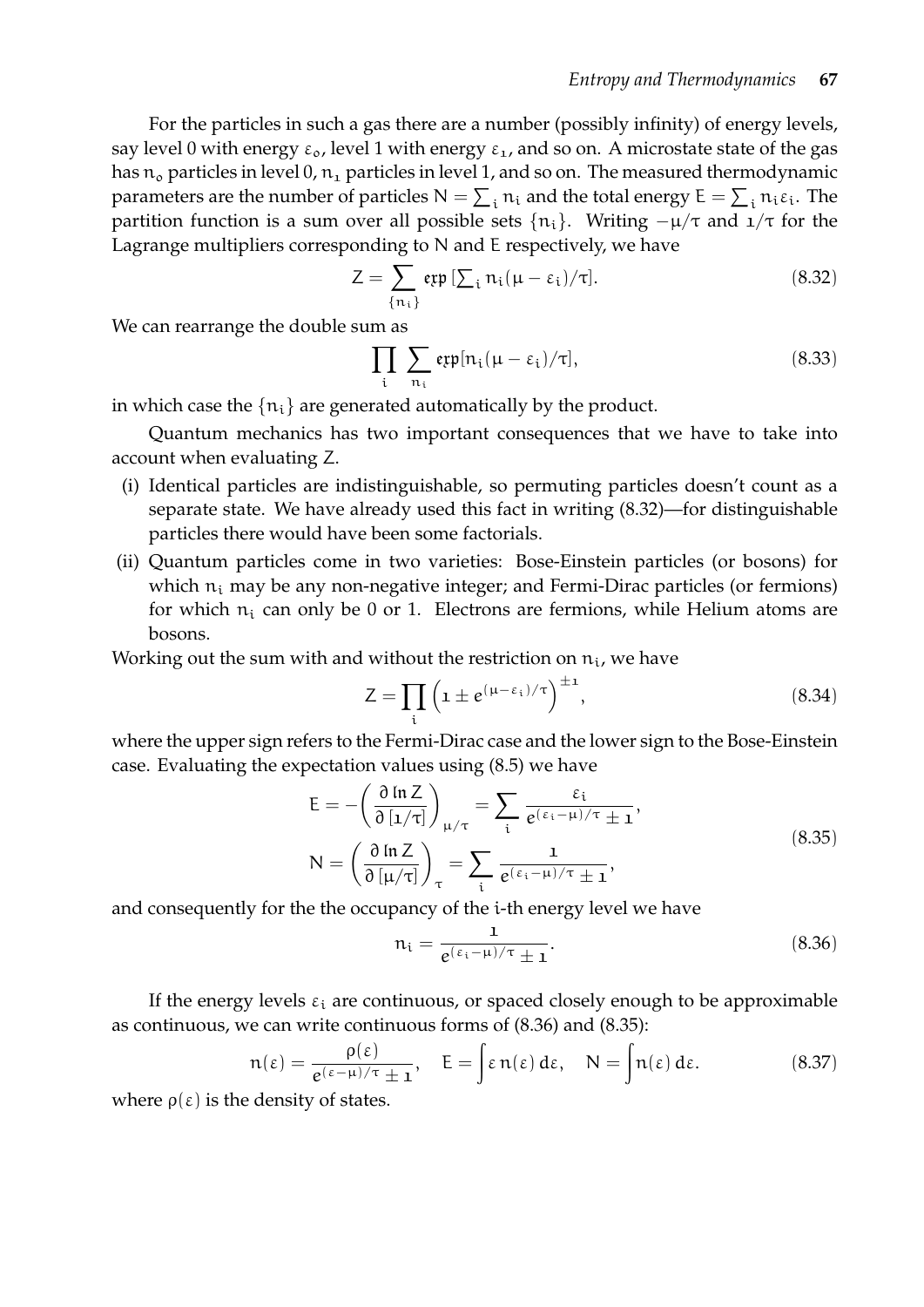EXAMPLE [The classical ideal gas] In gases of our everyday experience, usually  $\varepsilon \gg \mu$ , in which case the partition function (8.34) simplifies to

$$
\ln Z \simeq e^{\mu/\tau} \sum_{i} e^{-\varepsilon_{i}/\tau}
$$
 (8.38)

and the distinction between Bose-Einstein and Fermi-Dirac disappears; the common limiting form is called the classical or Maxwell-Boltzmann gas. If the gas is monoatomic, the density of states is expressible in terms of the momentum p as

$$
\rho(\varepsilon) = \frac{4\pi}{h^3} p^2 \, dp \, dV, \quad \varepsilon = \frac{p^2}{2m} \tag{8.39}
$$

where h is a physical constant (Planck's constant) and m is the particle mass. Approximating the partition function (8.38) by an integral and using (M.4) from page 70 gives us

$$
\ln Z = e^{\mu/\tau} \frac{\tau^{3/2} V}{\Gamma}, \quad \Gamma = \left(\frac{2\pi m}{h^2}\right)^{3/2}.
$$
 (8.40)

Using (8.5) we have

$$
N = \left(\frac{\partial \ln Z}{\partial [\mu/\tau]}\right)_{\tau} = \ln Z, \quad \frac{\mu}{\tau} = \ln \left(\frac{N\Gamma}{V\tau^{3/2}}\right),
$$
  
\n
$$
E = -\left(\frac{\partial \ln Z}{\partial [1/\tau]}\right)_{\mu/\tau} = \frac{3}{2}\tau N,
$$
\n(8.41)

Substituting from the above into the Legendre transform (8.4) we have

$$
S = \ln Z + \frac{E}{\tau} - \frac{\mu}{\tau} N = \left(\frac{5}{2} + \ln\left(\frac{\tau^{3/2}V}{N\Gamma}\right)\right)N.
$$
 (8.42)

And here we recover the well-known result that for a monoatomic ideal gas  $\tau V^{2/3}$  is constant in constant-S processes.

We may now invoke the relation (8.8) for  $p/\tau$  from classical thermodynamics, which gives us

$$
\frac{p}{\tau} = \left(\frac{\partial S}{\partial V}\right)_{E,N} = \frac{N}{V}
$$
\n(8.43)

(since  $\tau = \frac{2}{3}$  $\frac{2}{3}$ E/N and thus  $\tau$  is constant in the partial derivative) and we have finally

$$
pV = N\tau, \tag{8.44}
$$

which is the equation of state for a classical gas.  $\Box$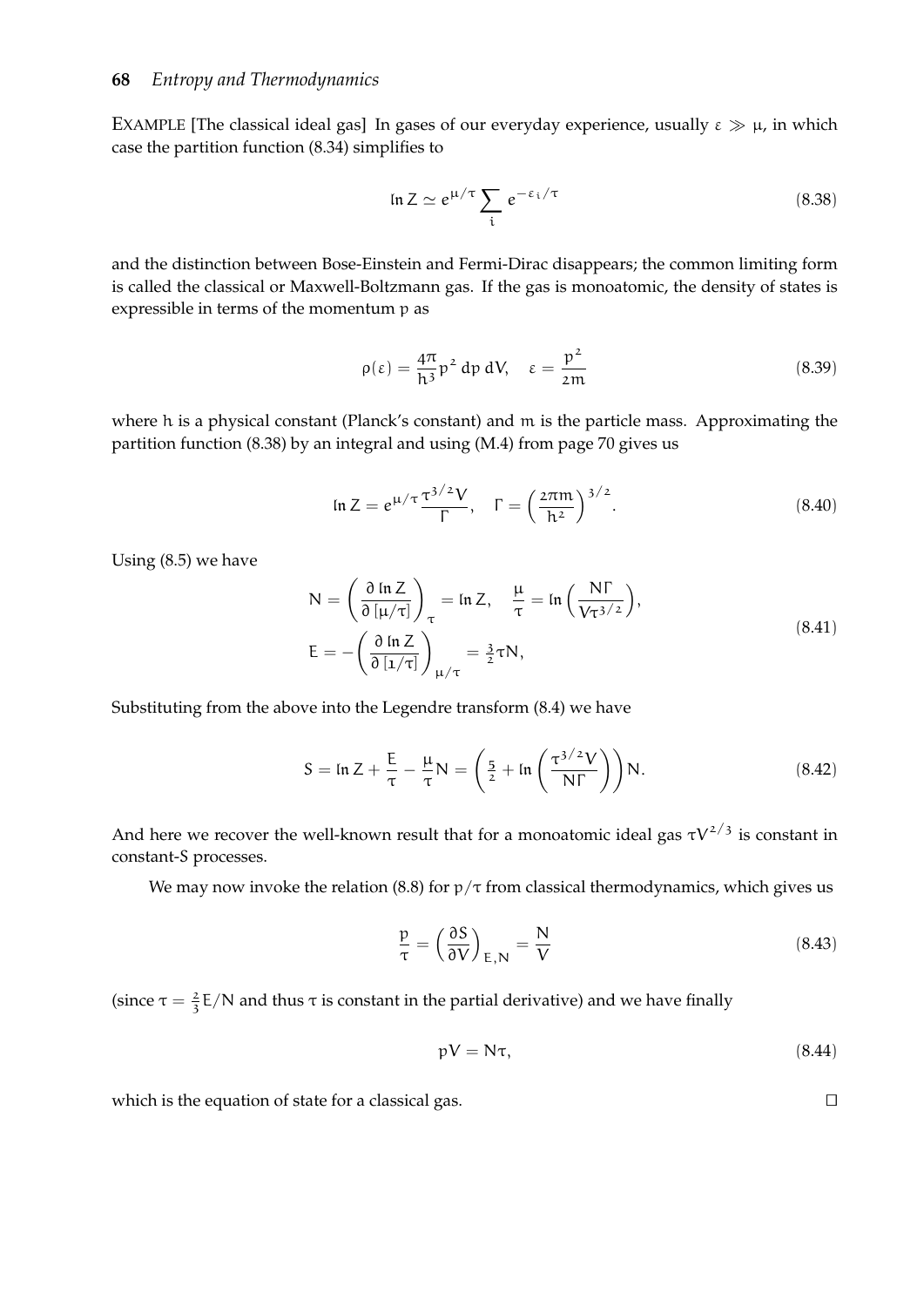PROBLEM 8.4: Photons in a cavity form a Bose-Einstein gas, with the difference that photons can be freely absorbed and emitted by any matter in the cavity, or its walls, so there is no constraint on N. For photons, the energy level is given by

<span id="page-72-0"></span>
$$
\epsilon = h \nu,
$$

where  $\nu$  is the frequency. The density of states has the form

$$
\rho(\epsilon) d\epsilon = \frac{8\pi}{c^3} \nu^2 d\nu dV
$$

where c is the speed of light. Show that the energy per unit volume in photons with frequencies between  $\nu$  and  $\nu$  + d $\nu$  is

$$
\frac{8\pi h}{c^3}\frac{\nu^3\,d\nu}{e^{h\nu/\tau}-1}.
$$

This is known, for historical reasons, as the blackbody radiation formula.

A good example of a photon gas is the radiation left over from the Big Bang. The expansion of the universe has reduced temperature and frequencies a lot, and today the typical  $\nu$  is in the microwave range and the temperature is 2.73 K. [**2**]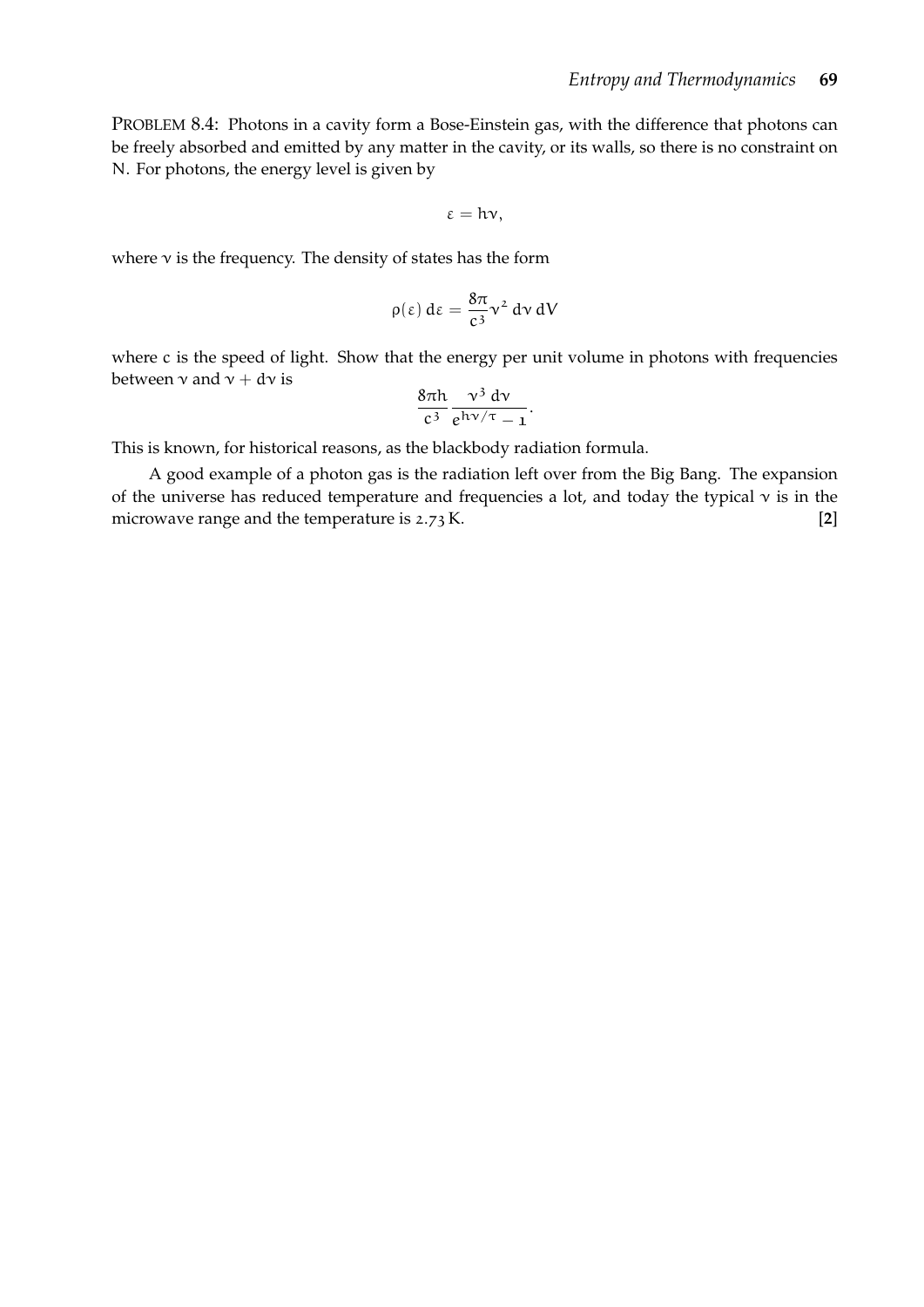### **Appendix: Miscellaneous Formulas**

This Appendix collects a number of formulas that are used in the main text, and are often useful in other places too. Most of them will not be derived here, but any book on mathematical methods for physical sciences<sup>1</sup> will derive most or all of them.

**1.** First, a reminder of the definition of e:

<span id="page-73-0"></span>
$$
e \equiv \lim_{N \to \infty} \left( 1 + \frac{1}{N} \right)^N. \tag{M.1}
$$

**2.** Integrals for marginalization often involve Gamma and Beta functions which are defined as

$$
\Gamma(n+1) \equiv \int_{0}^{\infty} x^{n} e^{-x} dx = n! \tag{M.2}
$$

and

$$
B(m, n) \equiv \int_0^1 x^m (1 - x)^n dx = \frac{m!n!}{(m+n+1)!}.
$$
 (M.3)

Note that m, n in these two formulas need not be integers. Useful non-integer cases are

$$
\Gamma\left(\frac{1}{2}\right) = \sqrt{\pi}, \quad \Gamma\left(\frac{3}{2}\right) = \frac{1}{2}\sqrt{\pi}.
$$
 (M.4)

Changing variables in (M.2) gives another useful integral:

$$
\int_0^\infty \sigma^{-n} \exp\left(-\frac{K}{2\sigma^2}\right) \frac{d\sigma}{\sigma} = \Gamma\left(\frac{n}{2}\right) \left(\frac{K}{2}\right)^{-n/2}.
$$
 (M.5)

A useful approximation for the Gamma function is Stirling's formula (actually the leading term in an asymptotic series) √

$$
n! \simeq \sqrt{2\pi} \, e^{-n} n^{n + \frac{1}{2}}, \tag{M.6}
$$

and its further truncation

$$
\ln(n!) \simeq n \ln n - n. \tag{M.7}
$$

### **3.** Also useful for marginalization is the most beautiful of all elementary integrals

$$
\int_{-\infty}^{\infty} e^{-x^2} dx = \sqrt{\pi}
$$
 (M.8)

<sup>1</sup> My favourites are G.B. Arfken & H.J. Weber, *Mathematical Methods for Physicists*(Academic Press 1995—first edition 1966) for detail and P. Dennery & A. Krzywicki, *Mathematics for Physicists* (Dover Publications 1996—first edition 1967) for conciseness.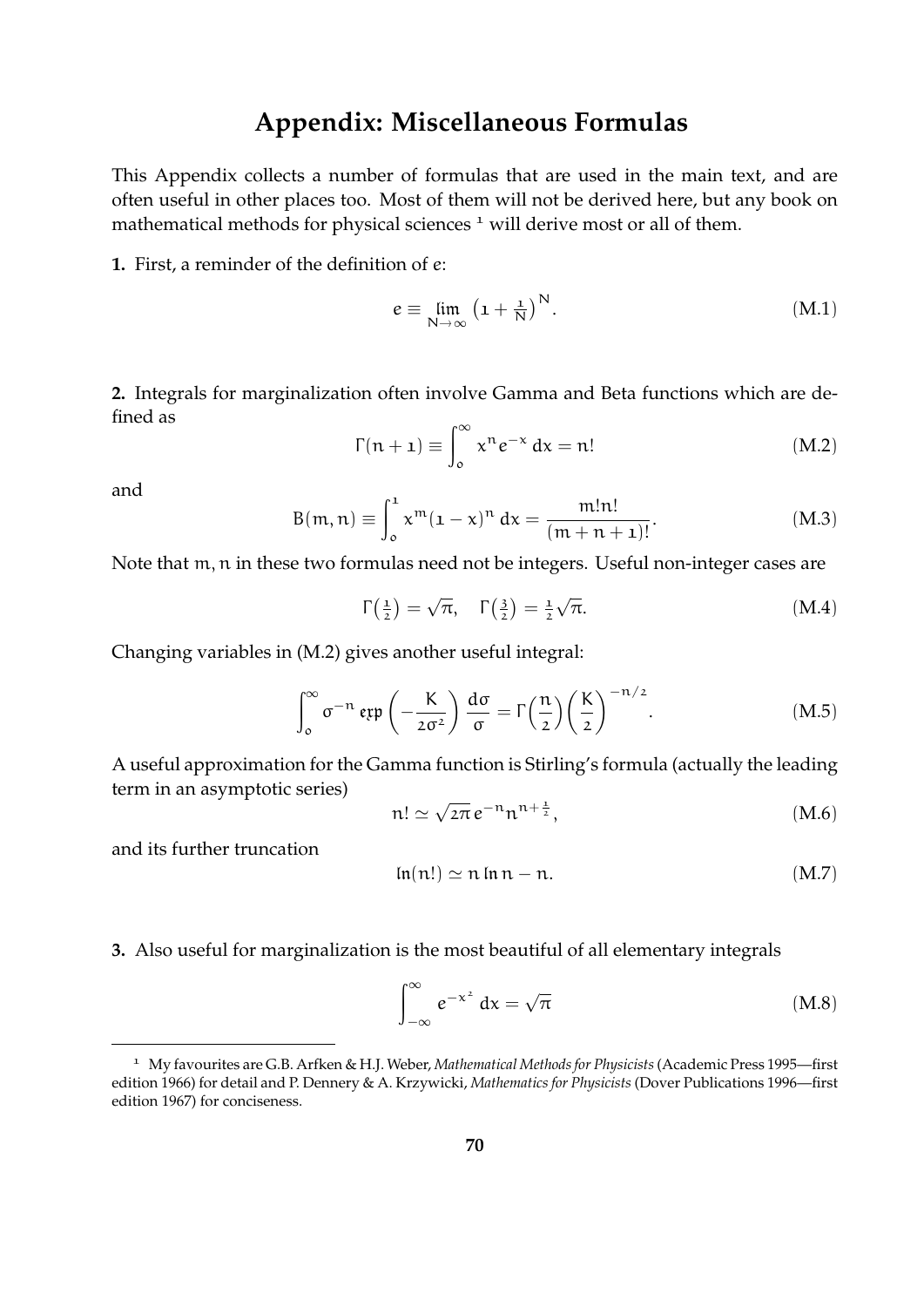and a number of integrals derived from it. These are sometimes called Gaussian integrals.

From (M.8) we have

<span id="page-74-0"></span>
$$
\int_{-\infty}^{\infty} e^{-\frac{1}{2}\alpha x^2} dx = \sqrt{2\pi} \alpha^{-\frac{1}{2}}.
$$
 (M.9)

Invoking Leibnitz's rule for differentiating under the integral sign, we differentiate (M.9) with respect to  $\alpha$ , and divide the result by (M.9) itself, to get

$$
\frac{\int_{-\infty}^{\infty} x^2 e^{-\frac{1}{2}\alpha x^2} dx}{\int_{-\infty}^{\infty} e^{-\frac{1}{2}\alpha x^2} dx} = \alpha^{-1}
$$
 (M.10)

Going to two dimensions, we have

$$
\int_{-\infty}^{\infty} e^{-\frac{1}{2}(\alpha x^2 + \beta y^2 - 2\gamma xy)} dx dy
$$
  
= 
$$
\left(\frac{2\pi}{\beta}\right)^{\frac{1}{2}} \int_{-\infty}^{\infty} e^{-\frac{1}{2}(\alpha \beta - \gamma^2) x^2/\beta} dx
$$
  
= 
$$
\frac{2\pi}{\sqrt{\alpha \beta - \gamma^2}}
$$
 (M.11)

and

$$
\frac{\int_{-\infty}^{\infty} x^2 \exp \left[-\frac{1}{2}(\alpha x^2 + \beta y^2 - 2\gamma xy)\right] dx dy}{\int_{-\infty}^{\infty} \exp \left[-\frac{1}{2}(\alpha x^2 + \beta y^2 - 2\gamma xy)\right] dx dy} = \frac{\beta}{\alpha \beta - \gamma^2}.
$$
 (M.12)

Formulas (M.11) and (M.12) look awful, but their content is simple: (M.11) shows that marginalizing out one of the variables in a 2D Gaussian leaves a 1D Gaussian, and (M.11) tells us the dispersion of the latter.

The multi-dimensional generalizations of (M.9) and (M.10) can be written concisely in matrix notation. Let  $x$  denote a column vector with L components each ranging from  $-\infty$  to  $\infty$  and H denoting a constant L  $\times$  L matrix. Then  $\frac{1}{2}x^{T}Hx$  generalizes  $-\frac{1}{2}$  $\frac{1}{2} \alpha x^2$  to L dimensions. We then have the formulas<sup>1</sup>

$$
\int \exp\left(-\frac{1}{2}\mathbf{x}^{\mathsf{T}}\mathbf{H}\mathbf{x}\right) \mathrm{d}x_1 \cdot \mathrm{d}x_L = \frac{\left(2\pi\right)^{L/2}}{\sqrt{|\det \mathbf{H}|}} \tag{M.13}
$$

and

$$
\frac{\int x x^{\mathsf{T}} \exp\left(-\frac{1}{2} x^{\mathsf{T}} H x\right) dx_1...dx_L}{\int \exp\left(-\frac{1}{2} x^{\mathsf{T}} H x\right) dx_1...dx_L} = H^{-1}.
$$
 (M.14)

We see that  $H^{-1}$  behaves like  $\sigma^2$  in the Gaussian. Moreover, marginalizing some of the variables in a multi-dimensional Gaussian amounts to discarding the corresponding rows and columns of  $H^{-1}$ .

<sup>&</sup>lt;sup>1</sup> See the Appendix of Sivia for a derivation.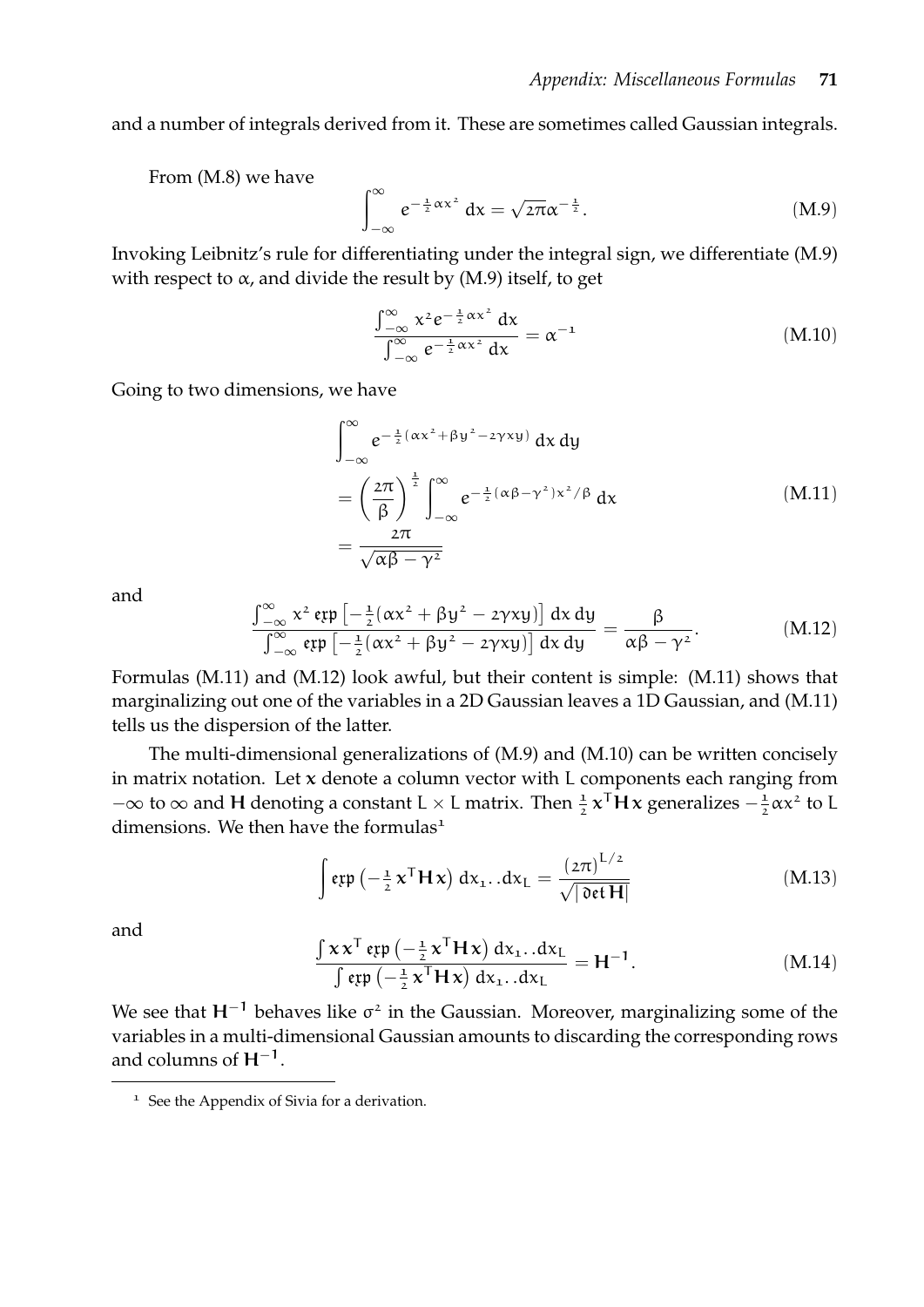**4.** Now we have a very brief summary of Fourier transforms. A function  $f(x)$  and its Fourier transform, say  $F(k)$ , are related by

<span id="page-75-0"></span>
$$
F(k) = \int_{-\infty}^{\infty} e^{ikx} f(x) dx
$$
  
\n
$$
f(x) = \frac{1}{2\pi} \int_{-\infty}^{\infty} e^{-ikx} F(k) dk.
$$
 (M.15)

Naturally,  $f(x)$  needs to fall off fast enough at large  $|x|$  for the Fourier transform to exist. Fourier transforms have many useful properties, four of which are used in chapter 3.

- (i) The Fourier transform of  $f'(x)$  is  $(-ik)F(k)$ , (easy to verify).
- (ii) The Fourier transform of the convolution of two functions is the product of the Fourier transforms (the convolution theorem):

$$
\int_{-\infty}^{\infty} f(y)g(x-y) dy = \frac{1}{2\pi} \int_{-\infty}^{\infty} e^{-ikx} F(k)G(k) dk.
$$
 (M.16)

It is not hard to derive this, at least if we are allowed to freely change the order of integration.

(iii) The Fourier transform of a Gaussian is another Gaussian:

$$
f(x) = \frac{1}{\sqrt{2\pi}\sigma} e^{-\frac{1}{2}x^2/\sigma^2} \Leftrightarrow F(k) = e^{-\frac{1}{2}k^2\sigma^2}.
$$
 (M.17)

The functional form stays the same, only  $\sigma$  is replaced by  $1/\sigma$ .

(iv) Although the Fourier transform of a constant is not defined, it can be given a meaning in the limit. Consider the limit of (M.17) as  $\sigma \to \infty$ :  $f(x)$  gets arbitrarily sharp and narrow but the area under it remains 1. We have

$$
f(x) \to \delta(x), \quad F(k) \to \mathbf{1},
$$
 (M.18)

where  $\delta(x)$  (called a  $\delta$  function or Dirac  $\delta$ ) is a curious beast with the property that for any well-behaved  $h(x)$ 

$$
\int \delta(x-a) h(x) dx = h(a)
$$
 (M.19)

if the integral goes over  $x = a$ , and o otherwise.

**5.** Finally, a note on the infinite product (1.5) on page 4, which has little to do with anything else in this book, but is too pretty to pass by. Consider

$$
\prod_{\text{p prime}} \left(1 - p^{-z}\right)^{-1} \tag{M.20}
$$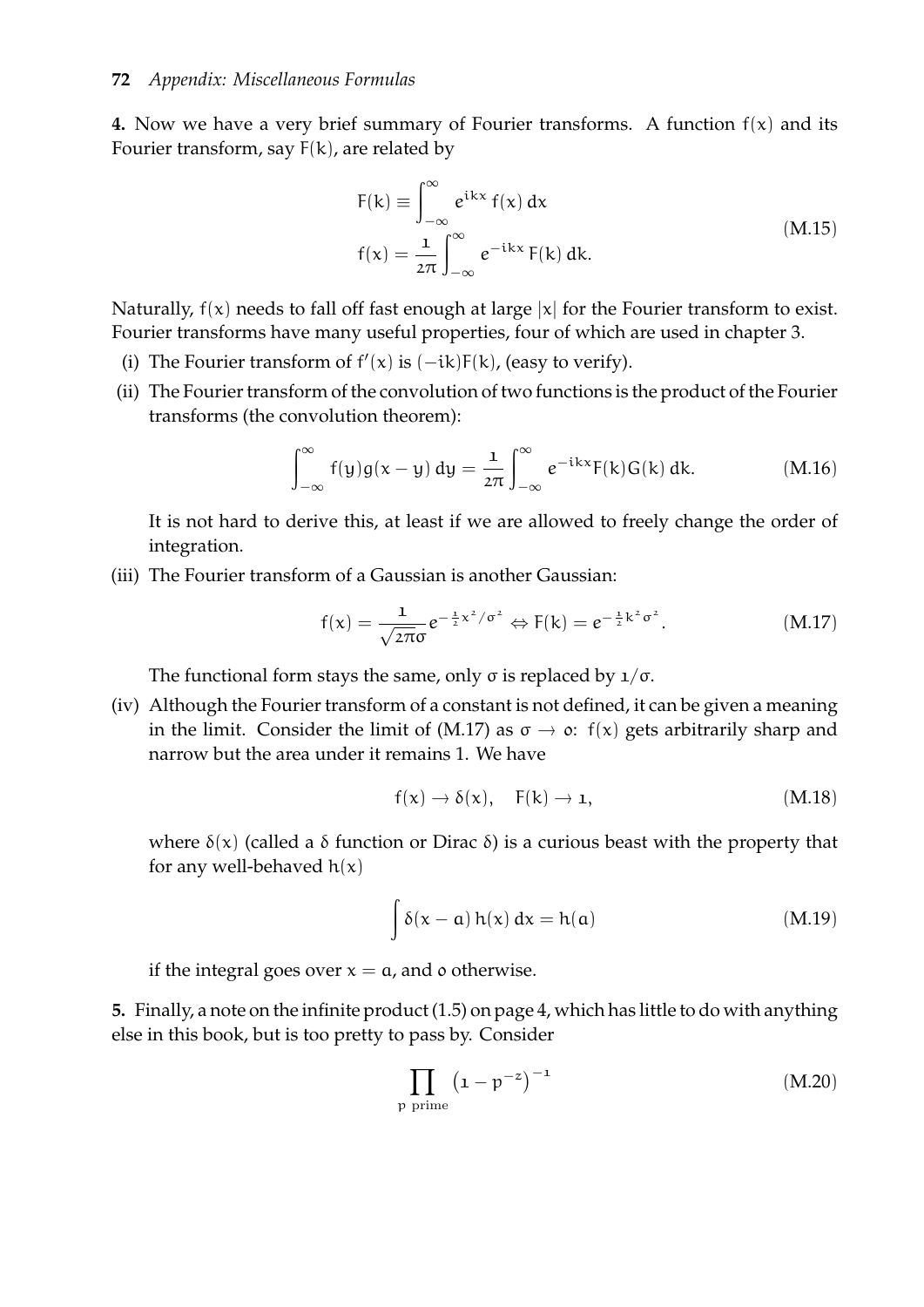where  $z > 1$ . We can binomial-expand each term in the product to get

$$
\prod_{\text{p prime}} \left( 1 + p^{-2} + p^{-2 \times 2} + p^{-2 \times 3} + \cdots \right). \tag{M.21}
$$

Expanding out this product, and using the fact that every natural number n has a unique prime factorization, gives

<span id="page-76-0"></span>
$$
\sum_{n=1}^{\infty} \frac{1}{n^z}.
$$
 (M.22)

The sum (M.22) is the Riemann Zeta function, originally introduced for real z by Euler and later analytically continued to complex z by Riemann. This function has a spooky tendency to appear in any problem to do with primes. For  $z = z$  it equals<sup>1</sup>  $\pi^2/6$ .

<sup>1</sup> See, for example, equation (6.90) in R.L. Graham, D.E. Knuth, & O. Patashnik, *Concrete Mathematics* (Addison-Wesley 1990).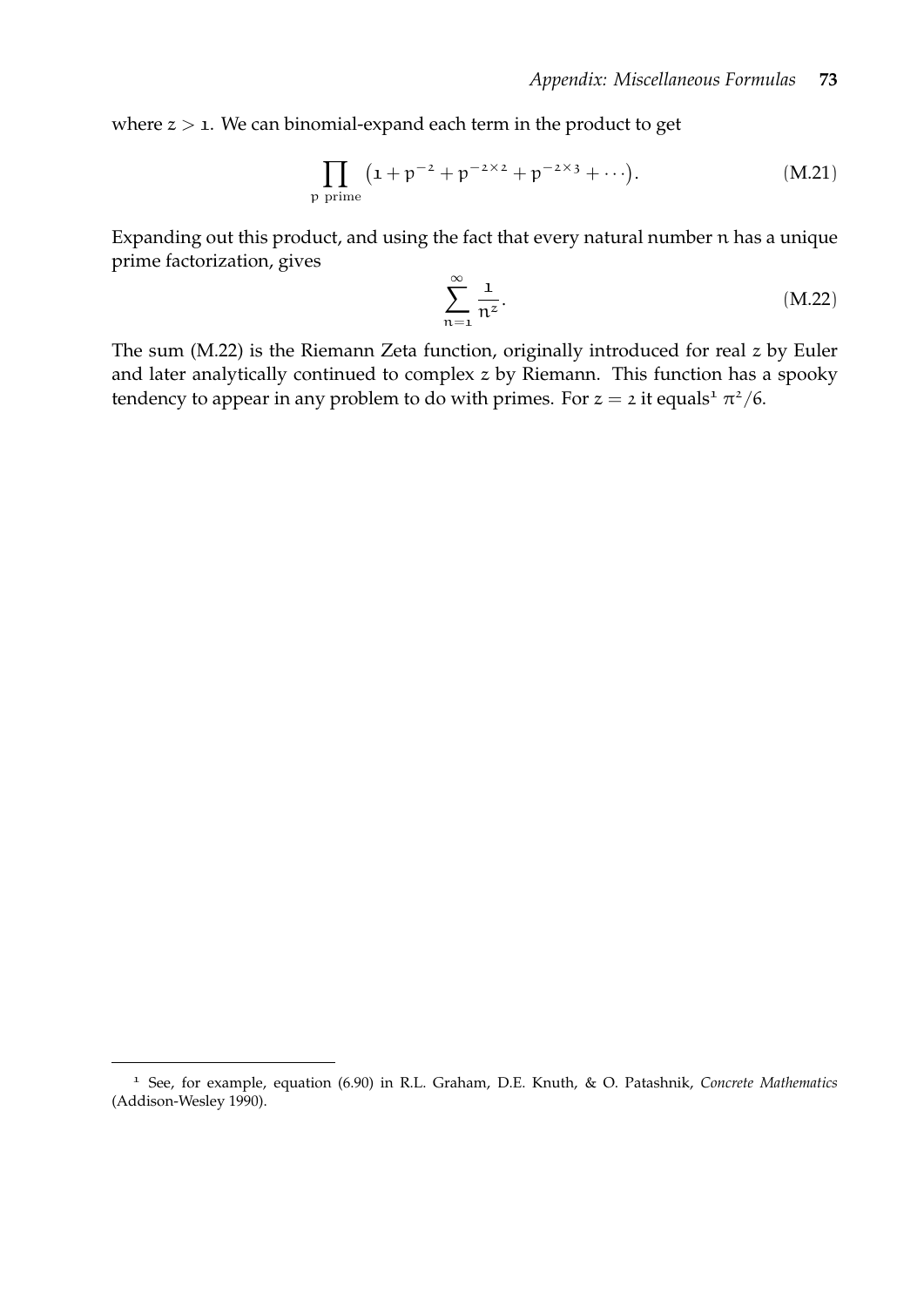## **Hints and Answers**

ANSWER 1.1: Adding probabilities for 1st, 2nd,. . . turn

$$
\mathfrak{prob}(\text{Tortoise rolls 6}) = \frac{1}{6} \left[ \frac{5}{6} + \left( \frac{5}{6} \right)^3 + \ldots \right] = \frac{5}{11}.
$$

Alternatively

$$
\mathfrak{prob}(\text{Tortoise rolls 6}) = \frac{5}{6} \mathfrak{prob}(\text{Achilles rolls 6}) = \frac{5}{11}.
$$

ANSWER 1.2:

$$
\mathfrak{prob}(65|N) = \mathfrak{prob}(1729|N) = N^{-1}, \quad \text{provided } N \ge 1729
$$

and the prior on N is  $N^{-1}$ . Hence

$$
\mathfrak{prob}(N | 65, 1729) \propto N^{-3}, N \ge 1729.
$$

ANSWER 1.3: The instruction sets GGG and RRR give coincidence no matter what the switch settings are. Each of the remaining instruction sets (RRG RGR RGG GRR GRG GGR) gives non-coincidence for only 4 out of the 9 possible switch combinations.

ANSWER 2.1: It is the probability of having n events in the time interval  $[0, \tau]$ , which is  $e^{-m\tau}m^{n}\tau^{n}/n!$ , and then one more event in the time interval  $[\tau, \tau + d\tau]$ . As the Gamma function formula (M.2) shows, the result is normalized.

ANSWER 2.2: Modify the derivation of (2.16), put  $K = L$ , and then use the Beta function (M.3) for the integral over u.

ANSWER 2.3: Straightforward manipulations of the sums.

ANSWER 2.4:  $(n_1 - n_{12})(n_2 - n_{12})/n_{12}$ .

ANSWER 3.1:  $cf(k) = \sin(k)/k$ .

ANSWER 3.2: Like equation (3.16), with  $\Delta^2 = \frac{1}{2}$  $\frac{1}{2}$  in units of a step length.

ANSWER 3.3: Since  $\circ$ .3% of a Gaussian lies outside 3 $\sigma$ , the difference between the extremes in 1024 trials will be about 6σ. In fact in this example  $m = 137.5$  and  $\sigma = 7$ .

ANSWER 3.4: A Gaussian, times four factors of the type (3.43), times a combinatorial factor  ${}^5C_2 \times 3$ .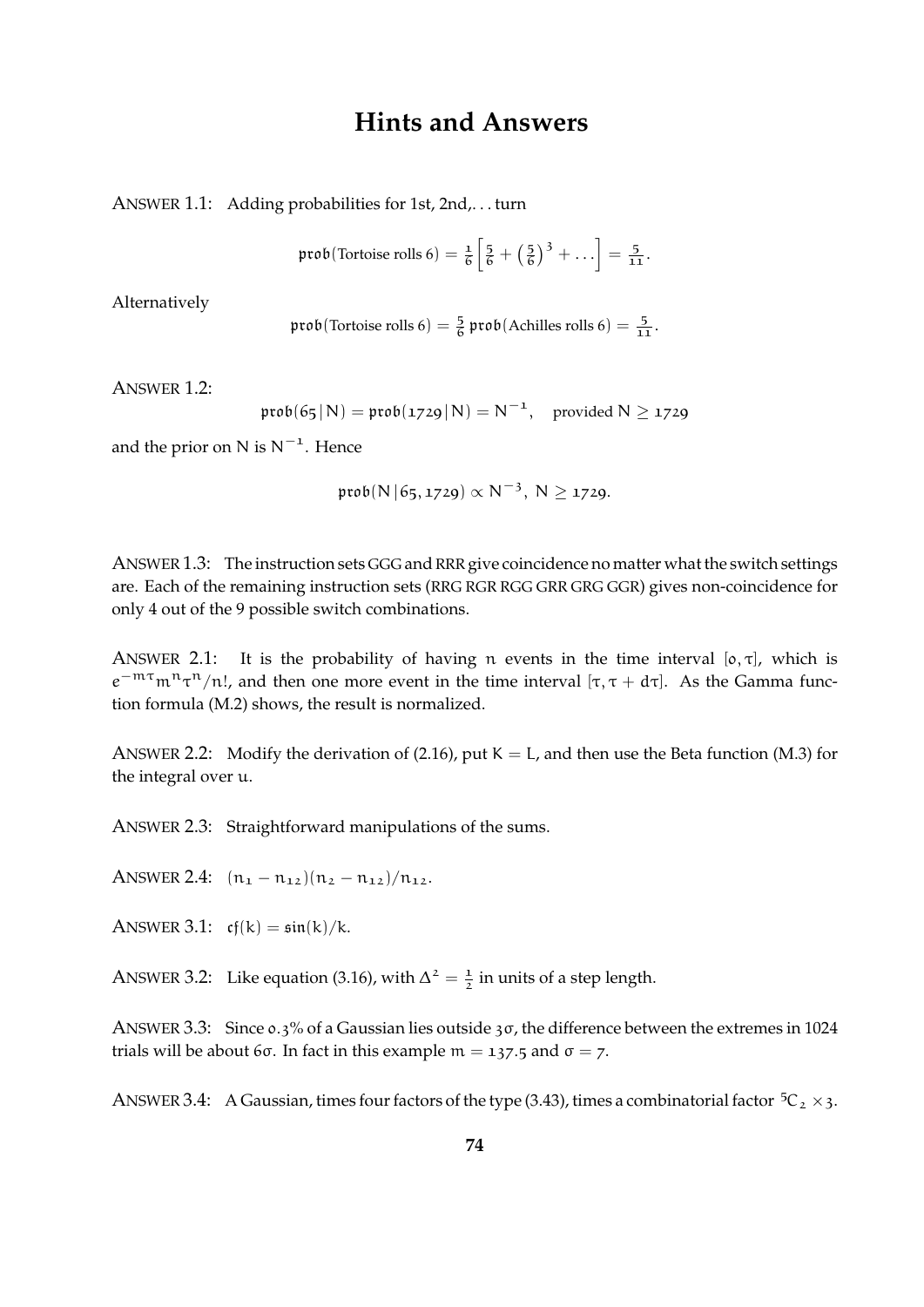ANSWER 3.5: In the Gaussian approximation 130 is a 3σ result.

ANSWER 4.1: In polar coordinates

 $x = r \sin \theta \cos \phi$ ,  $y = r \sin \theta \sin \phi$ ,  $z = r \cos \theta$ 

the volume element

$$
dx\,dy\,dz=r^2\,dr\,d(\cos\theta)\,d\varphi
$$

so choose r according to  $r^2f(r)$  and choose  $\phi$  and cos  $\theta$  uniformly.

For  $g(r)$ , start with  $f(r)$  and then use rejection for the extra factor.

ANSWER 4.2: See Figure A.1.



**Figure A.1:** This uses 40000 points. The integrable singularity at  $x = o$  is harmless.

ANSWER 5.1: We get

$$
y = 1.015 - 1.047x
$$

The bootstrap matrix is

$$
\left(\begin{array}{cc} 0.0017 & -0.0030 \\ -0.0030 & 0.0072 \end{array}\right)
$$

versus  $\sigma^2$ **C** (using equation 5.26 on page 40 for  $\sigma^2$ ) of

$$
\begin{pmatrix}\n0.0014 & -0.0022 \\
-0.0022 & 0.0060\n\end{pmatrix}
$$

ANSWER 5.2: Replacing the K points with the mean and replacing  $\sigma$  with  $\sigma/\sqrt{\rm K}$ , changes Q<sup>2</sup> only by a constant.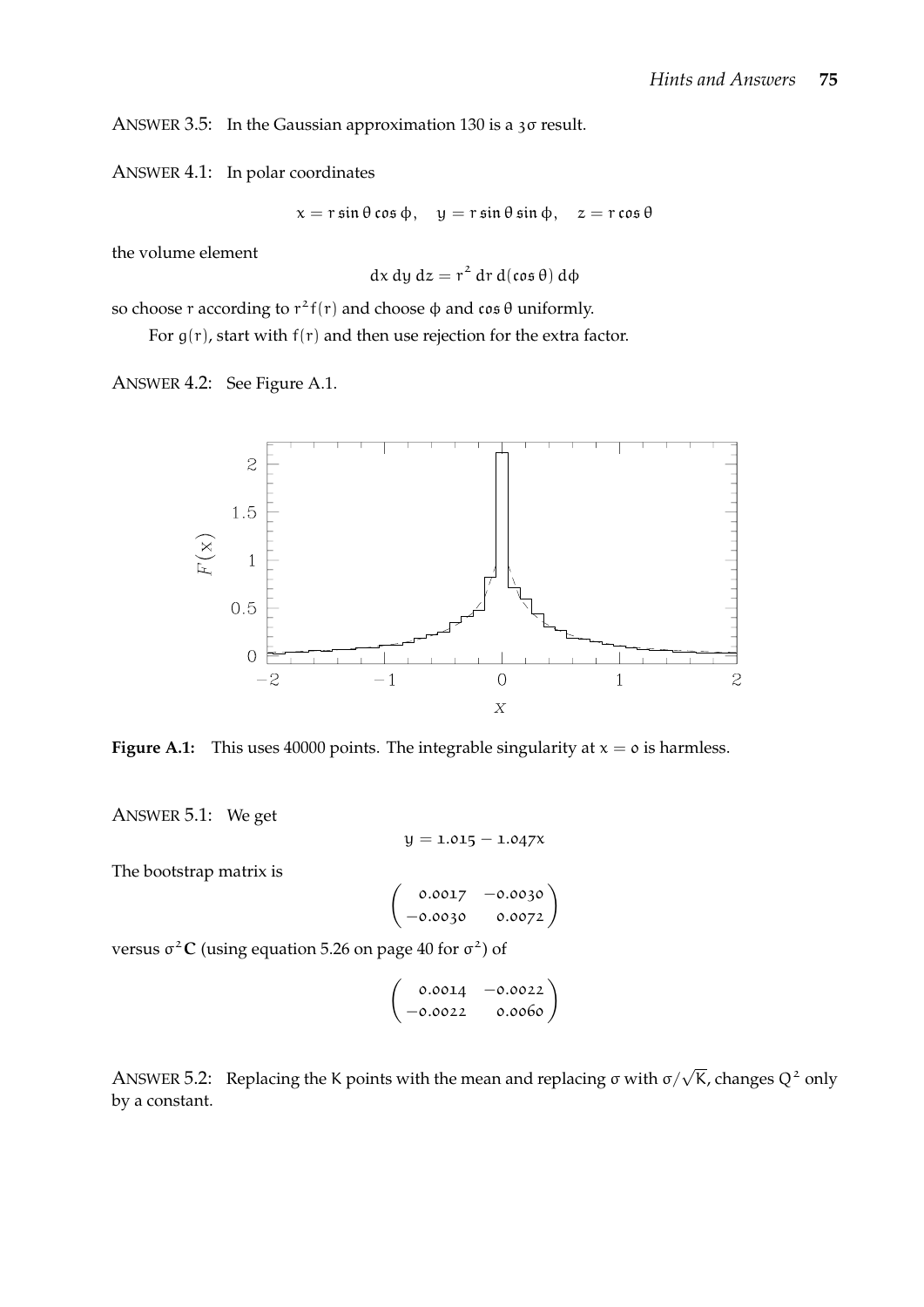ANSWER 5.3:  $\mathfrak{prob}(\mu|D) \propto (d\omega/d\mu) \mathfrak{prob}(\omega|D)$ . Then use the Gaussian approximation formula (3.35).

ANSWER 5.4: Marginalize along the line, which gives

$$
\text{prob}(x_1, y_1 \, | \, m, c) \propto (1 + m^2)^{-\frac{1}{2}} \exp\left[-\frac{Q^2}{2(1 + m^2)}\right]
$$

$$
Q^2 = (y_1 - mx_1 - c)^2
$$

which is similar (5.6) but with  $\sqrt{1+m^2}$  in place of  $\sigma$ . The argument of the exponent is the perpendicular distance from  $(x_1, y_1)$  to the line.

ANSWER 5.5: The polynomial is

$$
1-x+x^2-x^3
$$

and Figure A.2 shows data and fits. The factor

$$
\Gamma\left(\tfrac{1}{2}L\right)\Gamma\left(\tfrac{1}{2}(N-L)\right)\left(P^{\mathsf{T}}\cdot\mathbf{C}\cdot P\right)^{-L/2}\left(d^2-P^{\mathsf{T}}\cdot\mathbf{C}\cdot P\right)^{(L-N)/2}
$$

from equation (5.32) evaluates to

$$
10^{28.5}, \quad 10^{36.3}, \quad 10^{43.3}, \quad 10^{41.0}, \quad 10^{39.0}, \quad 10^{37.3}
$$

for polynomials of degree 1 to 6.

ANSWER 5.6: Use  $-2$  ln(likelihood), or

$$
2\sum\nolimits_{i}\left(\mathfrak{ln}(n_{i}!)+\mathfrak{m}-n_{i}\mathfrak{ln}\mathfrak{m}\right)
$$

which reduces to  $\chi^2$  for large m.

#### ANSWER 5.7: Beware the denominator in Bayes' theorem!

In our first invocation of Bayes' theorem, the denominator prob(D) is a well-defined constant. In our second invocation, the denominator is  $\mathfrak{prob}( \chi^2)$ . But since  $\chi^2$  depends on  $\omega$ , marginalizing out  $\omega$  to get  $\mathfrak{prob}(\chi^2)$  has no meaning.

ANSWER 6.1: There could be any number of unsampled events before the next sampled event, so

$$
\mathfrak{prob}(x \, | \, S) = \sum_{n = o}^{\infty} \left( \mathfrak{prob}(\overline{S}) \right)^n \, \mathfrak{prob}(S, x).
$$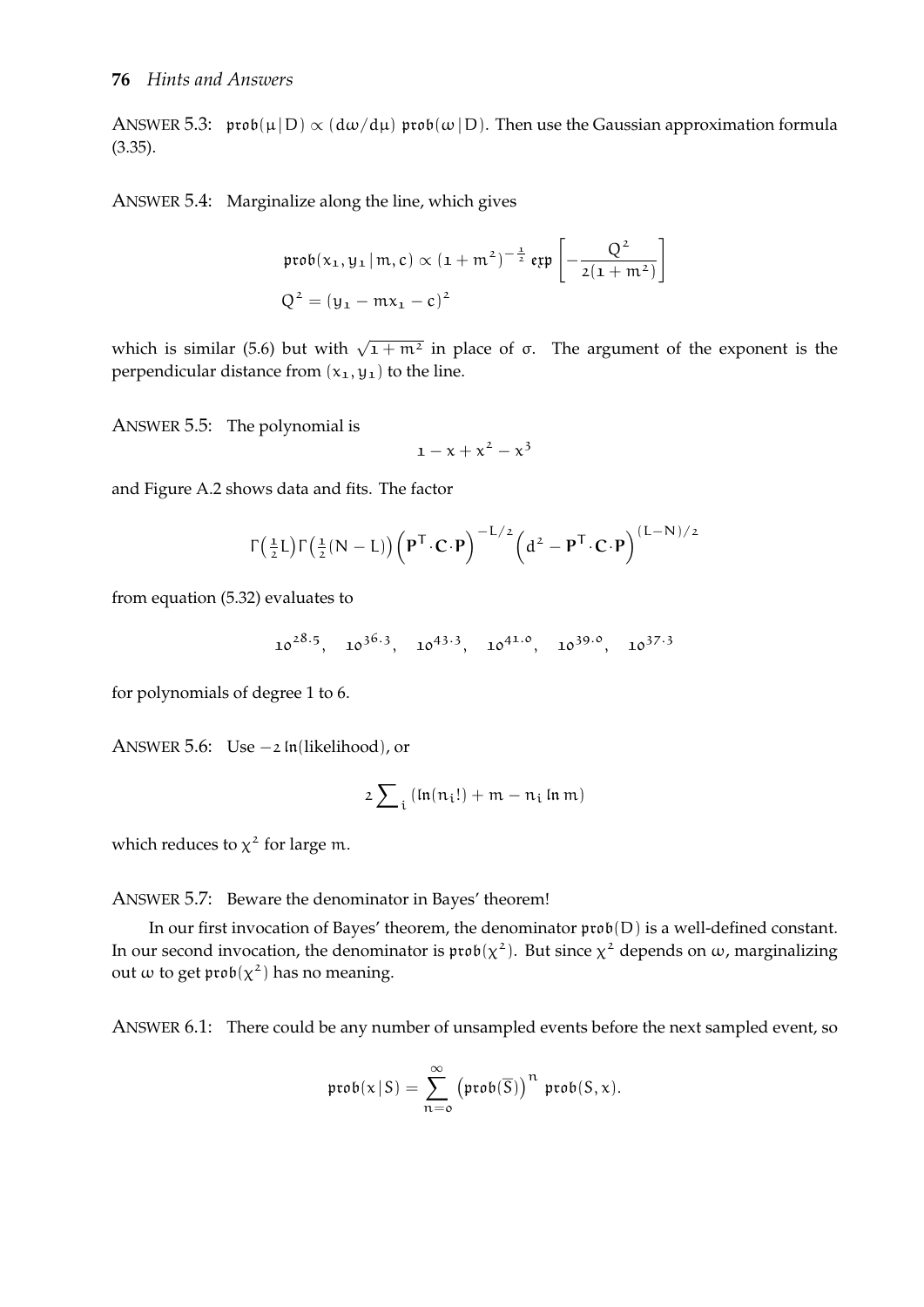

**Figure A.2:** Fitted polynomials of degrees 1 to 6.

ANSWER 6.2: Figure A.3 shows the data my program generated. (The binning is just for the figure, the analysis does not bin the data.) From the figure we would expect, that  $a_1$ ,  $b_1$  would be easy to infer,  $a_2$ ,  $b_2$  much harder. My Metropolis program gets the following 90% confidence intervals.

$$
w = 0.88^{+0.08}_{-0.16}
$$
  
\n
$$
a_1 = 0.48^{+0.03}_{-0.04}
$$
  
\n
$$
a_2 = -0.29^{+0.35}_{-0.31}
$$
  
\n
$$
b_1 = 0.21^{+0.06}_{-0.06}
$$
  
\n
$$
b_2 = 0.42^{+0.22}_{-0.09}
$$

ANSWER 6.3: In equation (6.6), replace M! by  $e^{-M}M^M$  and S! by  $e^{-S}S^S$ .

ANSWER 6.4: See Figures A.4 and A.5.

ANSWER 7.1: The variance  $\langle \mathfrak{x}^2(\varepsilon) \rangle - \langle \mathfrak{x}(\varepsilon) \rangle^2$ .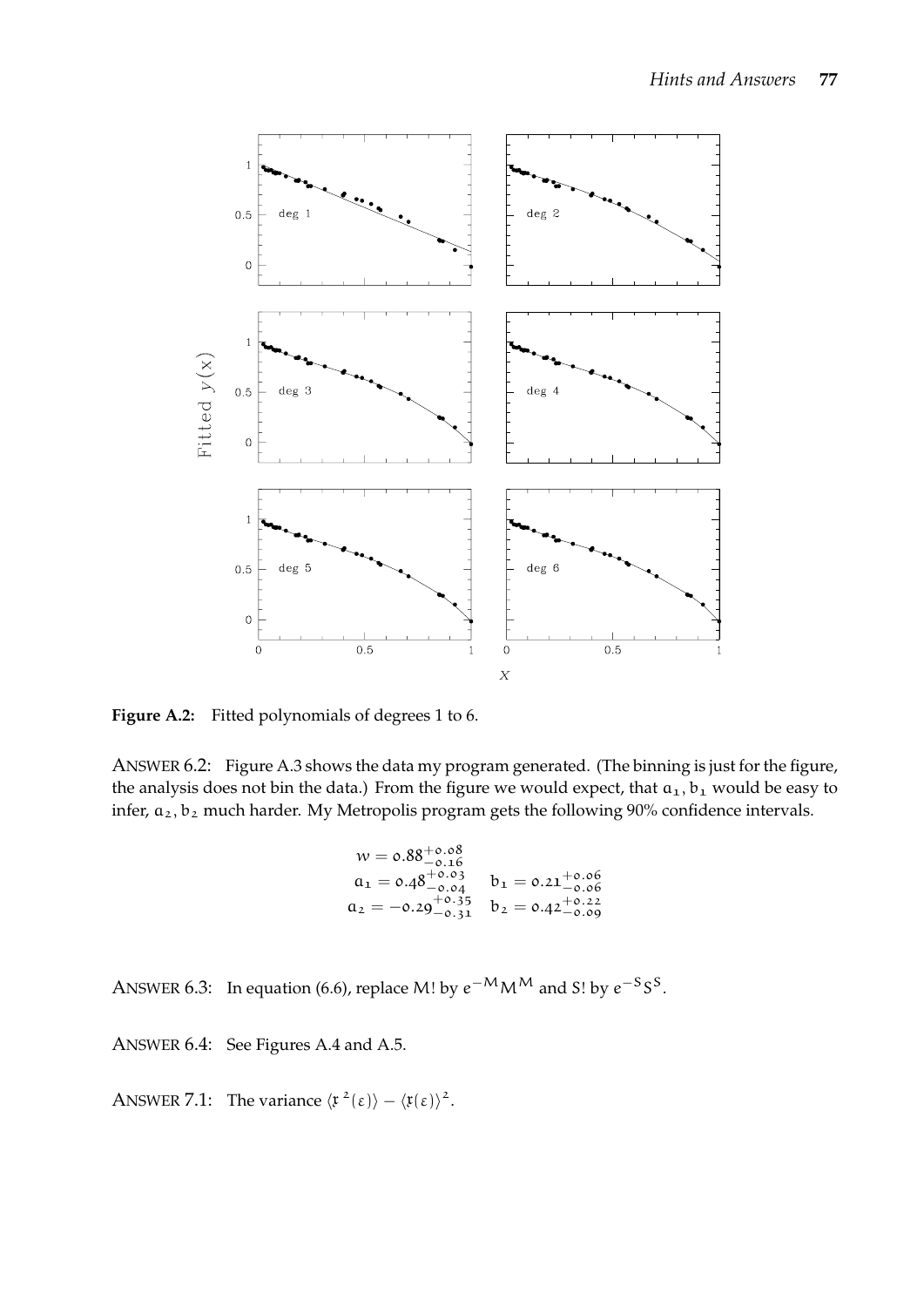

**Figure A.3:** Histogram of detections in the two-lighthouse problem.



**Figure A.4:** Plot of p-values for the KS statistic, for  $N_u = 10$ ,  $N_v = 20$ . The histogram is from simulations, the curve is the asymptotic formula.



**Figure A.5:** Plot of p-values for the statistic  $\kappa = \sum_i x_i x_{i+1}$  (suggested by A. Austin) also for  $N_\mathrm{u} =$  10,  $N_\mathrm{v} =$  20.

ANSWER 8.1:

$$
F(\tau, V) = E(S, V) - \tau S
$$
  
H(S, p) = E(S, V) + pV  
H(S, p) = \tau S + Vp + F(\tau, V)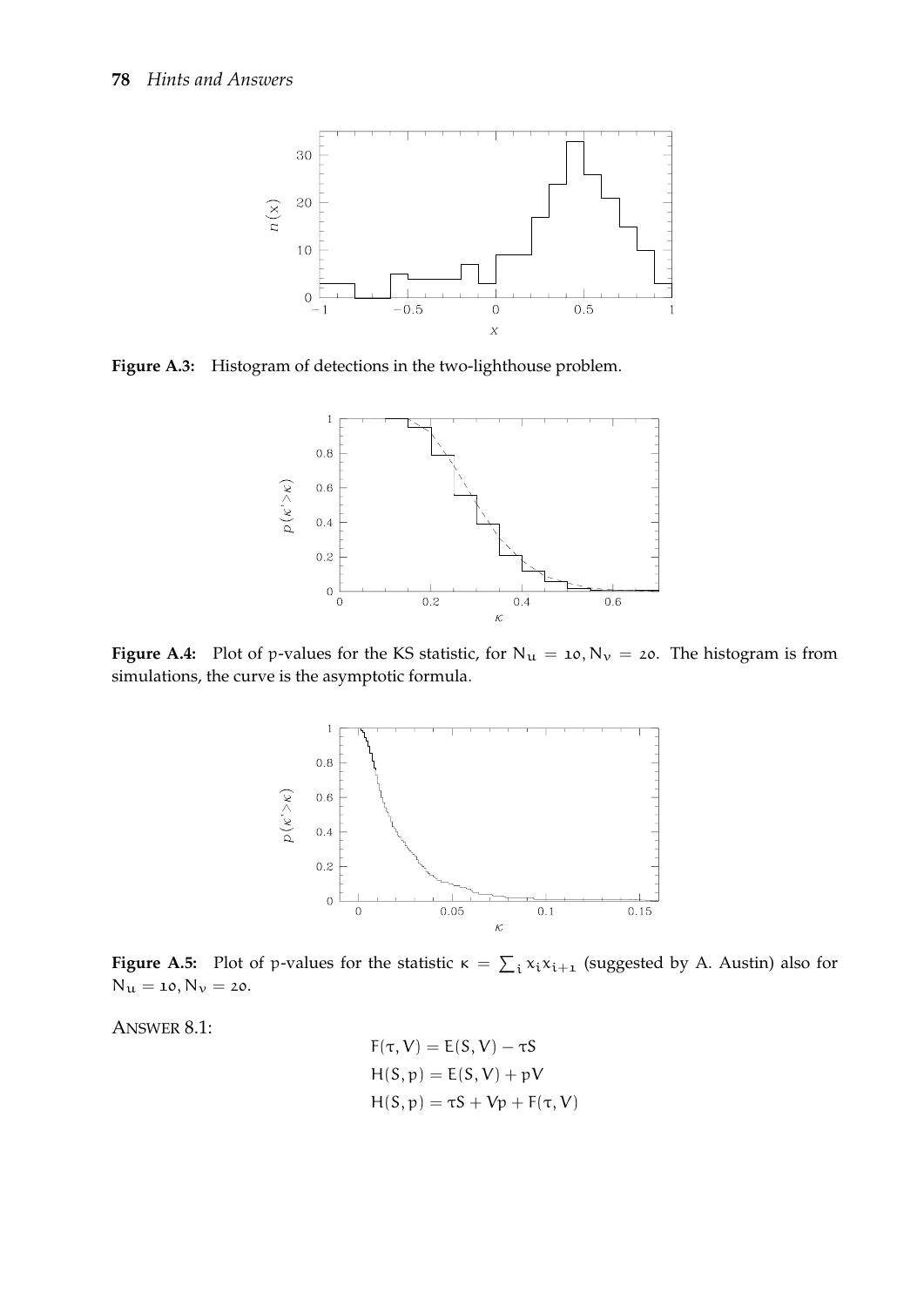ANSWER 8.2: Since  $p_1$ ,  $p_2$  are constant, work done on the gas is  $p_2V_2-p_1V_1$ , and hence H = U+pV is constant. Using

$$
dH = \tau \, dS + V \, dp
$$

gives dS.

ANSWER 8.3:  $F(\tau, V)$  and  $G(\tau, p)$ .

ANSWER 8.4: Substitute in (8.37), with  $\mu = o$  because there is no particle-number constraint.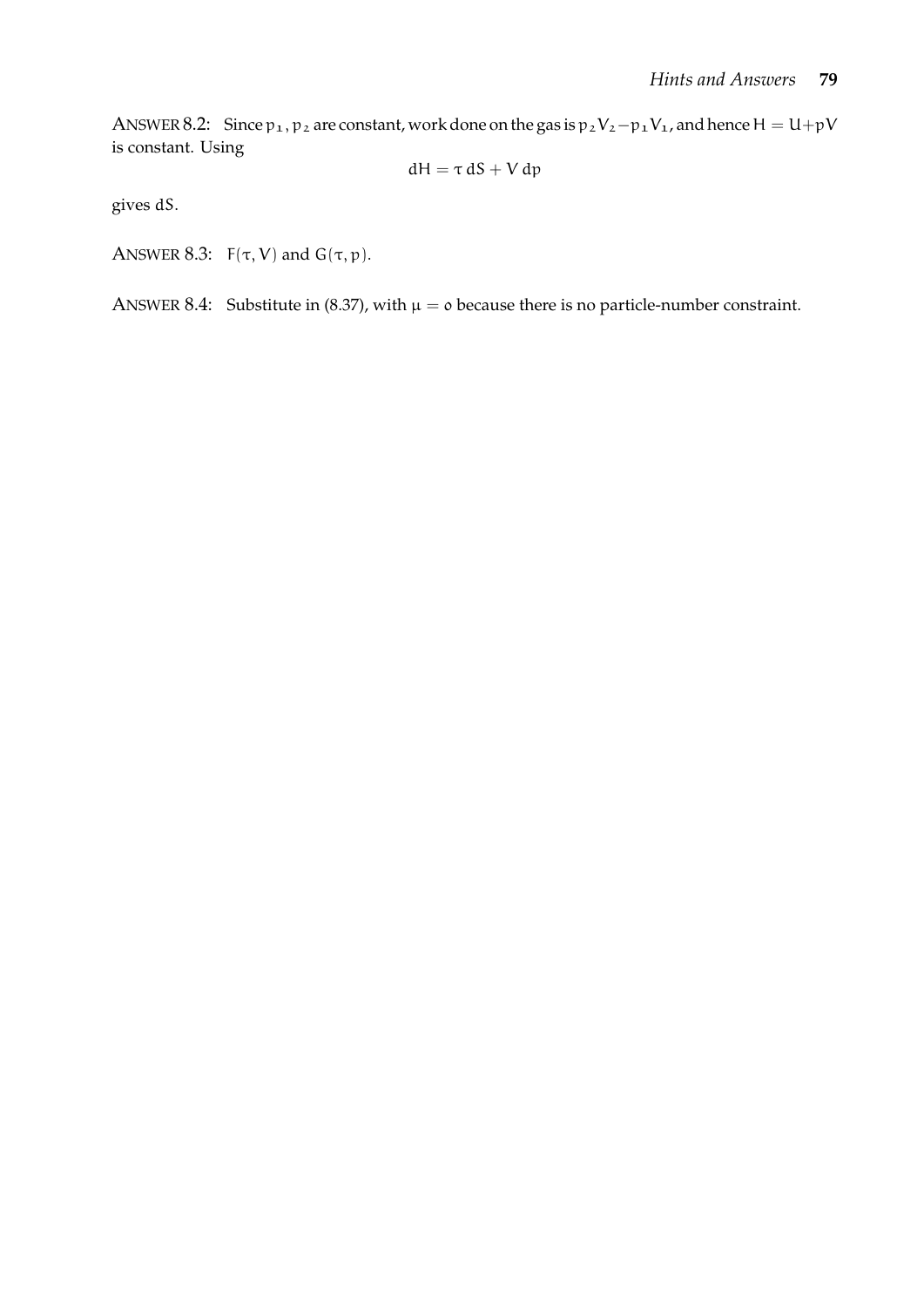# **Index**

Bayesian [6](#page-9-0) Bayes' theorem [5,](#page-8-0) [12](#page-15-0), [15](#page-18-0), [44](#page-47-0), [45](#page-48-0) Bell's theorem [13](#page-16-0)–[14](#page-17-0) Bernoulli distribution, see binomial distribution Beta function [70](#page-73-0) binomial distribution [15](#page-18-0) blackbody radiation [69](#page-72-0) Black-Scholes formula [25](#page-28-0)–[27](#page-30-0) Bookmakers' odds [10,](#page-13-0) [17](#page-20-0) bootstrap [37](#page-40-0) Bose-Einstein distribution [67](#page-70-0) Carnot cycle [61](#page-64-0)[–62](#page-65-0) Cash statistic [44](#page-47-0) cats, eye colours of [4](#page-7-0) Cauchy distribution, see Lorentzian CCD<sub>s</sub> [29](#page-32-0) central limit theorem inapplicability of [23,](#page-26-0) [45](#page-48-0) proof of [23](#page-26-0) characteristic function [22](#page-25-0) chi-square test [42](#page-45-0)–[44](#page-47-0) degrees of freedom [43](#page-46-0) reduced  $\chi^2$  [43](#page-46-0) conditional probability, see under probability theory confidence interval [17](#page-20-0) convolution [22,](#page-25-0) [72](#page-75-0) covariance matrix [38](#page-41-0) Cox's theorems [7](#page-10-0) Cramers, von Mises, Smirnov statistic, see Kolmogorov-Smirnov statistic and variants credible region, see confidence interval degeneracy, see under partition function

detailed balance [32](#page-35-0) diffusion equation [26](#page-29-0)–[27](#page-30-0) dispersion, see standard deviation entropy and continuous probability distributions [52](#page-55-0) configurational [55–](#page-58-0)[57](#page-60-0) information theoretic [12,](#page-15-0) [50](#page-53-0) principle of maximum entropy [11](#page-14-0)–[12,](#page-15-0) [52](#page-55-0)[–53](#page-56-0), [58](#page-61-0) thermodynamic [59](#page-62-0) error bars possible meanings of [27](#page-30-0) error function [28](#page-31-0) errors, propagation of [39](#page-42-0)[–40](#page-43-0) estimators, see under Frequentist theory evidence, see Bookmakers' odds expectation values [20](#page-23-0) Fermi-Dirac distribution [67](#page-70-0) Fisher matrix [39](#page-42-0) Flanders and Swann [61](#page-64-0) Fourier transform [13,](#page-16-0) [22,](#page-25-0) [31](#page-34-0), [72](#page-75-0) Frequentist [6](#page-9-0) Frequentist theory [11](#page-14-0) estimators [11](#page-14-0) maximum likelihood [11](#page-14-0) unbiased estimators [11](#page-14-0) Gamma function [70](#page-73-0) Gaussian distribution [22](#page-25-0) and maximum entropy [53](#page-56-0) integrals over [71](#page-74-0) tails of [22](#page-25-0) Gibbs paradox [65](#page-68-0) goodness of fit general concept [10](#page-13-0) Green's function [27](#page-30-0) human condition [21](#page-24-0)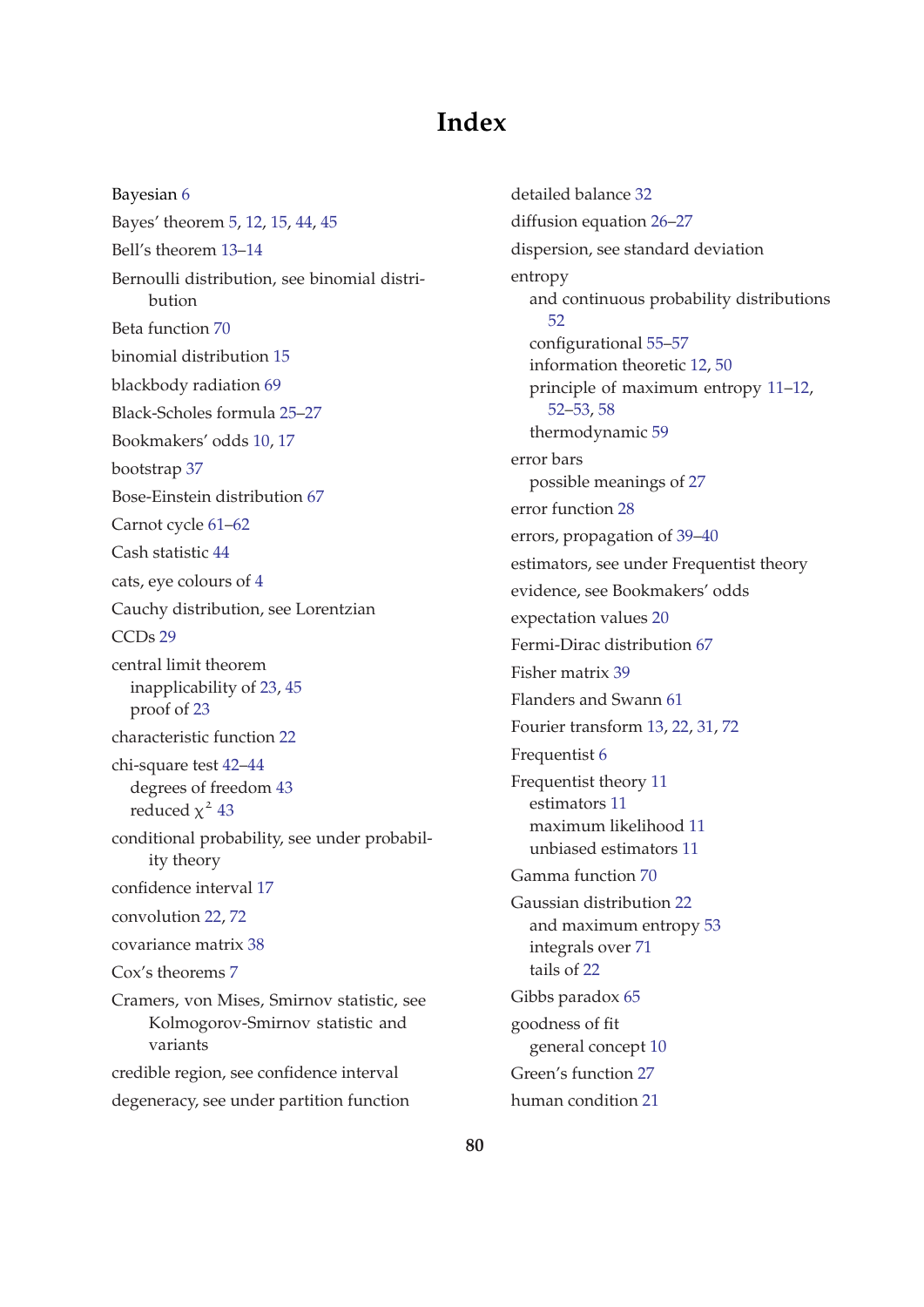ideal gas [66](#page-69-0) classical [68](#page-71-0) indifference, principle of [9](#page-12-0) insufficient reason, see indifference Jeffreys prior, see under prior Kolmogorov-Smirnov statistic and variants [47–](#page-50-0)[49](#page-52-0) one-dimensional nature of [49](#page-52-0) least-squares linear parameters [38](#page-41-0) model comparison [41](#page-44-0)–[42](#page-45-0) nonlinear parameters [39](#page-42-0) Legendre transform [59](#page-62-0) , [62](#page-65-0)[–63](#page-66-0) lighthouse problems [45](#page-48-0)–[46](#page-49-0) likelihood [8](#page-11-0) Lorentzian distribution [22](#page-25-0) marginalization rule, see under probability theory Markov chain Monte-Carlo [32](#page-35-0)–[33](#page-36-0) maximum likelihood, see under Frequentist theory Maxwell-Boltzmann distribution [68](#page-71-0) Maxwell relations [64](#page-67-0) mean [20](#page-23-0) Metropolis algorithm [33](#page-36-0)[–34](#page-37-0) model comparison general concept [9](#page-12-0)[–10](#page-13-0) moment generating function, see characteristic function moments [20](#page-23-0) monkey and peanuts [55](#page-58-0) multinomial distribution [15,](#page-18-0) [46,](#page-49-0) [55](#page-58-0) negative binomial distribution [15](#page-18-0) noise estimating [40](#page-43-0) Gaussian [35](#page-38-0), [54](#page-57-0) normal distribution, see Gaussian distribution nuisance parameters [9](#page-12-0)

odds ratio, see Bookmakers' odds parameter fitting general concept [8](#page-11-0)–[9](#page-12-0) parameters location [9](#page-12-0) scale [9](#page-12-0) partition function [52](#page-55-0)[–54](#page-57-0), [58](#page-61-0), [62](#page-65-0)–[63](#page-66-0) degeneracy [53](#page-56-0) density of states [53](#page-56-0) Pascal distribution, see negative binomial distribution Poisson distribution [18](#page-21-0) and maximum entropy [53](#page-56-0) posterior [8](#page-11-0) principle of maximum entropy, see under entropy prior [8](#page-11-0) assignment [9,](#page-12-0) [11](#page-14-0) Gamma [19](#page-22-0) informative and uninformative [17,](#page-20-0) [50](#page-53-0) Jeffreys [9,](#page-12-0) [15](#page-18-0), [21](#page-24-0) Jeffreys normalized [19](#page-22-0) , [41](#page-44-0) Macaulay and Buck [55](#page-58-0) vs posterior [50](#page-53-0) probability theory Bayes theorem [5](#page-8-0) conditional probability [4](#page-7-0) marginalization rule [5](#page-8-0) product rule [4](#page-7-0) sum rule [4](#page-7-0) product rule, see under probability theory random numbers [31](#page-34-0) inverse cumulant method [32](#page-35-0) Latin hypercube sampling [32](#page-35-0) rejection method [31](#page-34-0) random walks [23](#page-26-0)–[26,](#page-29-0) [48](#page-51-0) Riemann Zeta function [73](#page-76-0) Shannon's theorem [11](#page-14-0) proof of [50–](#page-53-0)[51](#page-54-0) standard deviation [20](#page-23-0)